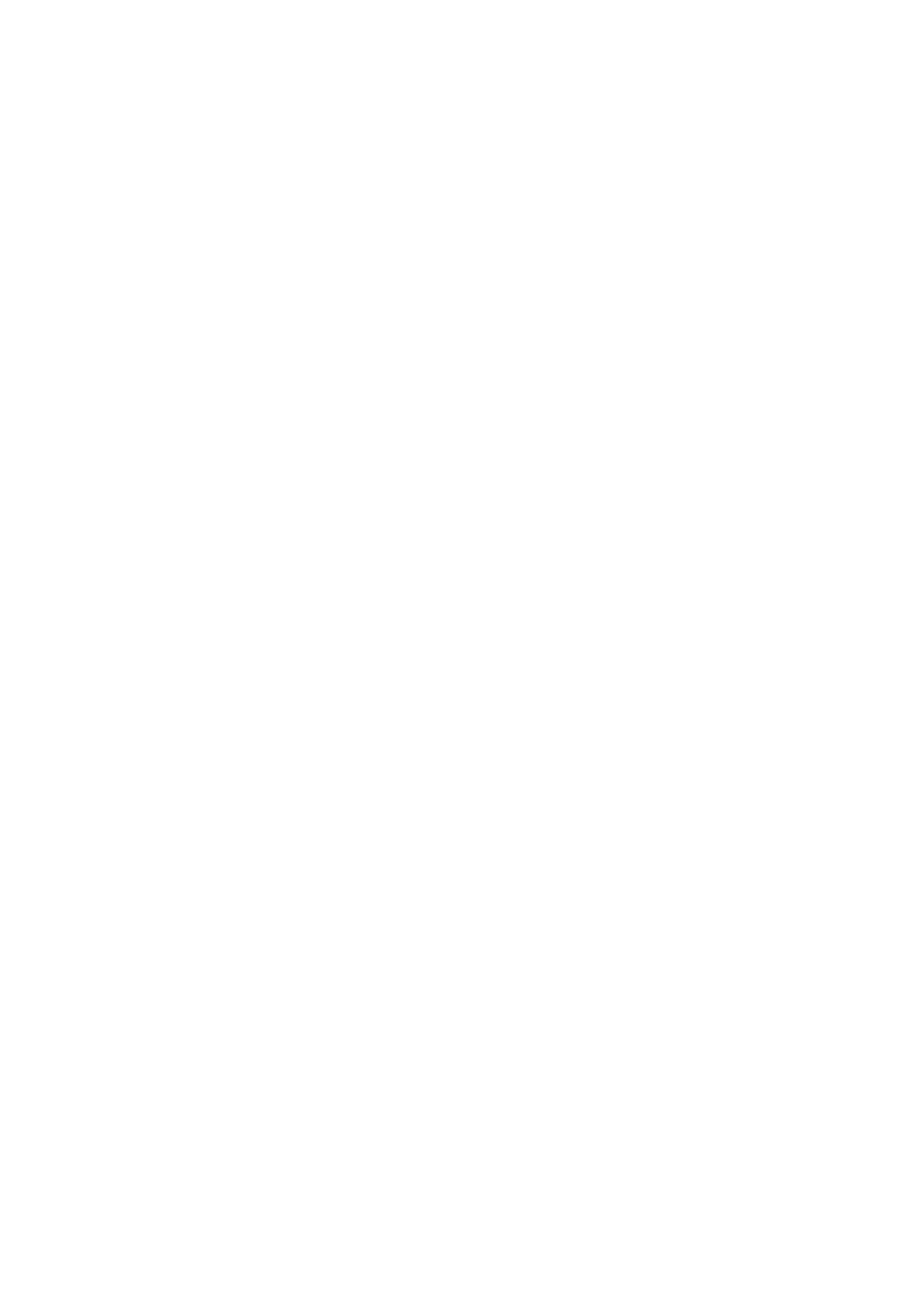**Table of [Contents](#page-2-0)**

## **UNITED STATES SECURITIES AND EXCHANGE COMMISSION Washington, D.C. 20549**

# **Form 10-K**

**ANNUAL REPORT PURSUANT TO SECTION 13 OR 15(d) OF THE SECURITIES EXCHANGE ACT OF 1934**

**For the fiscal year ended December 31, 2009**

**Commission file number 0-31285**

# **TTM TECHNOLOGIES, INC.** *(Exact Name of Registrant as Specified in Its Charter)*

*(State or Other Jurisdiction of Incorporation or Organization)* **2630 South Harbor Boulevard, Santa Ana, California** *(Address of Principal Executive Offices)*

**Delaware 91-1033443** *(I.R.S. Employer Identification No.)* **92704** *(Zip Code)*

> **(714) 327-3000** *(Registrant's telephone number, including area code)*

**Securities registered pursuant to Section 12(b) of the Exchange Act:**

Common Stock, \$0.001 par value

**Title of Each Class Name of Each Exchange on Which Registered**

Indicate by check mark whether the registrant is a well-known seasoned issuer, as defined in Rule 405 of the Securities Act. Yes o No  $\boxtimes$ 

Indicate by check mark if the registrant is not required to file reports pursuant to Section 13 or 15(d) of the Act. Yes o No ☑

Indicate by check mark whether the registrant: (1) has filed all reports required to be filed by Section 13 or 15(d) of the Securities Exchange Act of 1934 during the preceding 12 months (or for such shorter period that the registrant was required to file such reports), and (2) has been subject to such filing requirements for the past 90 days. Yes ☑ No o

Indicate by check mark whether the registrant has submitted electronically and posted on its Corporate Web site, if any, every Interactive Data File required to be submitted and posted pursuant to Rule 405 of Regulation S-T during the preceding 12 months (or for such shorter period that the registrant was required to submit and post such files). Yes ☑ No o

Indicate by check mark if disclosure of delinquent filers pursuant to Item 405 of Regulation S-K is not contained herein, and will not be contained, to the best of registrant's knowledge, in definitive proxy or information statements incorporated by reference in Part III of this Form 10-K or any amendment to this Form 10-K. ☑

Indicate by check mark whether the registrant is a large accelerated filer, an accelerated filer, a non-accelerated filer, or a smaller reporting company. See the definitions of "large accelerated filer," "accelerated filer" and "smaller reporting company" in Rule 12b-2 of the Exchange Act. (Check one):

Large accelerated filer o Smaller reporting company o Accelerated filer ⊡ Non-accelerated filer o Smaller reporting company o (Do not check if a smaller reporting company)

Indicate by check mark whether the registrant is a shell company (as defined in Rule 12b-2 of the Act). Yes o No  $\boxtimes$ 

The aggregate market value of Common Stock held by non-affiliates of the registrant (based on the closing price of the registrant's Common Stock as reported on the Nasdaq Global Select Market on June 29, 2009, the last business day of the most recently completed second fiscal quarter), was \$344,249,008. For purposes of this computation, all officers, directors, and 10% beneficial owners are, in fact,<br>own affiliates of the registrant.

As of March 11, 2010, there were outstanding 43,578,053 shares of the registrant's Common Stock, \$0.001 par value.

**DOCUMENTS INCORPORATED BY REFERENCE**

Portions of the registrant's definitive Proxy Statement for its 2010 Annual Meeting of Stockholders are incorporated by reference into Part III of this report.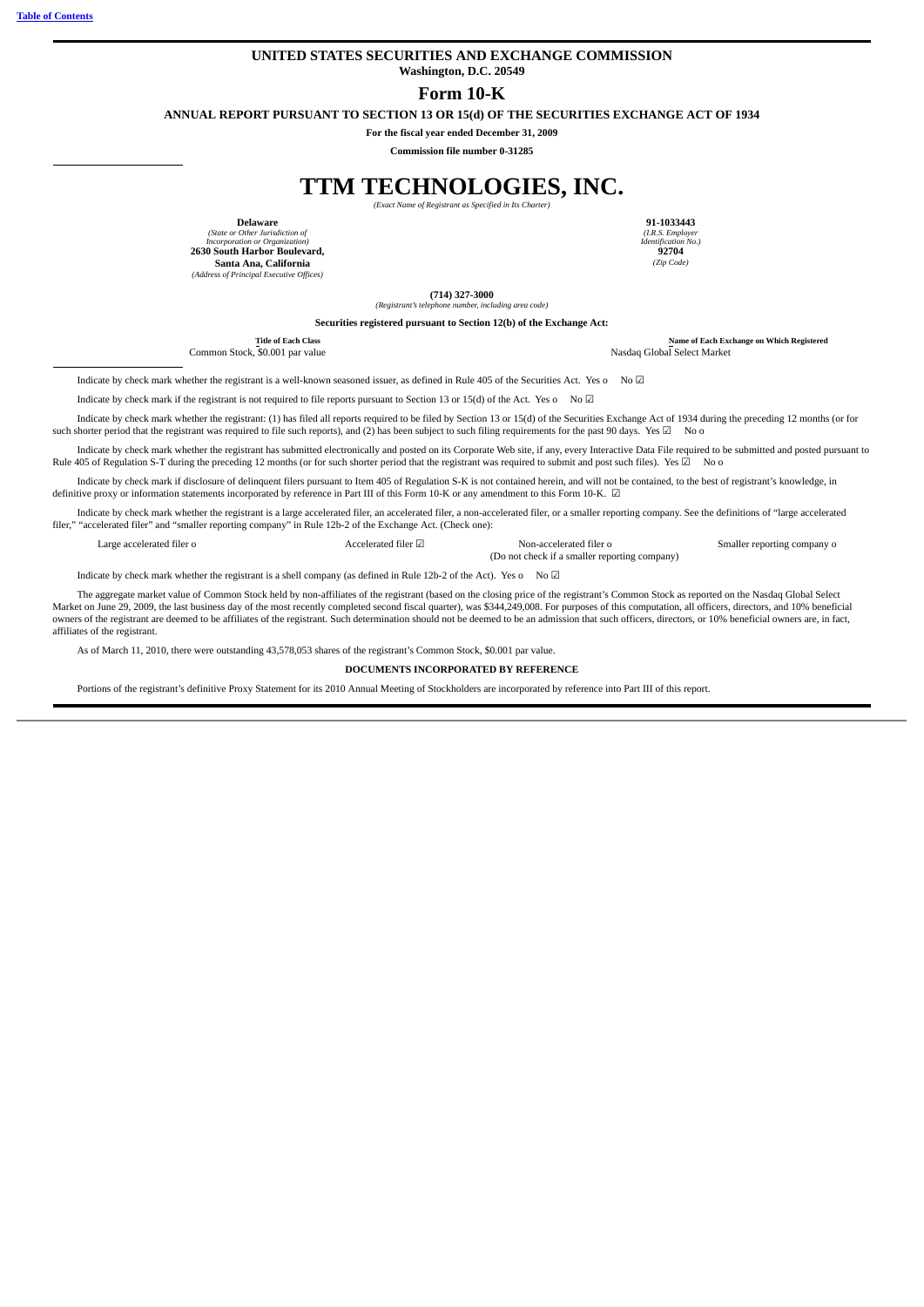# **TTM TECHNOLOGIES, INC.**

**ANNUAL REPORT ON FORM 10-K TABLE OF CONTENTS**

<span id="page-2-0"></span>

| <b>PART I</b>     |                                                                                                   |    |  |  |
|-------------------|---------------------------------------------------------------------------------------------------|----|--|--|
| ITEM 1.           | <b>BUSINESS</b>                                                                                   | -1 |  |  |
| <b>ITEM 1A.</b>   | <b>RISK FACTORS</b>                                                                               | 12 |  |  |
| ITEM 1B.          | <b>UNRESOLVED STAFF COMMENTS</b>                                                                  | 32 |  |  |
| ITEM 2.           | <b>PROPERTIES</b>                                                                                 | 32 |  |  |
| ITEM 3.           | <b>LEGAL PROCEEDINGS</b>                                                                          | 33 |  |  |
| ITEM 4.           | <b>RESERVED</b>                                                                                   | 33 |  |  |
|                   | <b>PART II</b>                                                                                    |    |  |  |
| ITEM 5.           | MARKET FOR REGISTRANT'S COMMON EQUITY, RELATED STOCKHOLDER MATTERS AND ISSUER PURCHASES OF EQUITY |    |  |  |
|                   | <b>SECURITIES</b>                                                                                 | 33 |  |  |
| ITEM 6.           | <b>SELECTED FINANCIAL DATA</b>                                                                    | 35 |  |  |
| ITEM 7.           | MANAGEMENT'S DISCUSSION AND ANALYSIS OF FINANCIAL CONDITION AND RESULTS OF OPERATIONS             | 37 |  |  |
| ITEM 7A.          | <b>QUANTITATIVE AND QUALITATIVE DISCLOSURES ABOUT MARKET RISK</b>                                 | 49 |  |  |
| ITEM 8.           | FINANCIAL STATEMENTS AND SUPPLEMENTARY DATA                                                       | 49 |  |  |
| ITEM 9.           | CHANGES IN AND DISAGREEMENTS WITH ACCOUNTANTS ON ACCOUNTING AND FINANCIAL DISCLOSURE              | 50 |  |  |
| ITEM 9A.          | <b>CONTROLS AND PROCEDURES</b>                                                                    | 50 |  |  |
| ITEM 9B.          | <b>OTHER INFORMATION</b>                                                                          | 51 |  |  |
|                   |                                                                                                   |    |  |  |
|                   | <b>PART III</b>                                                                                   |    |  |  |
| <b>ITEM 10.</b>   | DIRECTORS, EXECUTIVE OFFICERS, AND CORPORATE GOVERNANCE                                           | 51 |  |  |
| <b>ITEM 11.</b>   | <b>EXECUTIVE COMPENSATION</b>                                                                     | 51 |  |  |
| <b>ITEM 12.</b>   | SECURITY OWNERSHIP OF CERTAIN BENEFICIAL OWNERS AND MANAGEMENT AND RELATED STOCKHOLDER MATTERS    | 51 |  |  |
| <b>ITEM 13.</b>   | CERTAIN RELATIONSHIPS AND RELATED TRANSACTIONS, AND DIRECTOR INDEPENDENCE                         | 51 |  |  |
| <b>ITEM 14.</b>   | PRINCIPAL ACCOUNTING FEES AND SERVICES                                                            | 51 |  |  |
|                   | <b>PART IV</b>                                                                                    |    |  |  |
| <b>ITEM 15.</b>   | <b>EXHIBITS AND FINANCIAL STATEMENT SCHEDULES</b>                                                 | 52 |  |  |
| <b>SIGNATURES</b> |                                                                                                   | 54 |  |  |
|                   | <b>INDEX TO CONSOLIDATED FINANCIAL STATEMENTS AND SCHEDULE</b>                                    | 55 |  |  |
| EX-23.1           |                                                                                                   |    |  |  |
| EX-31.1           |                                                                                                   |    |  |  |
| EX-31.2           |                                                                                                   |    |  |  |
| EX-32.1           |                                                                                                   |    |  |  |
| EX-32.2           |                                                                                                   |    |  |  |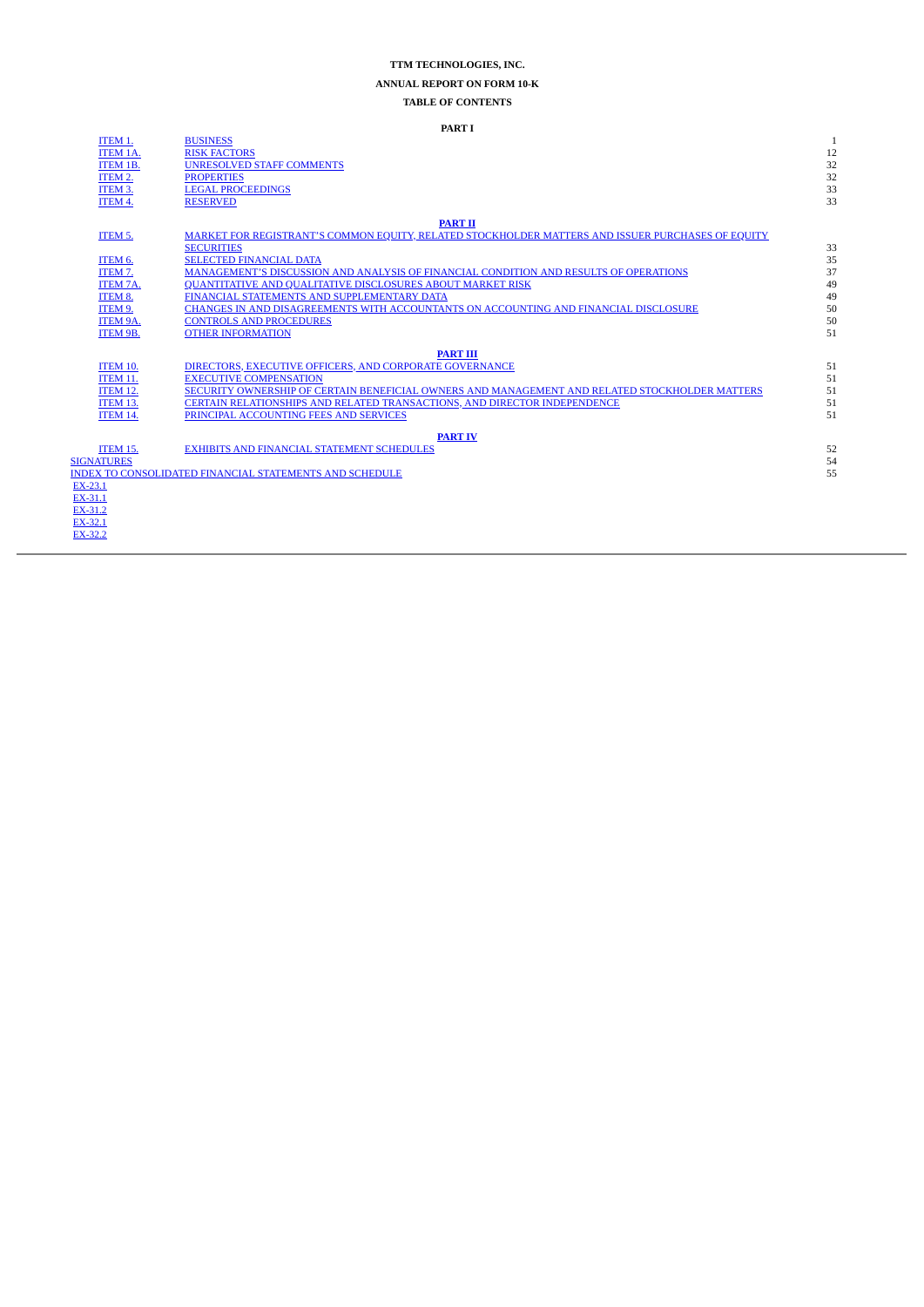#### **Statement Regarding Forward-Looking Statements**

This report on Form 10-K contains forward-looking statements regarding future events or our future financial and operational performance. Forward-looking statements include statements regarding markets for our products; trends in net sales, gross profits and estimated expense levels; liquidity and anticipated cash needs and availability; and any statement that<br>contains the words "anticipate," changes make it clear that any projected results expressed in this report, annual or quarterly reports to stockholders, press releases or company statements will not be realized. In addition, the inclusion of any statement in this report does not constitute an admission by us that the events or circumstances described in such statement are material. Furthermore, we wish to caution and advise readers that these statements are based on assumptions that may not materialize and may involve risks and uncertainties, many of which are beyond our control, that<br>could cause actual events or performanc *economic risks described in Item 1A, "Risk Factors."*

Unless otherwise indicated or unless the context requires otherwise, all references in this document to "TTM," "our company," "we," "us," "our," and similar names refer to TTM *Technologies, Inc. and its subsidiaries.*

#### <span id="page-3-0"></span>**ITEM 1.** *BUSINESS*

#### **Overview**

We are a one-stop provider of time-critical and technologically complex printed circuit boards (PCBs) and backplane assemblies, which serve as the foundation of sophisticated electronic products. We serve high-end commercial and aerospace/defense markets — including the networking/communications infrastructure, high-end computing, defense, and industrial/medical markets — which are characterized by high levels of complexity and moderate production volumes. Our customers include both original equipment manufacturers (OEMs), electronic manufacturing services (EMS) providers, and aerospace/defense companies. Our time-to-market and high technology focused manufacturing services enable our customers to reduce the time required to develop new products and bring them to market. We operate a total of nine facilities, eight of which are located in the United States and one of which is located in Shanghai, China.

On November 16, 2009, we and certain of our subsidiaries entered into a stock purchase agreement (the Purchase Agreement) with Meadville Holdings Limited (Meadville), an exempted company incorporated under the laws of the Cayman Islands, and MTG Investment (BVI) Limited (MTG), a company incorporated under the laws of the British Virgin Islands and NTG Investment (BVI) Limited (MTG), a comp a wholly owned subsidiary of Meadville, pursuant to which we agreed to acquire all of the issued and outstanding capital stock of four wholly owned subsidiaries of MTG (the PCB Subsidiaries). The PCB Subsidiaries, through their respective subsidiaries, engage in the business of manufacturing and distributing printed circuit boards, including circuit design, quickturn-around services, and drilling and routing services. Following the closing of the proposed acquisition of the PCB Subsidiaries (the PCB Combination), the PCB Subsidiaries will become our wholly owned subsidiaries.

Under the terms of the Purchase Agreement, we will purchase all of the outstanding capital stock of the PCB Subsidiaries in exchange for \$114.0 million in cash and 36.3 million shares of TTM common stock, plus our assumption of the outstanding debt of the PCB Subsidiaries of approximately \$450 million. The Purchase Agreement does not provide for an adjustment in the number of shares of TTM common stock to be issued to Meadville in the acquisition in the event of a fluctuation in the market value of TTM's common stock or Meadville's shares up through the closing date.

The Purchase Agreement contains customary representations, warranties, covenants, and agreements of the parties thereto. Completion of the proposed acquisition is subject to numerous conditions. Following the closing of the PCB Combination, and subject to the fulfillment of certain conditions, Meadville intends to authorize and make a special dividend of the numerous conditions. Following the cash proceeds and our shares received in the PCB Combination to its shareholders or, to the extent a Meadville shareholder so elects, such TTM shares that such electing Meadville shareholder would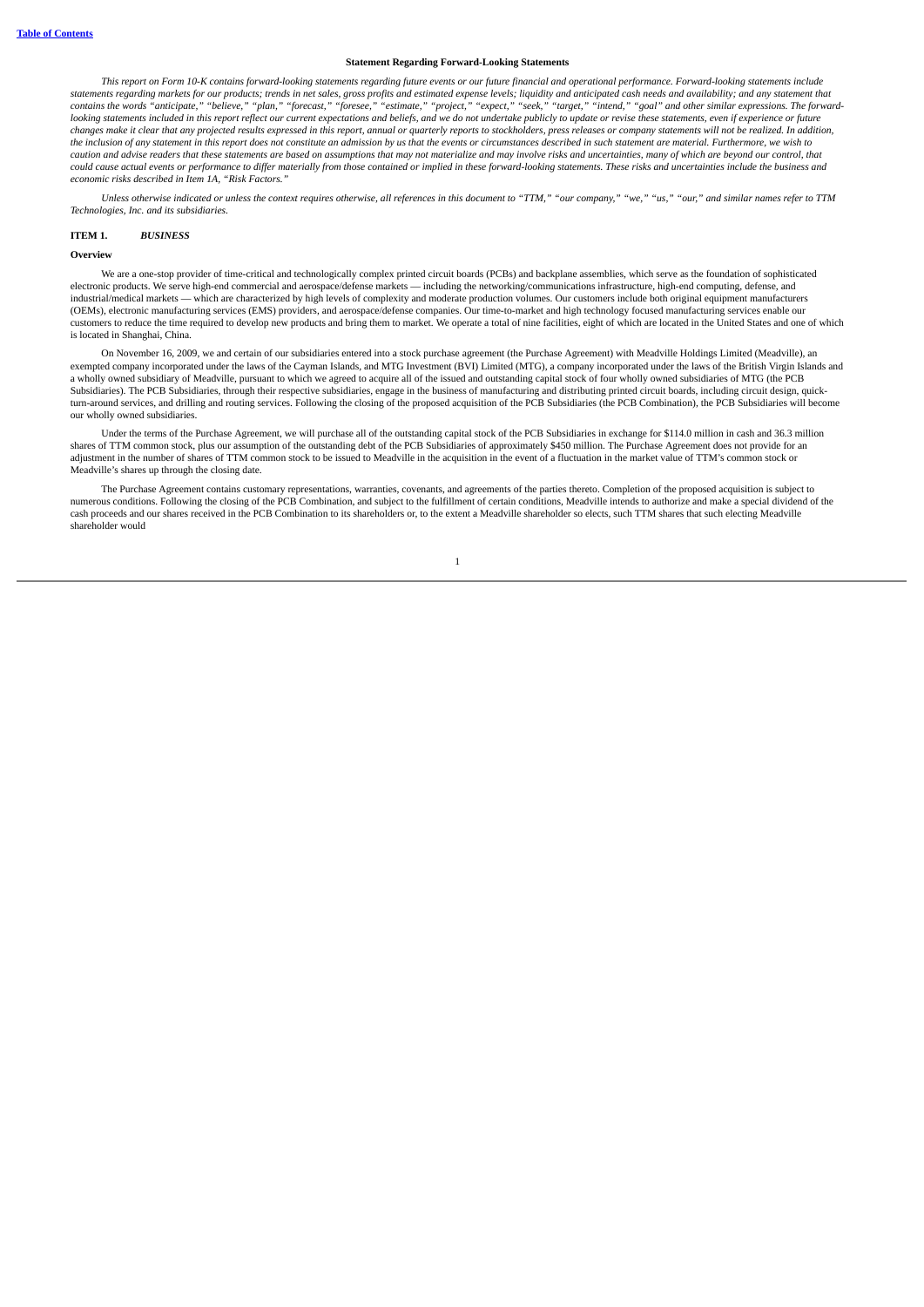otherwise have been entitled to receive will be sold by Meadville and the net cash proceeds from the sale thereof shall be remitted to the electing Meadville shareholder. After taking into account the 36.3 million shares of our common stock to be issued in the acquisition and based on the number of our shares outstanding on November 16, 2009, the date we executed the Purchase Agreement, approximately 46% of our common stock outstanding after completion of the PCB Combination will be held by Meadville, its shareholders, or their transferees.

Additional information relating to the PCB Combination, including certain risks relating to the transaction and conditions to the closing of the transaction, are included in our prospectus/proxy statement dated February 10, 2010.

On March 12, 2010, we held a special meeting of stockholders to consider and vote upon a proposal to approve the issuance of 36.3 million shares of our common stock in connection with the PBC Combination pursuant to the Pu received the necessary votes in favor to approve the issuance of shares of our common stock in connection with the PCB Combination.

#### **Industry Background**

PCBs are manufactured from sheets of laminated material, called panels. Each panel is typically subdivided into multiple PCBs, each consisting of a pattern of electrical circuitry etched from copper to provide an electrical connection between the components mounted to it.

PCBs serve as the foundation for virtually all electronic products, ranging from consumer products (such as cellular telephones and personal computers) to high-end commercial<br>electronic equipment (such as medical equipment utilize commodity-type PCBs with lower layer counts, less complexity and larger production runs. High-end commercial equipment and aerospace/defense products require more customized, multilayer PCBs using advanced technologies. In addition, most high-end commercial and aerospace/defense end markets have low volume requirements that demand a highly flexible manufacturing environment. As production of sophisticated circuit boards becomes more complex, high-end manufacturers must continually invest in advanced production equipment, engineering and process technology, and a skilled workforce. Backplane assemblies also exhibit these characteristics.

According to Prismark Partners LLC, the worldwide market for PCBs was approximately \$40.3 billion in 2009 with the Americas producing 8%, or approximately \$3.4 billion. The market is divided between a few large companies and many small companies. According to N.T. Information, there were approximately 2,400 manufacturers worldwide and approximately<br>350 in North America in 2009. As a result of further consolidation in the domestic PCB industry and believe that we are well positioned to benefit in this environment due to our strong financial position and well-capitalized facilities.

We believe that several trends are impacting the PCB manufacturing and backplane assembly industries. These trends include:

*Short electronic product life cycles.* Continual advances in technology have shortened the life cycles of complex commercial electronic products, placing greater pressure on OEMs to quickly bring new products to market. The accelerated time-to-market and ramp-to-volume needs of OEMs for high-end commercial equipment create opportunities for PCB manufacturers that can offer engineering support in the prototype stage and manufacturing scalability throughout the production life cycle.

*Increasing complexity of electronic products.* OEMs are continually designing higher performance electronic products, which require technologically complex PCBs that can accommodate higher speeds and component densities. These complex PCBs often require very high layer counts, advanced manufacturing processes and materials, and high-mix production capabilities, which involve processing small lots in a flexible manufacturing environment. OEMs increasingly rely upon larger PCB manufacturers, which possess the financial resources necessary to invest in advanced manufacturing process technologies and sophisticated engineering staff, often to the exclusion of smaller PCB manufacturers that do not possess such technologies or resources.

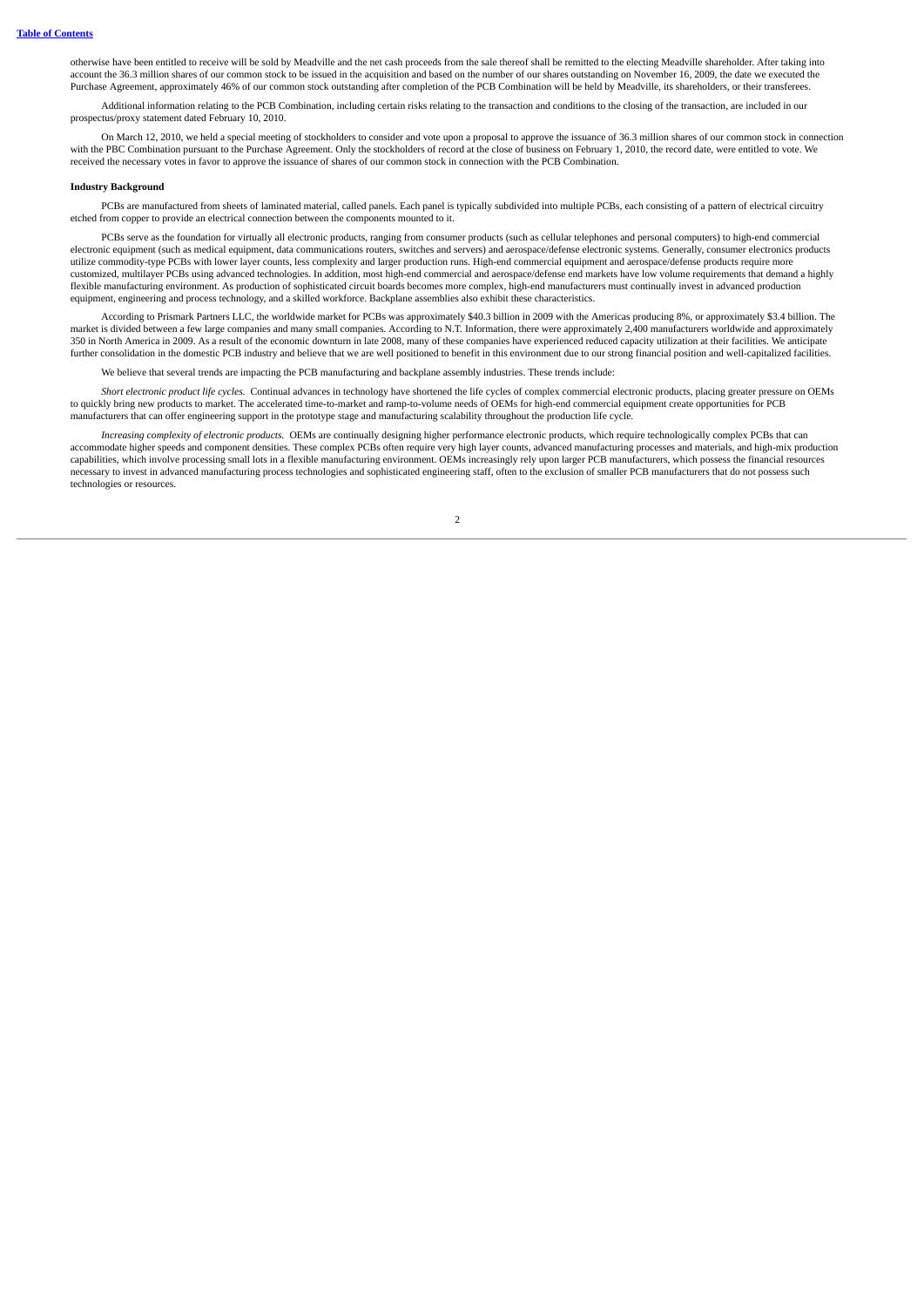*Increasing competition from Asian manufacturers.* In recent years, many electronics manufacturers have moved their commercial production to Asia to take advantage of its exceptionally large, low-cost labor pool. This is particularly true for consumer electronics producers that utilize commodity-type PCBs with low layer counts and complexity. These less sophisticated PCBs are generally mass produced and have experienced significant pricing pressures from Asian manufacturers. Printed circuit boards requiring complex technologies, advanced manufacturing processes and materials, quick turnaround times, or high-mix production are subject to less competition from low-cost regions. In addition, many of the unique<br>challenges involved in successfully desi created significant barriers to entry to companies attempting to compete in these high-mix and high-complexity segments of the domestic PCB industry.

Decreased reliance on multiple printed circuit board manufacturers by OEMs. OEMs traditionally have relied on multiple printed circuit board manufacturers to provide different services as an electronic product moves through its life cycle. The transfer of a product among different printed circuit board manufacturers often results in increased costs and inefficiencies<br>due to incompatible technolo result, OEMs are reducing the number of printed circuit board manufacturers and backplane assembly service providers on which they rely, presenting an opportunity for those that can offer one-stop manufacturing capabilities — from prototype to volume production.

*Unique capabilities for aerospace/defense products.* The aerospace/defense market is characterized by time-consuming and complex certification processes, long product life cycles, and a demand for leading-edge technology with extremely high reliability and durability. We anticipate that an increased focus on incorporating leading-edge technology in products for reconnaissance and intelligence combined with continued spending on military communications, aerospace, and weapons systems applications will support a significant long-term market for these products. Success in the aerospace/defense market is generally achieved only after manufacturers demonstrate the long-term ability to pass extensive OEM and government certification processes, numerous product inspections, audits for quality and performance, and extensive administrative requirements associated with participation in government programs. Export controls represent a barrier to entry for international competition as they restrict the overseas export of defense-related materials, services, and sensitive technologies that are associated with United States government programs. In addition, the complexity of the end products serves as a barrier to entry to many potential new suppliers.

End market demand for backplane assembly and sub-system products has increased in emerging and developing countries, which is changing the historical locations where these *products are manufactured and sold.* OEM customers continue to increase their reliance on outsourcing their backplane and sub-system requirements as they streamline their own supply chains. OEMs increasingly are migrating to EMS companies that provide the vertical integration model that allows OEMs to reduce further the number of supply chain participants. This is quickly becoming the trend worldwide as the larger EMS companies have global footprints that allow them to provide local support wherever required. Some EMS companies provide their own internal backplane and sub-system capabilities and others rely on support from the historical suppliers of these products. Because of the logistical challenges associated with larger backplanes and sub-systems, manufacturing is migrating to low cost regions throughout the world, such as Mexico, China and several Eastern European countries. In addition, manufacturing and assembly of these products continues to transition to Asia not only for lower costs, but also to support a growing base of new business in the region. This has begun to affect even highend systems that in the past have been primarily delivered to North American and European customers. This trend is less apparent in the introduction phase of new products that are designed and developed in North America due to OEM requirements for local support, small lot and quick turn services that can be effectively provided by North American suppliers.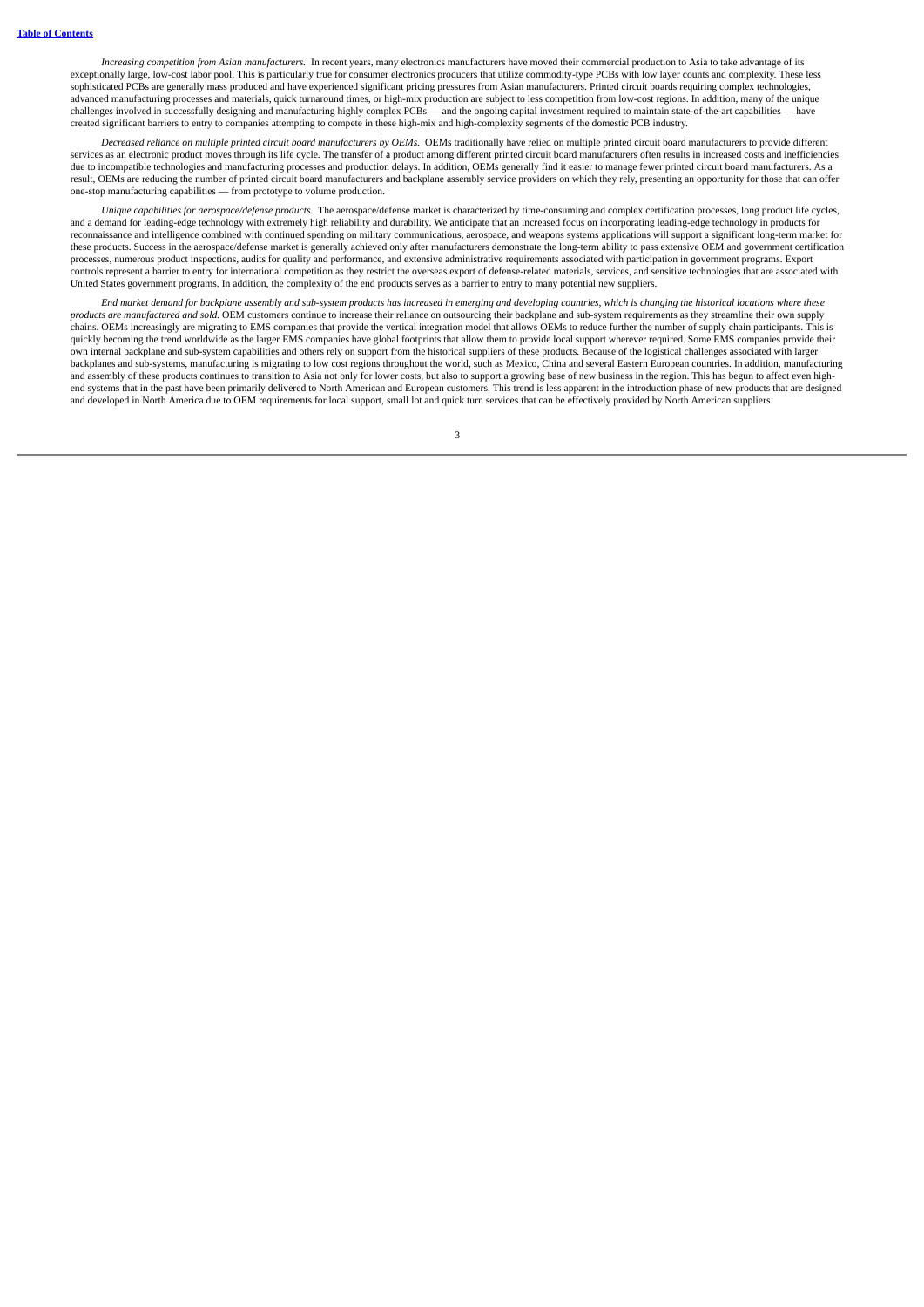## **The TTM Solution**

We manufacture PCBs and backplane assemblies that satisfy all stages of an electronic product's life cycle — from prototype to volume production. Key aspects of our solution include:

- *One-stop manufacturing solution.* We offer a one-stop manufacturing solution to our customers through our specialized and integrated facilities, some of which focus on different stages of an electronic product's life cycle. This one-stop solution allows us to provide a broad array of services and technologies to meet the rapidly evolving needs of our customers.
- *Quick-turn services.* We deliver highly complex PCBs to customers in significantly compressed lead times. This rapid delivery service enables OEMs to develop sophisticated electronic products quickly and reduce their time to market. In addition, our quick-turn services provide us with an opportunity to cross-sell our other services, including high-mix and volume production in our targeted end markets.
- *Strong process and technology expertise.* We deliver time-critical and highly complex manufacturing services through our advanced manufacturing processes and material and technology expertise. We regularly manufacture PCBs with layer counts in excess of 30 layers.
- *Aerospace/defense capabilities.* We provide a comprehensive product offering in the aerospace/defense market and support customers with extensive PCB fabrication, assembly and testing capabilities as well as exotic material and technology expertise.
- *Complementary backplane assembly.* We provide backplane and sub-system assembly products as an extension of our commercial and aerospace/defense PCB offerings. This segment is a full service provider of complex backplane assembly, sub-system assembly, electro-mechanical integration and design services.

#### **Our Manufacturing Services**

# *Quick-turn*

We refer to our rapid turnaround services as "quick-turn" because we provide custom-fabricated PCBs to our customers within as little as 24 hours to 10 days. As a result of our ability to rapidly and reliably respond to the critical time requirements of our customers, we generally receive premium pricing for our quick-turn services as compared to standard lead time prices.

- *Prototype production.* In the design, testing, and launch phase of a new electronic product's life cycle, our customers typically require limited quantities of PCBs in a very short period of time. We satisfy this need by manufacturing prototype PCBs in small quantities, with delivery times ranging from as little as 24 hours to 10 days.
- *Ramp-to-volume production.* After a product has successfully completed the prototype phase, our customers introduce the product to the market and require larger quantities of PCBs in a short period of time. This transition stage between low-volume prototype production and volume production is known as ramp-to-volume. Our ramp-to-volume services typically include manufacturing up to a few hundred PCBs per order with delivery times ranging from 5 to 15 days.

For the years ended December 31, 2009 and 2008, orders with delivery requirements of 10 days or less represented approximately 11% and 12% of our PCB revenue, respectively. Quick-turn orders decreased as a percentage of our PCB revenue in 2009 due to higher demand for our standard lead-time and high technology production services.

#### *Standard Delivery and Technology*

Our standard delivery time services focus on the high-mix and complex technology requirements of our customers, with delivery times typically ranging from four to eight weeks for PCB customers. Although we provide standard delivery time services to all customers, including large OEMs, we do not target our standard delivery time services to high-volume, consumer<br>electronics applications such as cell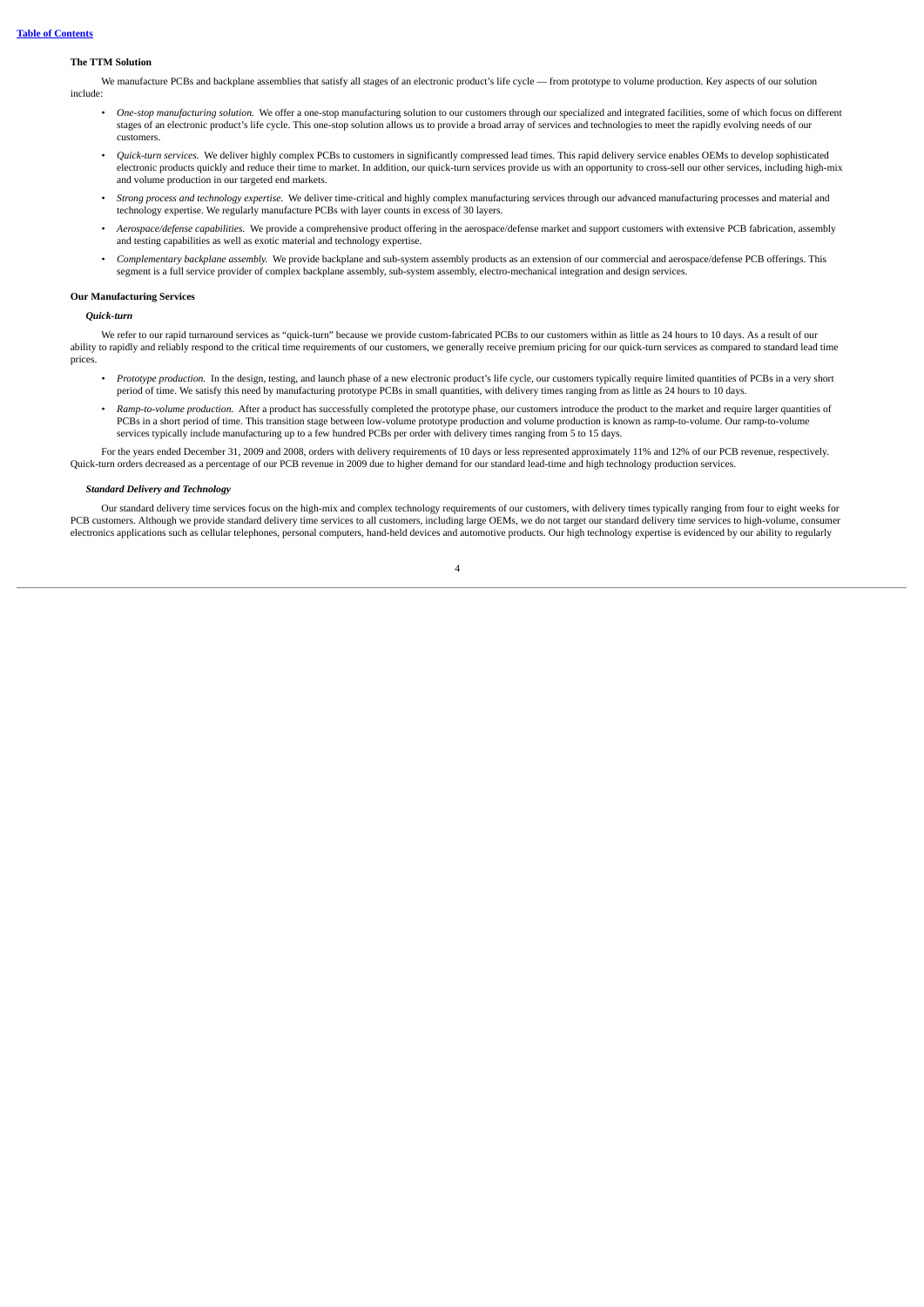produce complex printed circuit boards with more than 30 layers in commercial volumes. In 2009, the average layer count of our PCBs remained stable at 13.9. However, layer count alone is no longer an adequate indication of technology levels in PCBs. The technology level of many lower layer count PCBs is complex as a result of the incorporation of other technologically advanced factors, including high performance materials, blind and buried vias, sequential lamination and extremely fine geometries and tolerances.

#### **Strategy**

Our goal is to be the leading provider of time-critical, one-stop manufacturing services for highly complex printed circuit boards and backplane assemblies. Key aspects of our strategy include:

*Leveraging our one-stop manufacturing solution.* Our quick-turn capabilities allow us to establish relationships with customers early in a product's life cycle, giving us an advantage in securing preferred vendor status for subsequent ramp-to-volume and volume production opportunities. We also seek to gain quick-turn business from our existing ramp-to-volume and volume customers.

Using our quick-turn capabilities to attract new customers with high growth potential. Our time-to-market strategy focuses on the rapid introduction and short product life cycle of advanced electronic products. We continue to attract emerging companies to our facilities with quick-turn production capabilities and believe that our ability to rapidly and reliably respond to advanced electronic products the critical time requirements of our customers provides us with a significant competitive advantage.

Continuing to improve our technological capabilities and manufacturing processes. We are consistently among the first to adopt new developments in printed circuit board manufacturing processes and technology. We continuously evaluate new manufacturing processes, materials, and technology to increase our capabilities and further reduce our delivery times, improve quality, increase yields and decrease costs. We continue to invest in technologies that are required by the leading OEMs in the electronics industry.

Capitalizing on facility specialization to enhance operating efficiency. We utilize a facility specialization strategy in which each order is directed to the facility best suited to the customer's particular delivery time, product complexity and volume needs. Our plants use compatible technologies and manufacturing processes, allowing us generally to move orders easily between plants to optimize operating efficiency. This strategy provides customers with faster delivery times and enhanced product quality and consistency.

Expanding our presence in targeted markets through internal initiatives and selective acquisitions. We actively target technologies and business opportunities that enhance our competitive position in selected markets. Our 2006 acquisition of Tyco Printed Circuit Group, or PCG, exemplifies our ability to successfully expand our business into desirable markets, such as the aerospace/defense market. Similarly, our proposed acquisition of the PCB Subsidiaries is intended to broaden our product line offering, capture incremental high-volume business from existing and new customers, expand and diversify our customer base and end markets, and enable us to create a one-stop global business solution for our customers. We intend to pursue high-end commercial and defense customers that demand flexible and advanced manufacturing processes, expertise with high-performance specialty materials, and other high-mix and complex technologies. In addition, we regularly evaluate and pursue internal initiatives aimed at adding new customers and better serving existing customers within our markets.

#### **Manufacturing Technology**

The market for our products is characterized by rapidly evolving technology. In recent years, the trend in the electronic products industry has been to increase the speed, complexity, and performance of components while reducing their size. We believe our technological capabilities allow us to address the needs of manufacturers who must bring complicated electronic products to market faster.

To manufacture printed circuit boards, we generally receive circuit designs directly from our customers in the form of computer data files, which we review to ensure data accuracy and product manufacturability. Processing these computer files with computer aided manufacturing (CAM) technology, we generate images of the circuit patterns that we then physically develop on individual layers, using advanced photographic processes. Through a variety of plating and etching processes, we selectively add and remove conductive materials to form horizontal

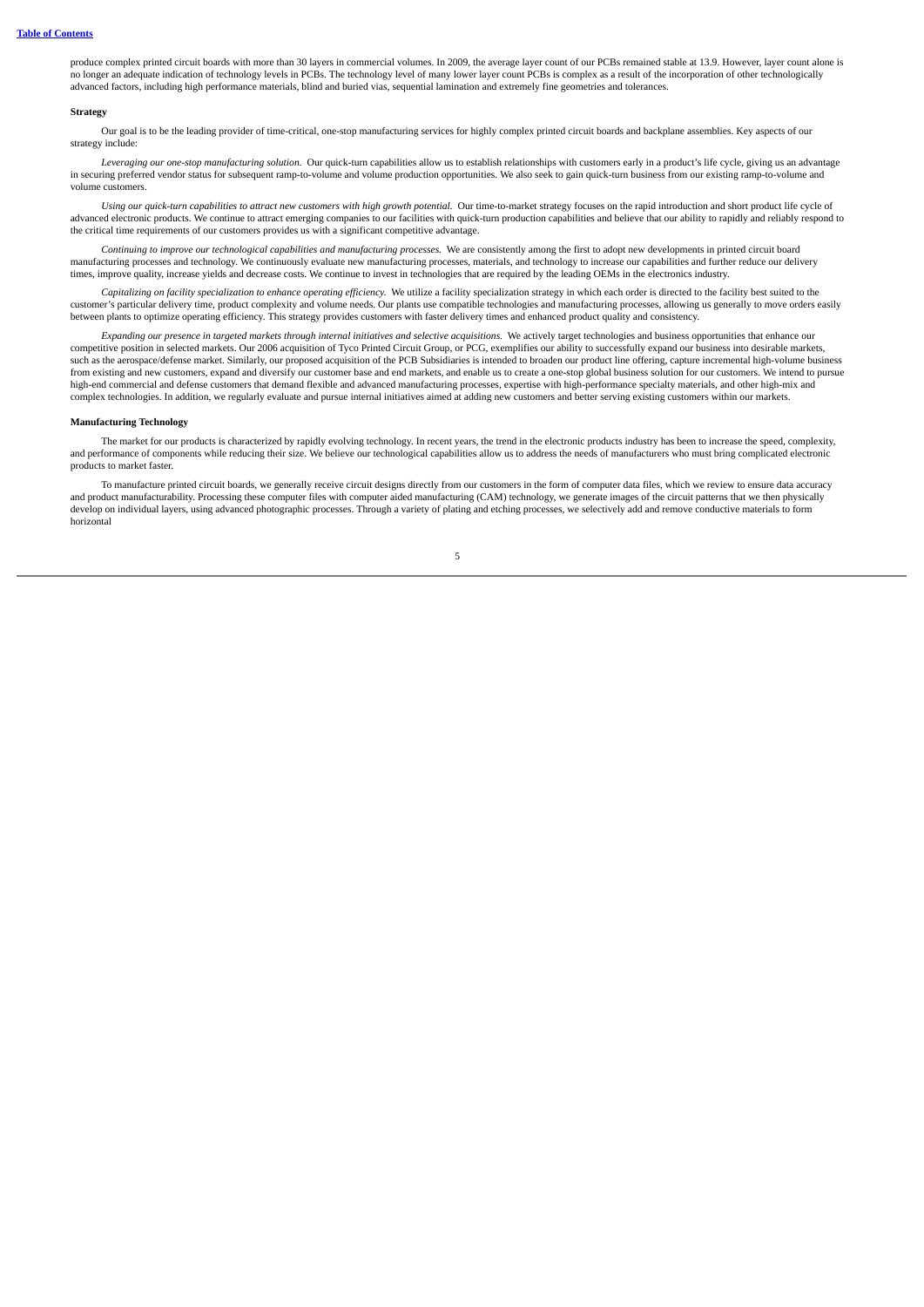layers of thin circuitry, which are separated by electrical insulating material. A multilayer circuit board is produced by laminating together multiple layers of circuitry, using intense heat and<br>pressure under vacuum. Ver capable of achieving extremely fine tolerances with high accuracy. We specialize in high layer count printed circuit boards with extremely fine geometries and tolerances. Because of the tolerances involved, we employ clean rooms in certain manufacturing processes where tiny particles might otherwise create defects on the circuit patterns. We also use automated optical inspection systems and electrical testing systems to ensure consistent quality of the circuits we produce.

We believe that our highly specialized equipment and advanced manufacturing processes enable us to reliably produce printed circuit boards with the following characteristics:

- *High layer count.* Manufacturing printed circuit boards with a large number of layers is difficult to accomplish due to the accumulation of manufacturing tolerances and registration systems required. We regularly manufacture printed circuit boards with more than 30 layers on a quick-turn and volume basis. Approximately 60% of our 2009 PCB revenue involved the manufacture of printed circuit boards with at least 12 layers or more, compared with 59% in 2008. Printed circuit boards with at least 20 layers or more represented 26% of PCB revenue in 2009, down from 27% in 2008, due to increasing levels of high technology aerospace/defense and high density interconnect printed circuit board products which are not necessarily characterized by higher layer counts.
- *Blind and buried vias.* Vias are drilled holes that provide electrical connectivity between layers of circuitry in a printed circuit board. Blind vias connect the surface layer of the printed circuit board to an internal layer and terminate at the internal layer. Buried vias are holes that do not reach either surface of the printed circuit board but allow inner layers to be interconnected. Products with blind and buried vias can be made thinner, smaller, lighter and with higher component density and more functionality than products with traditional vias.
- *Embedded passives.* Embedded passive technology involves embedding either the capacitive or resistive elements inside the printed circuit board, which allows for removal of passive components from the surface of the printed circuit board and thereby leaves more surface area for active components. Use of this technology results in greater design flexibility and products with higher component density and increased functionality.
- *Fine line traces and spaces.* Traces are the connecting copper lines between the different components of the printed circuit board, and spaces are the distances between traces. The smaller the traces and the tighter the spaces, the higher the density on the printed circuit board and the greater the expertise required to achieve a desired final yield on an order. We are able to provide 0.003 inch traces and spaces.
- *High aspect ratios.* The aspect ratio is the ratio between the thickness of the printed circuit board and the diameter of a drilled hole. The higher the ratio, the greater the difficulty to reliably form, electroplate and finish all the holes on a printed circuit board. In production, we are able to provide aspect ratios of up to 15:1.
- *Thin core processing.* A core is the basic inner-layer building block material from which printed circuit boards are constructed. A core consists of a flat sheet of material comprised of glass-reinforced resin with copper foil laminated on either side. The thickness of inner-layer cores is typically determined by the overall thickness of the printed circuit board and the number of layers required. The demand for thinner cores derives from the requirements for thinner printed circuit boards, higher layer counts and various electrical parameters. Core thickness in our printed circuit boards ranges from as little as 0.002 inches up to 0.062 inches.
- Microvias. Microvias are small vias with diameters generally between 0.001 inches and 0.005 inches after plating. These very small vias consume much less space on the layers they interconnect, thereby providing for great microvias requires specialized equipment, such as laser drills, and highly developed process knowledge. Applications such as handheld wireless devices employ microvias to obtain a higher degree of functionality from a given surface area.

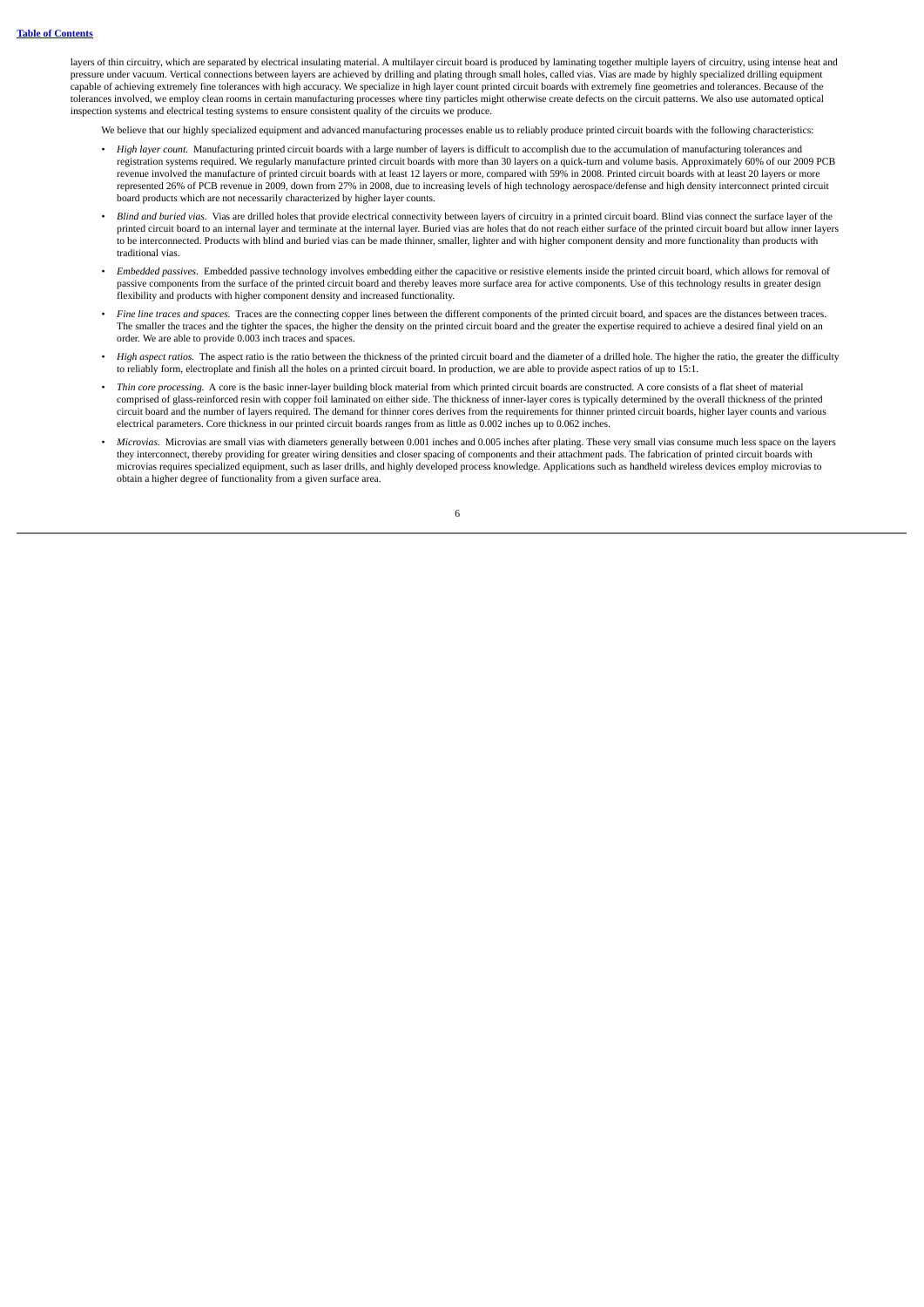- *Advanced hole fill process.* Our advanced hole fill processes provide designers the opportunity to increase the density of component placements by reducing the surface area required to place many types of components. In traditional design, components are routed from their surface interfaces through via connections in order to access power and ground connections and the internal circuitry used to connect to other discrete components. Our advanced hole fill processes provide methods to allow for vias to be placed inside their respective surface mount pads by filling the vias with a thermoset epoxy and plating flat copper surface mount pads directly over the filled hole.
- *Advanced materials.* We manufacture circuit boards using a wide variety of advanced insulating materials. These high-performance materials offer electrical, thermal, and longterm reliability advantages over conventional materials but are more difficult to manufacture. We are certified by Underwriters Laboratories to manufacture printed circuit boards using many types and combinations of these specialty materials. This wide offering allows us to manufacture complex boards for niche and high-end commercial and aerospace/defense markets.
- *Advanced backplane assembly and system integration.* We provide specialized assembly services for highly complex and large form-factor backplanes. These services provide additional value for many of the high technology backplane circuit boards produced in our printed circuit board manufacturing facilities. The manufacture of backplane assemblies involves mounting various electronic components to large PCBs. Components include, but are not limited to, connectors, capacitors, resistors, diodes, integrated circuits, hardware and a variety of other parts. We also assemble backplanes and sub-systems and provide full system integration of backplane assemblies, cabling, power, thermal, and other complex electromechanical parts into chasses and other enclosures. In addition to assembly services, we provide a full range of inspection and testing services such as automated optical inspection (AOI) and X-ray inspection to ensure that all components have been properly placed and electrical circuits are complete.
- *Flexible circuits.* We manufacture circuits on flexible substrates that can be installed in three-dimensional applications for electronic packaging systems. Use of flexible circuitry enables improved reliability, improved electrical performance, reduced weight and reduced assembly costs when compared with traditional wire harness or ribbon cable packaging. We can combine these flexible substrates with rigid laminates to create highly reliable, high layer count rigid-flex products.
- *High frequency circuits.* We have the ability to produce and test specialized circuits used in radio-frequency or microwave emission and collection applications. These products are typically used for radar, transmit/receive antennas and similar wireless applications. Markets for these products include defense, avionics, satellite, and commercial. The<br>manufacture of these products requires advance techniques. We also offer specialized radio-frequency assembly and test services.
- *Thermal management.* Increased component density on circuit boards often requires improved thermal dissipation to reduce operating temperatures. We have the ability to produce printed circuits with electrically passive heat sinks laminated externally on a circuit board or between two circuit boards and/or electrically active thermal cores.
- *Design engineering services.* We have the ability to offer both mechanical and electrical computer aided design (CAD) services, which allows us to offer our customers complete design through production services for PCB, assembly and system level products. We provide design services for both defense and commercial applications. We also offer signal integrity, thermal, and structural analysis services.

# **Customers and Markets**

Our customers include both OEMs and EMS companies that primarily serve the networking/communications, aerospace/defense, high-end computing and medical/industrial/instrumentation end markets of the electronics industry. We measure customers as those companies that have placed at least two orders in the preceding 12-month period. As of December 31, 2009 and 2008, we had approximately 700 and 860 customers, respectively.

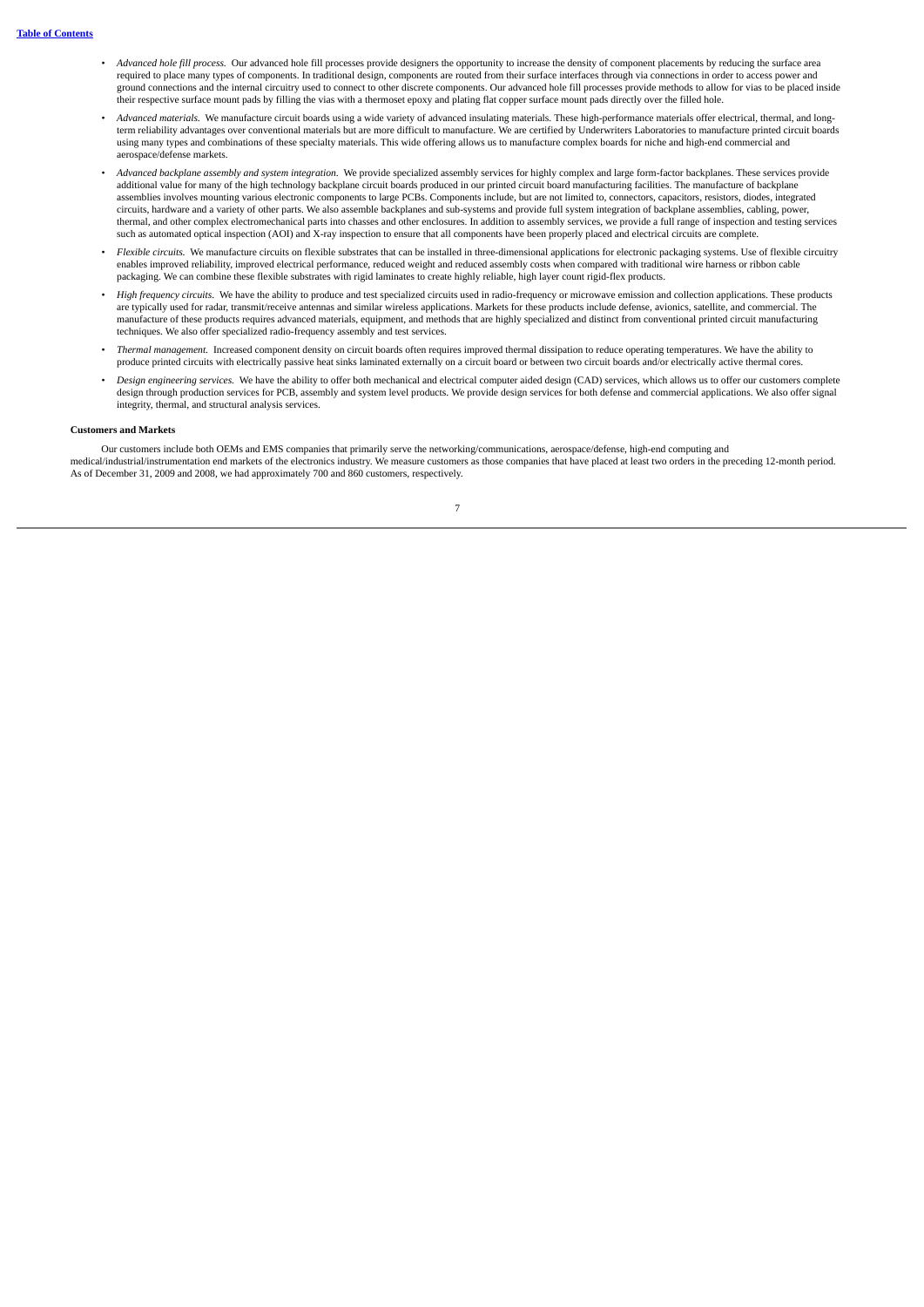The following table shows the percentage of our net sales in each of the principal end markets we served for the periods indicated:

| <b>End Markets(1)</b>                    | 2009  | 2008 | 2007 |
|------------------------------------------|-------|------|------|
| Aerospace/Defense                        | 44%   | 37%  | 30%  |
| Networking/Communications                | 36    | 40   | 42   |
| Computing/Storage/Peripherals            | 11    | 12   | 14   |
| Medical/Industrial/Instrumentation/Other | Ω     |      | 14   |
| Total                                    | 100%  | 100% | 100% |
|                                          | _____ | ____ |      |

(1) Sales to EMS companies are classified by the end markets of their OEM customers.

Sales attributable to our five largest OEM customers, which can vary from year to year, accounted for 34%, 29% and 24% of our net sales in 2009, 2008 and 2007, respectively. This increase in our customer concentration reflects a general trend of consolidation in the industries we serve. Our five largest OEM customers in 2009 were, in alphabetical order, Cisco Systems, Huawei, Juniper Networks, Northrop Grumman and Raytheon. Sales attributed to OEMs include sales made through EMS providers. Sales to EMS providers comprised<br>approximately 47%, 52% and 53% of our net sales in 2009, and volume requirements directly with the OEMs. In addition, we are on the approved vendor lists of several of our EMS providers. This positions us to participate in business that is<br>awarded at the discretion of the EMS pr

During 2009, 2008 and 2007 our net sales by country were as follows:

| Country              | 2009                             | 2008 | 2007                                                                                                                                                                                                                                         |
|----------------------|----------------------------------|------|----------------------------------------------------------------------------------------------------------------------------------------------------------------------------------------------------------------------------------------------|
| <b>United States</b> | 74%                              | 74%  | 75%                                                                                                                                                                                                                                          |
| China                | 16                               | 12   |                                                                                                                                                                                                                                              |
| Malaysia             | $\overline{\phantom{a}}$         |      |                                                                                                                                                                                                                                              |
| Other                |                                  |      | 10                                                                                                                                                                                                                                           |
| Total                | 100%<br>$\overline{\phantom{a}}$ | 100% | 100%<br><u>and the company of the company of the company of the company of the company of the company of the company of the company of the company of the company of the company of the company of the company of the company of the com</u> |

Net sales to other countries, individually, for the years ended December 31, 2009, 2008 and 2007 did not exceed 10% of total net sales.

Our marketing strategy focuses on building long-term relationships with our customers' engineering and new product introduction personnel early in the product development phase. As the product moves from the prototype stage through ramp-to-volume and volume production, we shift our focus to the customers' procurement departments in order to capture sales at each point in the product's life cycle.

Our staff of engineers, sales support personnel, and managers assist our sales representatives in advising customers with respect to manufacturing feasibility, design review, and technological capabilities through direct communication and visits. We combine our sales efforts with customer service at each facility to better serve our customers. Each large customer is typically assigned an account manager to coordinate all of the company's services across all of its facilities. Additionally, the largest and most strategic customers are also supported by selected program management and engineering resources. Our sales force is comprised of direct sales personnel, complemented by a large force of commission-based, independent representatives.

Our international footprint includes a backplane and sub-system assembly operation in Shanghai, China, and inventory hubs in China, Malaysia, Mexico, and Thailand. Our international sales force services customers throughout North America, Europe, Asia, and the Middle East. We believe our international reach enables us to access new customers and allows us to better serve existing customers.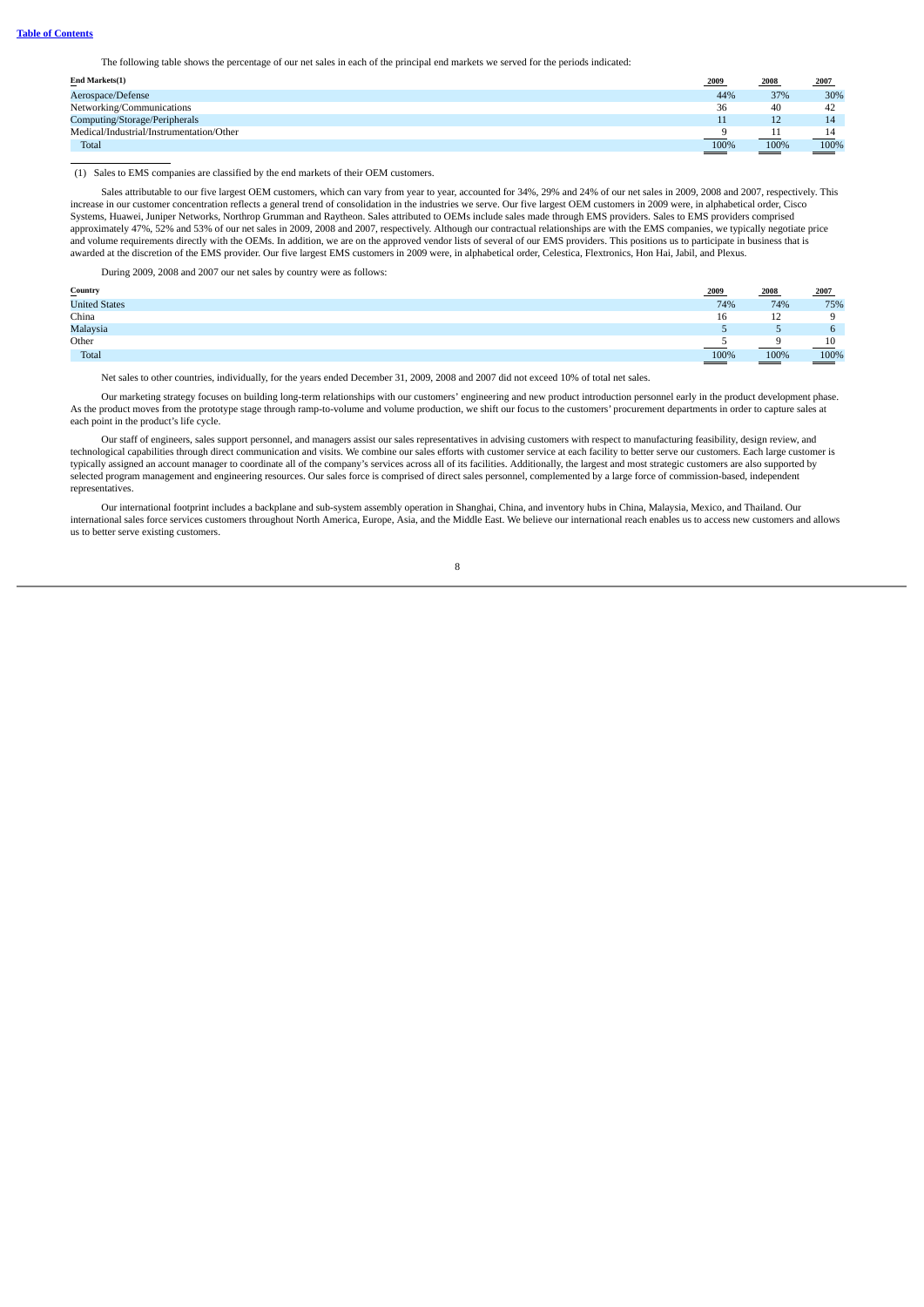#### **Suppliers**

The primary raw materials we use in PCB manufacturing include copper-clad laminate; chemical solutions such as copper and gold for plating operations; photographic film; carbide drill bits; and plastic for testing fixtures. The primary raw materials we use in backplane assembly include PCBs, connectors, capacitors, resistors, diodes, integrated circuits and formed sheet metal.

We typically use just-in-time procurement practices to maintain our raw materials inventory at low levels and work closely with our suppliers to obtain technologically advanced raw materials. Although we have preferred suppliers for some raw materials, most of our raw materials are generally readily available in the open market from numerous other potential suppliers.<br>In addition, we periodically see past, and we believe this availability will continue into the foreseeable future.

#### **Competition**

Despite industry consolidation, the printed circuit board industry is fragmented and characterized by intense competition. Our principal North American PCB competitors include DDi, Endicott Interconnect Technologies, Firan Technology Group, ISU/Petasys, Viasystems, Pioneer Circuits, and Sanmina-SCI. Our principal international PCB competitors include Elec & Eltek, Hitachi, Multek and Wus. Our principal assembly competitors include Amphenol, Sanmina-SCI, Simclair, TT Electronics, and Viasystems.

We believe we compete favorably based on the following competitive factors:

- status as the largest North American PCB manufacturer;
- ability to offer the most comprehensive PCB product offering;
- ability to offer one-stop manufacturing capabilities;
- specialized and integrated manufacturing facilities;
- ability to offer time-to-market capabilities;
- capability and flexibility to produce technologically complex products;
- leading edge aerospace/defense capabilities;
- flexibility to manufacture low volume, high-mix products;
- consistent high-quality product; and
- outstanding customer service.

In addition, we believe our continuous evaluation and early adoption of new manufacturing and production technologies give us a competitive advantage. We believe that our ability to manufacture PCBs using advanced technologies, such as blind and buried vias, larger panel sizes, laser drilled microvias, exotic materials, and smaller traces and spaces provides us with a<br>competitive advantage over man our manufacturing capabilities and production technologies.

#### **Backlog**

Backlog consists of purchase orders received, including, in some instances, forecast requirements released for production under customer contracts. We obtain firm purchase orders orders<br>from our customers for all products. the markets which we serve are characterized by increasingly short product life cycles. For other markets, longer product life cycles are more common as are orders for deliveries greater than 60 days in advance.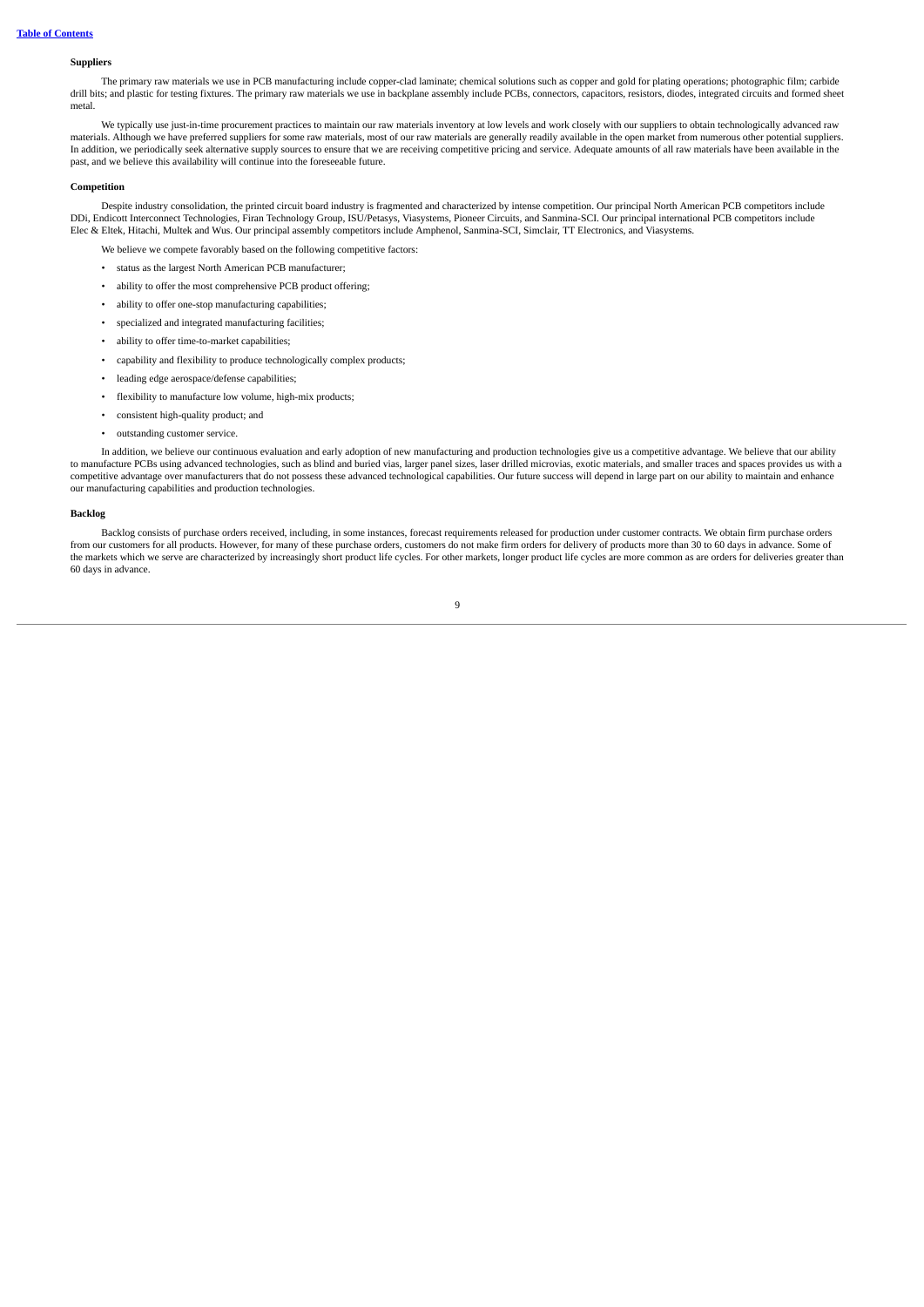#### **Intellectual Property**

We believe our business depends on the effectiveness of our fabrication techniques and our ability to continue to improve our manufacturing processes. We have limited patent or trade secret protection for our manufacturing processes. We rely on the collective experience of our employees in the manufacturing process to ensure that we continuously evaluate and adopt the new technologies available in our industry. In addition, we depend on training, recruiting, and retaining our employees, who are required to have sufficient know-how to operate advanced equipment and to conduct complicated manufacturing processes.

#### **Governmental Regulation**

Our operations are subject to federal, state, and local regulatory requirements relating to environmental compliance, waste management, and health and safety matters. In particular, we are subject to regulations promulgated by the following:

- the U.S. Occupational Safety and Health Administration (OSHA), and state OSHA and Department of Labor laws pertaining to health and safety in the workplace;
- the U.S. Environmental Protection Agency (U.S. EPA), pertaining to air emissions; wastewater discharges; and the use, storage, discharge, and disposal of hazardous chemicals used in the manufacturing processes;
- the Department of Homeland Security (DHS) regarding the storage of certain chemicals of interest;
- corresponding state laws and regulations, including site investigation and remediation;
- corresponding U.S. county and city agencies;
- corresponding agencies in China for our Shanghai facility;
- the U.S. Departments of Commerce and State regarding export compliance; and
- material content directives and laws that ban or restrict certain hazardous substances in products sold in member states of the European Union, China, other countries, and New York City.

To date, the costs of compliance and environmental remediation have not been material to us. These costs include investigation of our three Connecticut sites and remediation of one as required by the Connecticut Land Transfer Act and the investigation and remediation of our Washington site as required by the Washington Department of Ecology. Nevertheless, additional or modified requirements may be imposed in the future. If such additional or modified requirements are imposed on us, or if conditions requiring remediation at other sites are found to exist, we may be required to incur substantial additional expenditures.

We made legal commitments to the U.S. EPA and to the State of Connecticut regarding settlement of enforcement actions against the Stafford, Connecticut facilities. The obligations include fulfillment of a Compliance Management Plan (CMP) until at least July 2009, and installation of rinse water recycling systems at two of the Stafford, Connecticut facilities. As of July 1, 2009, the CMP and one of two recycling systems were completed.

Additionally, our operations are subject to federal regulations relating to export control, including the following:

- U.S. Department of State regulations including the Arms Export Control Act (AECA) and International Traffic In Arms Regulations (ITAR) located at 22 CFR Parts 120-130,
- U.S. Department of Commerce regulations, including the Export Administration Regulations (EAR) located at 15 CFR Parts 730-744, and
- Office of Foreign Asset Control (OFAC) regulations located at 31 CFR Parts 500-599.

We have not experienced any compliance issues and we maintain a robust export compliance program.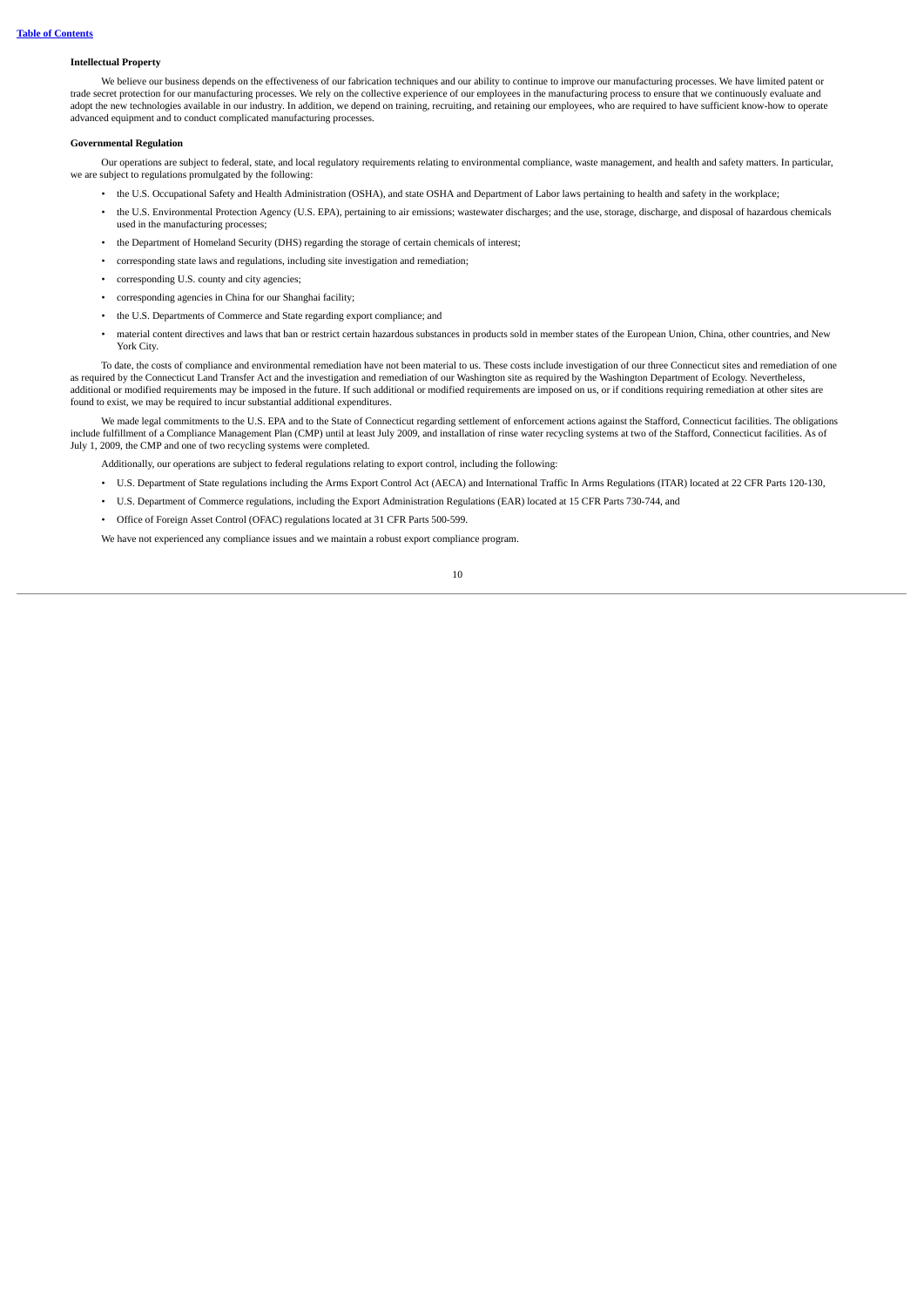#### **Employees**

As of December 31, 2009, we had 3,037 employees. Of our employees, 2,837 were involved in manufacturing and engineering, 57 worked in sales and marketing, and 143 worked in accounting, systems and other support capacities. None of our U.S. employees are represented by unions. In China, approximately 95 employees are represented by a labor union on a national level. We have not experienced any labor problems resulting in a work stoppage and believe that we have good relations with our employees.

#### **Management**

The following table, together with the accompanying text, presents certain information as of December 31, 2009, with respect to each of our executive officers.

| Name<br>$\sim$     | Age | Position(s) Held With the Company                               |
|--------------------|-----|-----------------------------------------------------------------|
| Kenton K. Alder    | 60  | Chief Executive Officer, President and Director                 |
| Steven W. Richards | 45  | Executive Vice President, Chief Financial Officer and Secretary |
| Douglas L. Soder   | 49  | <b>Executive Vice President</b>                                 |
| Shane S. Whiteside | 44  | Executive Vice President and Chief Operating Officer            |

*Kenton K. Alder* has served as our Chief Executive Officer, President and Director since March 1999. From January 1997 to July 1998, Mr. Alder served as Vice President of Tyco Printed Circuit Group Inc., a printed circuit board manufacturer. Prior to that time, Mr. Alder served as President and Chief Executive Officer of ElectroStar, Inc., previously a publicly held printed circuit board manufacturing company, from December 1994 to December 1996. From January 1987 to November 1994, Mr. Alder served as President of Lundahl Astro Circuits Inc., a predecessor company to ElectroStar. Mr. Alder holds a Bachelor of Science degree in Finance and a Bachelor of Science degree in Accounting from Utah State University.

*Steven W. Richards* has served as our Chief Financial Officer since December 2005 and Executive Vice President since November 2006. Mr. Richards has served as our Secretary since September 2005, a Vice President since October 2003 and our Treasurer from May 2000 to December 2005. From June 1996 to April 2000, Mr. Richards worked in a variety of financial planning and analysis roles at Atlantic Richfield Corporation, a multinational oil and gas company. Mr. Richards holds a Bachelor of Journalism degree from the University of Missouri, Columbia and a Master of Business Administration degree from the University of Southern California. Mr. Richards is a Chartered Financial Analyst charterholder.

*Douglas L. Soder* has served as our Executive Vice President since November 2006. Prior to joining our company, Mr. Soder held the position of Executive Vice President for Tyco Electronics from January 2001 until our acquisition of that company in October 2006. During an almost 24-year career at Tyco Electronics, Mr. Soder served in a variety of sales, sales management, and operations management positions at its AMP Incorporated and PCG subsidiaries. From November 1996 to January 2001, Mr. Soder was Vice President of Sales and Marketing for PCG. Mr. Soder holds a Bachelor of Arts degree in Political Science from Dickinson College.

,502 Shane S. Whiteside has served as an Executive Vice President since November 2006 and our Chief Operating Officer since December 2002. From January 2001 to November 2002,<br>Mr. Whiteside was the Vice President of Operati June 1999, Mr. Whiteside was our Director of Operations of Power Circuits. Mr. Whiteside holds a Bachelor of Arts degree in Economics from the University of California at Irvine.

#### **Availability of Reports Filed with the Securities and Exchange Commission**

We are a Delaware corporation, with our principal executive offices located at 2630 South Harbor Blvd., Santa Ana, CA 92704. Our telephone number is (714) 327-3000. Our web site address is www.ttmtech.com. Information included on our website is not incorporated into this report. Our annual reports on Form 10-K, quarterly reports on Form 10-Q, current reports on Form 8-K and amendments to those reports are available without charge on our website at www.ttmtech.com/investors/investors.jsp, as soon as reasonably practicable after they are filed

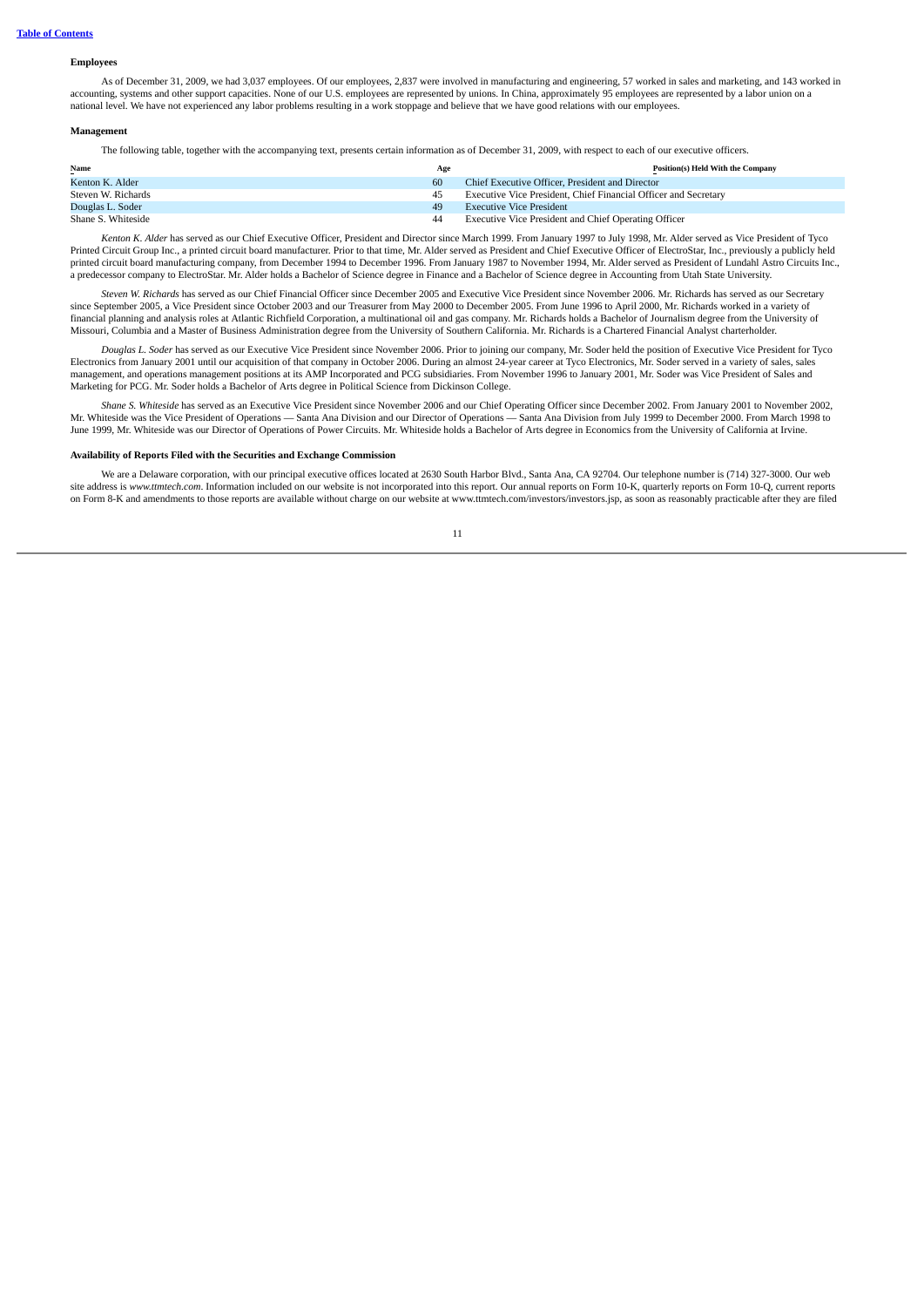electronically with the Securities and Exchange Commission (SEC). Copies are also available without charge by (i) telephonic request by calling our Investor Relations Department at (714) 241-0303, (ii) e-mail request to investor@ttmtech.com, or (iii) a written request to TTM Technologies, Inc., Attention: Investor Relations, 2630 South Harbor Blvd., Santa Ana, CA 92704.

#### <span id="page-14-0"></span>**ITEM 1A.** *RISK FACTORS*

An investment in our common stock involves a high degree of risk. You should carefully consider the factors described below, in addition to those discussed elsewhere in this report, in analyzing an investment in our common stock. If any of the events described below occurs, our business, financial condition, and results of operations would likely suffer, the trading price of our common stock could fall, and you could lose all or part of the money you paid for our common stock.

In addition, the following risk factors and uncertainties could cause our actual results to differ materially from those projected in our forward-looking statements, whether made in this report or the other documents we file with the SEC, or our annual or quarterly reports to stockholders, future press releases, or oral statements, whether in presentations, responses to *questions, or otherwise.*

#### **Risks Related to Our Company**

We are heavily dependent upon the worldwide electronics industry, which is characterized by significant economic cycles and fluctuations in product demand. A significant downturn in the electronics industry could result in decreased demand for our manufacturing services and could lower our sales and gross margins.

A majority of our revenue is generated from the electronics industry, which is characterized by intense competition, relatively short product life cycles, and significant fluctuations in product demand. Furthermore, the industry is subject to economic cycles and recessionary periods and has been negatively affected by the current contraction in the U.S. economy and in the worldwide electronics market. Moreover, due to the uncertainty in the end markets served by most of our customers, we have a low level of visibility with respect to future financial results. The current credit crisis and related turmoil in the financial system have negatively impacted the global economy and the electronics industry. A lasting economic recession, excess manufacturing capacity, or a prolonged decline in the electronics industry could negatively affect our business, results of operations, and financial condition. A decline in our sales could harm our profitability and results of operations and could require us to record an additional valuation allowance against our deferred income tax assets or recognize an impairment of our long-lived assets, including goodwill and other intangible assets.

#### The alobal financial crisis may impact our business and financial condition in ways that we currently cannot predict.

The continued credit crisis and related turmoil in the global financial system have had and may continue to have an impact on our business and financial condition. In addition to the impact that the global financial crisis has already had on us, we may face significant challenges if conditions in the financial markets do not improve or continue to worsen. For example, continuation of the credit crisis could adversely impact overall demand in the electronics industry, which could have a negative effect on our revenues and profitability. In addition, our ability to access the capital markets may be severely restricted at a time when we would like, or need, to do so, which could have an impact on our flexibility to react to changing economic and business conditions or our ability to pursue acquisitions.

## During periods of excess global printed circuit board manufacturing capacity, our gross margins may fall and/or we may have to incur restructuring charges if we choose to reduce *the capacity of or close any of our facilities.*

When we experience excess capacity, our sales revenues may not fully cover our fixed overhead expenses, and in such a case our gross margins will fall. In addition, we generally schedule our quick-turn production facilities at

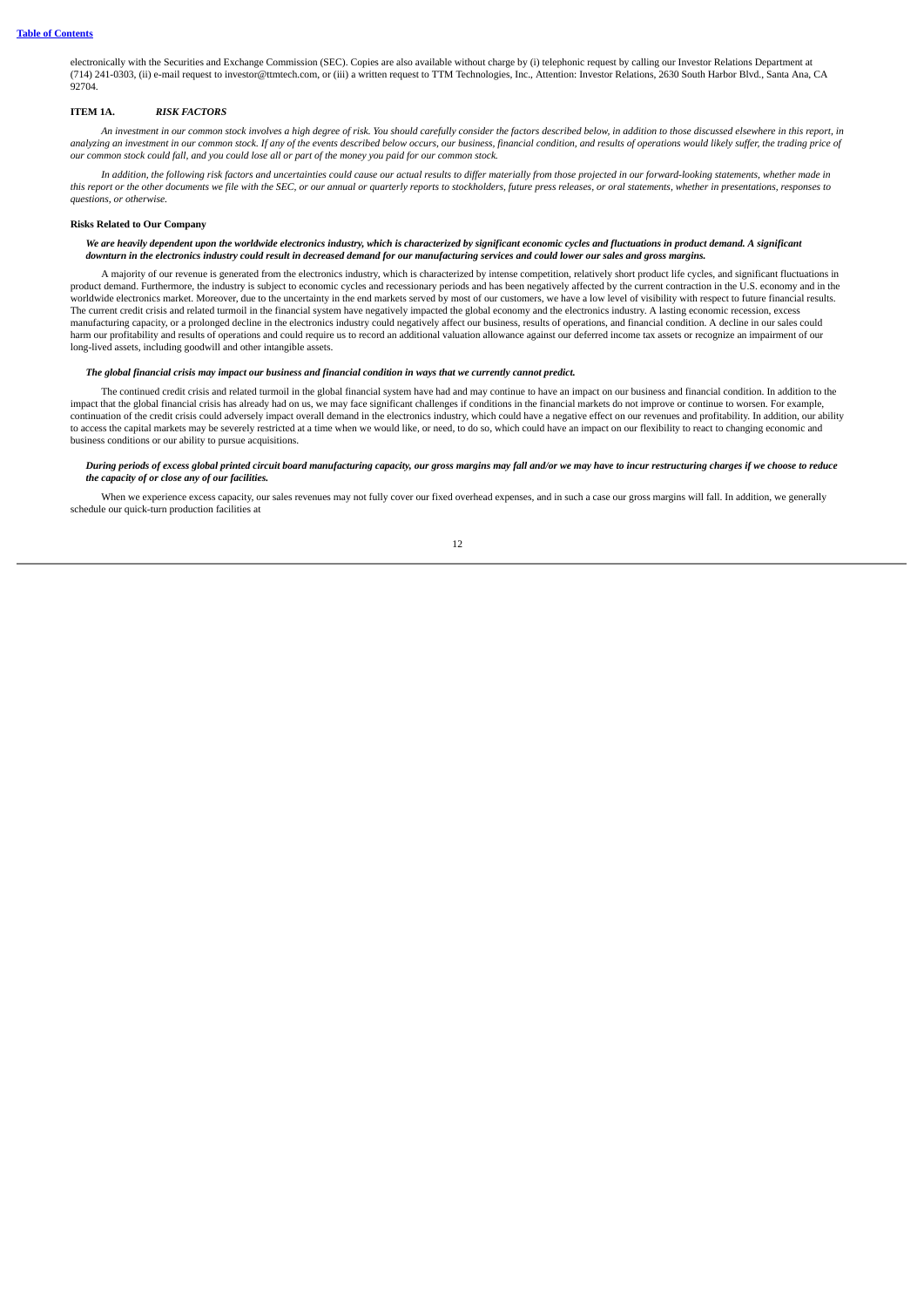less than full capacity to retain our ability to respond to unexpected additional quick-turn orders. However, if these orders are not received, we may forego some production and could experience continued excess capacity.

If we conclude we have significant, long-term excess capacity, we may decide to permanently close one or more of our facilities, and lay off some of our employees. Closures or layoffs could result in our recording restructuring charges such as severance, other exit costs, and asset impairments.

#### We face a risk that capital needed for our business and to repay our debt obligations will not be available when we need it. Additionally, our leverage and our debt service obligations *may adversely affect our cash flow.*

As of December 31, 2009, we had total indebtedness of approximately \$175.0 million, which represented approximately 34% of our total capitalization. If we complete the PCB Combination, we expect to have more than \$450 million of additional indebtedness.

Our indebtedness could have significant negative consequences, including:

- **•** increasing our vulnerability to general adverse economic and industry conditions;
- **•** limiting our ability to obtain additional financing;
- **•** requiring the use of a substantial portion of any cash flow from operations to service our indebtedness, thereby reducing the amount of cash flow available for other purposes, including capital expenditures;
- **•** limiting our flexibility in planning for, or reacting to, changes in our business and the industry in which we compete; and
- placing us at a possible competitive disadvantage to less leveraged competitors and competitors that have better access to capital resources.

#### *Our acquisition strategy involves numerous risks.*

As part of our business strategy, we expect that we will continue to grow by pursuing acquisitions of businesses, technologies, assets, or product lines that complement or expand our business. Risks related to an acquisition may include:

- **•** the potential inability to successfully integrate acquired operations and businesses or to realize anticipated synergies, economies of scale, or other expected value;
- **•** diversion of management's attention from normal daily operations of our existing business to focus on integration of the newly acquired business;
- **•** unforeseen expenses associated with the integration of the newly acquired business;
- **•** difficulties in managing production and coordinating operations at new sites;
- **•** the potential loss of key employees of acquired operations;
- **•** the potential inability to retain existing customers of acquired companies when we desire to do so;
- **•** insufficient revenues to offset increased expenses associated with acquisitions;
- the potential decrease in overall gross margins associated with acquiring a business with a different product mix;
- **•** the inability to identify certain unrecorded liabilities;
- **•** the potential need to restructure, modify, or terminate customer relationships of the acquired company;
- **•** an increased concentration of business from existing or new customers; and
- **•** the potential inability to identify assets best suited to our business plan.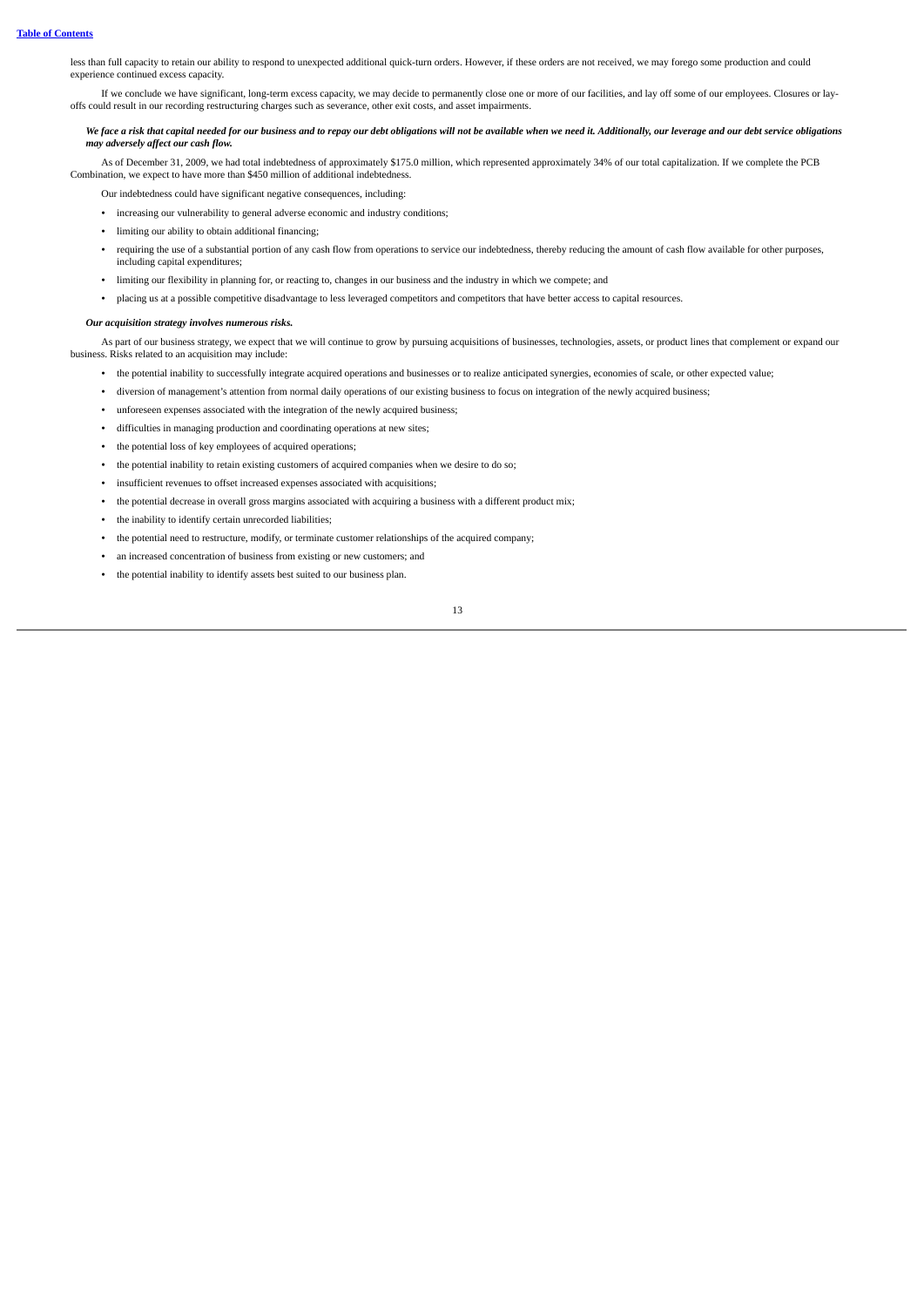Acquisitions may cause us to:

- **•** enter lines of business and/or markets in which we have limited or no prior experience;
- **•** issue debt and be required to abide by stringent loan covenants;
- **•** assume liabilities;
- **•** record goodwill and indefinite-lived intangible assets that will be subject to impairment testing and potential periodic impairment charges;
- **•** become subject to litigation and environmental issues, which include product material content certifications;
- **•** incur unanticipated costs;
- **•** incur large and immediate write-offs;
- **•** issue common stock that would dilute our current stockholders' percentage ownership; and
- **•** incur substantial transaction-related costs, whether or not a proposed acquisition is consummated.

Acquisitions of high technology companies are inherently risky, and no assurance can be given that our recent or future acquisitions, including the proposed PCB Combination, will be successful and will not harm our business, operating results, or financial condition. Failure to manage and successfully integrate acquisitions we make could harm our business and operating results in a material way. Even when an acquired company has already developed and marketed products, product enhancements may not be made in a timely fashion. In addition,<br>unforeseen issues might arise with resp

#### *If we are unable to manage our growth effectively, our business could be negatively affected.*

We have experienced, and expect to continue to experience, growth in the scope and complexity of our operations. This growth may strain our managerial, financial, manufacturing, and other resources. In order to manage our growth, we may be required to continue to implement additional operating and financial controls and hire and train additional personnel. There can be no assurance that we will be able to do so in the future, and failure to do so could jeopardize our expansion plans and seriously harm our operations. In addition, growth in our capacity could result in reduced capacity utilization and a corresponding decrease in gross margins.

#### Our development plans involve significant capital expenditures and financing requirements, which are subject to a number of risks and uncertainties.

Our business is capital intensive. Our ability to increase revenue, profit, and cash flow depends upon continued capital spending. There can be no assurance as to whether — or at what cost — our anticipated capital projects will be completed, if they will be completed on schedule, or as to the success of these projects if completed. In addition, we may be unable to generate sufficient cash flows from operations or obtain necessary external financing to finance our capital expenditures and investments. Further, our ability to obtain external financing in the future is subject to a variety of uncertainties, including the following:

- our future results of operations, financial condition, and cash flows;
- the condition of the global economy generally and the demand for our products, specifically; and
- the cost of financing and the condition of financial markets.

If adequate funds are not available on satisfactory terms, we may be forced to curtail our expansion plans, which could result in a loss of customers, the inability to successfully implement our business strategy, and limitations on the growth of our business.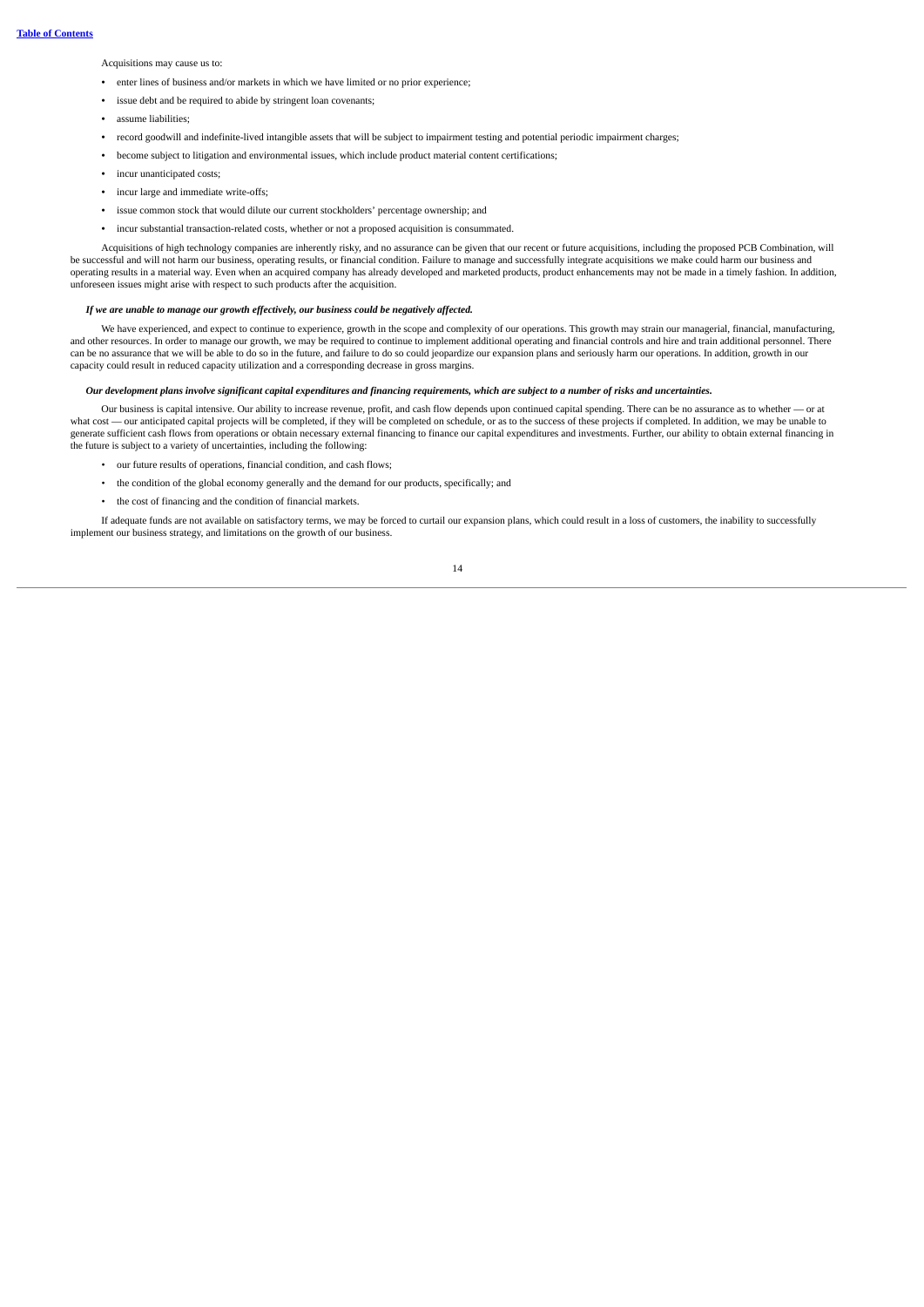## We depend upon a relatively small number of OEM customers for a large portion of our sales, and a decline in sales to major customers could harm our results of operations.

A small number of customers are responsible for a significant portion of our sales. Our five largest OEM customers accounted for approximately 34% and 29% of our net sales for the year ended December 31, 2009 and 2008, respectively. Sales attributed to OEMs include both direct sales as well as sales that the OEMs place through EMS providers. Our customer concentration could fluctuate, depending on future customer requirements, which will depend in large part on market conditions in the electronics industry segments in which our customers participate. The loss of one or more significant customers or a decline in sales to our significant customers could harm our business, results of operations, and financial condition and lead to declines in the trading price of our common stock. In addition, we generate significant accounts receivable in connection with providing manufacturing services to our customers. If one or more of our significant customers were to become insolvent or were otherwise unable to pay for the manufacturing services provided by us, our results of operations would be harmed.

In addition, during industry downturns, we may need to reduce prices at customer requests to limit the level of order losses; and we may be unable to collect payments from our customers. There can be no assurance that key customers would not cancel orders, that they would continue to place orders with us in the future at the same levels as experienced by us in prior periods, that they would be able to meet their payment obligations, or that the end-products which use our products would be successful. This concentration of customer base may materially and adversely affect our operating results due to the loss or cancellation of business from any of these key customers, significant changes in scheduled deliveries to any of these customers, or decreases in the prices of the products sold to any of these customers.

#### We compete against manufacturers in Asia, where production costs are lower. These competitors may gain market share in our key market segments, which may have an adverse *effect on the pricing of our products.*

We may be at a competitive disadvantage with respect to price when compared to manufacturers with lower-cost facilities in Asia and other locations. We believe price competition from printed circuit board manufacturers in Asia and other locations with lower production costs may play an increasing role in the market. Although we do have a backplane assembly facility in China, we do not have offshore facilities for PCB manufacturing in lower-cost locations such as Asia. While historically our competitors in these locations have produced less technologically advanced printed circuit boards, they continue to expand their capacity and capabilities with advanced equipment to produce higher technology printed circuit boards. In addition, fluctuations in foreign currency exchange rates may benefit these offshore competitors. As a result, these competitors may gain market share, which may force us to lower our prices, which would reduce our gross margins.

#### *A trend toward consolidation among our customers could adversely affect our business.*

Recently, some of our large customers have consolidated and further consolidation of customers may occur. Depending on which organization becomes the controller of the supply chain function following the consolidation, we may not be retained as a preferred or approved supplier. In addition, product duplication could result in the termination of a product line that we currently support. While there is potential for increasing our position with the combined customer, there does exist the potential for decreased revenue if we are not retained as a continuing supplier. We also face the risk of increased pricing pressure from the combined customer because of its increased market share.

#### Our failure to comply with the requirements of environmental laws could result in litigation, fines and revocation of permits necessary to our manufacturing processes. Failure to operate in conformance with environmental laws could lead to debarment from our participation in federal government contracts.

Our operations are regulated under a number of federal, state, local, and foreign environmental and safety laws and regulations that govern, among other things, the discharge of hazardous materials into the air and water, as well as the handling, storage, and disposal of such materials. These laws and regulations include the Clean Air Act, the Clean Water Act, the Resource Conservation and Recovery Act, the Superfund Amendment and Reauthorization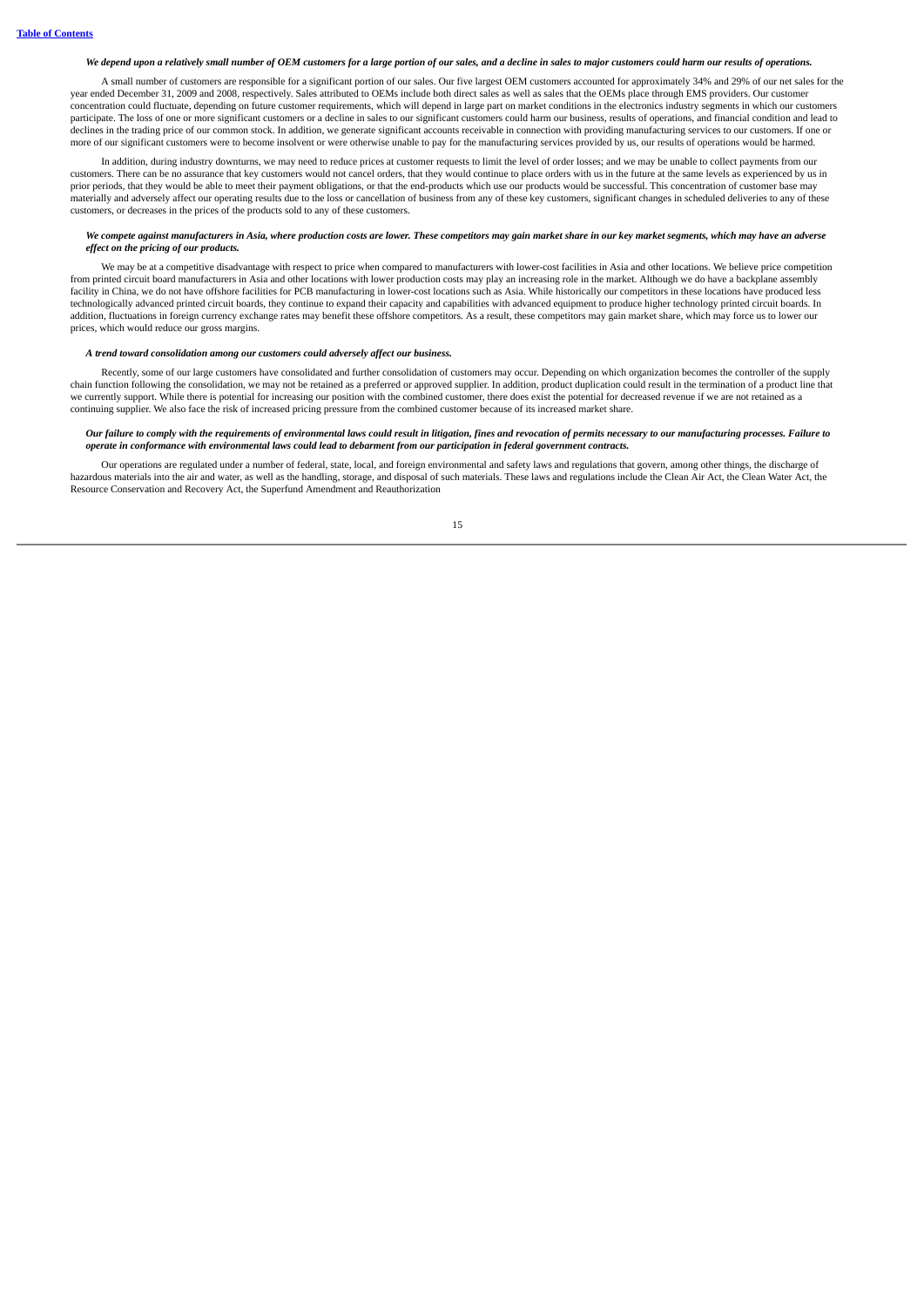Act, the Comprehensive Environmental Response, Compensation and Liability Act, the Toxic Substances Control Act, and the Federal Motor Carrier Safety Improvement Act as well as analogous state, local, and foreign laws. Compliance with these environmental laws is a major consideration for us because our manufacturing processes use and generate materials classified as hazardous. Because we use hazardous materials and generate hazardous wastes in our manufacturing processes, we may be subject to potential financial liability for costs associated with the investigation and remediation of our own sites, or sites at which we have arranged for the disposal of hazardous wastes, if such sites become contaminated. Even if we fully comply with applicable environmental laws and are not directly at fault for the contamination, we may still be liable. The wastes we generate include spent ammoniacal and cupric etching solutions, metal stripping solutions, waste acid solutions, waste alkaline cleaners, waste oil, and waste waters that contain heavy metals such as copper, tin, lead, nickel, gold, silver, cyanide, and fluoride, and both filter cake and spent ion exchange resins from equipment used for on-site waste treatment.

Any material violations of environmental laws or failure to maintain required environmental permits could subject us to fines, penalties, and other sanctions, including the revocation<br>of our effluent discharge permits, whi Even if we ultimately prevail, environmental lawsuits against us would be time consuming and costly to defend.

Prior to our acquisition of our PCG business, PCG made legal commitments to the U.S. EPA and to the State of Connecticut regarding settlement of enforcement actions related to the PCG operations in Connecticut. The obligations include fulfillment of a Compliance Management Plan until July 1, 2009 and installation of two rinse water recycling systems at the Stafford, Connecticut facilities. To date we have installed one of the two recycling systems. Failure to meet the remaining commitment could result in further costly enforcement actions, including exclusion from participation in defense and other federal contracts, which would materially harm our business, results of operations, and financial condition.

Environmental laws also could become more stringent over time, imposing greater compliance costs and increasing risks and penalties associated with violation. We operate in environmentally sensitive locations, and we are subject to potentially conflicting and changing regulatory agendas of political, business, and environmental groups. Changes or restrictions on discharge limits, emissions levels, material storage, handling, or disposal might require a high level of unplanned capital investment or global relocation. It is possible that environmental compliance costs and penalties from new or existing regulations may harm our business, results of operations, and financial condition.

We are increasingly required to certify compliance with various material content restrictions in our products based on laws of various jurisdictions or territories such as the Restriction of Hazardous Substances (RoHS) and Registration, Evaluation, Authorization and Restriction of Chemicals (REACH) directives in the European Union and China's RoHS legislation. New York City has adopted identical restrictions and many U.S. states are considering similar rules and legislation. In addition, we must also certify as to the non-applicability to the EU's Waste Electrical and Electronic Equipment directive for certain products that we manufacture. The REACH directive requires adoption of Substances of Very High Concern (SVHCs) periodically. We must survey our supply chain and certify to the non-presence or presence of SVHCs to our customers. Currently, two lists totaling 29 SVHCs have been adopted by the EU. As with other types of product certifications that we routinely provide, we may incur liability and pay damages if our products do not conform to our certifications.

New regulations could require us to acquire costly equipment or to incur other significant expenses. Any failure by us following the proposed PCB Combination to control the use of, or adequately restrict the discharge of,

We are also subject to a variety of environmental laws and regulations in the People's Republic of China, or PRC, which impose limitations on the discharge of pollutants into the air and water and establish standards for the treatment, storage, and disposal of solid and hazardous wastes. The manufacturing of our products generates gaseous chemical wastes, liquid wastes, waste water and other industrial wastes in various stages of the manufacturing process. Production sites in the PRC are subject to regulation and periodic monitoring by the relevant<br>environmental protection authorities. En us, suspension of production,

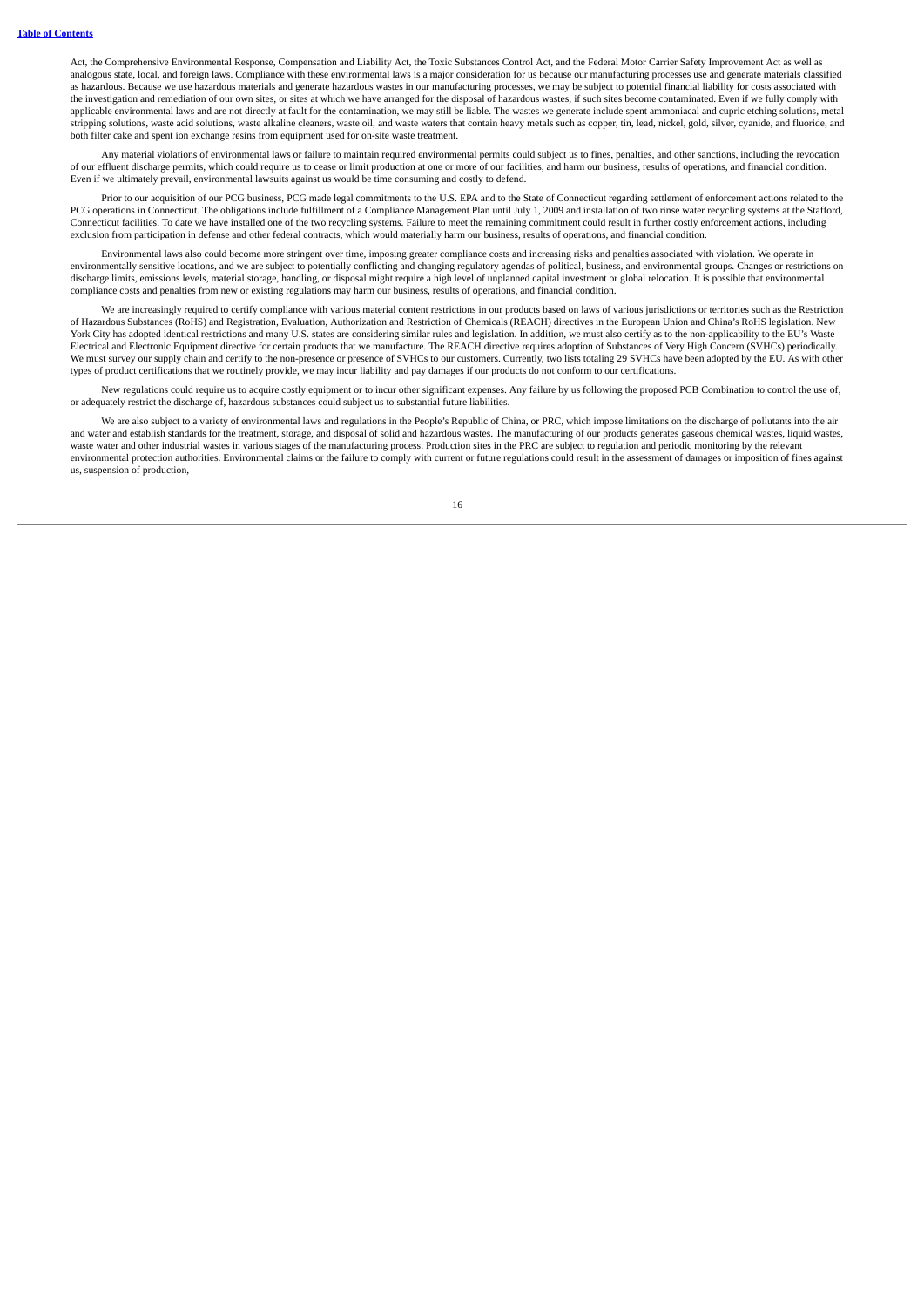or cessation of operations. If the PCB Combination is effected, our exposure to environmental laws and regulations of the PRC would increase.

#### *Our business and operations could be adversely impacted by climate change initiatives.*

Our manufacturing processes require that we purchase significant quantities of energy from third parties, which results in the generation of greenhouse gasses, either directly on-site<br>or indirectly at electric utilities. B increases in energy costs and price volatility. Considerable international attention is now focused on development of an international policy framework to guide international action to address climate change. Proposed and existing legislative efforts to control or limit greenhouse gas emissions could affect our energy source and supply choices as well as increase the cost of energy and raw materials derived from sources that generate greenhouse gas emissions.

## The U.S. Defense Security Service and the Committee on Foreign Investment in the United States, or CFIUS, may take measures to protect classified proiects and national security.

Due to the substantial foreign ownership of our shares that would result from the proposed PCB Combination, the U.S. Defense Security Service and CFIUS may take measures to protect classified projects and national security. Certain measures and conditions may be imposed on us, which may materially and adversely affect our operating results, due to the impact of implementing security measures limiting our control over certain U.S. facilities, contracts, personnel, and operations.

## We are subject to the requirements of the National Industrial Security Program Operating Manual for our facility security clearance, which is a prerequisite to our ability to perform *on classified contracts for the U.S. government.*

A facility security clearance is required in order to be awarded and perform on classified contracts for the U.S. Department of Defense and certain other agencies of the U.S. government. We currently perform on several classified contracts. As a cleared entity, we must comply with the requirements of the National Industrial Security Program Operating Manual, or NISPOM, and any other applicable U.S. government industrial security regulations. Further, due to the fact that immediately following the PCB Combination, if effected, a significant portion of our voting equity will be owned by a non-U.S. entity, we expect that following the closing of the PCB Combination we will be required to be governed by and operate in accordance with the terms and requirements of a Special Security Agreement, or SSA, with the U.S. Department of Defense.

If we were to violate the terms and requirements of the SSA, the NISPOM, or any other applicable U.S. government industrial security regulations (which may apply to us under the terms of our classified contracts), we could lose our security clearance. We cannot assure you that we will be able to maintain our security clearance. If for some reason our security clearance is invalidated or terminated, we may not be able to continue to perform classified contracts and would not be able to enter into new classified contracts, which could adversely affect our revenues.

#### We export defense and commercial products from the United States to other countries. If we were to fail to comply with export laws, we could be subject to fines and other punitive *actions.*

Exports from the United States are regulated by the U.S. Department of State and U.S. Department of Commerce, and exports from the PRC are regulated by certain PRC authorities. Other foreign countries also regulate exports of products that may be manufactured by us. Failure to comply with these regulations can result in significant fines and penalties. Additionally, violations of these laws can result in punitive penalties, which would restrict or prohibit us from exporting certain products, resulting in significant harm to our business.

#### We are exposed to the credit risk of some of our customers and to credit exposures in weakened markets.

Most of our sales are on an "open credit" basis, with standard industry payment terms. We monitor individual customer payment capability in granting such open credit arrangements, seek to limit such open credit to amounts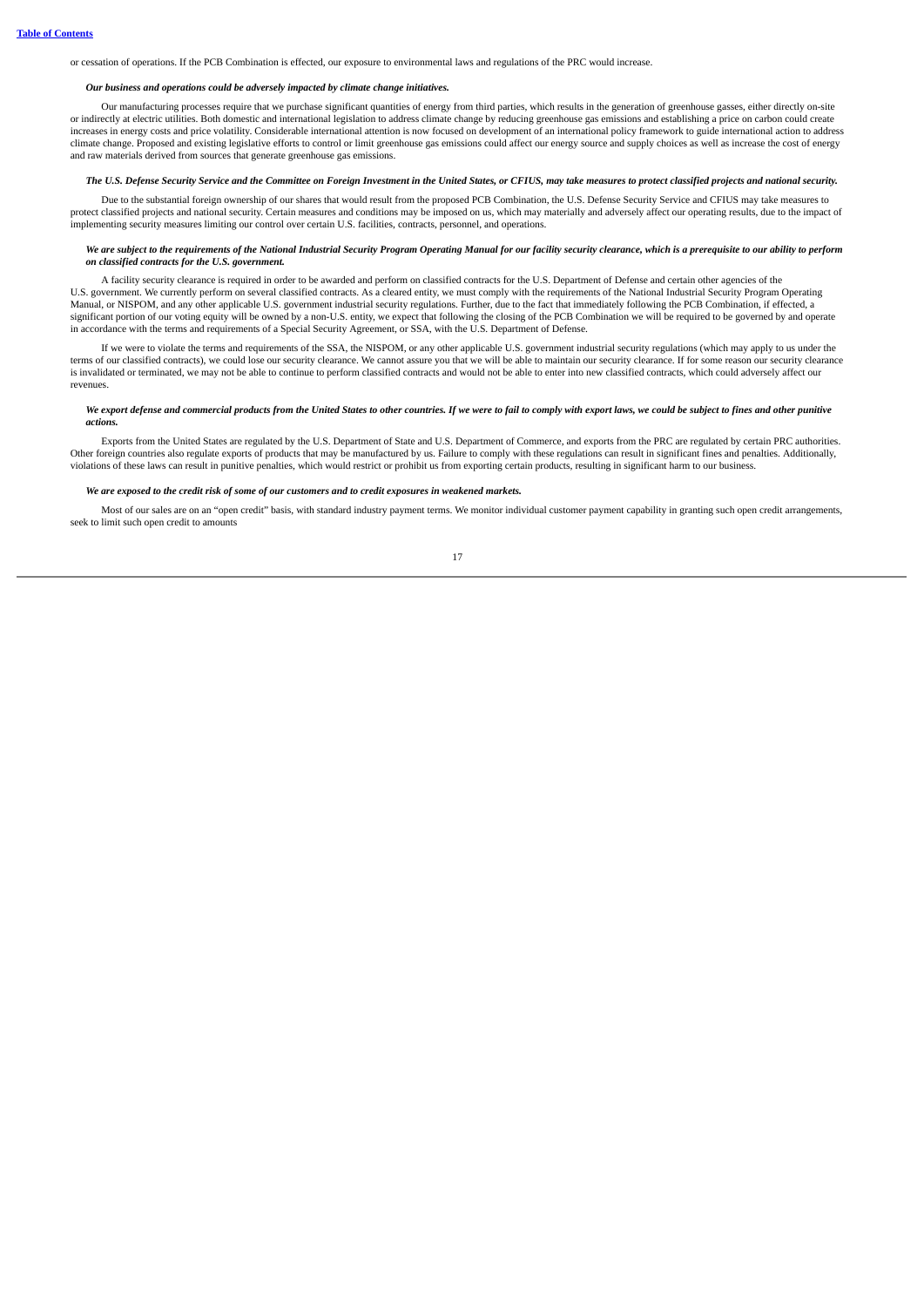we believe the customers can pay, and maintain reserves we believe are adequate to cover exposure for doubtful accounts. During periods of economic downturn in the electronics industry and the global economy, our exposure to credit risks from our customers increases. Although we have programs in place to monitor and mitigate the associated risks, such programs may not be effective in reducing our credit risks.

Our 10 largest customers accounted for approximately 52% and 50% of our net sales for the years ended December 31, 2009 and 2008, respectively. Additionally, our OEM customers often direct a significant portion of their purchases through a relatively limited number of EMS companies. Our contractual relationship is often with the EMS companies, who are obligated to pay us for our products. Because we expect our OEM customers to continue to direct our sales to EMS companies, we expect to continue to be subject to this credit risk with a limited number of EMS customers. If one or more of our significant customers were to become insolvent or were otherwise unable to pay us, our results of operations would be harmed.

Some of our customers are EMS companies located abroad. Our exposure has increased as these foreign customers continue to expand. With the primary exception of sales from our facility in China and a portion of sales from our Ireland sales office, our foreign sales are denominated in U.S. dollars and are typically on the same "open credit" basis and terms described above. Our foreign receivables were approximately 24% of our net accounts receivable as of December 31, 2009 and are expected to continue to grow as a percentage of our total receivables. We do not utilize credit insurance as a risk management tool.

#### We rely on suppliers for the timely delivery of raw materials and components used in manufacturing our printed circuit boards and backplane assemblies, and an increase in industry demand or the presence of a shortage for these raw materials or components may increase the price of these raw materials or components and reduce our gross margins. If a raw material supplier fails to satisfy our product quality standards, it could harm our customer relationships.

To manufacture printed circuit boards, we use raw materials such as laminated layers of fiberglass, copper foil, chemical solutions, gold, and other commodity products, which we order from our suppliers. Although we have preferred suppliers for most of these raw materials, the materials we use are generally readily available in the open market, and numerous other potential suppliers exist. In the case of backplane assemblies, components include connectors, sheet metal, capacitors, resistors and diodes, many of which are custom made and controlled by our customers' approved vendors. These components for backplane assemblies in some cases have limited or sole sources of supply. From time to time, we may experience increases in raw material or component prices, based on demand trends, which can negatively affect our gross margins. In addition, consolidations and restructuring in our supplier base may result in adverse materials pricing due to reduction in competition among our suppliers. Furthermore, if a raw material or component supplier fails to satisfy our product quality standards, it could harm our customer relationships. Suppliers may from time to time extend lead times, limit supplies, or increase prices, due to capacity constraints or other factors, which could harm our ability to deliver our products on a timely basis. We have recently experienced an increase in the price we pay for gold. In general, we are able to pass this price increase on to our customers, but we cannot be certain we will continue to be able to do so in the future.

#### If we are unable to respond to rapid technological change and process development, we may not be able to compete effectively.

The market for our manufacturing services is characterized by rapidly changing technology and continual implementation of new production processes. The future success of our business will depend in large part upon our ability to maintain and enhance our technological capabilities, to manufacture products that meet changing customer needs, and to successfully anticipate or respond to technological changes on a cost-effective and timely basis. We expect that the investment necessary to maintain our technological position will increase as customers make demands for products and services requiring more advanced technology on a quicker turnaround basis. We may not be able to raise additional funds in order to respond to technological changes as quickly as our competitors.

In addition, the printed circuit board industry could encounter competition from new or revised manufacturing and production technologies that render existing manufacturing and production technology less competitive or obsolete. We may not respond effectively to the technological requirements of the changing market. If we need new

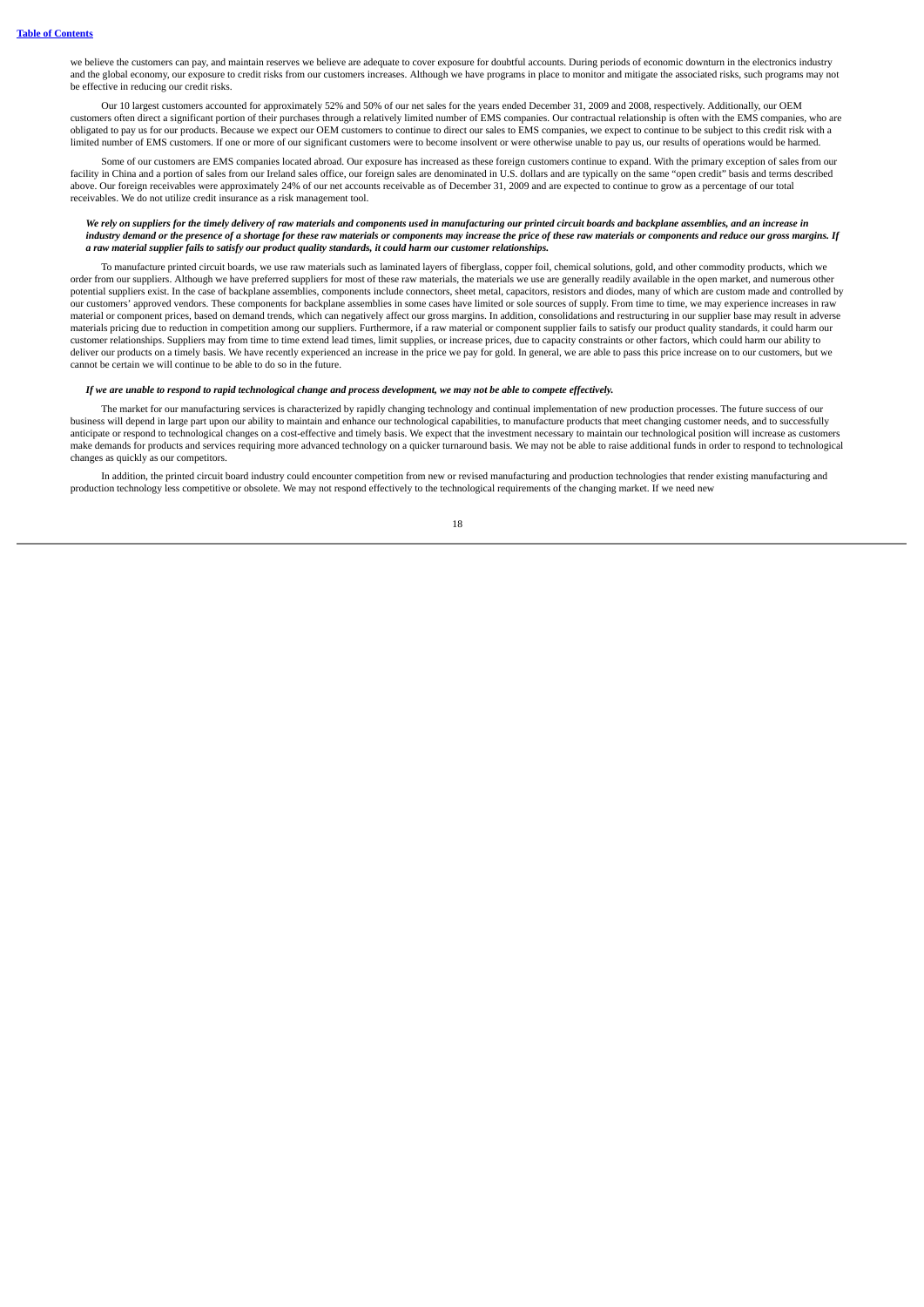technologies and equipment to remain competitive, the development, acquisition, and implementation of those technologies and equipment may require us to make significant capital investments.

#### If we are unable to provide our customers with high-end technology, high quality products, and responsive service, or if we are unable to deliver our products to our customers in a *timely manner, our results of operations and financial condition may suffer.*

In order to maintain our existing customer base and obtain business from new customers, we must demonstrate our ability to produce our products at the level of technology, quality, responsiveness of service, timeliness of delivery, and at costs that our customers require. If our products are of substandard quality, if they are not delivered on time, if we are not responsive to our customers' demands, or if we cannot meet our customers' technological requirements, our reputation as a reliable supplier of our products would likely be damaged. If we are unable to meet these product and service standards, we may be unable to obtain new contracts or keep our existing customers, and this could have a material adverse effect on our results of operations and financial condition.

#### Products we manufacture may contain design or manufacturing defects, which could result in reduced demand for our services and liability claims against us.

We manufacture products to our customers' specifications, which are highly complex and may contain design or manufacturing errors or failures, despite our quality control and<br>quality assurance efforts. Defects in the produ dissatisfaction, a reduction or cancellation of purchase orders, or liability claims against us. If these defects occur either in large quantities or too frequently, our business reputation may be dissatisfaction, a reduct impaired. Our sales mix has shifted towards standard delivery time products, which have larger production runs, thereby increasing our exposure to these types of defects. Since our products are used in products that are integral to our customers' businesses, errors, defects, or other performance problems could result in financial or other damages to our customers beyond the cost of the printed circuit board, for which we may be liable. Although our invoices and sales arrangements generally contain provisions designed to limit our exposure to product liability and related claims, existing or future laws or unfavorable judicial decisions could negate these limitation of liability provisions. Product liability litigation against us, even if it were unsuccessful, would be time consuming and costly to defend. Although we maintain technology errors and omissions insurance, we cannot assure you that we will continue to be able to purchase such insurance coverage in the future on terms that are satisfactory to us, if at all.

## If we are unable to maintain satisfactory capacity utilization rates, our results of operations and financial condition would be adversely affected.

Given the high fixed costs of our operations, decreases in capacity utilization rates can have a significant effect on our business. Accordingly, our ability to maintain or enhance gross margins would continue to depend, in part, on maintaining satisfactory capacity utilization rates. In turn, our ability to maintain satisfactory capacity utilization would depend on the demand for our products, the volume of orders we receive, and our ability to offer products that meet our customers' requirements at competitive prices. If current or future production capacity fails to match current or future customer demands, our facilities would be underutilized and we would be less likely to achieve expected gross margins.

#### Competition in the printed circuit board market is intense, and we could lose market share if we are unable to maintain our current competitive position in end markets using our *quick-turn, high technology and high-mix manufacturing services.*

The printed circuit board industry is intensely competitive, highly fragmented, and rapidly changing. We expect competition to continue, which could result in price reductions, reduced gross margins, and loss of market share. Our principal North American PCB competitors include DDi, Endicott Interconnect Technologies, Firan Technology Group, ISU/Petasys, Viasystems, Pioneer Circuits, and Sanmina-SCI. Our principal international PCB competitors include Elec & Eltek, Hitachi, Ibiden, ISU/Petasys and Multek. Our principal assembly competitors include Amphenol, Sanmina-SCI, Simclar, TT Electronics, and Viasystems. In addition, we increasingly compete on an international basis, and new and emerging technologies may result in new competitors entering our markets.

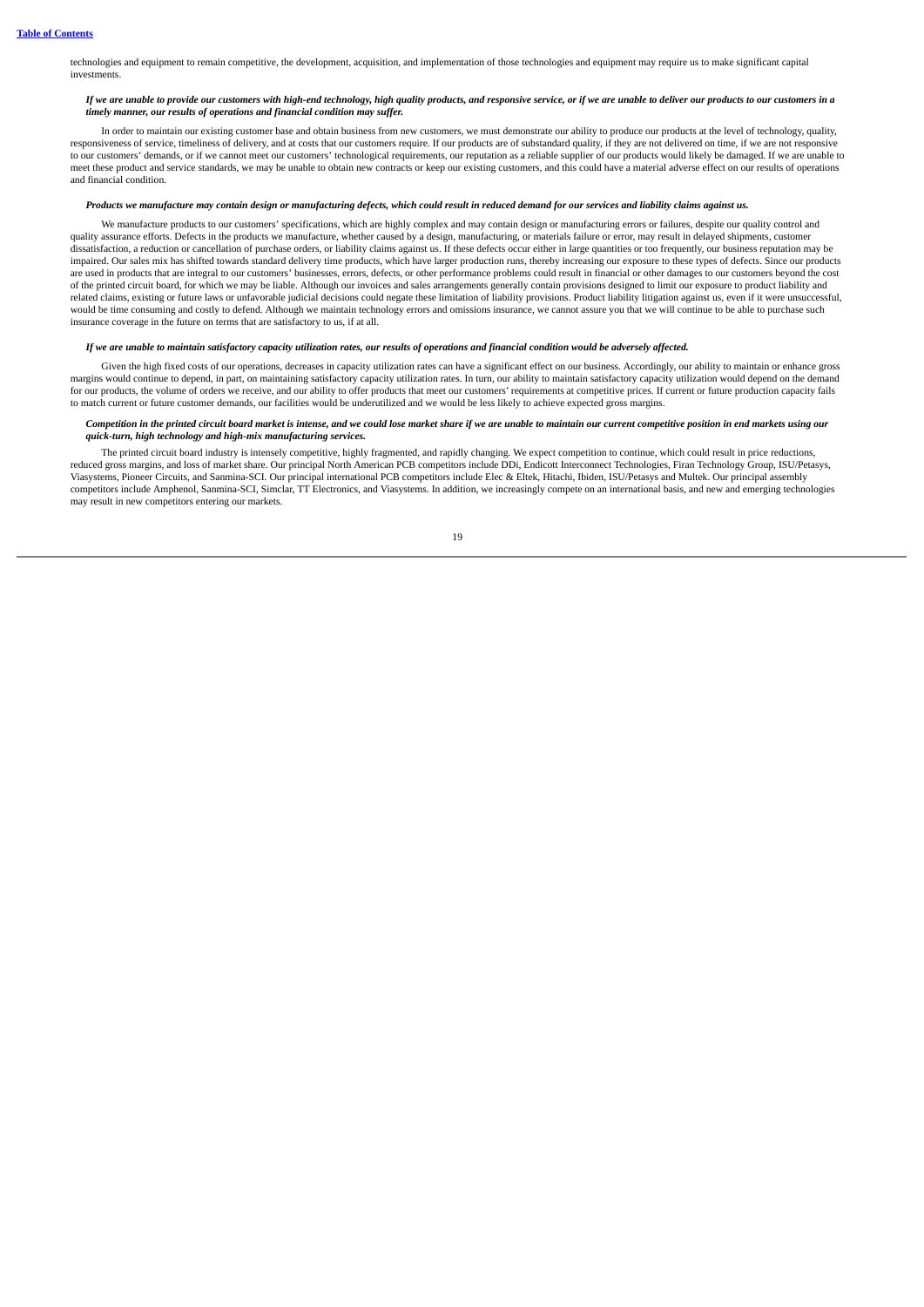Some of our competitors and potential competitors have advantages over us, including:

- **•** greater financial and manufacturing resources that can be devoted to the development, production, and sale of their products;
- **•** more established and broader sales and marketing channels;
- **•** more manufacturing facilities worldwide, some of which are closer in proximity to OEMs;
- **•** manufacturing facilities that are located in countries with lower production costs;
- **•** lower capacity utilization, which in peak market conditions can result in shorter lead times to customers;
- **•** ability to add additional capacity faster or more efficiently;
- **•** preferred vendor status with existing and potential customers;
- **•** greater name recognition; and
- **•** larger customer bases.

In addition, these competitors may respond more quickly to new or emerging technologies, or adapt more quickly to changes in customer requirements, and devote greater resources to the development, promotion, and sale of their products than we do. We must continually develop improved manufacturing processes to meet our customers' needs for complex products, and our manufacturing process technology is generally not subject to significant proprietary protection. During recessionary periods in the electronics industry, our strategy of providing quick-turn services, an integrated manufacturing solution, and responsive customer service may take on reduced importance to our customers. As a result, we may need to compete more on the basis of price, which could cause our gross margins to decline. Periodically, printed circuit board manufacturers and backplane assembly providers experience overcapacity. Overcapacity, combined with weakness in demand for electronic products, results in increased competition and price erosion for our products.

## Our results of operations are often subject to demand fluctuations and seasonality. With a high level of fixed operating costs, even small revenue shortfalls would decrease our gross *margins and potentially cause the trading price of our common stock to decline.*

- Our results of operations fluctuate for a variety of reasons, including:
- **•** timing of orders from and shipments to major customers;
- **•** the levels at which we utilize our manufacturing capacity;
- **•** price competition;
- **•** changes in our mix of revenues generated from quick-turn versus standard delivery time services;
- **•** expenditures, charges or write-offs, including those related to acquisitions, facility restructurings, or asset impairments; and
- **•** expenses relating to expanding existing manufacturing facilities.

A significant portion of our operating expenses is relatively fixed in nature, and planned expenditures are based in part on anticipated orders. Accordingly, unexpected revenue shortfalls may decrease our gross margins. In addition, we have experienced sales fluctuations due to seasonal patterns in the capital budgeting and purchasing cycles, as well as inventory management practices of our customers and the end markets we serve. In particular, the seasonality of the computer industry and quick-turn ordering patterns affect the overall printed circuit board industry. These seasonal trends have caused fluctuations in our operating results in the past and may continue to do so in the future. Results of operations in any period should not be considered indicative of the results to be expected for any future period. In addition, our future quarterly operating results may fluctuate and may not meet the expectations of securities analysts or investors. If this occurs, the trading price of our common stock likely would decline.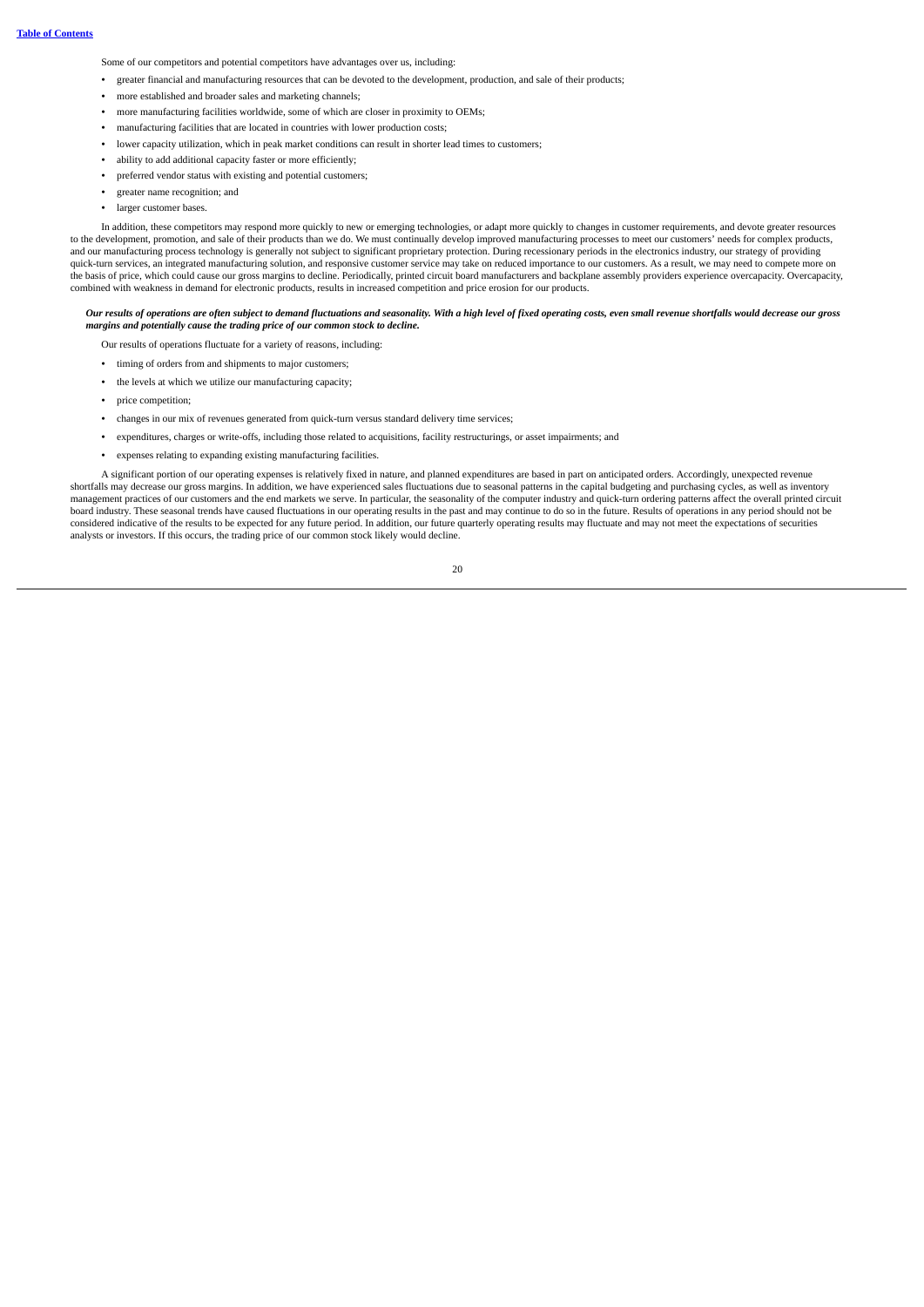#### Because we sell on a purchase order basis, we are subject to uncertainties and variability in demand by our customers that could decrease revenues and harm our operating results.

We generally sell to customers on a purchase order basis rather than pursuant to long-term contracts. Our quick-turn orders are subject to particularly short lead times. Consequently, our sales are subject to short-term variability in demand by our customers. Customers submitting purchase orders may cancel, reduce, or delay their orders for a variety of reasons. The level and timing of orders placed by our customers may vary, due to:

**•** customer attempts to manage inventory;

- **•** changes in customers' manufacturing strategies, such as a decision by a customer to either diversify or consolidate the number of printed circuit board manufacturers or backplane assembly service providers used or to manufacture or assemble its own products internally;
- **•** variation in demand for our customers' products; and
- **•** changes in new product introductions.

We have periodically experienced terminations, reductions, and delays in our customers' orders. Customers and delays in our customers' orders could harm our business, results of operations, and financial condition.

#### The increasing prominence of EMS providers in the printed circuit board industry could reduce our gross margins, potential sales, and customers.

Sales to EMS providers represented approximately 47% and 52% of our net sales for the year ended December 31, 2009 and 2008, respectively. Sales to EMS providers include sales directed by OEMs as well as orders placed with us at the EMS providers' discretion. EMS providers source on a global basis to a greater extent than OEMs. The growth of EMS providers vertextent than OEMs. The growth of EMS increases the purchasing power of such providers and could result in increased price competition or the loss of existing OEM customers. In addition, some EMS providers, including some of our customers, have the ability to directly manufacture printed circuit boards and create backplane assemblies. If a significant number of our other EMS customers were to acquire these abilities, our customer base might shrink, and our sales might decline substantially. Moreover, if any of our OEM customers outsource the production of PCBs and creation of backplane assemblies to these EMS providers, our business, results of operations, and financial condition may be harmed.

#### If events or circumstances occur in our business that indicate that our goodwill and definite-lived intangibles may not be recoverable, we could have impairment charges that would *negatively affect our earnings.*

As of December 31, 2009, our consolidated balance sheet reflected \$29.2 million of goodwill and definite-lived intangible assets. We periodically evaluate whether events and circumstances have occurred, such that the potential for reduced expectations for future cash flows coupled with further decline in the market price of our stock and market capitalization may indicate that the remaining balance of goodwill and definite-lived intangible assets may not be recoverable. If factors indicate that assets are impaired, we would be required to reduce the carrying value of our goodwill and definite-lived intangible assets, which could harm our results during the periods in which such a reduction is recognized. Our goodwill and definite-lived intangible assets may increase in future periods if we consummate other acquisitions. Amortization or impairment of these additional intangibles would, in turn, reduce our earnings.

#### Damage to our manufacturing facilities due to fire, natural disaster, or other events could harm our financial results.

We have U.S. manufacturing and assembly facilities in California, Connecticut, Utah, and Wisconsin. We also have an assembly facility in China. The destruction or closure of any of our facilities for a significant period of time as a result of fire, explosion, blizzard, act of war or terrorism, flood, tornado, earthquake, lightning, or other natural

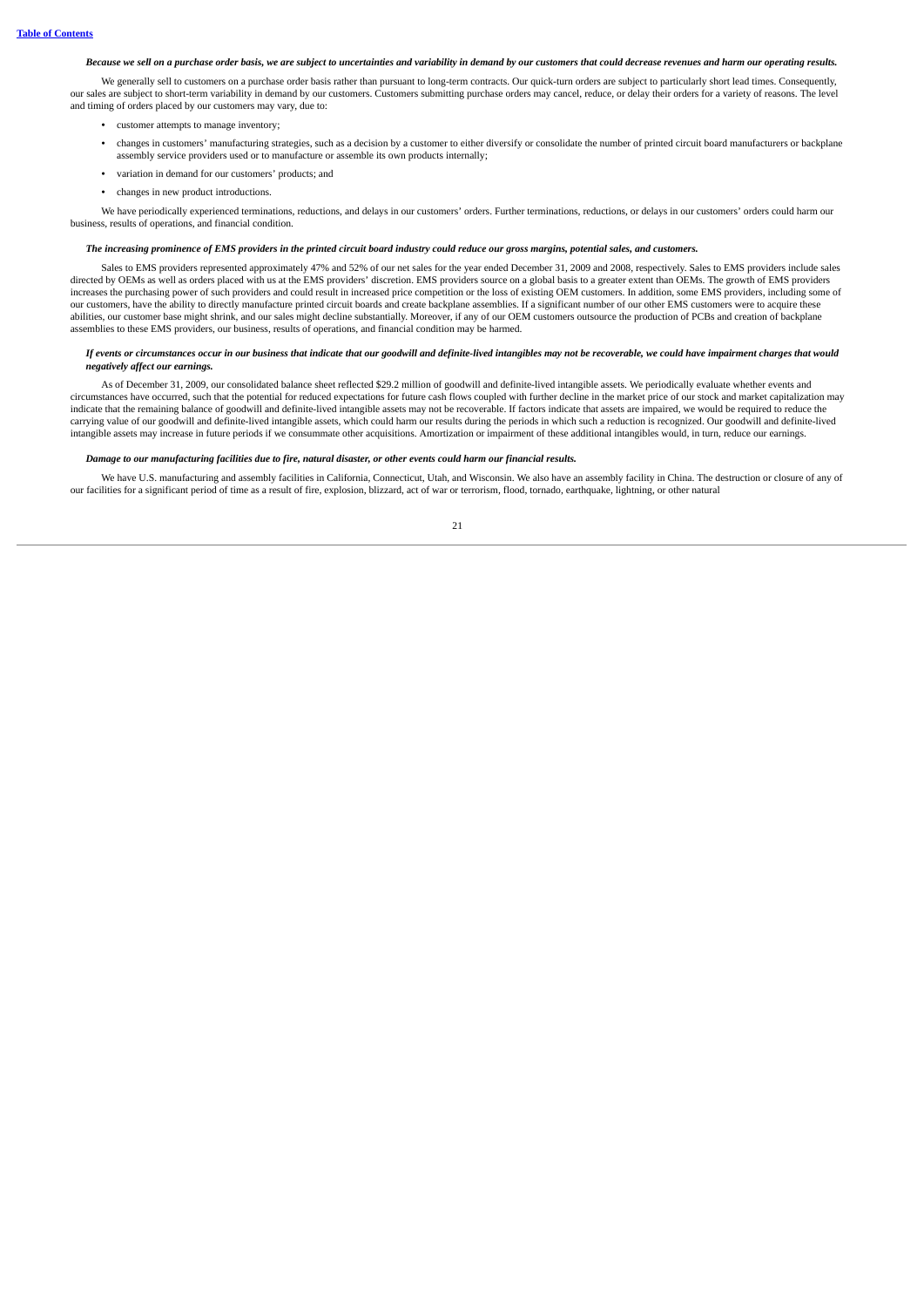disaster could harm us financially, increasing our costs of doing business and limiting our ability to deliver our manufacturing services on a timely basis.

#### Our manufacturing processes depend on the collective industry experience of our employees. If a significant number of these employees were to leave us, it could limit our ability to *compete effectively and could harm our financial results.*

We have limited patent or trade secret protection for our manufacturing processes. We rely on the collective experience of our employees involved in our manufacturing processes to ensure we continuously evaluate and adopt new technologies in our industry. Although we are not dependent on any one employee or a small number of employees, if a significant number of our employees involved in our manufacturing processes were to leave our employment, and we were not able to replace these people with new employees with comparable experience, our manufacturing processes might suffer as we might be unable to keep up with innovations in the industry. As a result, we may lose our ability to continue to compete effectively.

#### We may be exposed to intellectual property infringement claims by third parties that could be costly to defend, could divert management's attention and resources, and if successful, *could result in liability.*

We rely on a combination of copyright, patent, trademark and trade secret laws, confidentiality procedures, contractual provisions, and other measures to protect our proprietary information. All of these measures afford only limited protection. These measures may be invalidated, circumvented, or challenged, and others may develop technologies or processes that are similar or superior to our technology. We may not have the controls and procedures in place that are needed to adequately protect proprietary information. Despite our efforts to protect our proprietary rights, unauthorized parties may attempt to copy our products or obtain or use information that we regard as proprietary, which could adversely impact our revenues and financial condition.

Furthermore, there is a risk that we may infringe on the intellectual property rights of others. As is the case with many other companies in the PCB industry, we from time to time receive communications from third parties asserting patent rights to our products and enter into discussions with such third parties. Irrespective of the validity or the successful assertion of such claims, we could incur costs in either defending or settling any intellectual property disputes alleging infringement. If any claims are brought against the customers for such infringement, whether or not these have merit, we could be required to expend significant resources in defending such claims. In the event we are subject to any infringement claims, we may be required to spend a significant amount of money to develop non-infringing alternatives or obtain licenses. We may not be successful in developing such alternatives or in obtaining such licenses on reasonable terms or at all, which could disrupt the production processes, damage our reputation, and affect our revenues and financial condition.

#### .<br>We depend heavily on a single customer, the U.S. government, for a substantial portion of our business, including programs subject to security classification restrictions on information. Changes affecting the government's capacity to do business with us or our direct customers or the effects of competition in the defense industry could have a material *adverse effect on our business.*

A significant portion of our revenues is derived from products and services ultimately sold to the U.S. government and is therefore affected by, among other things, the federal budget process. We are a supplier, primarily as a subcontractor, to the U.S. government and its agencies as well as foreign governments and agencies. These contracts are subject to the respective customers' political and budgetary constraints and processes, changes in customers' short-range and long-range strategic plans, the timing of contract awards, and in the case of contracts with the U.S. government, the congressional budget authorization and appropriation processes, the government's ability to terminate contracts for convenience or for default, as well as other risks such as contractor suspension or debarment in the event of certain violations of legal and regulatory requirements. The termination or failure to fund one or more significant contracts by the U.S. government could have a material adverse effect on our business, results of operations or prospects.

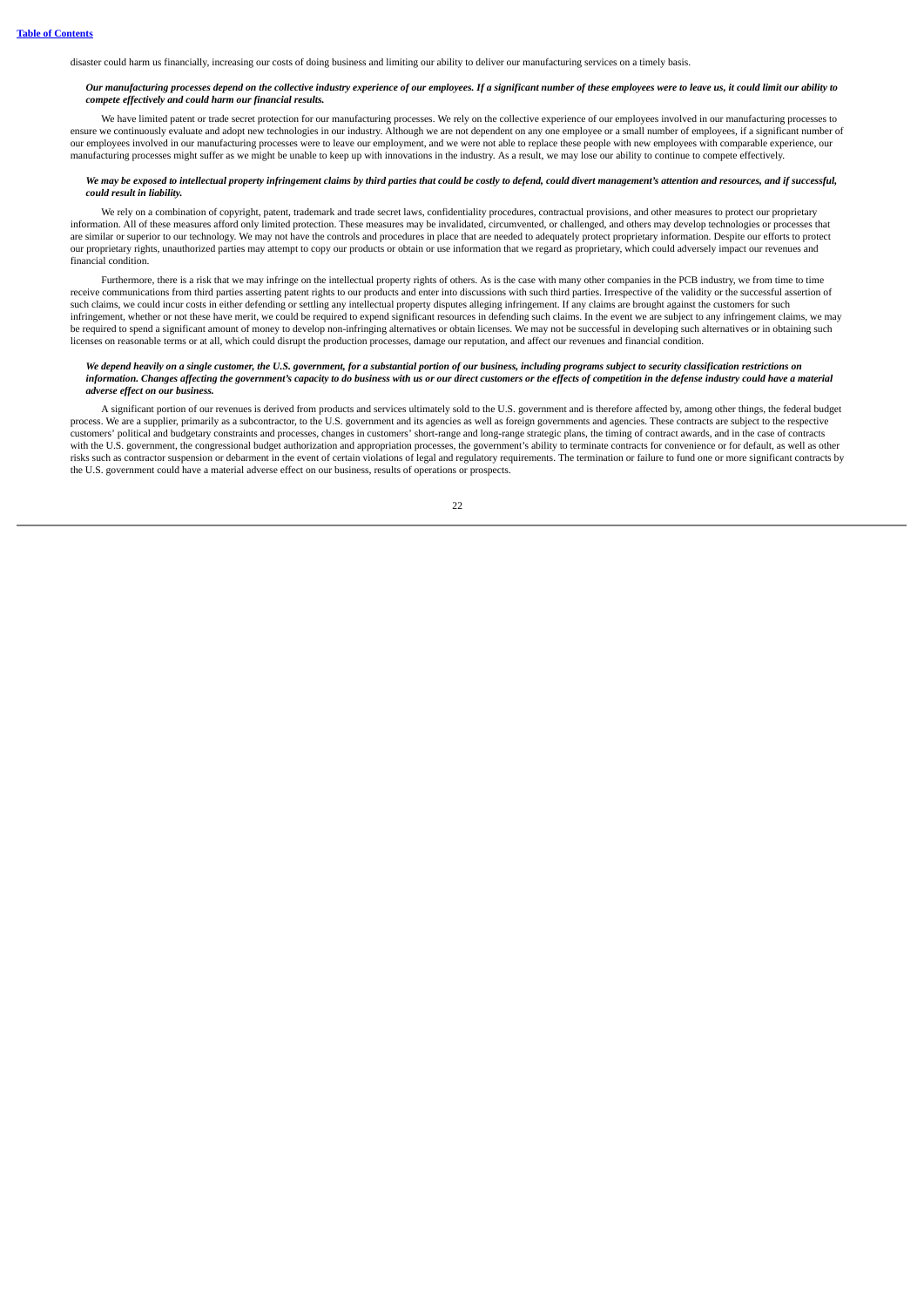#### Our business may suffer if any of our key senior executives discontinues employment with us or if we are unable to recruit and retain highly skilled engineering and sales staff.

Our future success depends to a large extent on the services of our key managerial employees. We may not be able to retain our executive officers and key personnel or attract additional qualified management in the future. Our business also depends on our continuing ability to recruit, train, and retain highly qualified employees, particularly engineering and sales and marketing personnel. The competition for these employees is intense, and the loss of these employees could harm our business. Further, our ability to successfully integrate acquired companies depends in part on our ability to retain key management and existing employees at the time of the acquisition.

## Increasingly, our larger customers are requesting that we enter into supply agreements with them that have increasingly restrictive terms and conditions. These agreements typically *include provisions that increase our financial exposure, which could result in significant costs to us.*

Increasingly, our larger customers are requesting that we enter into supply agreements with them. These agreements typically include provisions that generally serve to increase our exposure for product liability and warranty claims — as compared to our standard terms and conditions — which could result in higher costs to us as a result of such claims. In addition, these agreements typically contain provisions that seek to limit our operational and pricing flexibility and extend payment terms, which can adversely impact our cash flow and results of operations.

## Our backplane assembly operation serves customers and has a manufacturing facility outside the United States and is subject to the risks characteristic of international operations. *These risks include significant potential financial damage and potential loss of the business and its assets.*

Because we have a manufacturing operation in Asia and sales offices located in Asia and Europe, we are subject to the risks of changes in economic and political conditions in those countries, including but not limited to:

- managing international operations;
- export license requirements;
- fluctuations in the value of local currencies;
- labor unrest and difficulties in staffing;
- government or political unrest;
- longer payment cycles;
- language and communication barriers as well as time zone differences;
- cultural differences;
- increases in duties and taxation levied on our products;
- imposition of restrictions on currency conversion or the transfer of funds;
- limitations on imports or exports of our product offering;
- travel restrictions;
- expropriation of private enterprises; and
- the potential reversal of current favorable policies encouraging foreign investment and trade.

#### Our operations in the PRC subject us to risks and uncertainties relating to the laws and regulations of the PRC.

Under its current leadership, the government of the PRC has been pursuing economic reform policies, including the encouragement of foreign trade and investment and greater economic decentralization. No assurance can be given, however, that the government of the PRC will continue to pursue such policies, that such policies will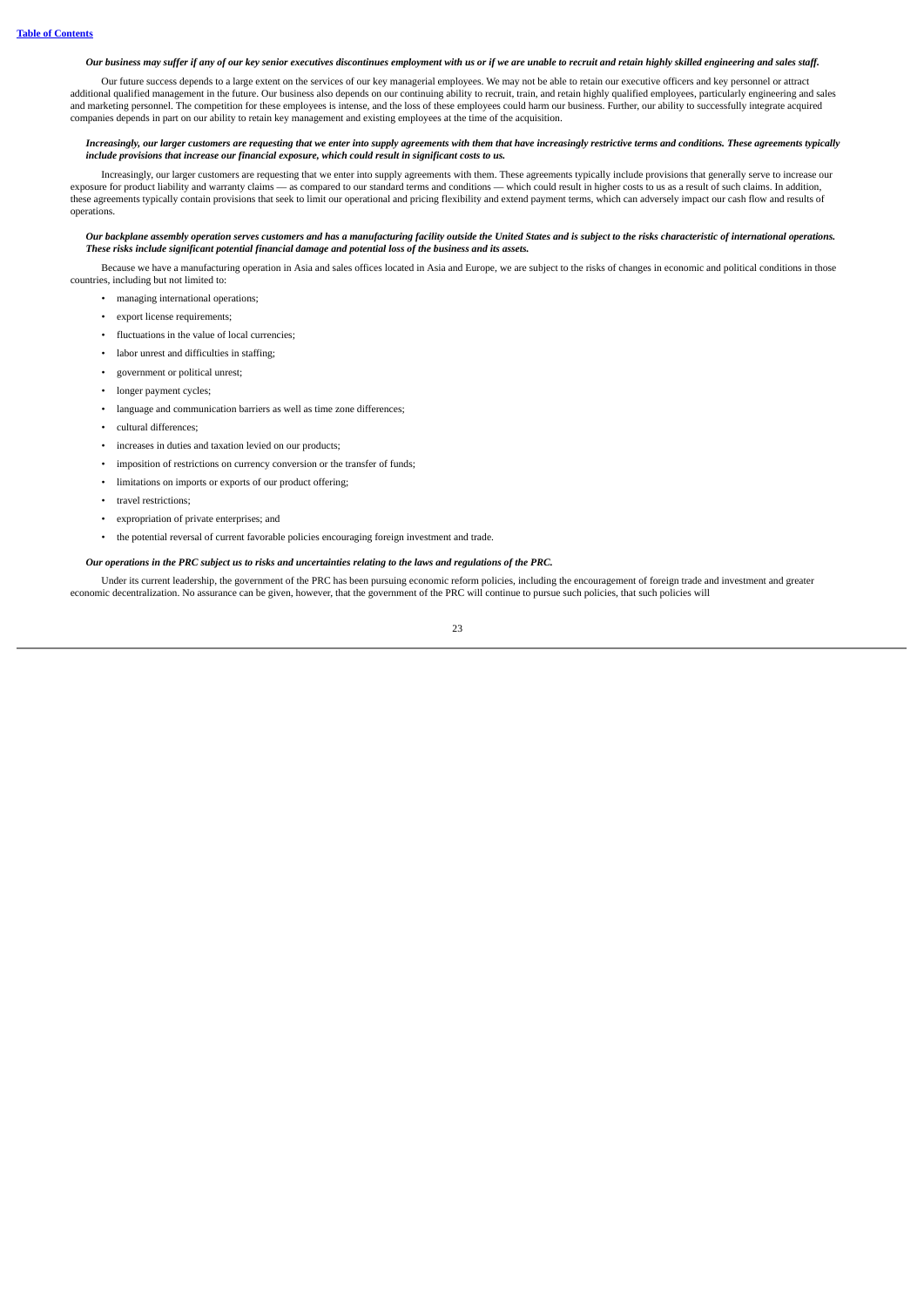be successful if pursued, or that such policies will not be significantly altered from time to time. Despite progress in developing its legal system, the PRC does not have a comprehensive and<br>highly developed system of law implementation and interpretation thereof may be inconsistent. As the Chinese legal system develops, the promulgation of new laws, changes to existing laws and the preemption of local regulations by national laws may adversely affect foreign investors. Further, any litigation in the PRC may be protracted and result in substantial costs and diversion of resources and management attention. In addition, some government policies and rules are not timely published or communicated, if they are published at all. As a result, we may operate our business in violation of new rules and policies without having any knowledge of their existence. These uncertainties could limit the legal protections available to us. Consummation of the PCB Combination would result in us having a substantially greater presence in and exposure to the PRC.

#### The economies of the countries in which we operate may be adversely affected by a recurrence of severe acute respiratory syndrome, or an outbreak of other epidemics such as *H1N1 or avian flu.*

Past occurrences of epidemics or pandemics, depending on their scale of occurrence, have caused different degrees of damage to the national and local economies in the affected countries. A recurrence of SARS or an outbreak of any other epidemics or pandemics, such as the H1N1 influenza or avian flu, especially in the areas where we have operations, or where we may have operations in the future, may result in quarantines, temporary closures of offices and manufacturing facilities, travel restrictions, or the temporary or permanent loss of key personnel. The perception that an outbreak of contagious disease may occur again may also have an adverse effect on the economic conditions of affected countries. Any of the above may cause material disruptions to our operations, which in turn may adversely affect our financial condition and results of operations.

#### *We are subject to risks of currency fluctuations.*

A portion of our cash and other current assets is held in currencies other than the U.S. dollar. As of December 31, 2009, we had approximately \$32.9 million of current assets denominated in Chinese RMB. Changes in exchange rates among other currencies and the U.S. dollar will affect the value of these assets as translated to U.S. dollars in our balance sheet. To the extent that we ultimately decide to repatriate some portion of these funds to the United States, the actual value transferred could be impacted by movements in exchange rates. Any such type of movement could negatively impact the amount of cash available to fund operations or to repay debt. Significant inflation or disproportionate changes in foreign exchange rates could occur as a result of general economic conditions, acts of war or terrorism, changes in governmental monetary or tax policy, or changes in local interest rates. The impact of future exchange rate fluctuations between the U.S. Dollar and the RMB cannot be predicted. To the extent that we may have outstanding indebtedness denominated in the RMB, the appreciation of the RMB against the U.S. Dollar will have an adverse impact on our financial condition and results of operations (including the cost of servicing, and the value in our balance sheet of, the RMBdenominated indebtedness).

Further, the PRC government imposes control over the convertibility of RMB into foreign currencies. Pursuant to certain PRC regulations, conversion of RMB into foreign exchange exchange exchange exchange accounts in the PR foreign investors from the foreign exchange accounts of the foreign invested enterprises in the PRC or conversion of the RMB into foreign currencies at designated foreign exchange banks for the remittance of dividends and profits do not require permission from the State Administration of Foreign Exchange, or SAFE, and other applicable governmental authorities of the PRC do not impose restrictions on the category of recurring international payments and transfers. However, conversion of RMB into foreign currencies for capital account items, including direct investment, loans, and security investment, must be approved by SAFE and the relevant branch. These regulations and procedures subject us to further currency exchange risks.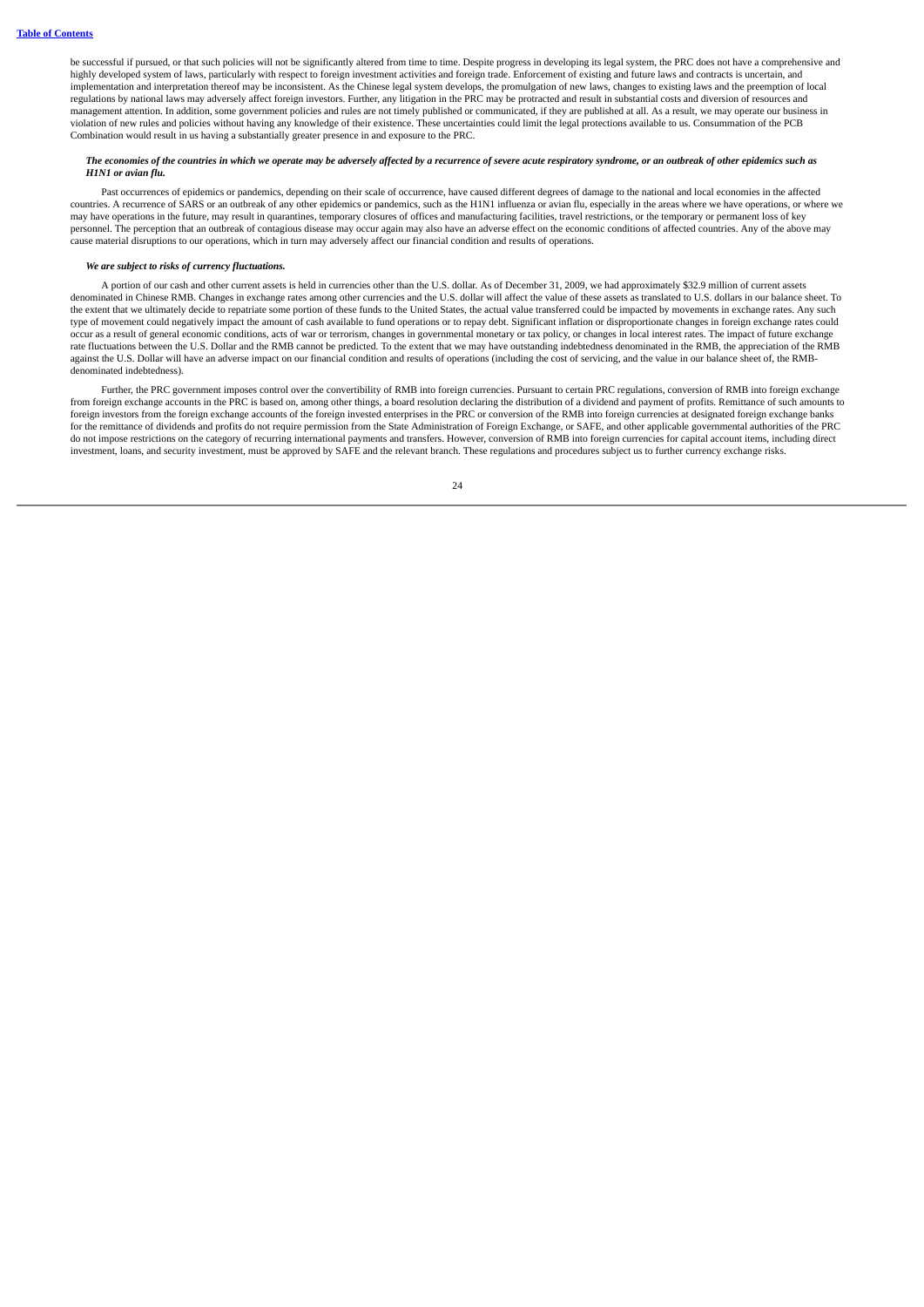#### Our business has benefited from OEMs deciding to outsource their PCB manufacturing and backplane assembly needs to us. If OEMs choose to provide these services in-house or *select other providers, our business could suffer.*

Our future revenue growth partially depends on new outsourcing opportunities from OEMs. Current and prospective customers continuously evaluate our performance against other providers. They also evaluate the potential benefits of manufacturing their products themselves. To the extent that outsourcing opportunities are not available either due to OEM decisions to produce these products themselves or to use other providers, our financial results and future growth could be adversely affected.

## We may not be able to fully recover our costs for providing design services to our customers, which could harm our financial results.

Although we enter into design service activities with purchase order commitments, the cost of labor and equipment to provide these services may in fact exceed what we are able to fully recover through purchase order coverage. We also may be subject to agreements with customers in which the cost of these services is recovered over a period of time or through a certain number of units shipped as part of the ongoing product price. While we may make contractual provisions to recover these costs in the event that the product does not go into production, the actual recovery can be difficult and may not happen in full. In other instances, the business relationship may involve investing in these services for a customer as an ongoing<br>service not directly recoverab recoverable, and may adversely impact our operating results.

#### Unanticipated changes in our tax rates or in our assessment of the realizability of our deferred income tax assets or exposure to additional income tax liabilities could affect our *operating results and financial condition.*

We are subject to income taxes in the United States and various foreign jurisdictions. Significant judgment is required in determining our provision for income taxes and, in the ordinary course of business, there are many transactions and calculations in which the ultimate tax determination is uncertain. Our effective tax rates could be adversely affected by changes in the mix of earnings in countries and states with differing statutory tax rates, changes in the valuation of deferred income tax assets and liabilities, changes in tax laws, as well as other factors. Our tax determinations are regularly subject to audit by tax authorities, and developments in those audits could adversely affect our income tax provision. Although we believe that our tax estimates are reasonable, the final determination of tax audits or tax disputes may be different from what is reflected in our historical income tax provisions, which could affect our operating results.

#### If our net earnings do not remain at or above recent levels, or we are not able to predict with a reasonable degree of probability that they will continue, we may have to record a *valuation allowance against our net deferred income tax assets.*

As of December 31, 2009, we had net deferred income tax assets of approximately \$44.1 million. Based on our forecast for future taxable earnings, we believe we will utilize the deferred income tax assets in future periods. However, if our estimates of future earnings are lower than expected, we may record a higher income tax provision due to a write down of our net deferred income tax assets, which would reduce our earnings per share.

#### **Risks Relating to the Proposed PCB Combination**

## *Failure to complete the proposed PCB Combination could adversely affect our future business and operations.*

The proposed PCB Combination is subject to the satisfaction of various closing conditions, including the approval by our stockholders and other conditions described in the Purchase Agreement that are outside the control

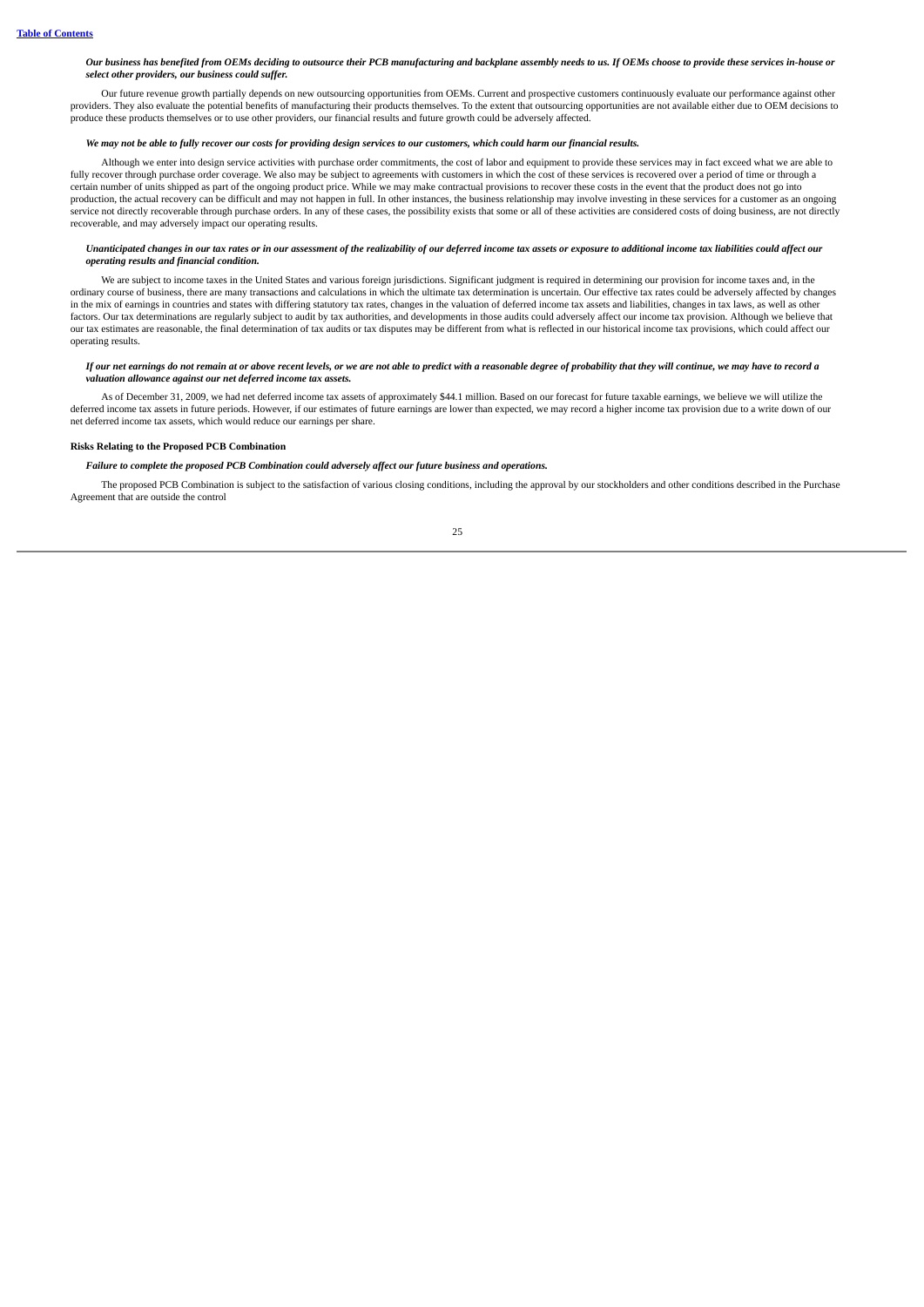of us and Meadville. We cannot assure you that these conditions will be satisfied or that the PCB Combination will be successfully completed. In the event that the PCB Combination is not completed:

- we would not realize the potential benefits of the PCB Combination, including the potentially enhanced financial and competitive position of the combined company;
- our attention from day-to-day business may be diverted, we may lose key employees, and our relationships with our customers and partners may be disrupted as a result of uncertainties with regard to our business and prospects; and
- we will incur and must pay significant costs and expenses related to the PCB Combination, such as legal, accounting, and advisory fees.

Any such events could adversely affect our business and operating results.

#### *Our business could suffer due to the pendency and consummation of the proposed PCB Combination.*

The pendency and consummation of the PCB Combination may have a negative impact on our or, following the proposed PCB Combination, the combined company's, ability to sell products and services, attract and retain key management, technical, sales, or other personnel, maintain and attract new customers, and maintain strategic relationships with third parties. For example, we, and following consummation of the PCB Combination the combined company, may experience the deferral, cancellation, or decline in the size or rate of orders for products or services or a deterioration in customer relationships. Any such events could harm our, and following the PCB Combination, the combined company's, operating results and financial condition.

## The purchase price payable in the PCB Combination will not be adjusted for any changes in the price of our common stock or Meadville's shares.

A portion of the consideration payable in connection with the PCB Combination would be paid through the issuance to Meadville of 36.3 million shares of our common stock, and we will deliver to Meadville cash in the amount of \$114.0 million and assume the outstanding debt of the PCB Subsidiaries of approximately \$450 million. Under the Purchase Agreement, other than as a result of reclassifications, stock splits, stock dividends, and similar changes effected by us, neither the number of shares of our common stock to be issued nor the amount of cash to be delivered will be adjusted even if the market price of our common stock or Meadville's shares fluctuates between the date of the stock purchase agreement and the closing date of the PCB Combination. The stock purchase and special dividend of our common stock and cash to Meadville's shareholders may not be completed until a significant period of time has passed. Stock price changes may result from a variety of factors that are beyond the control of us or Meadville, including:

- market reaction to the pendency of the PCB Combination and market assessment of the merits and risks of the PCB Combination and the likelihood of the PCB Combination being consummated;
- changes in the respective businesses, operations, or prospects of our or Meadville's PCB business;
- governmental or litigation developments or regulatory considerations affecting us or the electronics industry;
- general business, market, industry, or economic conditions;
- the worldwide supply/demand balance for products in the PCB and electronics industry; and
- other factors beyond the control of us or Meadville, including those described elsewhere in this "Risk Factors" section.

Neither party is permitted to "walk away" from the PCB Combination or re-solicit the vote of its shareholders solely because of changes in the market price, and therefore value, of our common stock or Meadville's shares through the closing date of the PCB Combination. Any reduction in our stock price would result in Meadville shareholders receiving less value in the PCB Combination. Conversely, any increase in our stock price would potentially result in Meadville, and ultimately Meadville shareholders, receiving greater value in the PCB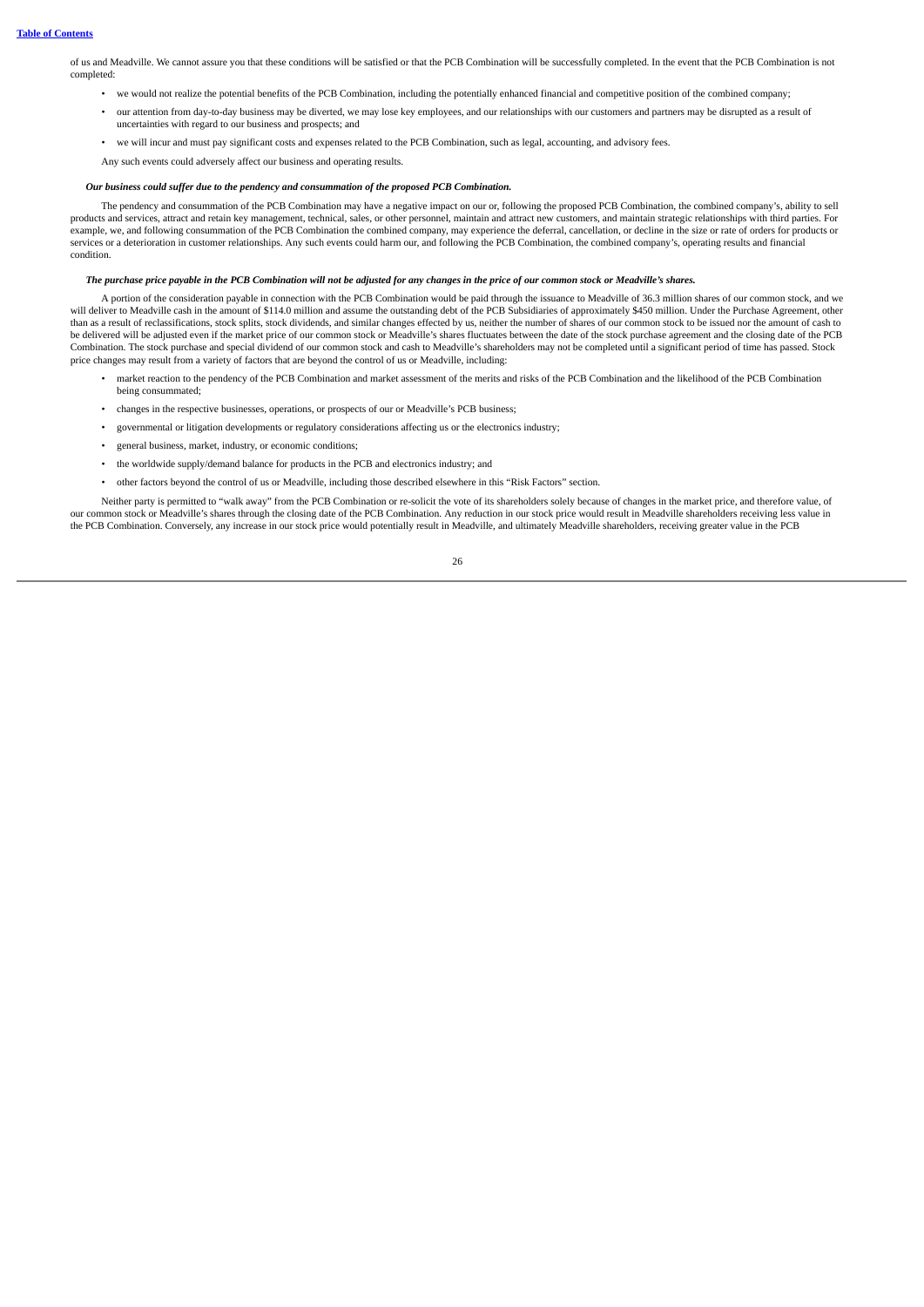Combination. The specific dollar value per share of our common stock that Meadville, and ultimately Meadville shareholders, would receive upon completion of the PCB Combination will depend on, among other things, the market value of our common stock at that time and at the time of Meadville's special dividend of our shares to Meadville's shareholders.

## *We may not realize the operating and financial benefits we expect from the PCB Combination.*

The post-acquisition integration of our company and the PCB Subsidiaries would be complex, time-consuming, and expensive, and may disrupt the day-to-day management and operation of our business. After the PCB Combination, the combined company would need to overcome significant challenges in order to realize any benefits or synergies from the PCB Combination. These challenges include the timely, efficient, and successful completion of a number of post-acquisition events, including the following:

- integrating the operations of the companies;
- implementing disclosure controls, internal controls, and financial reporting systems to comply with the requirements of accounting principles generally accepted in the United States, or U.S. GAAP, and U.S. securities laws and regulations required as a result of integration of the PCB Subsidiaries as part of a consolidated reporting company under the Securities Exchange Act of 1934, as amended, or the Exchange Act;
- retaining and assimilating the key personnel of each company;
- resolving possible inconsistencies in operating and product standards, internal controls, procedures and policies, business cultures, corporate governance and reporting practices, and compensation methodologies between the companies;
- retaining existing vendors and customers of the companies and attracting additional customers;
- retaining strategic partners of each company and attracting new strategic partners; and
- creating uniform business standards, procedures, policies, and information systems.

The execution of these post-acquisition integration events would involve considerable risks and may not be successfully implemented, or if implemented, on a timely basis. These risks include the following:

- potential disruption of ongoing business operations and distraction of the management of the combined company;
- potential strain on financial and managerial controls and reporting systems and procedures of the combined company;
- unanticipated expenses and potential delays related to integration of the operations, technology, and other resources of the companies;
- potential impairment of relationships with employees, suppliers, and customers as a result of the inclusion and integration of management personnel;
- greater than anticipated costs and expenses related to the PCB Combination or the integration of the respective businesses of us and the PCB Subsidiaries following the PCB Combination;
- the difficulty of complying with government-imposed regulations in both the U.S. and the PRC, which may in many ways be materially different from one another; and
- potential unknown liabilities associated with the PCB Combination and the combined operations.

The combined company may not succeed in mitigating these risks or any other problems encountered in connection with the PCB Combination. The inability to successfully integrate the operations, technology, and personnel of our company and the PCB Subsidiaries, or any significant delay in achieving integration of the companies, could have a material adverse effect on the combined company after the PCB Combination and, as a result, on the market price of our common stock following the PCB Combination.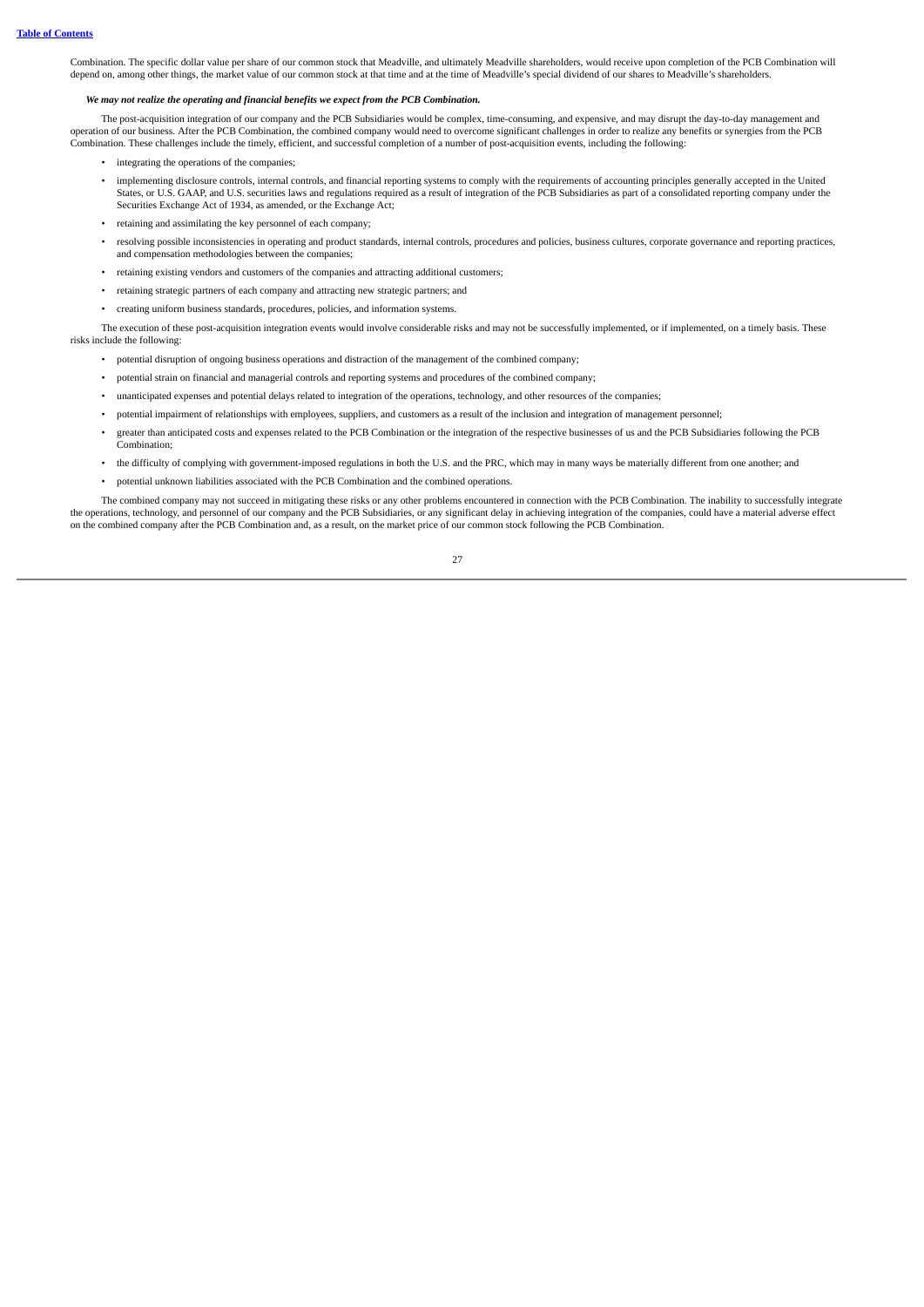# As a result of the PCB Combination, we and the PCB Subsidiaries as a combined company would be a substantially larger and broader organization, with a greater geographic<br>diversity relative to our and Meadville's current op

As a result of the PCB Combination, the combined company would have significantly more employees, greater geographic diversity, and customers in multiple distribution channels. The combined company would face challenges inherent in efficiently managing an increased number of employees over large geographic distances, including the need to implement<br>appropriate policies, benefits, reporting, manag organization, or any significant delay in achieving successful management of the organization, could have a material adverse effect on the combined company and, as a result, on the market price of our common stock.

#### The combined company would need to invest in its operations to integrate us and the PCB Subsidiaries and to maintain and grow the combined business, and may need additional *funds to do so.*

The combined company would depend on the availability of adequate capital to maintain and develop its business. We believe that the combined company can meet its capital requirements from internally generated funds, cash in hand, and available borrowings. If the combined company is unable to fund its capital requirements as currently planned, however, it would have a material adverse effect on the combined company's business, financial condition, and operating results. If the combined company does not achieve our expected operating results, the combined company would need to reallocate its sources and uses of operating cash flows. This may include borrowing additional funds to service debt payments, which may impair the ability of the combined company to make investments in the business or to integrate us and the PCB Subsidiaries. There is no assurance that the combined company would be able to borrow any such additional funds when needed on commercially acceptable terms or at all.

Should the combined company need to raise funds through incurring additional debt, the combined company may become subject to covenants even more restrictive than those contained in our or the PCB Subsidiaries' current debt instruments. Furthermore, if we issue additional equity, our equity holders would suffer dilution. There can be no assurance that additional capital would be available on a timely basis, on favorable terms, or at all.

#### The PCB Combination could cause us or the PCB Subsidiaries to lose key personnel, which could materially affect the combined company's business and require the combined *company to incur substantial costs to recruit replacements for lost personnel.*

As a result of the PCB Combination, our current and prospective employees and the PCB Subsidiaries' employees could experience uncertainty about their future roles within the combined company. This uncertainty may adversely affect their ability or willingness to continue with the combined company, and the ability of the combined company to attract and retain<br>key management, sales, marketing, an business and the business of the combined company after the completion of the PCB Combination.

#### *General uncertainty related to the PCB Combination could harm us and Meadville.*

In response to the announcement and pendency of the proposed PCB Combination, customers may delay or defer purchasing decisions. If this were to occur, our and Meadville's cash flows and revenue, respectively, and the revenues of the combined company, could decline materially or any anticipated increases in revenue could be lower than expected. Also, speculation regarding the likelihood of the closing of the PCB Combination could increase the volatility of our share price.

# Regulatory authorities may delay or impose conditions on approval of the PCB Combination, which may diminish the anticipated benefits of the PCB Combination.

The completion of the PCB Combination requires the receipt of various approvals from governmental authorities, both in the U.S. and in the PRC, including certain antitrust approvals and completion of a review by the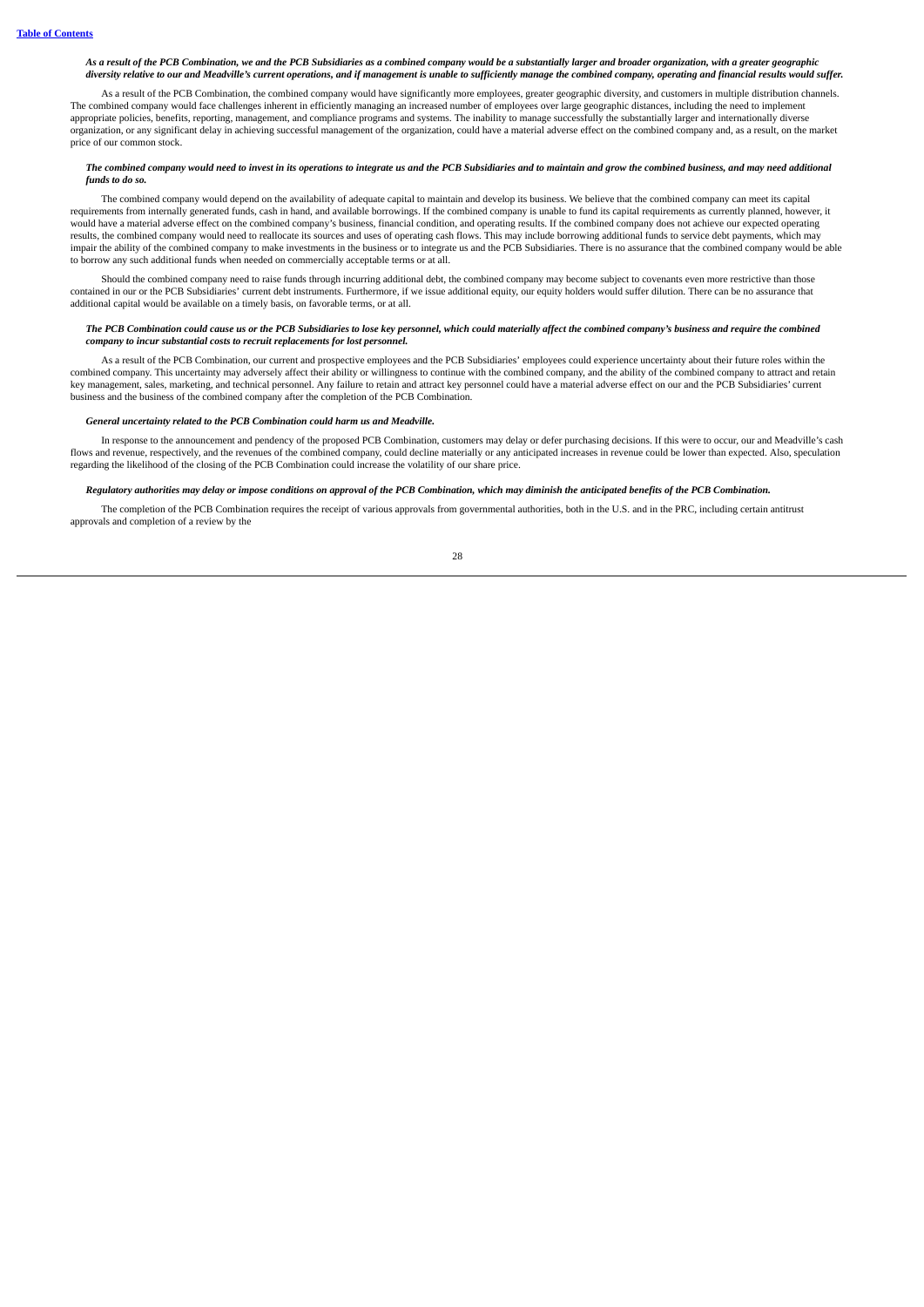U.S. Defense Security Service and the U.S. State Department. The antitrust and other regulatory approvals may take substantial time, and there can be no assurance that such approvals can<br>be obtained. Failure to obtain thes the PCB Combination altogether. In addition, regulatory authorities may attempt to condition their approval of the PCB Combination on the imposition of conditions that could restrict the day-to-day operations of the combined company, including requiring the discontinuance of certain lines of business, that may have a material adverse effect on the combined company's operating results or the value of our common stock after the PCB Combination is completed. Any delay in the completion of the PCB Combination or conditions on effecting the PCB Combination may diminish anticipated benefits or may result in additional transaction costs, loss of revenue, or other effects associated with uncertainty about the completion or terms of the PCB Combination.

#### Both we and the PCB Subsidiaries, and the PCB Combination, may be subject to adverse regulatory requirements and conditions.

A condition to completing the PCB Combination was the termination or expiration of the waiting period under the Hart-Scott-Rodino Antitrust Improvements Act of 1976, as amended, or the Hart-Scott-Rodino Act. We and Meadville previously made the required filings with the U.S. Department of Justice and the U.S. Federal Trade Commission and received notice from the Federal Trade Commission in January 2010 that our request for early termination of the review period had been granted. However, even after the termination of the waiting period of the Hart-Scott-Rodino Act, the Department of Justice or the Federal Trade Commission, as well as a foreign regulatory agency or government, state, or private persons, may challenge the PCB Combination at any time before or after its completion. We and Meadville cannot assure you that the Department of Justice or Federal Trade Commission or third parties would not try to prevent the PCB Combination or seek to impose restrictions or conditions on us or the PCB Subsidiaries. The PCB Combination is also subject to approval by CFIUS, which we obtained on February 2, 2010. The effectiveness of the PCB Combination is further conditioned upon the receipt of antitrust approvals from the applicable governmental authorities of the PRC. Such approvals may take a substantial amount of time to obtain and there can be no assurance that such approvals can be obtained in a timely manner or at all. Depending on the nature of any restrictions or conditions, these restrictions or conditions may jeopardize or delay completion of the PCB Combination or lessen the anticipated benefits of the PCB Combination.

The U.S. Department of Justice, the SEC, and other governmental authorities have a broad range of civil and criminal sanction authority available to them under the U.S. Foreign Corrupt Practices Act, referred to as the FCPA, and other laws, which they may seek to impose in appropriate circumstances. Recent civil and criminal settlements with a number of public corporations and individuals have included multi-million dollar fines, disgorgement, injunctive relief, guilty pleas, deferred prosecution agreements, and other sanctions, including requirements that corporations retain a monitor to oversee compliance with the FCPA. The combined company may incur significant expenses in instituting controls related to compliance with the FCPA.

## Due to the lack of back up facilities in the PRC, the combined company's operations could be adversely affected by a shortage of utilities or a discontinuation of priority supply status *offered for such utilities.*

The manufacturing of PCBs requires significant quantities of electricity and water. Meadville and the PCB Subsidiaries have historically purchased substantially all of the electrical power for their manufacturing plants in the PRC from local power plants. Because the PRC's economy has recently been in a state of growth, the strain on the nation's power plants is increasing, which has led to continuing power outages in various parts of the country. There may be times when the combined company's operations in the PRC may be unable to obtain adequate sources of electricity to meet production requirements. Additionally, the combined company would not likely maintain any back-up power generation facilities for its operations, so if it were to lose power at any of its facilities it would be required to cease operations until power was restored. Any stoppage of power could adversely affect the combined company's ability to meet its customers' orders in a timely manner, thus potentially resulting in a loss of business and increased costs of manufacturing. In addition, the sudden cessation of power supply could damage the combined company's equipment, resulting in the need for costly repairs or maintenance as well as damage to products in production, resulting in an increase in scrapped products. Similarly, the sudden cessation of the water supply to the PRC facilities could adversely affect the combined company's ability to fulfill orders in a timely manner, potentially resulting in a loss of business and under-utilization of capacity. Various regions in the PRC have in the past experienced shortages of both electricity and water and unexpected interruptions of power supply. There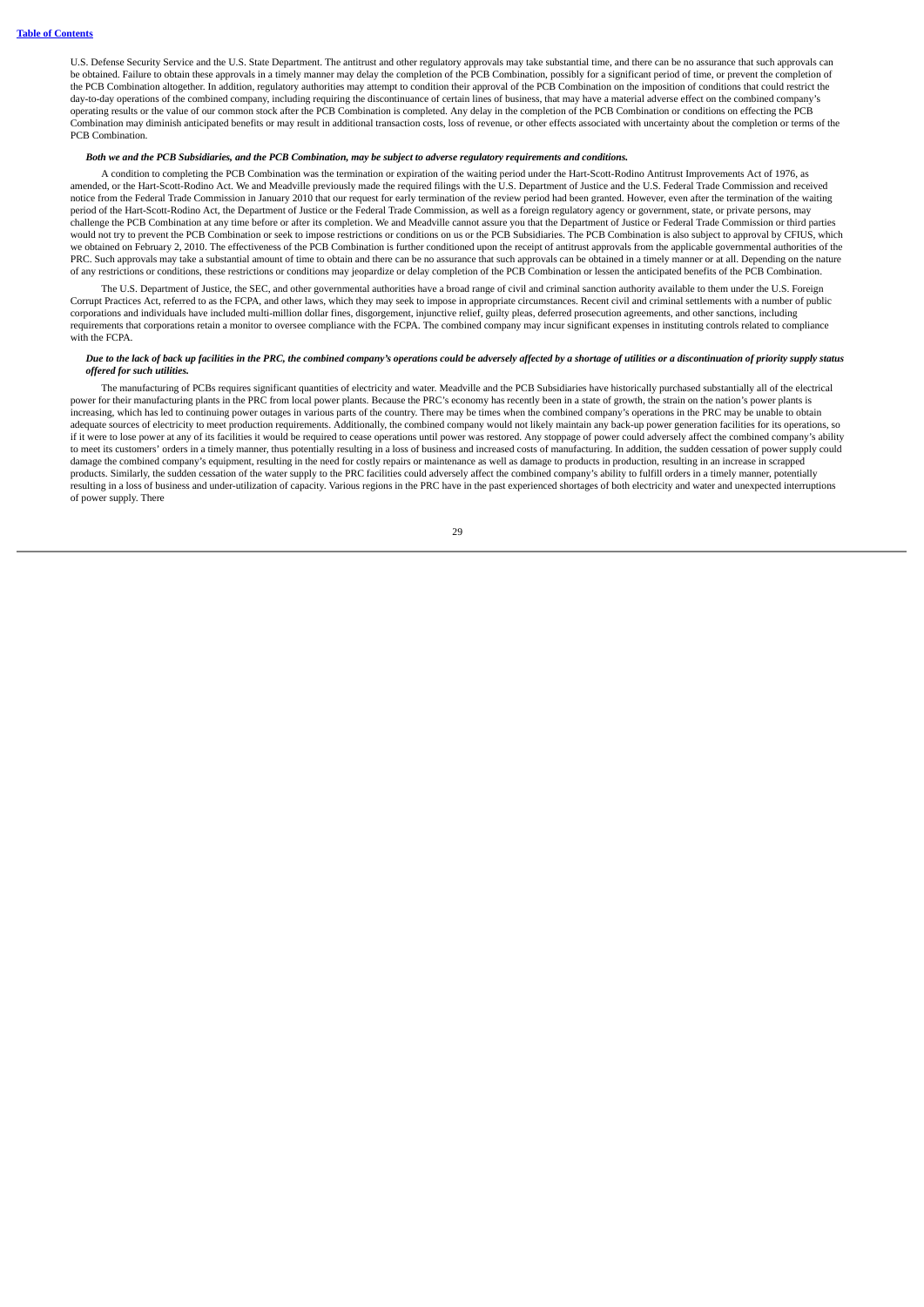can be no assurance that the combined company's required utilities would not in the future experience material interruptions, which could have a material adverse effect on its results of operations and financial condition.

## Charges to earnings resulting from the application of the purchase method of accounting may adversely affect the market value of our common stock following the PCB *Combination.*

If the anticipated benefits of the PCB Combination are not achieved, our financial results, including our earnings, could be adversely affected. In accordance with U.S. GAAP, we would account for the PCB Combination using the purchase method of accounting. For accounting purposes, we would be considered the acquiring company. As a result, we would allocate<br>the total purchase price to the PCB Subsi completion of the PCB Combination, and record the excess of the purchase price over those fair values as goodwill. The combined company would incur additional amortization expense over the estimated useful lives of certain of the intangible assets acquired in connection with the PCB Combination. In addition, to the extent the value of goodwill or intangible assets with indefinite lives becomes impaired, we may be required to incur material charges relating to the impairment of those assets.

## We incur a variety of costs as a result of being a public company, and those costs may increase as a result of the PCB Combination.

As a U.S. public company registered with the SEC under the Exchange Act, we incur significant legal, accounting, and other expenses. In addition, the Sarbanes-Oxley Act of 2002,<br>as well as rules subsequently implemented by the SEC under the Exchange Act. These rules and regulations increase legal and financial compliance costs and make some activities more time-consuming and costly. In addition, we incur additional costs associated with our Exchange Act public company reporting requirements. These rules and regulations also may make it more difficult and more expensive for us to obtain and pay for, at commercially reasonable rates, director and officer liability insurance, and the combined company may be required to accept reduced policy limits and reduced scope of coverage or incur substantially higher costs to obtain the same or similar levels of coverage. As a result, it may be more difficult for the combined company to attract and retain qualified persons to serve on its board of directors or as executive officers. As a result, implementation of disclosure controls, internal controls, and financial reporting systems complying with the requirements of U.S. GAAP and U.S. securities laws and regulations required as a result of our continued status as a reporting company under the Exchange Act following effectiveness of the PCB Combination may be more difficult and costly than anticipated.

# We expect to incur significant costs as a result of the integration of our operations with the PCB Subsidiaries.

There are inconsistencies in standards, controls, procedures and policies, business cultures, and compensation structures between us and the PCB Subsidiaries. The integration of our operations and the operations of the PCB subsidiaries and reconciling the inconsistencies in the standards, controls, procedures and policies, business cultures, and compensation structures between us and the PCB Subsidiaries may result in additional costs for the combined company. There are no assurances that such inconsistencies can be reconciled seamlessly or at all. The failure to reconcile such inconsistencies may lessen the anticipated benefits of the PCB Combination.

## ving the effectiveness of the PCB Combination, the current principal owners of Meadville are expected to own a substantial percentage of our common stock.

Following the effectiveness of the PCB Combination, approximately 46% of our common stock outstanding after giving effect to the PCB Combination (based on the number of shares of our common stock outstanding on November 16, 2009, the date we executed and announced the Purchase Agreement) would be owned by Meadville and, following the special dividend of our common stock by Meadville to its shareholders (or sale thereof on behalf of such shareholders electing to sell such TTM shares to which they would otherwise have been entitled), by Meadville's shareholders or their transferees, and an estimated 33% to 39% of our common stock would be owned by certain of Meadville's principal shareholders. These principal shareholders of Meadville will be entitled to jointly nominate one individual to our board of directors and a majority of the members of the board of directors of

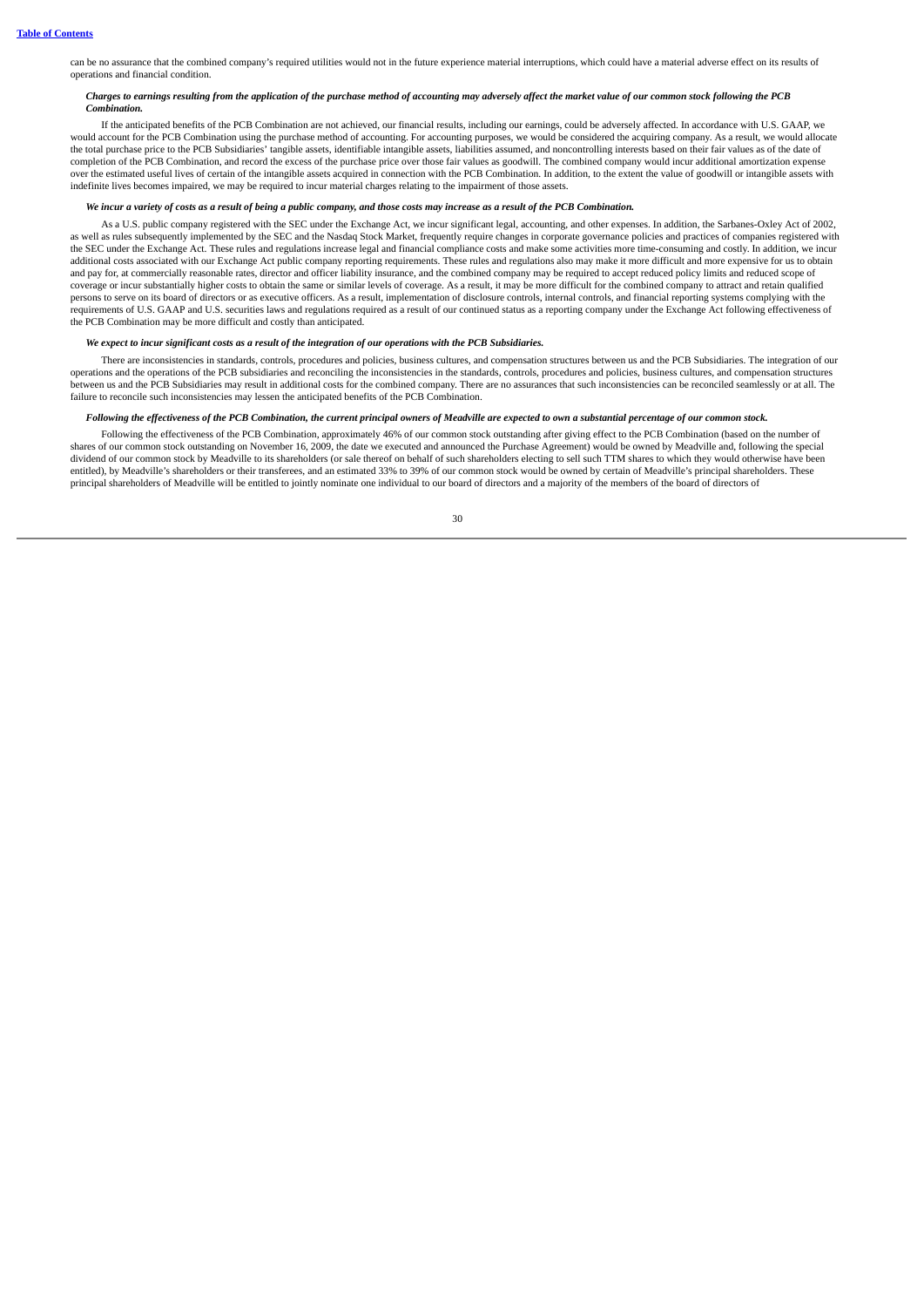the PCB Subsidiaries, and thus will have influence over our management, operations, and potential significant corporate actions.

#### *Current holders of our common stock would suffer substantial dilution if the PCB Combination is effected.*

The PCB Combination would dilute the ownership position of our current stockholders. If the PCB Combination is effected, we would issue 36.3 million shares of our common stock in connection with the PCB Combination, representing approximately 46% of our outstanding common stock after giving effect to the PCB Combination (based on the number of shares of our common stock outstanding on November 16, 2009, the date we executed and announced the stock purchase agreement). Consequently, following the PCB Combination, our current stockholders, as a general matter, would have less influence over the management and policies of our company than they currently exercise over the management and policies of our company.

#### The PCB Subsidiaries do not currently have a certificate of state-owned land use or certificates of real estate ownership for certain of their properties in the PRC and the properties associated with certain facilities are subject to a general city re-zoning plan which, if implemented in the future, may require the combined company to relocate these facilities.

The PCB Subsidiaries do not currently have certificates of real estate ownership for certain buildings used as dormitories and a sewage treatment center for staff dormitories in the PRC. The PCB Subsidiaries also have not obtained the relevant certificate of state-owned land use and certificates of real estate ownership for certain facilities in the PRC. Further, there is a legal defect in the leasing of a parcel of land currently used for dormitories and two buildings used as staff quarters in the PRC. We can provide no assurance that the PCB Subsidiaries will be able to obtain relevant land use certificates in a timely manner or at all, or that the combined company's results of operations or financial condition would not be adversely affected due to the lack of such certificates. Any requirement to cease using the relevant property and premises could also have a material adverse effect on the combined company's business.

In addition, we understand that all of the properties where certain of the PCB Subsidiaries' facilities are located are now subject to a general city rezoning plan which has been prepared by the Dongguan municipal government. According to the relevant PRC regulations, the general rezoning plan is made for twenty years. Under the rezoning plan, it is intended that the properties where certain of the PCB Subsidiaries' facilities are located will be re-designated from industrial to commercial use. If and when implemented in respect of those properties, the rezoning plan may require the combined company to vacate these properties and relocate the facilities.

In the event the combined company is required to vacate the above properties, the combined company would implement certain strategies to minimize any loss of production capacity during relocation. There can be no assurance that the combined company's strategies to deal with the relocation of the facilities can be implemented, or that such strategies can be implemented before the combined company is required to vacate the above properties due to the proposed general city rezoning plan. If the combined company is required to relocate the facilities, the combined company's results of operation and financial condition may be materially and adversely affected.

#### The PCB Subsidiaries have historically operated in Asia, where production costs are lower. We have historically operated primarily in North America. Following the PCB Combination, the average production costs of the combined company may be higher than the historic average production costs of the PCB Subsidiaries due to the integration of the production costs of the PCB Subsidiaries with our production costs. Competitors with lower production costs may gain market share in the combined company's key market *segments, which may have an adverse effect on the pricing of the products of the combined company.*

Although the PCB Subsidiaries have historically operated in Asia, the PCB Combination and the integration of the PCB Subsidiaries with our company, which has historically operated in North America, may result in the combined company being at a competitive disadvantage with respect to price when compared to manufacturers with other lower-cost facilities in Asia and other locations. We believe price competition from PCB manufacturers in Asia and other locations with lower production costs may play an increasing role in the market. While historically our and the PCB Subsidiaries' competitors in these locations have produced less technologically advanced PCBs, they continue to expand their capacity and capabilities with advanced equipment to produce higher technology PCBs. In addition, fluctuations in foreign currency exchange rates may benefit these offshore competitors. As a

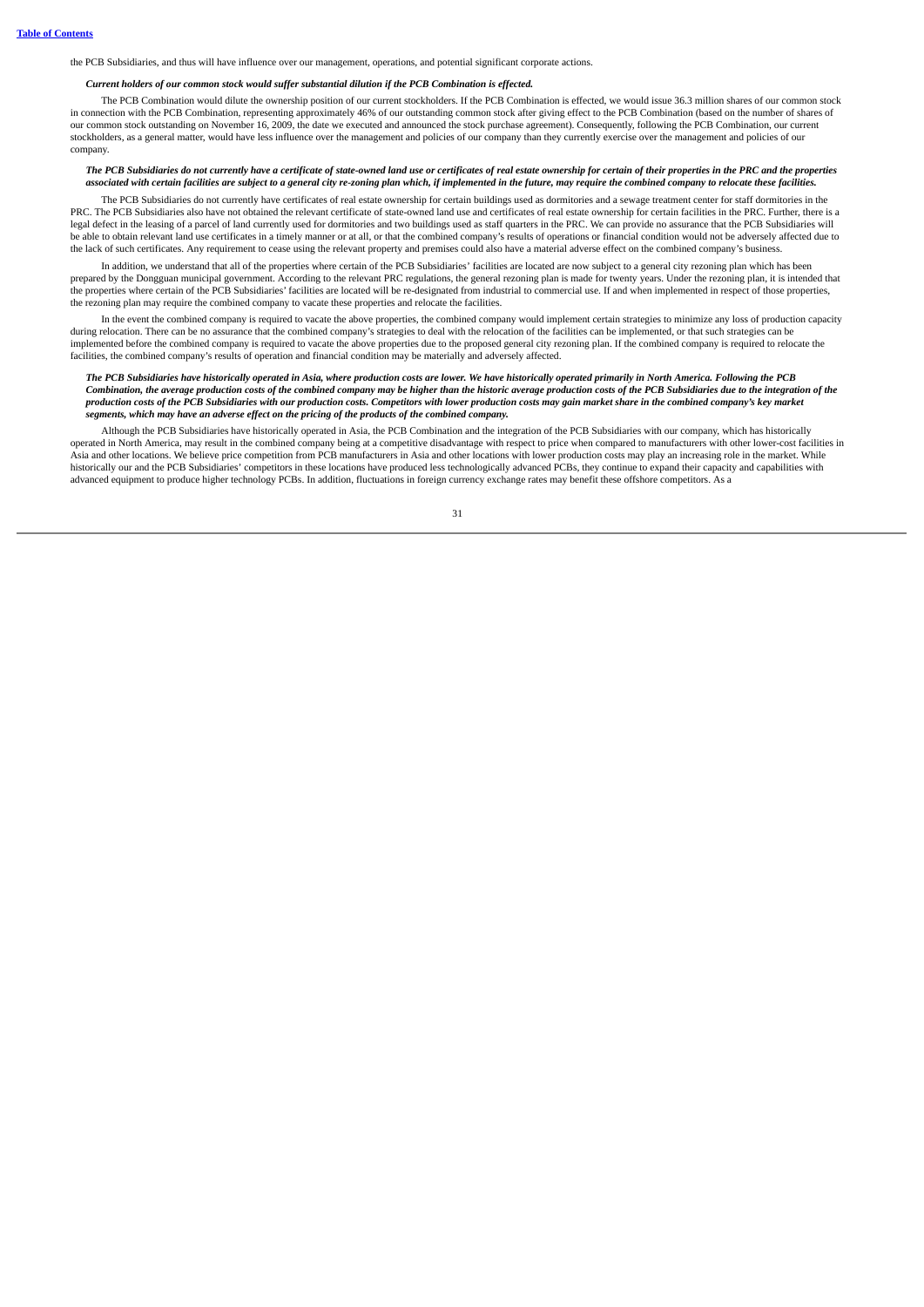result, these competitors may gain market share, which may force the combined company to lower its prices, which would reduce the combined company's gross margins.

The PCB Subsidiaries' manufacturing facilities are located in Hong Kong and the PRC. To the extent that other cost-competitive regions begin to enter into PCB production and start<br>to draw foreign investment into their dome Correspondingly, if conditions in the PCB products markets in the PRC and Hong Kong deteriorate, particularly for reasons such as increases in labor or other costs, migration of the supply chain outside of the PRC and Hong Kong, or decreases in demand for PCBs in the PRC, then production and consumption of PCBs may shift to these other regions. The inability of the combined company to shift its production and sales to these regions could have a material adverse effect on its results of operations and financial condition.

# **ITEM 1B.** *UNRESOLVED STAFF COMMENTS*

<span id="page-34-0"></span>None.

## **ITEM 2.** *PROPERTIES*

<span id="page-34-1"></span>The following table describes our principal manufacturing facilities and administrative offices.

|                                  | Leased             | Owned              | Total              |
|----------------------------------|--------------------|--------------------|--------------------|
| Location(1)                      | <b>Square Feet</b> | <b>Square Feet</b> | <b>Square Feet</b> |
| Chippewa Falls, WI               | _                  | 281,000            | 281,000            |
| Dallas, OR(2)                    |                    | 127,700            | 127,700            |
| Hopkins, MN (office)             | 8,700              |                    | 8,700              |
| Inglewood (Los Angeles), CA(3)   | 65,137             | —                  | 65,137             |
| Logan, UT                        |                    | 124,104            | 124,104            |
| Redmond, WA(4)                   |                    | 102,200            | 102,200            |
| San Diego, CA                    | 37,500             |                    | 37,500             |
| Santa Ana, CA                    | 8,287              | 82,600             | 90,887             |
| Santa Clara, CA                  | 18,304             | 45,685             | 63,989             |
| Shanghai, China                  | 85,745             |                    | 85,745             |
| Stafford, CT                     | 21,251             | 100,000            | 121,251            |
| Stafford Springs, CT             | 10,000             | 53,000             | 63,000             |
| Staffordville, CT                |                    | 56,000             | 56,000             |
| Union City (Hayward), CA(3)      | 116,993            |                    | 116,993            |
| Total                            | 371,917            | 972,289            | 1,344,206          |
| Logan, UT (vacant land)          |                    | 2.5 acres          |                    |
| Stafford, CT (vacant land)       |                    | 2.5 acres          |                    |
| Chippewa Falls, WI (vacant land) |                    | 5.0 acres          |                    |

(1) All locations pertain to our PCB Manufacturing segment with the exception of Shanghai, China and Union City, California, which pertain to our Backplane Assembly segment.

(2) We ceased production at the Dallas, Oregon facility during the second quarter 2007. We are in the process of selling the owned property.

(3) On September 1, 2009 we announced the closure of our Los Angeles and Hayward, California production facilities. We ceased production at our Los Angeles, California facility in the fourth quarter of 2009 and intend to cease production at the Hayward, California facility during the first quarter 2010.

(4) We ceased production at the Redmond, Washington facility during the second quarter 2009. We are in the process of selling the owned property.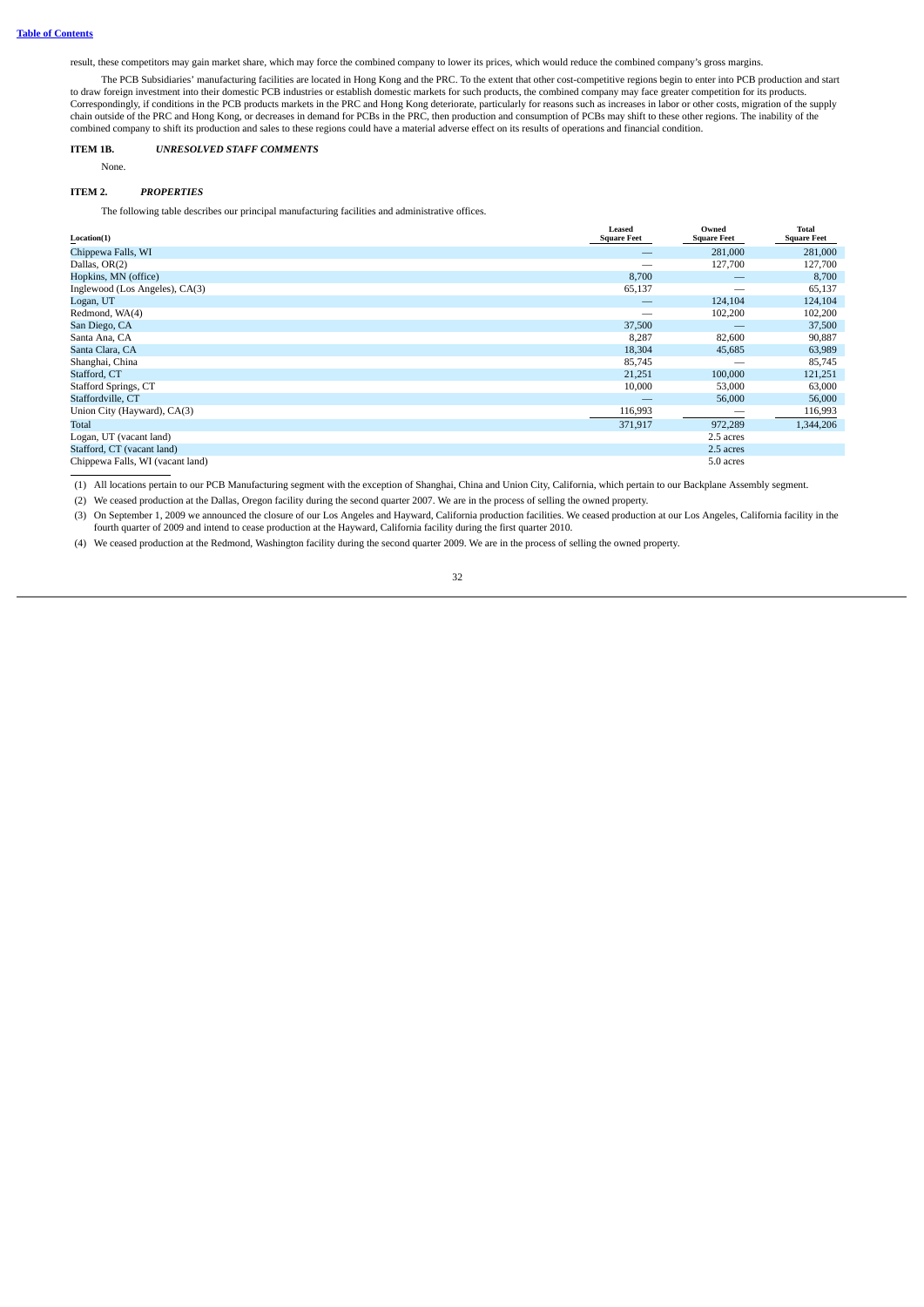## <span id="page-35-0"></span>**ITEM 3.** *LEGAL PROCEEDINGS*

From time to time, we may become a party to various legal proceedings arising in the ordinary course of our business. There can be no assurance that we will prevail in any such litigation.

Prior to our acquisition of PCG in October 2006, PCG made legal commitments to the U.S. EPA and the State of Connecticut regarding settlement of enforcement actions against the PCG operations in Connecticut. On August 17, 2004, PCG was sentenced for Clean Water Act violations and was ordered to pay a \$6 million fine and an additional \$3.7 million to fund environmental projects designed to improve the environment for Connecticut residents. In September 2004, PCG agreed to a stipulated judgment with the Connecticut Attorney General's office and the Connecticut Department of Environmental Protection (DEP) under which PCG paid a \$2 million civil penalty and agreed to implement capital improvements of \$2.4 million to reduce the volume of rinse water discharged from its manufacturing facilities in Connecticut. The obligations to the U.S. EPA were completed as of July 1, 2009. The Connecticut DEP obligations involves the installation of rinse water recycling systems at the Stafford, Connecticut facilities. As of December 31, 2009, one recycling system was completed and placed into operation, and approximately \$0.6 million remains to be expended in the form of capital improvements to meet the second rinse water recycling system requirement. We have assumed these legal commitments as part of our purchase of PCG. Failure to meet our remaining recycling system commitment could result in further costly enforcement actions

#### <span id="page-35-2"></span><span id="page-35-1"></span>**ITEM 4.** *RESERVED*

#### **PART II**

# <span id="page-35-3"></span>ITEM 5. MARKET FOR REGISTRANT'S COMMON EQUITY, RELATED STOCKHOLDER MATTERS AND ISSUER PURCHASES OF EQUITY SECURITIES

## **Historical Trading Price**

Our common stock has been listed on the Nasdaq Stock under the symbol "TTMI" since September 21, 2000. The following table sets forth the quarterly high and low sales prices of our common stock as reported on the Nasdaq Stock for the periods indicated.

|                      | High         |         |              | Low     |  |
|----------------------|--------------|---------|--------------|---------|--|
| 2009:                |              |         |              |         |  |
| <b>First Quarter</b> | s.           | 6.70    | \$.          | 3.87    |  |
| Second Quarter       | $\mathbb{S}$ | 9.76    | SS.          | 5.40    |  |
| Third Quarter        | \$           | 11.99   | S.           | 7.85    |  |
| Fourth Quarter       |              | \$12.52 | \$           | 9.78    |  |
| 2008:                |              |         |              |         |  |
| <b>First Quarter</b> | $\mathbb{S}$ | 11.99   | $\mathbf{s}$ | 7.83    |  |
| Second Quarter       |              | \$15.76 |              | \$11.43 |  |
| Third Quarter        |              | \$14.11 | S.           | 9.81    |  |
| Fourth Quarter       | S.           | 10.11   | \$.          | 3.76    |  |

As of March 11, 2010, there were approximately 303 holders of record of our common stock. The closing sale price of our common stock on the Nasdaq Stock on March 11, 2010 was \$9.64.

## **Dividend Policy**

We have not declared or paid any dividends since 2000, and we do not anticipate paying any cash dividends in the foreseeable future. We presently intend to retain any future earnings to finance future operations and the expansion of our business.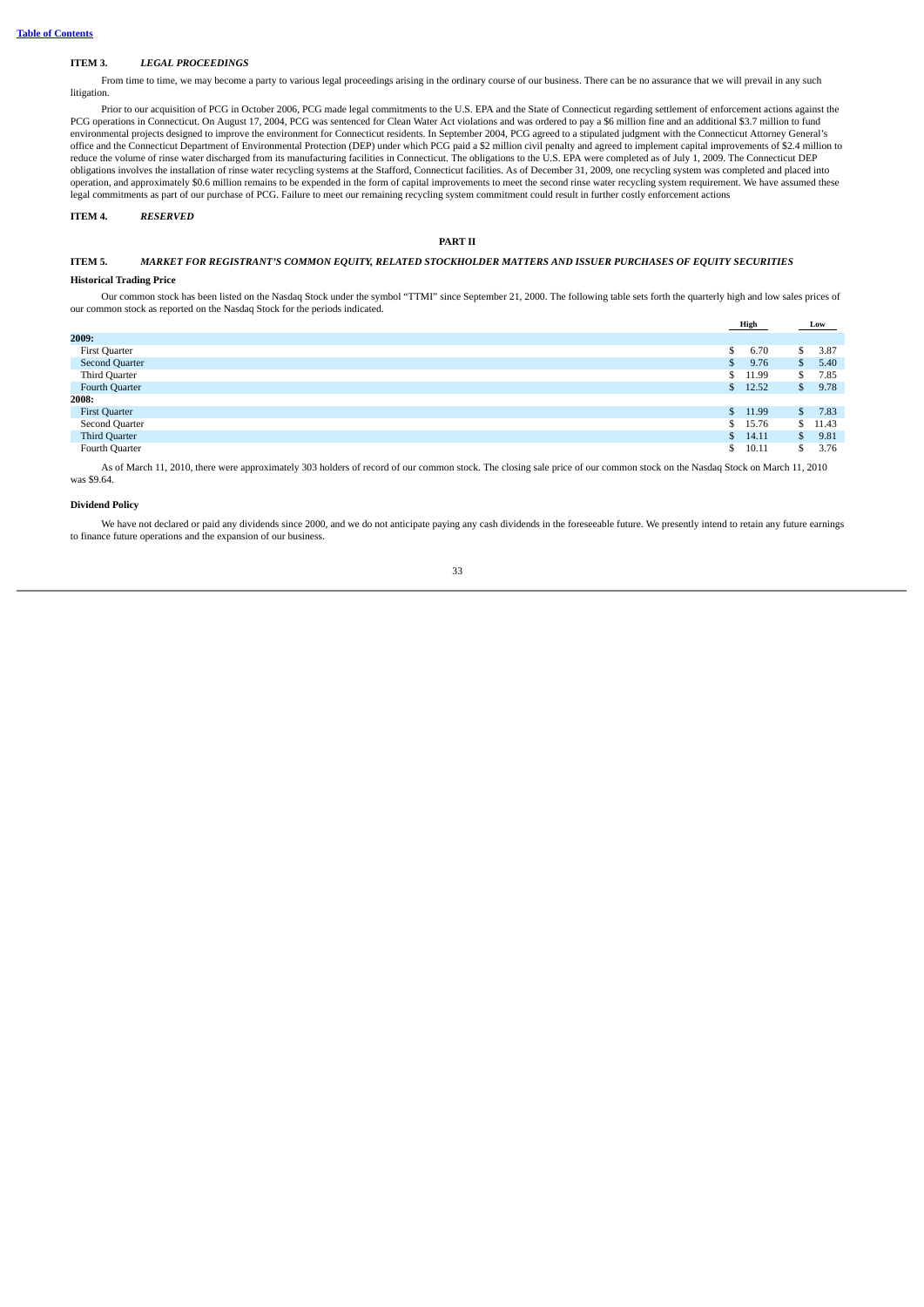# **STOCK PRICE PERFORMANCE GRAPH**

The performance graph below compares, for the period from December 31, 2004 to December 31, 2009, the cumulative total stockholder return on our common stock against the cumulative total return of:

- the Nasdaq Composite Index; and
- a peer group consisting of two publicly traded circuit board companies that we have selected.

The graph assumes \$100 was invested in our common stock on December 31, 2004, and an investment in each of the peer group and the Nasdaq Composite Index, and the teinvestment of all dividends. The companies included in the



- - TTM Technologies, Inc.  $\triangle$   $-$  NASDAQ Composite - - O - - Peer Group

\* \$100 invested on 12/31/04 in stock or index, including reinvestment of dividends. Fiscal year ending December 31.

|                         | 12/04  | 12/05  | 12/06  | 12/0   | 12/08 | 12/09  |
|-------------------------|--------|--------|--------|--------|-------|--------|
| TTM Technologies, Inc.  | 100.00 | 79.66  | 96.02  | 98.81  | 44.15 | 97.71  |
| <b>NASDAQ Composite</b> | 100.00 | 101.33 | 114.01 | 123.71 | 73.11 | 105.61 |
| <b>Peer Group</b>       | 100.00 | 50.89  | 42.64  | 22.38  | 5.39  | 21.69  |

The performance graph above shall not be deemed "filed" for purposes of Section 18 of the Exchange Act, or otherwise subject to the liability of that section. The performance graph<br>above will not be deemed incorporated by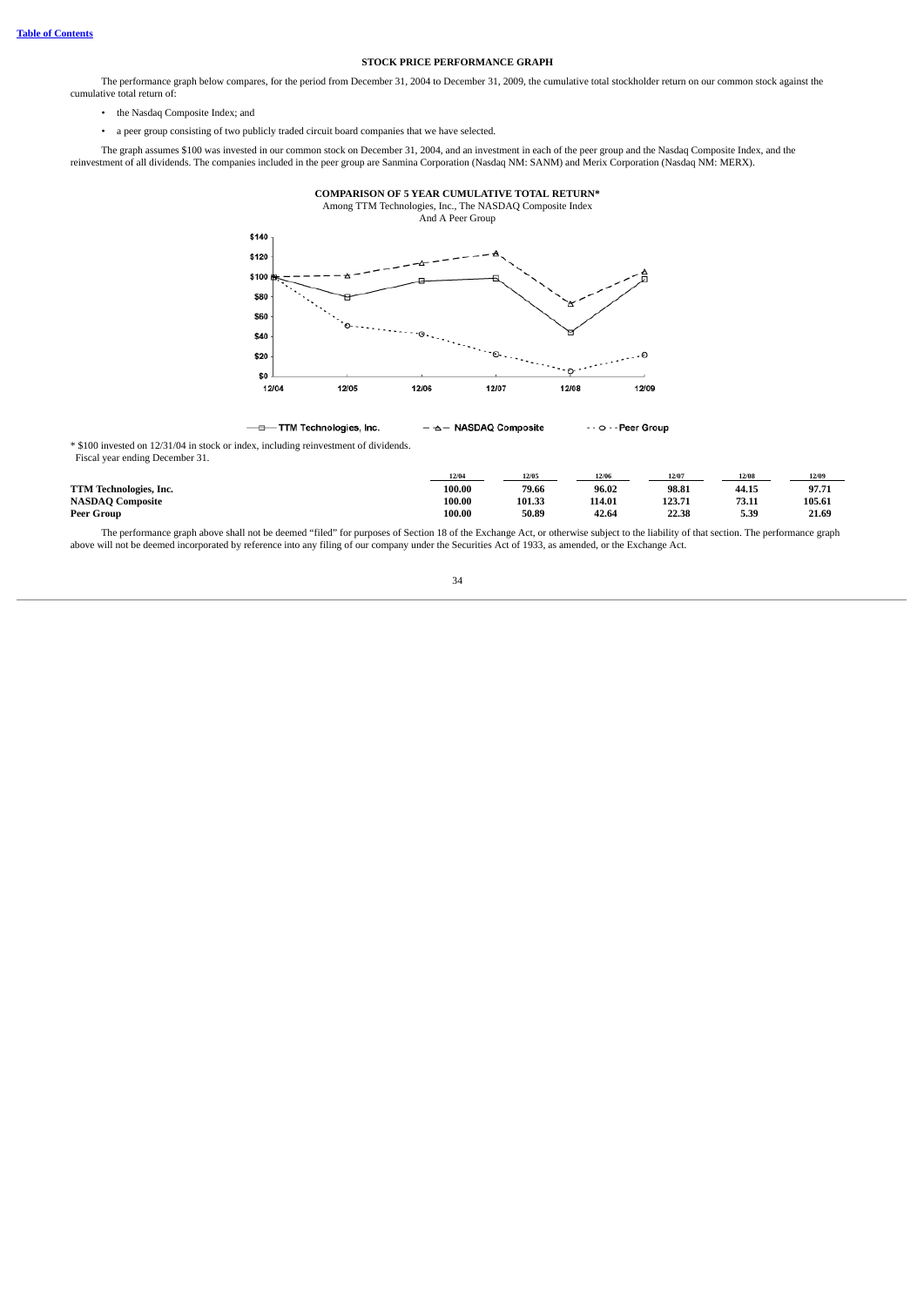# **ITEM 6.** *SELECTED FINANCIAL DATA*

.7 The selected historical financial data presented below are derived from our consolidated financial statements. The selected financial data should be read in conjunction with Item 7,<br>"Management's Discussion and Analysis

|                                                   |    | <b>Years Ended December 31,</b> |    |            |              |                                       |              |            |    |         |  |
|---------------------------------------------------|----|---------------------------------|----|------------|--------------|---------------------------------------|--------------|------------|----|---------|--|
|                                                   |    | 2009(1)(2)                      |    | 2008(1)(3) |              | 2007                                  |              | 2006(4)(5) |    | 2005    |  |
|                                                   |    |                                 |    |            |              | (In thousands, except per share data) |              |            |    |         |  |
| <b>Consolidated Statement of Operations Data:</b> |    |                                 |    |            |              |                                       |              |            |    |         |  |
| Net sales                                         | S  | 582,476                         | \$ | 680,981    | S            | 669,458                               | S            | 369,316    | S. | 240,209 |  |
| Cost of goods sold                                |    | 479,267                         |    | 543,741    |              | 539,205                               |              | 276,216    |    | 186,453 |  |
| Gross profit                                      |    | 103,209                         |    | 137,240    |              | 130,253                               |              | 93,100     |    | 53,756  |  |
| Operating expenses:                               |    |                                 |    |            |              |                                       |              |            |    |         |  |
| Selling and marketing                             |    | 26,517                          |    | 30,436     |              | 29,835                                |              | 16,473     |    | 11,977  |  |
| General and administrative                        |    | 36,548                          |    | 33,255     |              | 32,712                                |              | 19,608     |    | 14,135  |  |
| Amortization of definite-lived intangibles        |    | 3,440                           |    | 3,799      |              | 4,126                                 |              | 1,786      |    | 1,202   |  |
| Restructuring charges                             |    | 5,490                           |    |            |              | -                                     |              | 199        |    |         |  |
| Impairment of goodwill and long-lived assets      |    | 12,761                          |    | 123,322    |              |                                       |              |            |    |         |  |
| Metal reclamation                                 |    |                                 |    | (3,700)    |              |                                       |              |            |    |         |  |
| Total operating expenses                          |    | 84,756                          |    | 187,112    |              | 66,673                                |              | 38,066     |    | 27,314  |  |
| Operating income (loss)                           |    | 18,453                          |    | (49, 872)  |              | 63,580                                |              | 55,034     |    | 26,442  |  |
| Other income (expense):                           |    |                                 |    |            |              |                                       |              |            |    |         |  |
| Interest expense                                  |    | (11, 198)                       |    | (11,065)   |              | (13, 828)                             |              | (3,394)    |    | (251)   |  |
| Interest income                                   |    | 467                             |    | 1,370      |              | 1,379                                 |              | 4,419      |    | 2,126   |  |
| Other, net                                        |    | 401                             |    | (1,804)    |              | 137                                   |              | 43         |    |         |  |
| Income (loss) before income taxes                 |    | 8.123                           |    | (61, 371)  |              | 51,268                                |              | 56,102     |    | 28,317  |  |
| Income tax (provision) benefit                    |    | (3,266)                         |    | 24,460     |              | (16, 585)                             |              | (21,063)   |    | 2,524   |  |
| Net income (loss)                                 | S  | 4,857                           | \$ | (36, 911)  | \$           | 34,683                                | \$           | 35,039     | S  | 30,841  |  |
| Earnings (loss) per common share:                 |    |                                 |    |            |              |                                       |              |            |    |         |  |
| <b>Basic</b>                                      | \$ | 0.11                            | \$ | (0.86)     | \$           | 0.82                                  | \$           | 0.84       | S  | 0.75    |  |
| <b>Diluted</b>                                    | \$ | 0.11                            | \$ | (0.86)     | $\mathbb{S}$ | 0.81                                  | $\mathbb{S}$ | 0.83       | \$ | 0.74    |  |
| Weighted average common shares:                   |    |                                 |    |            |              |                                       |              |            |    |         |  |
| <b>Basic</b>                                      |    | 43,080                          |    | 42,681     |              | 42,242                                |              | 41,740     |    | 41,232  |  |
| Diluted                                           |    | 43,579                          |    | 42,681     |              | 42,568                                |              | 42,295     |    | 41,770  |  |
| <b>Other Financial Data:</b>                      |    |                                 |    |            |              |                                       |              |            |    |         |  |
| Depreciation of property, plant and equipment     | \$ | 19,140                          | \$ | 21,324     | \$           | 22,772                                | \$           | 12,178     | \$ | 9,290   |  |

(1) Effective January 1, 2009, we adopted new authoritative guidance for convertible debt instruments with retrospective application to the date of the issuance of convertible debt, which for us was May 2008. The implementation of the new authoritative guidance for convertible debt instruments increased interest expense by \$2.6 million for the year ended December 31, 2008.

(2) We recorded restructuring charges and write-down of certain long-lived assets associated with specific plant facilities and assets held for sale in 2009.

(3) We recorded an impairment of goodwill and long-lived assets in 2008 as a result of our annual goodwill impairment test and the write-down of certain long-lived assets associated with specific plant facilities and assets held for sale.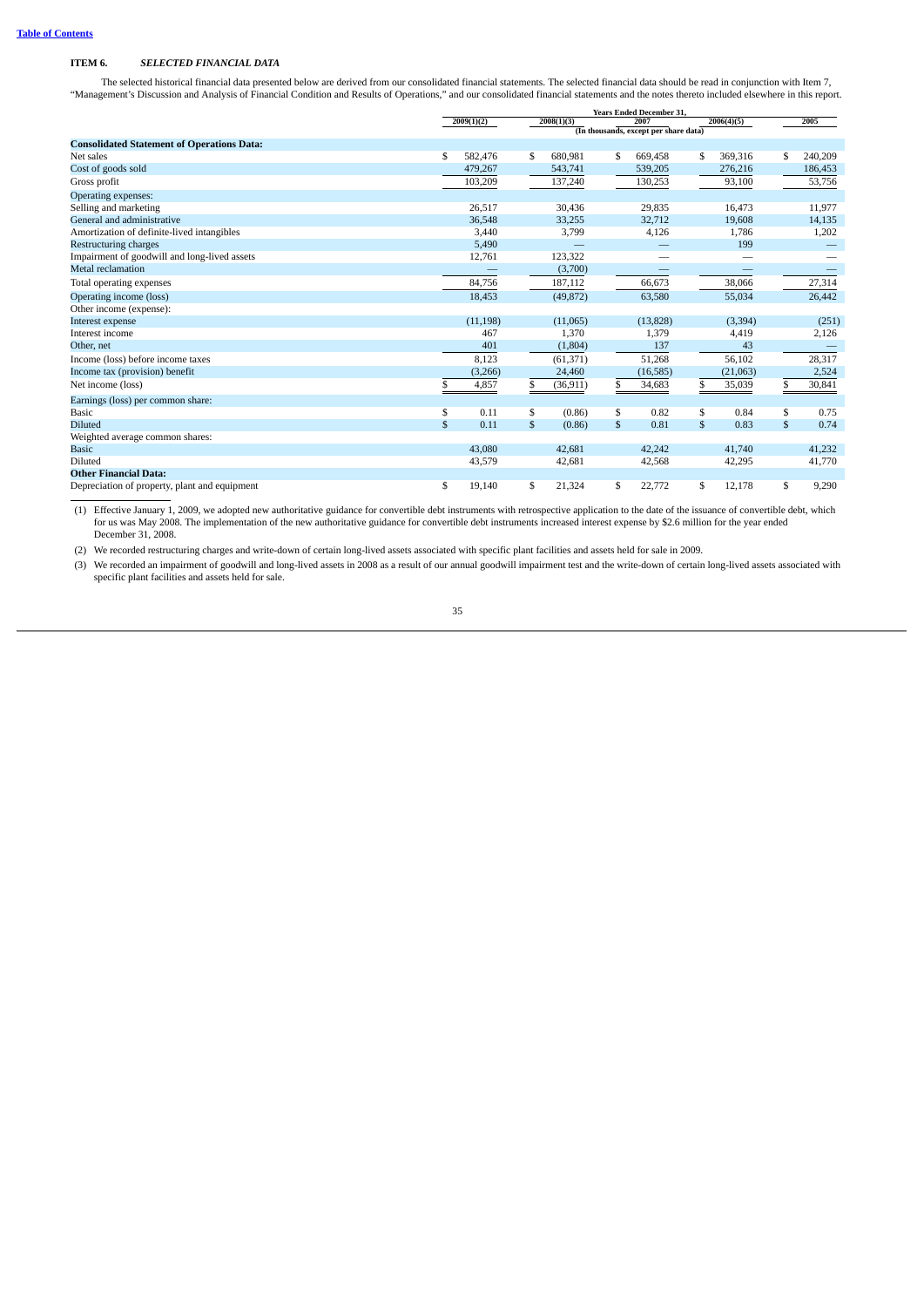- (4) Our results for the year ended December 31, 2006, include 65 days of activity of PCG, which we acquired on October 27, 2006.
- (5) Effective January 1, 2006, we adopted new authoritative guidance on share based payments. The implementation of the new authoritative guidance for share based payments increased cost of goods sold by \$0.5 million, selling and marketing by \$0.1 million and general and administrative by \$0.9 million for the year ended December 31, 2006.

|                                                       | As of December 31. |            |    |                |                        |                         |      |           |    |          |
|-------------------------------------------------------|--------------------|------------|----|----------------|------------------------|-------------------------|------|-----------|----|----------|
|                                                       | 2009               |            |    | 2008           | 2007<br>(In thousands) |                         | 2006 |           |    | 2005     |
|                                                       |                    |            |    |                |                        |                         |      |           |    |          |
| <b>Consolidated Balance Sheet Data:</b>               |                    |            |    |                |                        |                         |      |           |    |          |
| Working capital                                       |                    | 323,112    | \$ | 280,362        | \$                     | 98,839                  | S.   | 127,405   | S. | 111,224  |
| <b>Total assets</b>                                   |                    | 543,058    |    | 540,240        |                        | 498,798                 |      | 573,698   |    | 273,143  |
| Convertible senior notes                              |                    | 139,882    |    | 134,914        |                        |                         |      |           |    |          |
| Long-term debt, including current maturities          |                    |            |    | —              |                        | 85,000                  |      | 200,705   |    | —        |
| Stockholders' equity                                  |                    | 340,917    |    | 330,036        |                        | 328,594                 |      | 287,315   |    | 243,952  |
|                                                       |                    |            |    |                |                        |                         |      |           |    |          |
|                                                       |                    |            |    |                |                        | Year Ended December 31, |      |           |    |          |
|                                                       |                    | 2009       |    | 2008           |                        | 2007                    |      | 2006      |    | 2005     |
|                                                       |                    |            |    |                |                        | (In thousands)          |      |           |    |          |
| <b>Supplemental Data:</b>                             |                    |            |    |                |                        |                         |      |           |    |          |
| EBITDA(1)                                             | \$                 | 42.028     |    | S.<br>(25,065) | \$                     | 92,110                  | \$   | 73,577    |    | 39,176   |
| Cash flows provided by operating activities           |                    | 73,977     |    | 75,632         |                        | 73,984                  |      | 32,784    |    | 31,027   |
| Cash flows used in investing activities               |                    | (128, 497) |    | (21, 281)      |                        | (1,705)                 |      | (234,579) |    | (13,583) |
| Cash flows provided by (used in) financing activities |                    | 440        |    | 74,793         |                        | (113, 828)              |      | 200,027   |    | 626      |

(1) "EBITDA" means earnings before interest expense, income taxes, depreciation and amortization. We present EBITDA to enhance the understanding of our operating results. EBITDA is a key measure we use to evaluate our operations. We provide our EBITDA because we believe that investors and securities analysts will find EBITDA to be a useful measure for<br>evaluating our operating performance and compa activities as a measure of liquidity or as an alternative to net income as a measure of operating results in accordance with accounting principles generally accepted in the United States. The following provides a reconciliation of EBITDA to the financial information in our consolidated statement of operations.

|                                               | <b>Year Ended December 31.</b> |           |                |        |         |  |  |  |
|-----------------------------------------------|--------------------------------|-----------|----------------|--------|---------|--|--|--|
|                                               | 2009                           | 2008      | 2007           | 2006   | 2005    |  |  |  |
|                                               |                                |           | (In thousands) |        |         |  |  |  |
| Net income (loss)                             | 4,857                          | (36, 911) | 34,683         | 35,039 | 30,841  |  |  |  |
| Add back items:                               |                                |           |                |        |         |  |  |  |
| Income tax provision (benefit)                | 3,266                          | (24, 460) | 16,585         | 21,063 | (2,524) |  |  |  |
| Interest expense                              | 11,198                         | 11,065    | 13,828         | 3,394  | 251     |  |  |  |
| Depreciation of property, plant and equipment | 19,140                         | 21,324    | 22,772         | 12,178 | 9,290   |  |  |  |
| Amortization of intangibles                   | 3,567                          | 3,917     | 4,242          | 1,903  | 1,318   |  |  |  |
| Total                                         | 37,171                         | 11,846    | 57,427         | 38,538 | 8,335   |  |  |  |
| <b>EBITDA</b>                                 | 42,028                         | (25,065)  | 92,110         | 73,577 | 39,176  |  |  |  |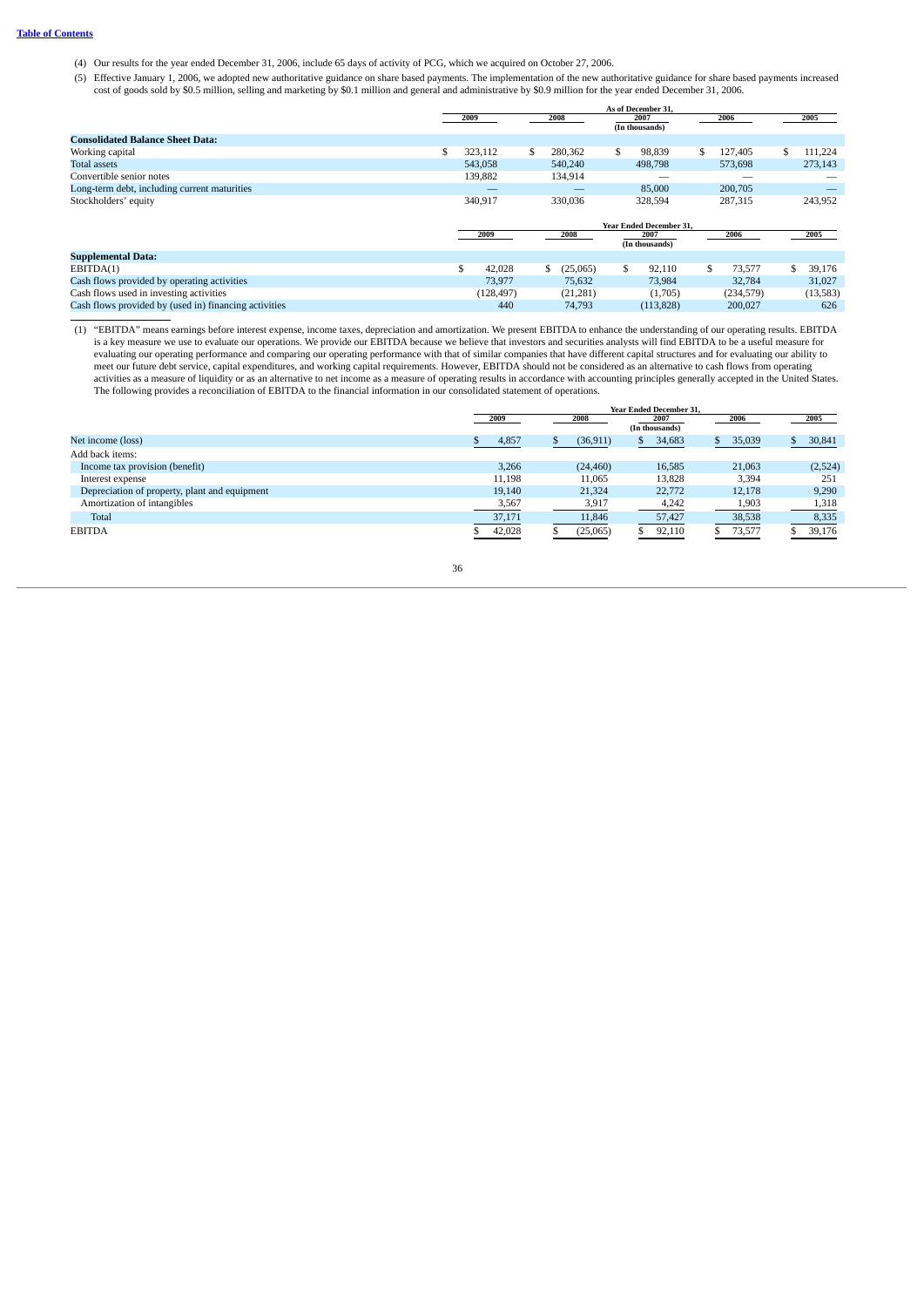#### **ITEM 7.** *MANAGEMENT'S DISCUSSION AND ANALYSIS OF FINANCIAL CONDITION AND RESULTS OF OPERATIONS*

This financial review presents our operating results for each of our three most recent fiscal years and our financial condition at December 31, 2009. Except for historical information contained herein, the following discussion contains forward-looking statements which are subject to known and unknown risks, uncertainties and other factors that may cause our actual results to differ materially from those expressed or implied by such forward-looking statements. We discuss such risks, uncertainties and other factors throughout this report and specifically under Item 1A of Part I of this report, Risk Factors. In addition, the following discussion should be read in connection with the information presented in our consolidated financial statements and the related notes to our consolidated financial statements.

### **OVERVIEW**

We are a one-stop provider of time-critical and technologically complex printed circuit boards (PCBs) and backplane assemblies, which serve as the foundation of sophisticated electronic products. We serve high-end commercial and aerospace/defense markets — including the networking/communications infrastructure, high-end computing, defense, and industrial/medical markets — which are characterized by high levels of complexity and moderate production volumes. Our customers include both original equipment manufacturers (OEMs), electronic manufacturing services (EMS) providers, and aerospace/defense companies. Our time-to-market and high technology focused manufacturing services enable our customers to reduce the time required to develop new products and bring them to market.

On November 16, 2009, we and certain of our subsidiaries entered into a Purchase Agreement with Meadville, an exempted company incorporated under the laws of the Cayman Islands, and MTG, a company incorporated under the laws of the British Virgin Islands and a wholly owned subsidiary of Meadville, pursuant to which we agreed to acquire all of the issued<br>and outstanding capital stock of it including circuit design, quick-turn-around services, and drilling and routing services. Following the closing of the proposed PCB Combination, the PCB Subsidiaries will become our wholly owned subsidiaries. See Note 1 of the notes to consolidated financial statements.

We measure customers as those companies that have placed at least two orders in the preceding 12-month period. As of December 31, 2009, we had approximately 700 customers and as of December 31, 2008 we had approximately 860 customers. Sales to our 10 largest customers accounted for 52% and 50% of our net sales in 2009 and 2008, respectively. We sell to OEMs both directly and indirectly through EMS companies. Sales attributable to our five largest OEM customers accounted for approximately 34% and 29% of our net sales in 2009 and 2008, respectively.

The following table shows the percentage of our net sales attributable to each of the principal end markets we served for the periods indicated.

|                                          |      | <b>Year Ended December 31.</b> |      |  |  |
|------------------------------------------|------|--------------------------------|------|--|--|
| End Markets(1)                           | 2009 | 2008                           | 2007 |  |  |
| Aerospace/Defense                        | 44%  | 37%                            | 30%  |  |  |
| Networking/Communications                | 36   | 40                             | 42   |  |  |
| Computing/Storage/Peripherals            | 11   | 12                             | 14   |  |  |
| Medical/Industrial/Instrumentation/Other | o    |                                | 14   |  |  |
| Total                                    | 100% | 100%                           | 100% |  |  |
|                                          |      |                                |      |  |  |

(1) Sales to EMS companies are classified by the end markets of their OEM customers.

For PCBs we measure the time sensitivity of our products by tracking the quick-turn percentage of our work. We define quick-turn orders as those with delivery times of 10 days or less, which typically captures research and development, prototype, and new product introduction work, in addition to unexpected short-term demand among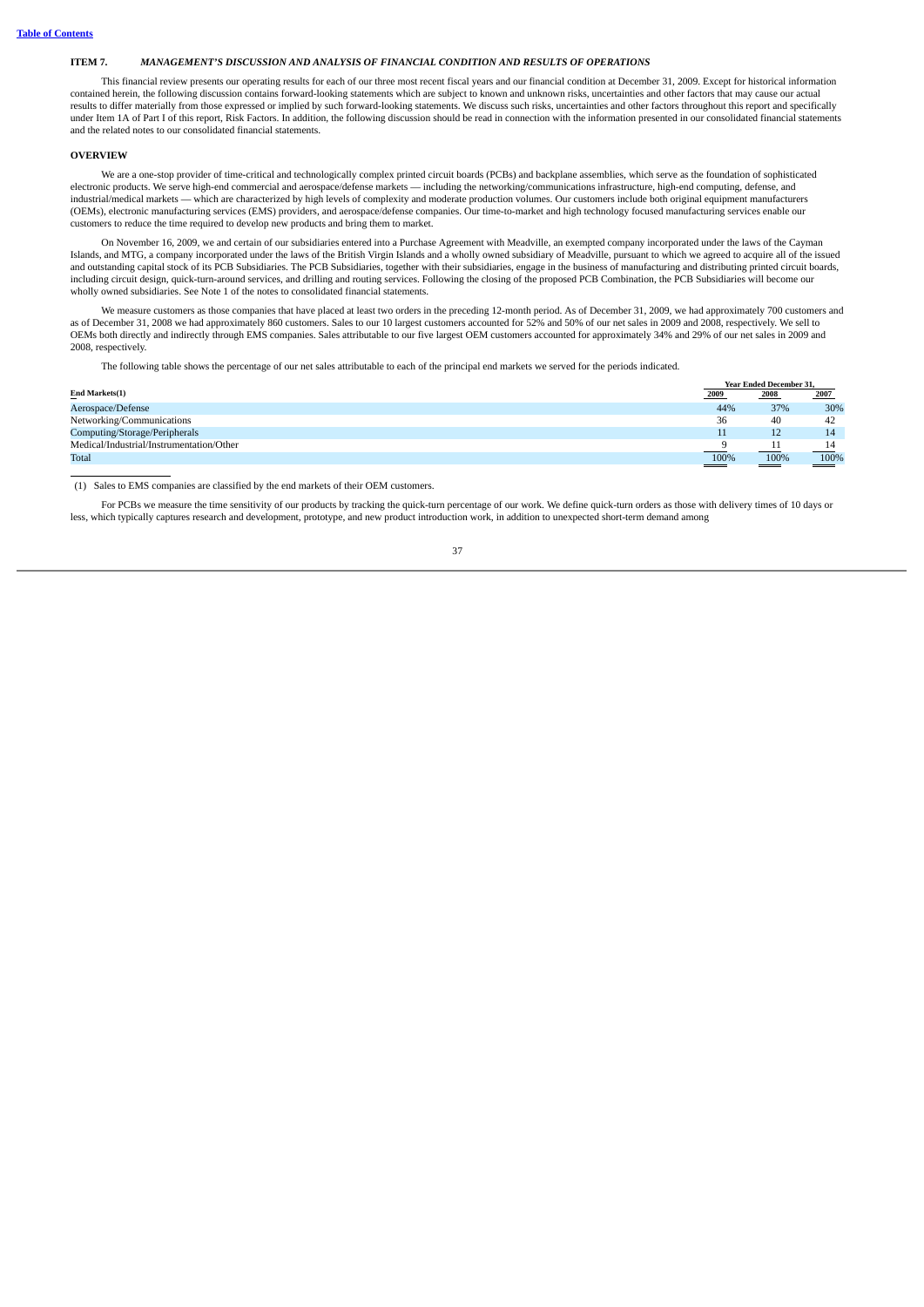our customers. Generally, we quote prices after we receive the design specifications and the time and volume requirements from our customers. Our quick-turn services command a premium price as compared to standard lead time products. Quick-turn orders decreased from approximately 12% of PCB revenue in 2008 to approximately 11% of PCB revenue in 2009 due to higher demand for our standard lead-time and high technology production services. We also deliver a large percentage of compressed lead-time work with lead times of 11 to 20 days. We receive a premium price for this work as well. Purchase orders may be canceled prior to shipment. We charge customers a fee, based on percentage completed, if an order is canceled once it has entered production.

We derive revenues primarily from the sale of printed circuit boards and backplane assemblies using customer-supplied engineering and design plans. We recognize revenues when persuasive evidence of a sales arrangement exists, the sales terms are fixed and determinable, title and risk of loss have transferred, and collectibility is reasonably assured — generally when products are shipped to the customer. Net sales consist of gross sales less an allowance for returns, which typically has been less than 2% of gross sales. We provide our customers a limited right of return for defective printed circuit boards and backplane assemblies. We record an estimated amount for sales returns and allowances at the time of sale based on historical information.

Cost of goods sold consists of materials, labor, outside services, and overhead expenses incurred in the manufacture and testing of our products as well as stock-based compensation expense. Many factors affect our gross margin, including capacity utilization, product mix, production volume, and yield. We do not participate in any significant long-term contracts with suppliers, and we believe there are a number of potential suppliers for the raw materials we use.

Selling and marketing expenses consist primarily of salaries and commissions paid to our internal sales force and independent sales representatives, salaries paid to our sales support staff, stock-based compensation expense as well as costs associated with marketing materials and trade shows. We generally pay higher commissions to our independent sales representatives for quick-turn work, which generally has a higher gross profit component than standard lead-time work.

General and administrative costs primarily include the salaries for executive, finance, accounting, information technology, facilities and human resources personnel, as well as insurance expenses, expenses for accounting and legal assistance, incentive compensation expense, stock-based compensation expense, bad debt expense, and acquisition related expenses.

### **CRITICAL ACCOUNTING POLICIES AND ESTIMATES**

Our consolidated financial statements included in this report have been prepared in accordance with accounting principles generally accepted in the United States of America. The preparation of these financial statements requires management to make estimates and assumptions that affect the reported amounts of assets, liabilities, net sales and expenses, and related disclosure of contingent assets and liabilities.

A critical accounting policy is defined as one that is both material to the presentation of our consolidated financial statements and requires management to make difficult, subjective or complex judgments that could have a material effect on our financial condition or results of operations. These policies require us to make assumptions about matters that are highly uncertain at the time of the estimate. Different estimates we could reasonably have used, or changes in the estimates that are reasonably likely to occur, would have a material effect on our financial condition or results of operations.

Management bases its estimates on historical experience and on various other assumptions that are believed to be reasonable under the circumstances, the results of which form the basis for making judgments about the carrying values of assets and liabilities that are not readily apparent from other sources. Management has discussed the development, selection and disclosure of these estimates with the audit committee of our board of directors. Actual results may differ from these estimates under different assumptions or conditions.

Our critical accounting policies include asset valuation related to bad debts; inventory obsolescence; sales returns and allowances; impairment of long-lived assets, including goodwill and intangible assets; realizability of deferred income tax assets; and determining self-insured reserves, asset retirement obligations and environmental liabilities.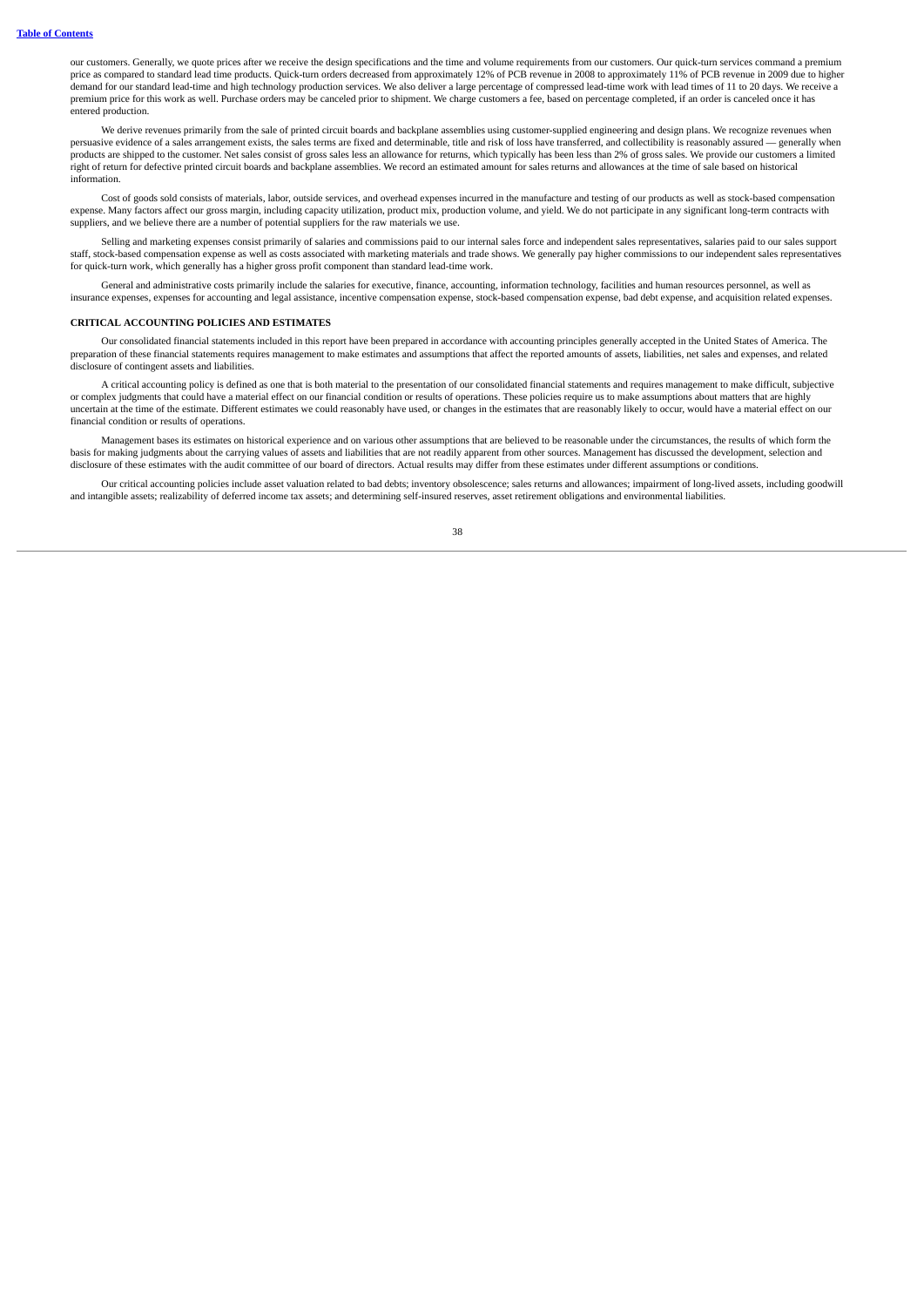### *Allowance for Doubtful Accounts*

We provide customary credit terms to our customers and generally do not require collateral. We perform ongoing credit evaluations of the financial condition of our customers and maintain an allowance for doubtful accounts based upon historical collections experience and expected collectibility of accounts. Our actual bad debts may differ from our estimates.

### *Inventories*

In assessing the realization of inventories, we are required to make judgments as to future demand requirements and compare these with current and committed inventory levels. Provision is made to reduce excess and obsolete inventories to their estimated net realizable value. Our inventory requirements may change based on our projected customer demand, changes due to market conditions, technological and product life cycle changes, longer or shorter than expected usage periods, and other factors that could affect the valuation of our inventories. We maintain specific finished goods inventories near certain key customer locations in accordance with agreements with those customers. Although this inventory is typically supported by valid purchase orders, should these customers ultimately not purchase these inventories, our results of operations and financial condition would be adversely affected.

### *Revenue Recognition*

We derive revenues primarily from the sale of printed circuit boards and backplane assemblies using customer-supplied engineering and design plans. We provide our customers a limited right of return for defective printed circuit boards and backplane assemblies. We accrue an estimated amount for sales returns and allowances at the time of sale based on historical information. To the extent actual experience varies from our historical experience, revisions to these allowances may be required.

#### *Long-lived Assets*

We have significant long-lived tangible and intangible assets consisting of property, plant and equipment, definite-lived intangibles, and goodwill. We review these assets for impairment whenever events or changes in circumstances indicate that the carrying amount of such assets may not be recoverable. In addition, we perform an impairment test related to goodwill at least annually. Our goodwill and intangibles are largely attributable to our acquisitions of other businesses. We have two reporting units, PCB Manufacturing and Backplane Assembly, which are also our operating segments.

During the fourth quarter of each year, we perform our annual impairment assessment of goodwill, which requires the use of a fair-value based analysis. We determine the fair value of our reporting units based on discounted cash flows and market approach analyses as considered necessary and considered factors such as a weakening economy, reduced expectations for future cash flows coupled with a decline in the market price of our stock and market capitalization for a sustained period, as indicators for potential goodwill impairment. If the reporting unit's carrying amount exceeds its estimated fair value, a second step must be performed to measure the amount of the goodwill impairment loss, if any. The second step compares the implied fair value of the reporting unit's goodwill, determined in the same manner as the amount of goodwill recognized in a business combination, with the carrying amount of such goodwill. If the carrying amount of the reporting unit's goodwill exceeds the implied fair value of that goodwill, an impairment loss is recognized in an amount equal to that excess.

We also assess other long-lived assets, specifically definite-lived intangibles and property, plant and equipment, for potential impairment given similar impairment indicators. When indicators of impairment exist related to our long-lived tangible assets and definite-lived assets, we use an estimate of the undiscounted net cash flows in measuring whether the carrying amount of the assets are recoverable. Measurement of the amount of impairment, if any, is based upon the difference between the asset's carrying value and estimated fair value. Fair value is determined through various valuations techniques, including market and income approaches as considered necessary.

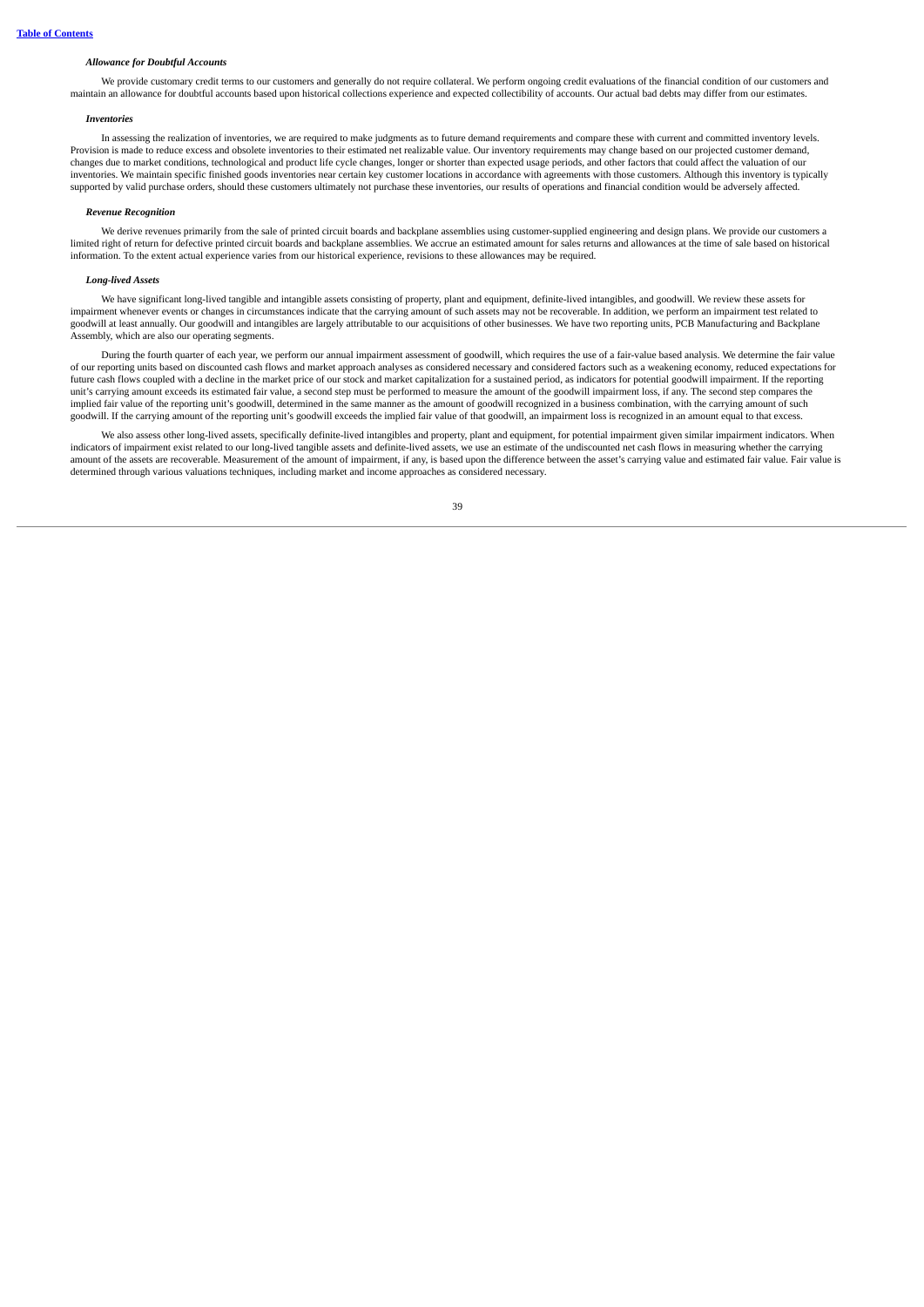If forecasts and assumptions used to support the realizability of our goodwill and other long-lived assets change in the future, significant impairment charges could result that would<br>adversely affect our results of operat

### *Income Taxes*

Deferred income tax assets are reviewed for recoverability, and valuation allowances are provided, when necessary, to reduce deferred income tax assets to the amounts that are more likely than not to be realized. At December 31, 2009 and 2008, we had net deferred income tax assets of \$44.1 million and \$39.8 million, respectively, and no valuation allowance. Should our expectations of taxable income change in future periods, it may be necessary to establish a valuation allowance, which could affect our results of operations in the period such a determination is made. In addition, we record income tax provision or benefit during interim periods at a rate that is based on expected results for the full year. If future changes in market conditions cause actual results for the year to be more or less favorable than those expected, adjustments to the effective income tax rate could be required.

### *Self Insurance*

We are self-insured for group health insurance and worker's compensation benefits provided to our employees, and we purchase insurance to protect against annual claims at the individual and aggregate level. The insurance carrier adjudicates and processes employee claims and is paid a fee for these services. We reimburse our insurance carriers for paid claims<br>subject to variable monthly limitati and information and analysis provided by actuarial and claim advisors, our insurance carriers and brokers on an annual basis to estimate our liability for these claims. This liability is subject and the extreme carriers an to an individual insured stop-loss coverage that ranges from \$175,000 to \$250,000 per individual. Our actual claims experience may differ from our estimates.

### *Asset Retirement Obligations and Environmental Liabilities*

We establish liabilities for the costs of asset retirement obligations when a legal or contractual obligation exists to dispose of or restore an asset upon its retirement and the timing and cost of such work can be reasonably estimated. The Company capitalizes the associated asset retirement costs as part of the carrying amount of the long-lived asset. The liability is initially measured at fair value and subsequently is adjusted for accretion expense and changes in the amount or timing of the estimated cash flows. In addition, we accrue an estimate of the costs of site closure environmental investigations and environmental remediation for work at identified sites where an assessment has indicated it is probable that cleanup costs are or will be required and may be reasonably estimated. In making these estimates, we consider information that is currently available, existing technology, enacted laws and regulations, and our estimates of the timing of the required remedial actions, and we discount these estimates at 8%. We also are required to estimate the amount of any probable recoveries, including insurance recoveries. We recorded a net adjustment to our estimate for asset retirement obligations in the amount of \$0.4 million during the year ended December 31, 2009 related to changes in the estimated timing and amount of cash flows to restore our leased Hayward and Los Angeles, California manufacturing facilities to shell condition, the full settlement of obligations related to one of our Santa Clara, California production facility leases, and the partial settlement of obligations related to our Hayward, California facility lease.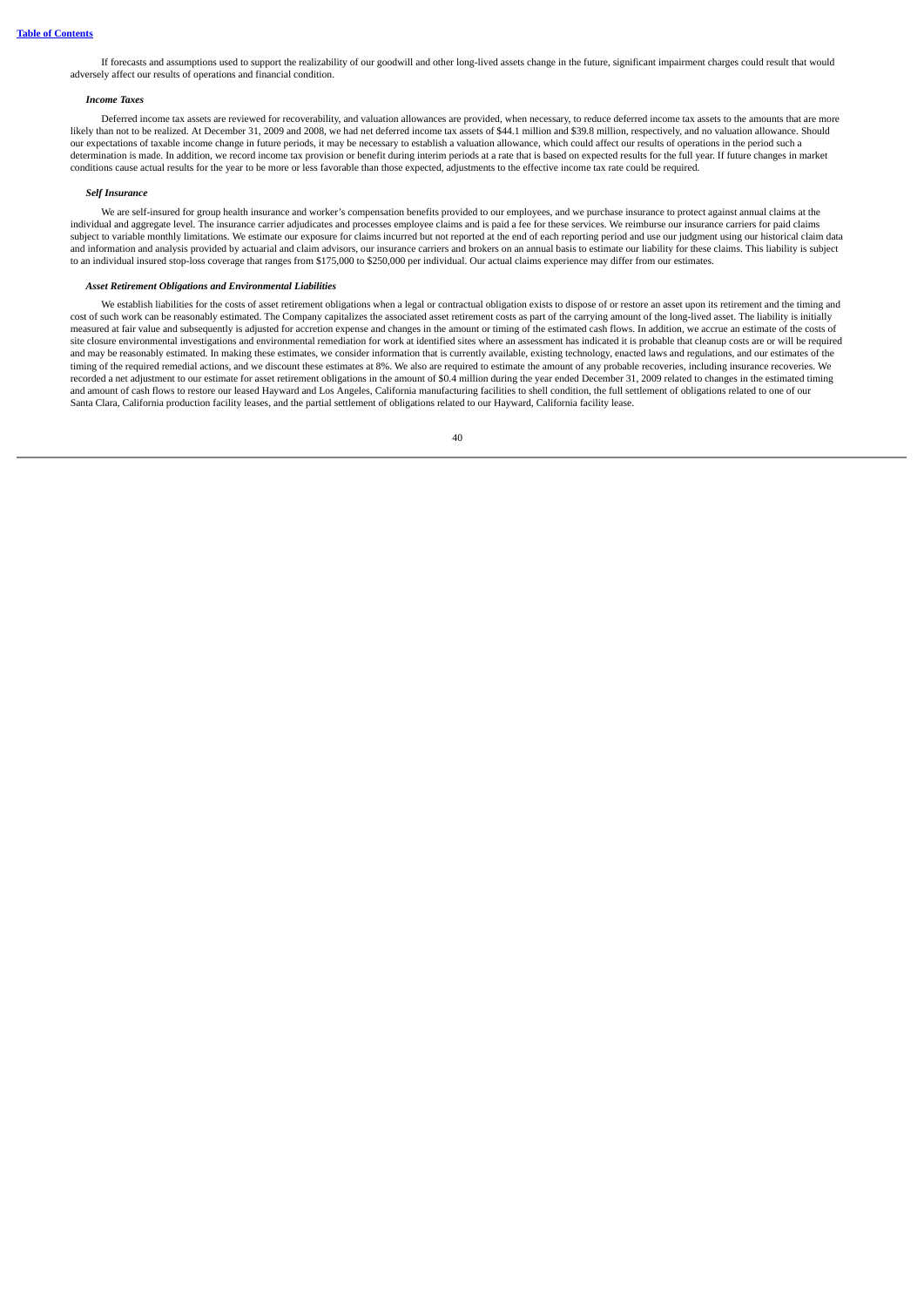# **RESULTS OF OPERATIONS**

The following table sets forth the relationship of various items to net sales in our consolidated statement of operations:

|                                              |        | Year Ended December 31, |        |  |
|----------------------------------------------|--------|-------------------------|--------|--|
|                                              | 2009   | 2008                    | 2007   |  |
| Net sales                                    | 100.0% | 100.0%                  | 100.0% |  |
| Cost of goods sold                           | 82.3   | 79.8                    | 80.5   |  |
| Gross profit                                 | 17.7   | 20.2                    | 19.5   |  |
| Operating expenses:                          |        |                         |        |  |
| Selling and marketing                        | 4.6    | 4.5                     | 4.5    |  |
| General and administrative                   | 6.3    | 4.9                     | 4.9    |  |
| Amortization of definite-lived intangibles   | 0.5    | 0.6                     | 0.6    |  |
| Restructuring charges                        | 0.9    |                         |        |  |
| Impairment of goodwill and long-lived assets | 2.2    | 18.1                    |        |  |
| Metal reclamation                            |        | (0.6)                   |        |  |
| Total operating expenses                     | 14.5   | 27.5                    | 10.0   |  |
| Operating income (loss)                      | 3.2    | (7.3)                   | 9.5    |  |
| Other income (expense):                      |        |                         |        |  |
| Interest expense                             | (1.9)  | (1.6)                   | (2.0)  |  |
| Interest income                              | 0.1    | 0.2                     | 0.2    |  |
| Other, net                                   |        | (0.3)                   |        |  |
| Total other expense, net                     | (1.8)  | (1.7)                   | (1.8)  |  |
| Income (loss) before income taxes            | 1.4    | (9.0)                   | 7.7    |  |
| Income tax (provision) benefit               | (0.6)  | 3.6                     | (2.5)  |  |
| Net income (loss)                            | 0.8%   | (5.4)%                  | 5.2%   |  |

We have two reportable segments: PCB Manufacturing and Backplane Assembly. These reportable segments are managed separately because they distribute and manufacture distinct<br>products with different production processes. PCB backplanes into sub-assemblies and other complete electronic devices. PCB Manufacturing customers are either EMS companies or OEM companies, while Backplane Assembly customers<br>are usually OEMs. Our Backplane Assembly segme segment is comprised of seven domestic PCB fabrication plants, including a facility that provides follow-on value-added services primarily for one of the PCB Manufacturing plants. The<br>following table compares net sales by

|                           | <b>Year Ended December 31.</b> |    |           |   |          |
|---------------------------|--------------------------------|----|-----------|---|----------|
|                           | 2009<br>2008<br>(In thousands) |    |           |   | 2007     |
| <b>Net Sales:</b>         |                                |    |           |   |          |
| <b>PCB</b> Manufacturing  | 506,272                        | S. | 590,515   | S | 578,840  |
| <b>Backplane Assembly</b> | 107,307                        |    | 124,048   |   | 124,337  |
| Total sales               | 613.579                        |    | 714.563   |   | 703,177  |
| Inter-company sales       | (31, 103)                      |    | (33, 582) |   | (33,719) |
| Total net sales           | 582,476                        |    | 680,981   |   | 669,458  |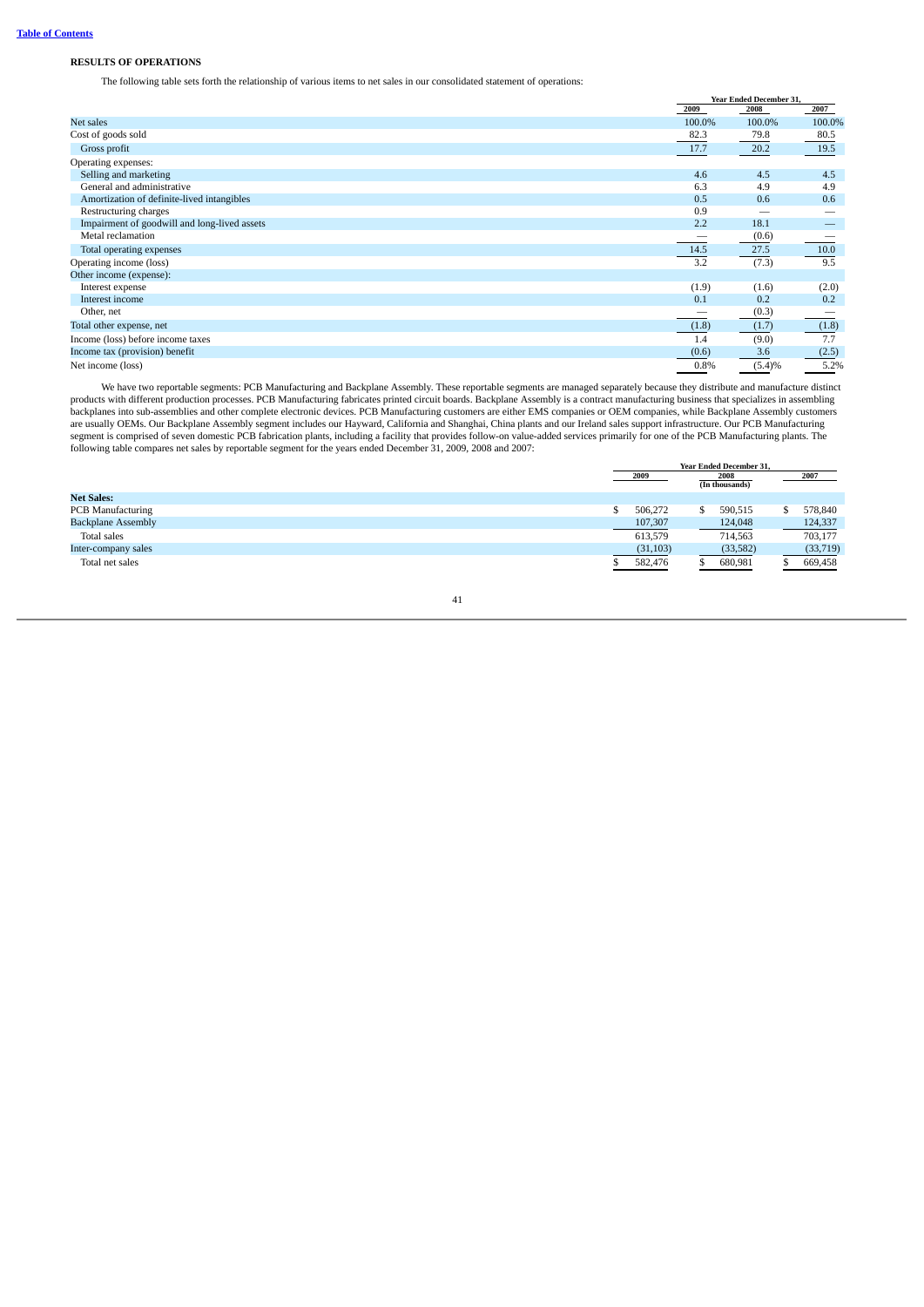### *Net Sales*

Net sales decreased \$98.5 million, or 14.5%, from \$681.0 million for the year ended December 31, 2008 to \$582.5 million for the year ended December 31, 2009 due to reduced demand at most of our production facilities resulting from a downturn in the global economy and due to the shutdown of our Redmond, Washington production facility at the end of March 2009 and our Los Angeles, California facility at the end of November 2009. These manufacturing facilities were closed as part of our strategy to concentrate our production at fewer facilities during a period of industry-wide reduced demand. The \$84.2 million revenue decline in our PCB Manufacturing segment reflects the closure of our Redmond, Washington and Los Angeles, California facilities, partially offset by increased pricing, and compounded by lower demand, mainly in our PCB Manufacturing commercial end markets. PCB volume declined approximately 23% due to reduced demand while prices rose approximately 9% due to a shift in production mix toward more high-technology production. Our quick-turn production, which we measure as orders placed and shipped within 10 days, decreased from approximately 12% of PCB sales for the year ended December 31, 2008 to approximately 11% of PCB sales for the year ended December 31, 2009. The increasingly complex nature of our quick-turn work requires more time to manufacture, thereby extending some of these orders beyond the 10-day delivery window. The \$16.7 million decline in revenue from our Backplane Assembly segment was due to reduced volume at our Hayward, California production facility in conjunction with the pending closure announced on September 1, 2009. This manufacturing facility is being closed due to a steady decline in volume over several years.

Net sales increased \$11.5 million, or 1.7%, from \$669.5 million for the year ended December 31, 2007 to \$681.0 million for the year ended December 31, 2008. This revenue increase is substantially due to increased demand from aerospace/defense customers and higher pricing from the PCB Manufacturing segment, while Backplane Assembly segment sales remained relatively consistent with 2007. This revenue increase was achieved in spite of the closure of our Dallas, Oregon facility in April 2007. The Dallas, Oregon facility contributed approximately \$11.8 million of revenue to the PCB Manufacturing segment during 2007. Excluding revenue derived from our Dallas, Oregon facility, revenue from the PCB Manufacturing segment in 2008 improved by \$23.3 million from 2007 due to increased net sales at our other PCB Manufacturing facilities. PCB sales volume, measured by panels shipped, decreased approximately 11% for the year ended December 31, 2008 as compared to the year ended 2007. Prices rose approximately 13% due to a shift in production mix toward more high technology production. Our quick-turn production, which we measure as orders placed and shipped within 10 days, decreased from 15% of PCB revenue for the year ended December 31, 2007 to 12% of PCB revenue for the year ended December 31, 2008.

### *Cost of Goods Sold*

Cost of goods sold decreased \$64.4 million, or 11.8%, from \$543.7 million for the year ended December 31, 2008 to \$479.3 million for the year ended December 31, 2009 due primarily to the decline in PCB volume discussed above. The decrease in cost of goods sold was mostly driven by lower labor, direct material costs and supplies associated with lower production volume. As a percentage of net sales, cost of goods sold increased from 79.8% for the year ended December 31, 2008 to 82.3% for the year ended December 31, 2009, primarily due to reduced absorption of fixed costs on lower volume and inventory write-off costs related to the closure of our Redmond, Washington and Los Angeles, California facility and the pending closure of our Hayward, California facility.

Cost of goods sold increased \$4.5 million, or 0.8%, from \$539.2 million for the year ended December 31, 2007 to \$543.7 million for the year ended December 31, 2008. Cost of goods sold increased mainly due to increased sales but was also impacted by increased labor and overhead costs. For the year ended December 31, 2008, cost of goods sold, as a percentage<br>of sales, decreased to 79.8% from 80

### *Gross Profit*

As a result of the foregoing, gross profit decreased \$34.0 million, or 24.8%, from \$137.2 million for the year ended December 31, 2008 to \$103.2 million for the year ended December 31, 2009. Our gross margin decreased from 20.2% for the year ended December 31, 2008 to 17.7% for the year ended December 31, 2009. The decrease in

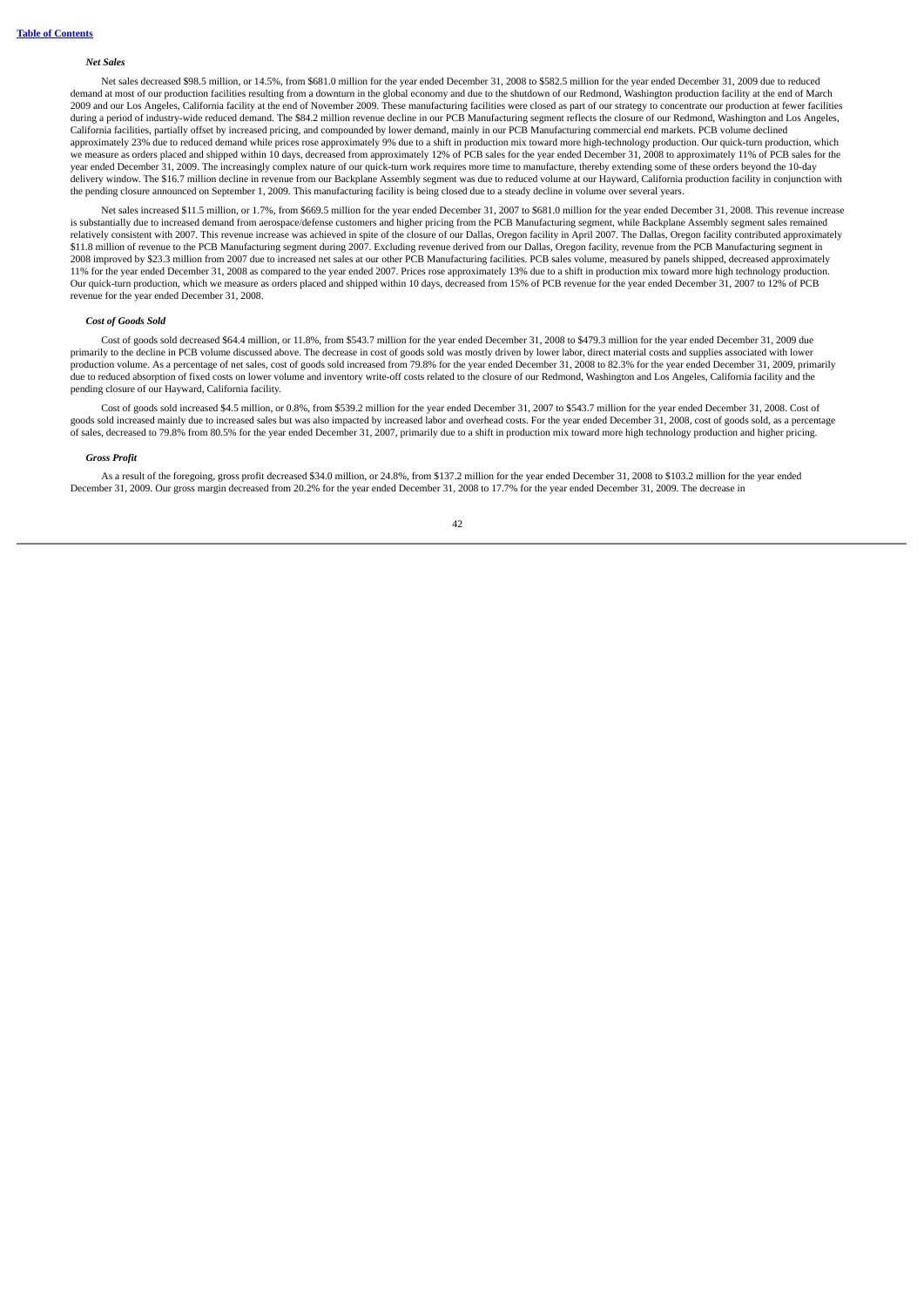our gross margin was due primarily to lower fixed cost absorption and inventory write-off costs related to the closure of our Redmond, Washington, and Los Angeles, California facilities and the pending closure of our Hayward, California facility. While there continues to be a shift in production mix towards more high technology production and higher pricing in 2009, reduced volume across our remaining manufacturing facilities more than offset the benefit of higher pricing and contributed to a lower gross margin.

Gross profit increased \$6.9 million, or 5.3%, from \$130.3 million for the year ended December 31, 2007 to \$137.2 million for the year ended December 31, 2008 with gross margin increasing from 19.5% for the year ended December 31, 2007 to 20.2% for the year ended December 31, 2008. The change in our gross margin for 2008 was primarily due to a shift in production mix toward more high technology production and higher pricing.

### *Selling and Marketing Expenses*

Selling and marketing expenses decreased \$3.9 million, or 12.8%, from \$30.4 million for the year ended December 31, 2008 to \$26.5 million for the year ended December 31, 2009. The decrease in selling and marketing expense was primarily a result of lower selling labor and commission expenses due to lower net sales and reduced costs as a result of the closure of our Redmond, Washington facility. As a percentage of net sales, selling and marketing expenses were 4.6% for the year ended December 31, 2009 as compared to 4.5% for the year ended December 31, 2008.

Selling and marketing expenses increased \$0.6 million, or 2.0%, from \$29.8 million for the year ended December 31, 2007 to \$30.4 million for the year ended December 31, 2008. The increase for the year ended 2008 was primarily due to increased labor expenses. As a percentage of net sales, selling and marketing expenses were consistent at 4.5% for the years ended December 31, 2008 and 2007.

### *General and Administrative Expense*

General and administrative expenses increased \$3.2 million from \$33.3 million, or 4.9% of net sales, for the year ended December 31, 2008 to \$36.5 million, or 6.3% of net sales, for the year ended December 31, 2009. The increase in expense for the year ended December 31, 2009 primarily relates to \$5.4 million in acquisition transaction costs, partially offset by lower incentive bonus expense.

General and administrative expenses increased \$0.6 million from \$32.7 million, or 4.9% of net sales, for the year ended December 31, 2007 to \$33.3 million, or 4.9% of net sales, for the year ended December 31, 2008. The increase in expenses resulted primarily from higher incentive bonus expense and stock-based compensation expense for restricted stock units and stock option awards, partially offset by lower accounting and consulting expenses.

#### *Restructuring Charges*

Restructuring charges recorded for the year ended December 31, 2009 of \$5.5 million are related to separation and contract termination costs. The separation costs in the amount of \$5.0 million are associated with the lay off of approximately 850 employees, of which 710 employees are associated with the closure of the Redmond, Washington and Hayward and Los Angeles, California production facilities, and 140 employees are related to various other U.S. facilities during 2009. The contract termination costs of \$0.5 million are related to building operating leases associated with the closure of our Los Angeles, California manufacturing facility.

Additionally, we expect to incur contract termination costs ranging from \$0.4 million to \$0.7 million related to building operating leases associated with the pending closure of our Hayward, California manufacturing facility in the first quarter of 2010.

### *Impairment of Goodwill and Long-Lived Assets*

Impairment of long-lived assets for the year ended December 31, 2009 in the amount of \$8.4 million was related to the closure of the Redmond, Washington and Los Angeles, California production facilities, and the pending closure of our Hayward, California facility, and consists of machinery and equipment. Additionally, during the year ended December 31, 2009 we reduced the value of the Redmond, Washington and Dallas, Oregon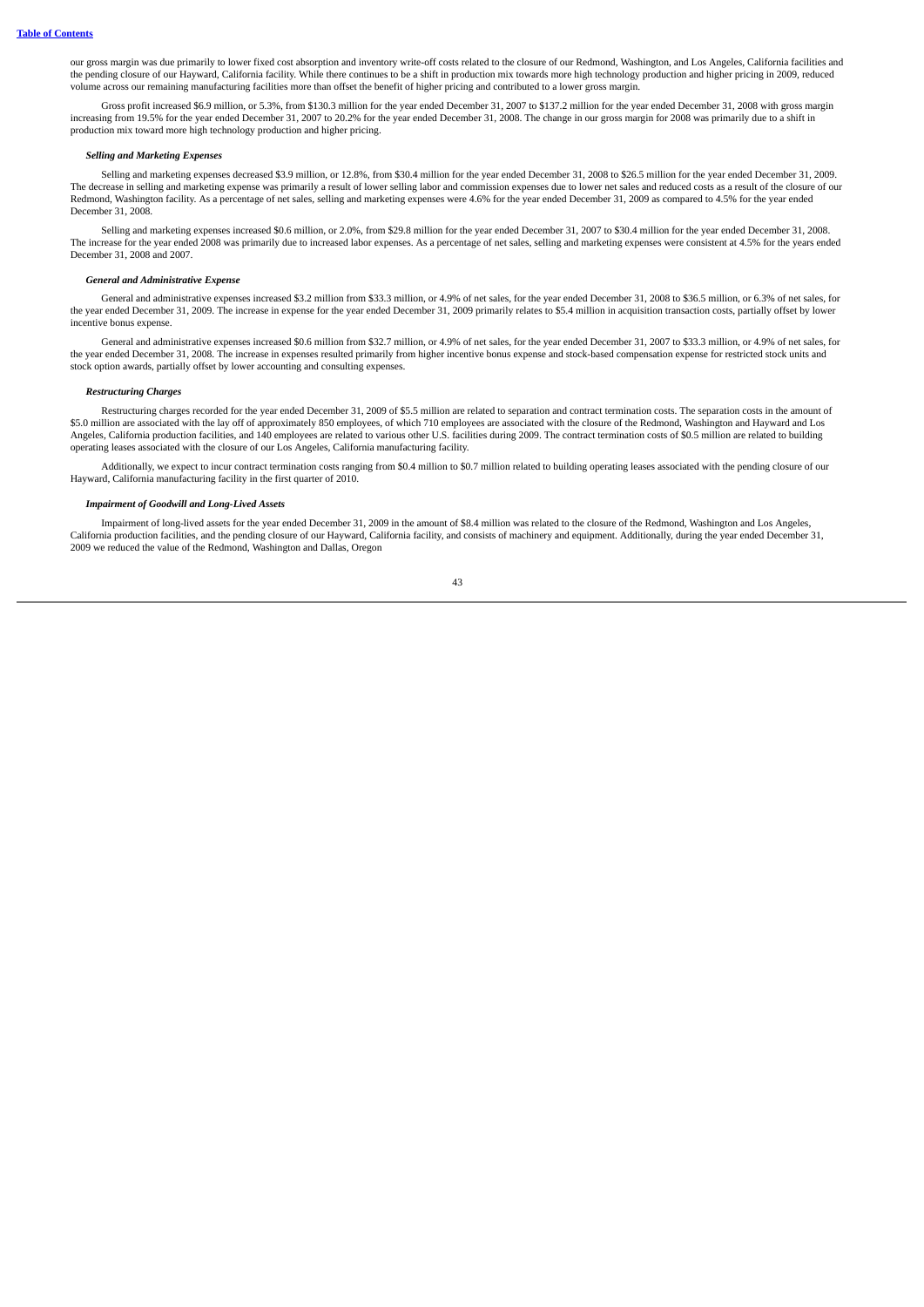buildings, which are classified as assets held for sale, by \$4.4 million to record the estimated fair value less costs to sell given current market conditions. We do not expect to incur any additional significant impairment charges related to these closures.

For the year ended December 31, 2008 we recorded an impairment of long-lived assets, including assets held for sale, of \$6.3 million related to our Dallas, Oregon, Redmond, Washington, and Hayward, California production facilities. Our Dallas, Oregon facility, which is held for sale, was reduced to \$3.2 million in consideration of real estate market conditions, which represented its then current estimate of fair value less costs to sell. Additionally, we determined that certain long-lived assets, consisting of machinery and equipment were impaired due to slower growth and lower future production expectations for Hayward, California and the January 15, 2009 announcement of our plans to close the Redmond, Washington production facility.

The Redmond, Washington and Los Angeles, California production facilities are part of the PCB Manufacturing operating segment, while the Hayward, California facility is part of the Backplane Assembly operating segment.

Additionally, during the fourth quarter of 2008, we recorded goodwill impairment charges of \$117.0 million. As a result of our annual goodwill impairment testing, and giving consideration to factors such as a weakening economy, reduced expectation for future cash flows coupled with the decline in the market price of our stock and market capitalization for a sustained period as indicators for potential goodwill impairment, we determined that the carrying value of our PCB Manufacturing segment's goodwill exceeded its implied fair value, resulting in an impairment charge.

#### *Metal Reclamation*

During 2008, we recognized \$3.7 million of income related to a pricing reconciliation of metal reclamation activity attributable to a single vendor. As a result of the pricing reconciliation, we discovered that the vendor had inaccurately compensated us for gold reclamations over the last several years. While pricing reconciliations of this nature occur periodically, we do not expect to recognize a similar amount in future periods.

#### *Other Income (Expense)*

Other expense, net decreased \$1.2 million from \$11.5 million for the year ended December 31, 2008 to \$10.3 million for the year ended December 31, 2009. The overall net decrease consists of a \$0.1 million increase in interest expense, and a \$0.9 million decrease in interest income, offset by a \$2.2 million decrease in other, net. Interest income declined due to lower interest rates, partially offset by higher cash balances. In connection with the full repayment of our credit facility in 2008, we realized a loss on the settlement of a derivative of \$1.2 million, which was recognized as other, net. During the years ended December 31, 2009 and 2008, we also recognized as other, net a \$0.3 million unrealized gain and a \$0.6 million unrealized loss, respectively, on a money market fund that suspended redemption and is being liquidated.

Other expense decreased by \$0.8 million from \$12.3 million for the year ended December 31, 2007 to \$11.5 million for the year ended December 31, 2008. The net decrease consists of a \$2.8 million decrease in interest expense, offset by a \$2.0 million increase in other, net. Interest expense of \$11.1 million for 2008 includes interest costs and the amortization of related debt issuance costs and was accounted for under the new authoritative guidance for convertible debt instruments included in ASC Subtopic 470-20, Debt with Conversion and Other Options. Interest costs and amortization of debt issuance costs decreased by \$1.6 million and \$1.2 million, respectively, as compared to 2007, resulting from a combination of overall lower<br>outstanding debt balances under our credit debt repayment during that period. This decrease was offset by the increase in other, net expense of \$2.0 million primarily related to the realized loss on the settlement of a derivative of \$1.2 million during the quarter ended June 30, 2008 associated with the repayment in full of the Credit Agreement, the \$0.6 million estimated unrealized loss on a money market fund that suspended redemptions and is being liquidated and other of \$0.2 million.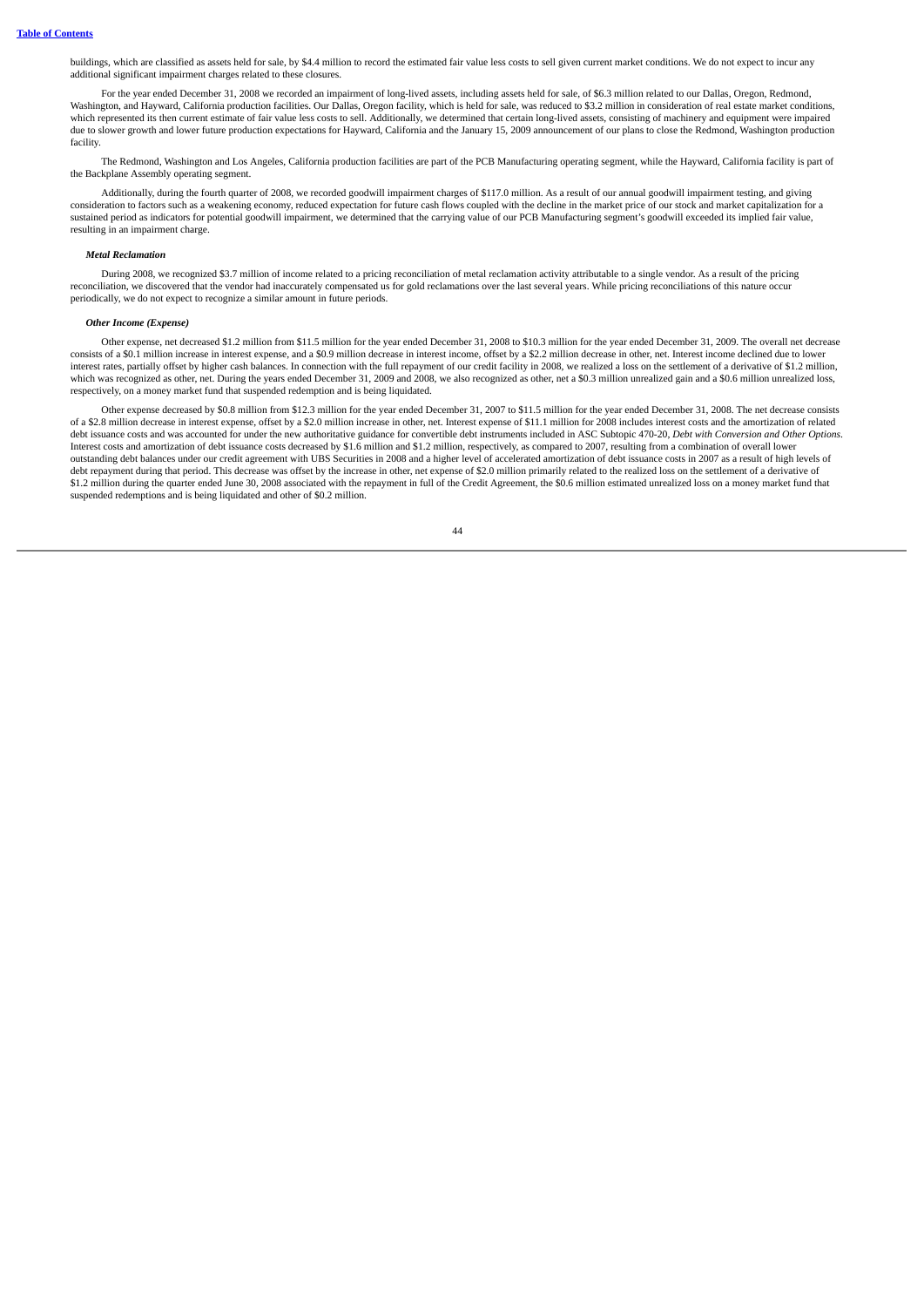### *Income Taxes*

The provision for income taxes increased \$27.8 million from a \$24.5 million tax benefit for the year ended December 31, 2008 to a \$3.3 million tax provision for the year ended December 31, 2009. Our effective tax rate was 40.2% in 2009 and 39.9% for 2008. The increase in the provision and the effective tax rate from 2008 is primarily due to an increase in pretax income. Our effective tax rate is primarily impacted by the federal income tax rate, apportioned state income tax rates, utilization of other credits and deductions available to us, and certain non-deductible items. Additionally, as of December 31, 2009, we had net deferred income tax assets of approximately \$44.1 million. Based on our forecast for future taxable earnings, we can be approximately \$44.1 million. B believe it is more likely than not that we will utilize the deferred income tax asset in future periods.

The provision for income taxes decreased \$41.1 million from a \$16.6 million tax provision for the year ended December 31, 2007 to a \$24.5 million tax benefit for the year ended December 31, 2008. Our effective tax rate was 39.9% in 2008 and 32.3% for 2007. The decrease in the provision is due to the decrease in pretax income. The increase in our effective tax rate is due to the addition of state tax credits and the decrease in production activities deductions.

### **Liquidity and Capital Resources**

Our principal sources of liquidity have been cash provided by operations and the issuance of Convertible Notes. Our principal uses of cash have been to meet debt service requirements, finance capital expenditures, and fund working capital requirements. We anticipate that servicing debt, funding working capital requirements, financing capital expenditures, and acquisitions will continue to be the principal demands on our cash in the future.

As of December 31, 2009, we had net working capital of approximately \$323.1 million, including restricted cash, compared to \$280.4 million as of December 31, 2008. This increase in working capital is primarily attributable to the growth in cash balances resulting from earnings generated in the period.

Our 2010 capital expenditure plan is expected to total approximately \$15 million and will fund capital equipment purchases to expand our technological capabilities throughout our facilities and replace aging equipment.

Net cash provided by operating activities was \$74.0 million in 2009 compared to \$75.6 million in 2008 and \$74.0 million in 2007. Our 2009 operating cash flow of \$74.0 million reflects net income of \$4.9 million, \$12.8 million of an impairment of long-lived assets, \$28.2 million of depreciation and amortization, \$6.3 million of stock-based compensation, and a net decrease in operating assets and liabilities of \$27.0 million, offset by an increase in net deferred income tax assets of \$4.8 million, an unrealized gain of \$0.3 million on short-term investments and \$0.1 million other. The decrease in operating assets and liabilities for the year ended December 31, 2009, was primarily the result of a decrease in accounts receivable and inventories due to manufacturing facility closures, improved collection of accounts receivable and better inventory management. Our 2008 operating cash flow of \$75.6 million reflects a net loss of \$36.9 million, \$123.3 million of an impairment of goodwill and long-lived assets, \$30.6 million of depreciation and amortization, \$5.1 million of stock-based compensation, and \$0.2 million other, offset by an increase in net deferred income tax assets of \$38.1 million and a net increase in operating assets and liabilities of \$8.6 million.

Net cash used in investing activities was \$128.5 million in 2009, compared to \$21.3 million in 2008 and \$1.7 million in 2007. In 2009, \$120.0 million of cash was placed into restricted accounts for the acquisition of the PCB Subsidiaries, made net purchases of approximately \$11.1 million of property, plant, and equipment and a licensing agreement and received<br>\$2.6 million in proceeds from the \$19.5 million from cash and cash equivalents to short-term investments and received \$15.9 million in proceeds from the redemption of short-term investments.

Net cash provided by financing activities was \$0.4 million in 2009, compared to \$74.8 million in 2008 and cash used of \$113.8 million in 2007. Our 2009 financing net cash proceeds primarily reflect cash proceeds from the exercises of employee stock options. Our 2008 financing net cash proceeds primarily reflect cash proceeds from the issuance of Convertible Notes of \$175.0 million, proceeds from warrants of \$26.2 million and exercises of

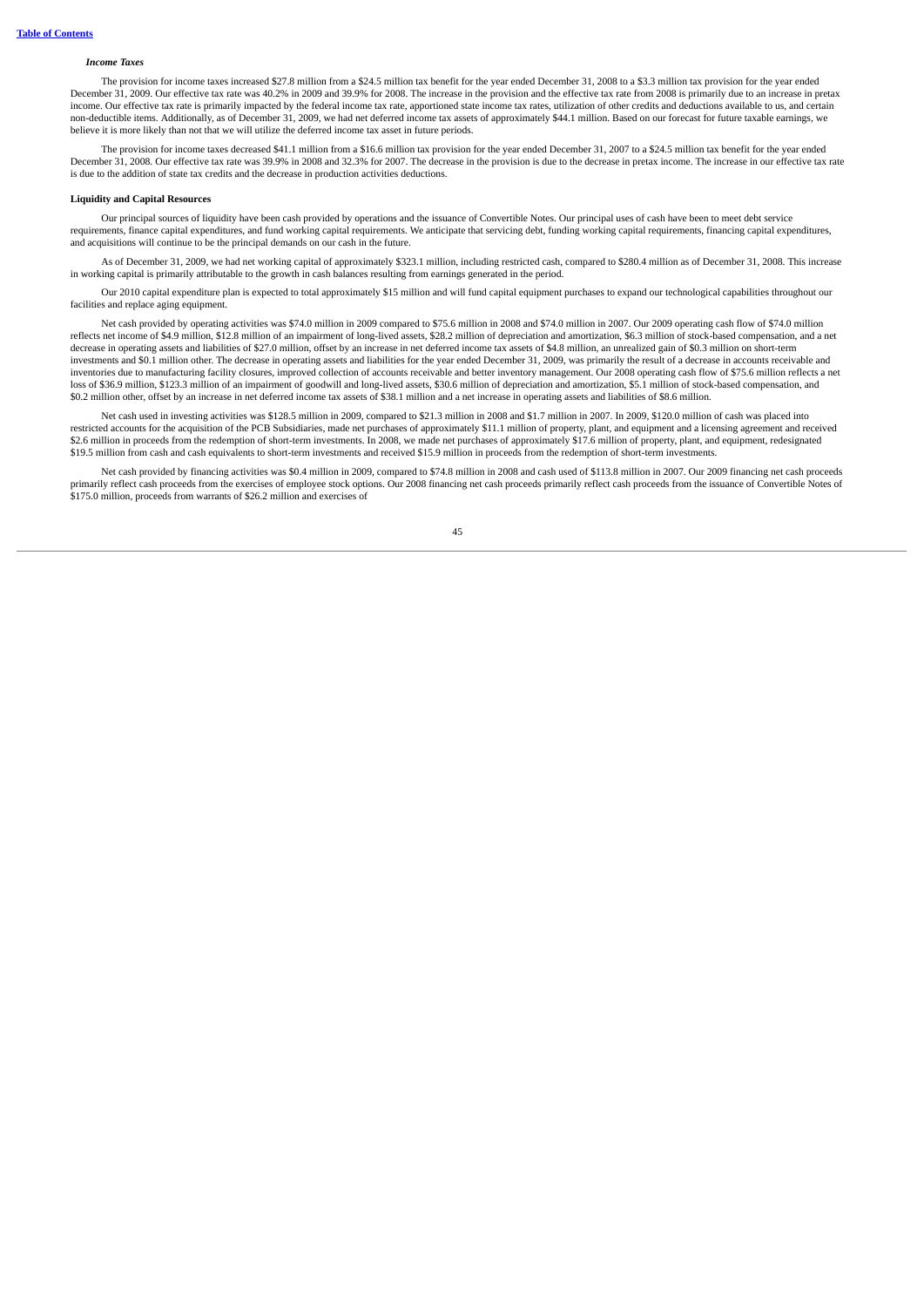employee stock options of \$2.4 million, partially offset by debt repayment of \$85.0 million, payment for the convertible note hedge of \$38.3 million and debt issuance costs of \$5.8 million. Our 2007 financing net cash used reflects repayments of \$115.7 million of debt, partially offset by proceeds of \$1.7 million from employee stock option exercises and \$0.2 million from other factors.

In May 2008, we issued our Convertible Notes in a public offering with an aggregate principal amount of \$175.0 million. The Convertible Notes bear interest at a rate of 3.25% per annum. Interest is payable semiannually in arrears on May 15 and November 15 of each year, beginning November 15, 2008. The Convertible Notes are senior unsecured obligations and will rank equally to our future unsecured senior indebtedness and senior in right of payment to any of our future subordinated indebtedness. We received proceeds of \$169.2 million after the deduction of offering expenses of \$5.8 million. These offering expenses are being amortized to interest expense over the term of the Convertible Notes.

At any time prior to November 15, 2014, holders may convert their Convertible Notes into cash and, if applicable, into shares of our common stock based on a conversion rate of 62.6449 shares of our common stock per \$1,000 principal amount of Convertible Notes, subject to adjustment, under the following circumstances: (1) during any calendar quarter beginning after June 30, 2008 (and only during such calendar quarter), if the last reported sale price of our common stock for at least 20 trading days during the 30 consecutive trading days ending on the last trading day of the immediately preceding calendar quarter is greater than or equal to 130% of the applicable conversion price on each applicable trading day of such preceding calendar quarter; (2) during the five business day period after any 10 consecutive trading day period in which the trading price per note for each day of that 10 consecutive trading day period was less than 98% of the product of the last reported sale price of our common stock and the conversion rate on such day; or (3) upon the occurrence of specified corporate transactions described in the prospectus supplement related to the Convertible Notes, which can be found on the SEC's website at www.sec.gov. As of December 31, 2009, none of the conversion criteria had been met.

On or after November 15, 2014 until the close of business on the third scheduled trading day preceding the maturity date, holders may convert their notes at any time, regardless of the foregoing circumstances. Upon conversion, for each \$1,000 principal amount of notes, we will pay cash for the lesser of the conversion value or \$1,000 and shares of our common stock, if any, based on a daily conversion value calculated on a proportionate basis for each day of the 60 trading day observation period. Additionally, in the event of a fundamental change as defined in the prospectus supplement, or other conversion rate adjustments such as share splits or combinations, other distributions of shares, cash or other assets to stockholders, including self-tender transactions (Other Conversion Rate Adjustments), the conversion rate may be modified to adjust the number of shares per \$1,000 principal amount of the notes.

The maximum number of shares issuable upon conversion, including the effect of a fundamental change and subject to Other Conversion Rate Adjustments, would be approximately 14 million shares.

We are not permitted to redeem the notes at any time prior to maturity. In the event of a fundamental change or certain default events, as defined in the prospectus supplement, holders may require us to repurchase for cash all or a portion of their notes at a price equal to 100% of the principal amount, plus any accrued and unpaid interest.

In connection with the issuance of the Convertible Notes, we entered into a convertible note hedge and warrant transaction (Call Spread Transaction), with respect to our common stock. The convertible note hedge, which cost an aggregate \$38.3 million and was recorded, net of tax, as a reduction of additional paid-in capital, consists of our option to purchase up to 11.0 million shares of common stock at a price of \$15.96 per share. This option expires on May 15, 2015 and can only be executed upon the conversion of the Convertible Notes. Additionally, we sold warrants for the option to purchase 11.0 million shares of our common stock at a price of \$18.15 per share. The warrants expire on August 17, 2015. The proceeds from the sale of warrants of \$26.2 million was recorded as an addition to additional paid-in capital. The Call Spread Transaction has no effect on the terms of the Convertible Notes and reduces potential dilution by effectively increasing the conversion price of the Convertible Notes to \$18.15 per share of our common stock.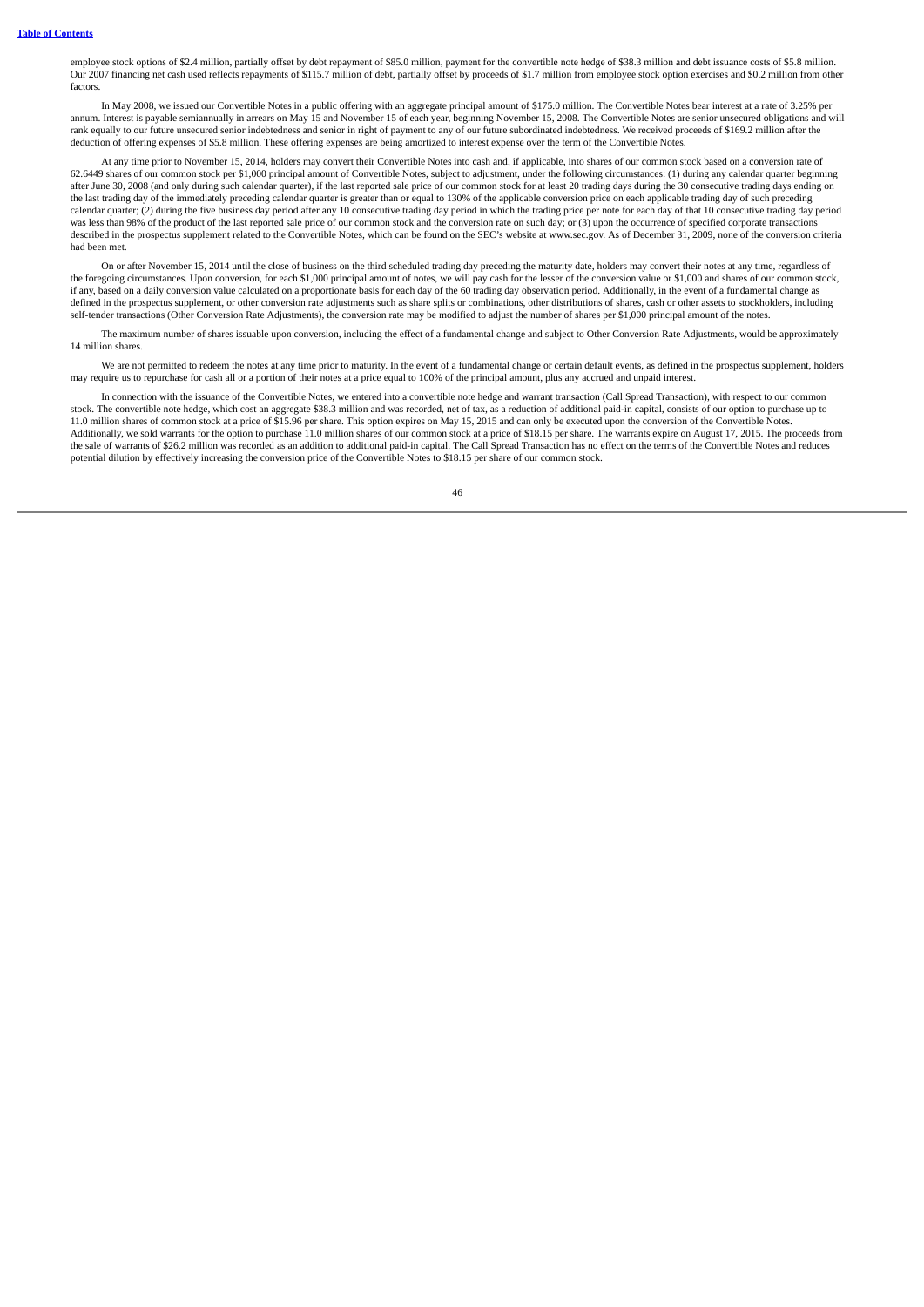As of December 31, 2009, we had two outstanding standby letters of credit: a \$1.0 million standby letter of credit expiring February 28, 2011 related to the lease of one of our production facilities and a \$1.5 million standby letter of credit expiring December 31, 2010 associated with our workers compensation insurance program.

During 2009, we announced our plan to close our Redmond, Washington and Hayward and Los Angeles, California facilities and lay off approximately 710 employees at these sites. In addition, we laid off about 140 employees at various other U.S. facilities during 2009. We recorded \$5.0 million in separation costs related to these restructurings for the year ended December 31, 2009. As of December 31, 2009, \$0.7 million of accrued separation costs remained for approximately 67 employees yet to be separated. We expect the remaining employees to be separated and a significant amount of the remaining accrued restructuring costs to be paid by the first quarter of 2010.

Additionally, we incurred \$0.5 million in contract termination costs related to building operating leases associated with the closure of our Los Angeles, California manufacturing facility for the year ended December 31, 2009. We expect to incur contract termination costs ranging from \$0.4 million to \$0.7 million related to building operating leases associated with the closure of our Hayward, California manufacturing facility in the first quarter of 2010.

We are involved in various stages of investigation and cleanup related to environmental remediation at various production sites. We currently estimate that we will incur total remediation costs of \$0.8 million over the next 12 to 84 months related to three Connecticut production sites and our former Washington production site.

For our Connecticut production sites, we are involved in various stages of investigation and cleanup related to environmental remediation matters for two of the sites and have investigated a third site. We currently estimate that we will incur remediation costs of \$0.8 million to \$1.3 million. In addition, we have obligations to the Connecticut DEP to make certain environmental asset improvements to one remaining waste water treatment system in one Connecticut plant. These costs are estimated to be \$0.6 million and have been considered in our capital expenditure plan for 2010. Lastly, we were required to maintain a Compliance Management Plan until July 1, 2009 under a compliance agreement with the U.S. EPA.

For our Washington production site, we discovered copper contamination in the soil and groundwater that exceeded state and city standards. We engaged a consultant to investigate the underlying soil and groundwater and determined that such contamination was limited. The contaminated soil was removed and groundwater treatment installed as of December 31, 2009. We are taking voluntary cleanup actions to remediate both soil and groundwater that include two quarterly groundwater samplings post-remediation. We have a remaining accrual of \$0.1 million for such remediation costs.

Based on our current level of operations, we believe that cash generated from operations, available cash and the proceeds from the issuance of Convertible Notes will be adequate to meet our currently anticipated debt service, capital expenditures, acquisition, and working capital needs for the next 12 months and beyond. Additionally, upon effect of the PCB Combination, we will assume approximately \$450 million in debt which we believe we will be able to service through our combined operations.

Our principal liquidity needs for periods beyond the next 12 months are to meet debt service requirements as well as for other contractual obligations as indicated in our contractual obligations table below and for capital purchases under our annual capital expenditure plan.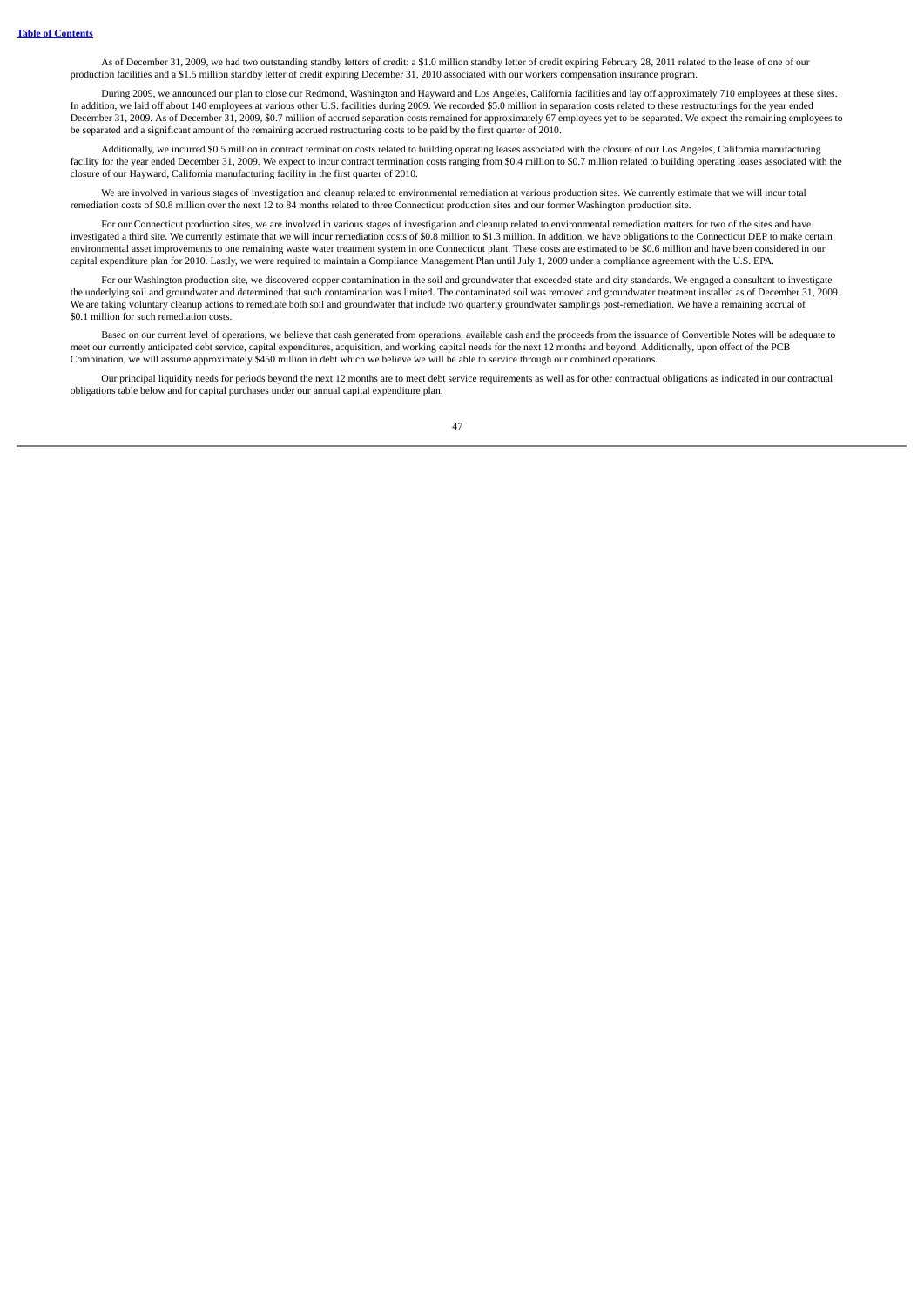### **Contractual Obligations and Commitments**

The following table provides information on our contractual obligations as of December 31, 2009:

| Contractual Obligations(1)(2)(3) | <b>Less Than</b><br>Total<br>1 Year |         |        |  |        |  | 4 - 5 Years<br>2 - 3 Years<br>(In thousands) |  |         | After<br>5 Years |  |  |
|----------------------------------|-------------------------------------|---------|--------|--|--------|--|----------------------------------------------|--|---------|------------------|--|--|
| Debt obligations                 |                                     | 175,000 |        |  | –      |  | –                                            |  | 175,000 |                  |  |  |
| Interest on debt obligations     |                                     | 31,282  | 5,688  |  | 11,375 |  | 11,375                                       |  | 2,844   |                  |  |  |
| <b>Operating leases</b>          |                                     | 5,923   | 2,493  |  | 1,879  |  | 435                                          |  | 1,116   |                  |  |  |
| Purchase obligations             |                                     | 2,743   | 2.743  |  | –      |  | –                                            |  |         |                  |  |  |
| Total contractual obligations    |                                     | 214.948 | 10,924 |  | 13.254 |  | 11,810                                       |  | 178,960 |                  |  |  |

- (1) Consideration for the acquisition of the PCB Subsidiaries consisting of \$114.0 million in cash, 36.3 million shares of TTM common stock and our assumption of the outstanding debt of the PCB Subsidiaries of approximately \$450 million as summarized in the Purchase Agreement, is not included in the table above. At December 31, 2009, we maintained approximately \$120.0 million in restricted cash to be utilized as part of the consideration for the purchase of all of the outstanding capital stock of the PCB Subsidiaries.
- (2) Unrecognized uncertain tax benefits of \$0.1 million are not included in the table above as we are not sure when the amount will be paid.
- (3) Environmental liabilities of \$0.8 million, not included in the table above, are accrued and recorded as long-term liabilities in the consolidated balance sheet.

### **Off Balance Sheet Arrangements**

We do not currently have, nor have we ever had, any relationships with unconsolidated entities or financial partnerships, such as entities often referred to as structured finance or special purpose entities, which would have been established for the purpose of facilitating off-balance sheet arrangements or other contractually narrow or limited purposes. In addition, we do not engage in trading activities involving non-exchange traded contracts. As a result, we are not materially exposed to any financing, liquidity, market, or credit risk that could arise if we had engaged in these relationships.

# **Impact of Inflation**

We believe that our results of operations are not dependent upon moderate changes in the inflation rate as we expect that we generally will be able to continue to pass along component price increases to our customers.

### **Recently Issued Accounting Standards**

In June 2009, the FASB issued Statement of Financial Accounting Standards No. 166, Accounting for Transfers of Financial Assets an amendment of Statement of Financial Accounting Standards No. 140, included in ASC Subtopic 860-50, Servicing Assets and Liabilities. This guidance is intended to improve the relevance, representational faithfulness, and comparability of the information that a reporting entity provides in its financial statements about a transfer of financial assets; the effects of a transfer on its financial position, financial performance, and cash flows; and a transferor's continuing involvement, if any, in transferred financial assets. This guidance is effective for interim and annual reporting periods beginning after November 15, 2009. We continue to evaluate the potential impact of adopting this new guidance on our consolidated financial statements.

In June 2009, the FASB issued Statement of Financial Accounting Standards No. 167, Amendments to Financial Accounting Standards Board I Interpretation No. 46(R), included in ASC Subtopic 810-10, *Consolidations — Overall.* This guidance is intended to improve financial reporting by enterprises involved with variable interest entities by requiring ongoing reassessments of whether an enterprise is the primary beneficiary of a variable interest entity and addresses concerns regarding the timely and usefulness of information about an enterprise's involvement in a variable interest entity. This guidance is effective for interim and annual reporting periods beginning after November 15, 2009, with early application prohibited. We continue to evaluate the potential impact of adopting this new guidance on our consolidated financial statements.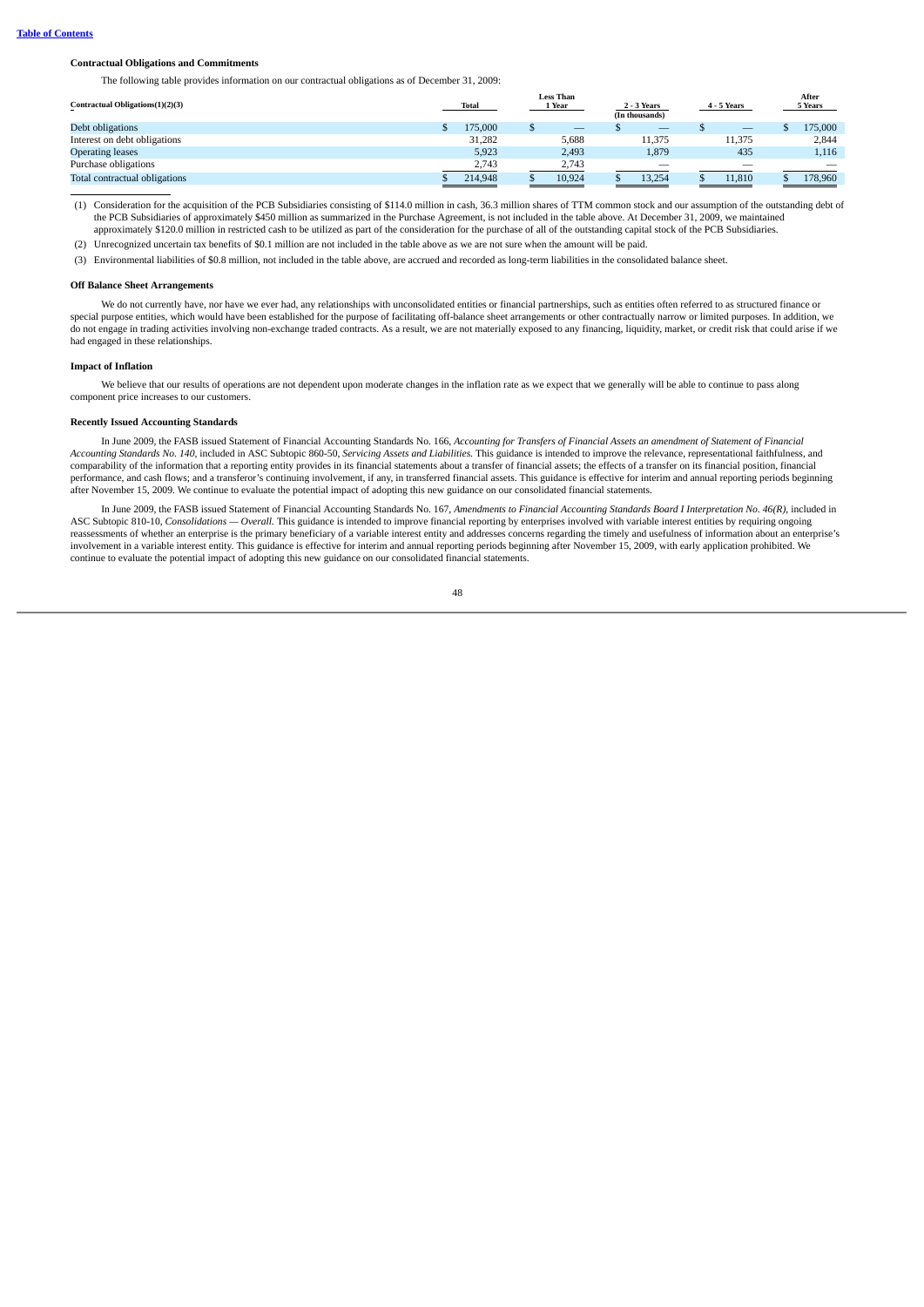### **ITEM 7A.** *QUANTITATIVE AND QUALITATIVE DISCLOSURES ABOUT MARKET RISK*

*Interest Rate Risk.* Our interest income is more sensitive to fluctuation in the general level of U.S. interest rates than to changes in rates in other markets. Changes in U.S. interest rates affect the interest earned on cash and cash equivalents. Our outstanding debt bears a fixed interest rate and therefore is not subject to the effects of interest rate fluctuation.

*Foreign Currency Exchange Risk.* We are subject to risks associated with transactions that are denominated in currencies other than the U.S. dollar, as well as the effects of translating amounts denominated in a foreign currency to the U.S. dollar as a normal part of the reporting process. Our Chinese operations utilize the Chinese Yuan or RMB as the functional currency, which results in our recording a translation adjustment that is included as a component of accumulated other comprehensive income within our statement of stockholders' equity. Net foreign currency transaction gains or losses on transactions denominated in currencies other than the U.S. dollar (or other than RMB with respect to our Chinese operations) were \$0.1 million loss and \$0.1 million gain during the fiscal years ended December 31, 2008 and 2007, respectively. The net foreign currency transaction gains or losses on transactions denominated in currencies other than the U.S. dollar (or other than RMB with respect to our Chinese operations) was immaterial for the year ended December 31, 2009. We currently do not utilize any derivative instruments to hedge foreign currency risks.

# **ITEM 8.** *FINANCIAL STATEMENTS AND SUPPLEMENTARY DATA*

Reference is made to the financial statements, the report thereon, and the notes thereto, and the supplementary data commencing at page 55 of this report, which financial statements, report, notes, and data are included herein.

The following unaudited selected quarterly results of operations data for the years ended December 31, 2009 and 2008 have been derived from our unaudited condensed consolidated financial statements, which in the opinion of management have been prepared on the same basis as the audited consolidated financial statements and reflect all adjustments (consisting of normal recurring adjustments) necessary to present fairly the information for the quarters presented. This information should be read in conjunction with the consolidated financial statements and the related notes and "Management's Discussion and Analysis of Financial Condition and Results of Operations" included as part of this report. The operating results for the quarters presented are not necessarily indicative of the operating results of any future period. We use a 13-week fiscal quarter accounting period with the first quarter ending on the Monday closest to April 1 and the fourth quarter always ending on December 31. The first and fourth quarters of 2009 contained 89 and 94 days, respectively, and for 2008, the first and fourth quarters contained 91 and 93 days, respectively.

|                                   | First<br>Quarter |                                       | Second<br>Quarter |    | Third<br>Quarter |    | Fourth<br>Quarter(c) |
|-----------------------------------|------------------|---------------------------------------|-------------------|----|------------------|----|----------------------|
|                                   |                  | (In thousands, except per share data) |                   |    |                  |    |                      |
| Year Ended December 31, 2009:     |                  |                                       |                   |    |                  |    |                      |
| Net sales                         | \$<br>148,997    | S                                     | 144,480           | \$ | 139.075          | \$ | 149,924              |
| Gross profit                      | 24,269           |                                       | 27,059            |    | 24,207           |    | 27,674               |
| Income (loss) before income taxes | 2,308            |                                       | 9,623             |    | $(8,062)$ (a)    |    | 4,254                |
| Net income (loss)                 | 1,427            |                                       | 5,948             |    | (4,885)          |    | 2,367                |
| Earnings (loss) per share:        |                  |                                       |                   |    |                  |    |                      |
| <b>Basic</b>                      | \$<br>0.03       | \$                                    | 0.14              | \$ | (0.11)           | \$ | 0.05                 |
| Diluted                           | \$<br>0.03       | \$                                    | 0.14              | \$ | (0.11)           | \$ | 0.05                 |
| Year Ended December 31, 2008:     |                  |                                       |                   |    |                  |    |                      |
| Net sales                         | \$<br>174,071    | S                                     | 172,975           | \$ | 169,019          | \$ | 164,916              |
| Gross profit                      | 37,737           |                                       | 36,591            |    | 32,141           |    | 30,771               |
| Income (loss) before income taxes | 22,885           |                                       | 14,386            |    | 13,190           |    | (111, 832)(b)        |
| Net income (loss)                 | 14,372           |                                       | 9,112             |    | 8,793            |    | (69, 188)            |
| Earnings (loss) per share:        |                  |                                       |                   |    |                  |    |                      |
| <b>Basic</b>                      | \$<br>0.34       | \$                                    | 0.21              | \$ | 0.21             | \$ | (1.62)               |
| Diluted                           | \$<br>0.34       | \$                                    | 0.21              | \$ | 0.20             | \$ | (1.62)               |

(a) Includes restructuring charges of \$2.5 million and long-lived asset impairment charges of \$10.3 million.

(b) Includes impairment charges of \$123.3 million consisting of a goodwill impairment of \$117.0 million and a long-lived asset impairment of \$6.3 million.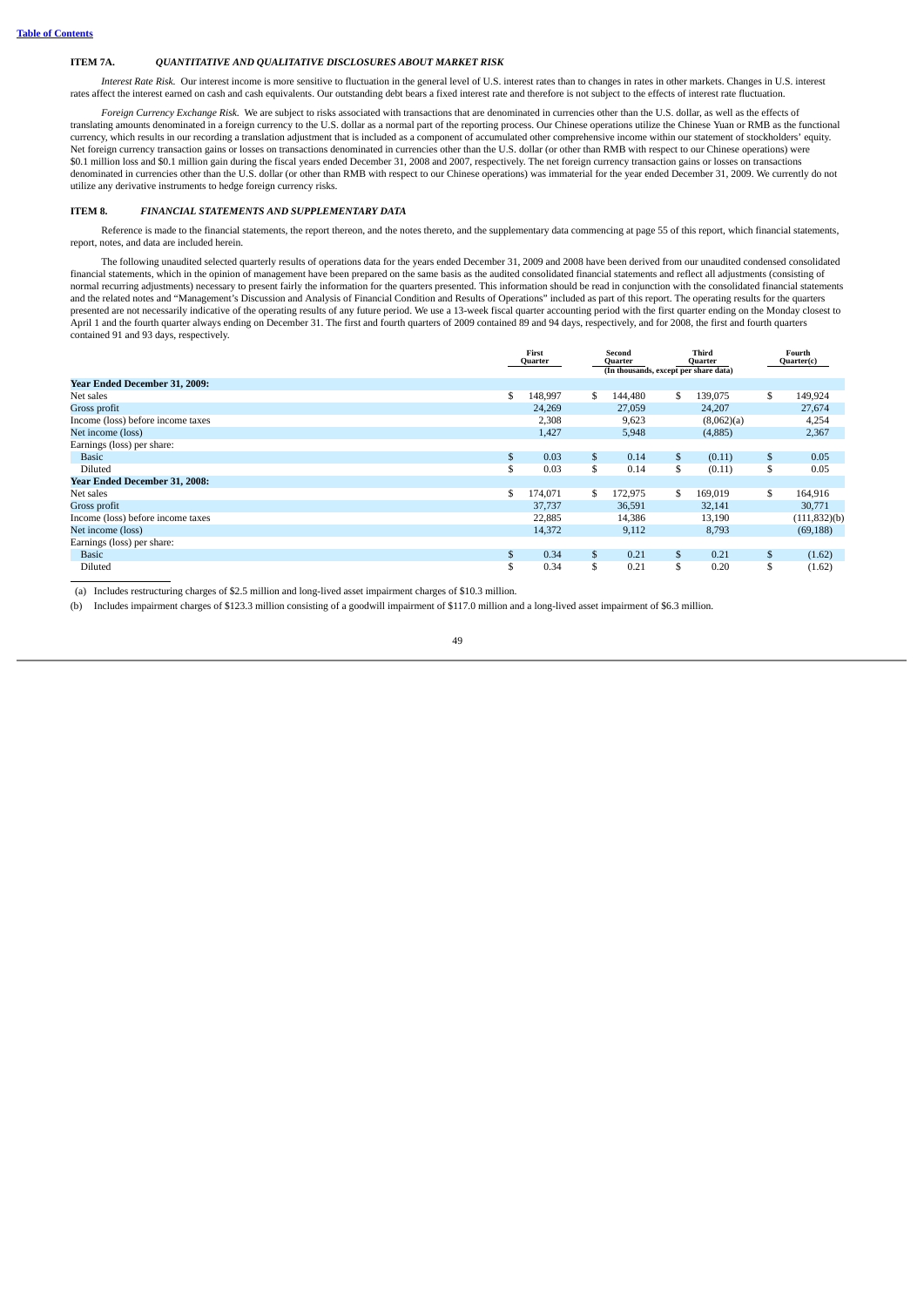(c) On February 4, 2010, we announced certain financial results for the quarter ended December 31, 2009, which reflected income before income taxes of \$4,879, net income of \$2,753, and earnings per share of \$0.06. These results reflected a fourth quarter impairment of \$1.5 million for assets classified as held for sale. Subsequent to the issuance of this information, the Company through its reporting process obtained additional information pertaining to contingencies that existed at year end that allowed us to refine our estimates of the fair value of certain assets classified as held for sale. As a result, it was determined that we needed to increase the impairment charge for the quarter ended December 31, 2009 to the \$2.1 million now reflected in our 2009 audited financial statements.

# **ITEM 9.** *CHANGES IN AND DISAGREEMENTS WITH ACCOUNTANTS ON ACCOUNTING AND FINANCIAL DISCLOSURE*

Not applicable.

### **ITEM 9A.** *CONTROLS AND PROCEDURES*

An evaluation was performed under the supervision of and with the participation of our management, including our Chief Executive Officer (CEO) and Chief Financial Officer (CFO), of the effectiveness of our disclosure controls and procedures (as defined in Exchange Act Rules 13(a)-15(e) and 15(d)-15(e)) as of December 31, 2009. Based on that evaluation, our management, including our CEO and CFO, concluded that our disclosure controls and procedures (as defined in Rule 13(a)-15(e) and 15(d)-15(e) of the Exchange Act), are effective to ensure that information required to be disclosed by us in reports that we file or submit under the Securities Exchange Act of 1934, as amended, is recorded, processed, summarized, and<br>reported as specified in the SEC's rul

### **Changes in Internal Control Over Financial Reporting**

There has been no change in our internal control over financial reporting during the quarter ended December 31, 2009 that has materially affected, or is reasonably likely to materially affect, internal control over financial reporting.

# **Management's Report on Internal Control Over Financial Reporting**

Our management is responsible for establishing and maintaining internal control over financial reporting (as such item is defined in Exchange Act Rules 13a-15(f) and 15d-15(f)) to provide reasonable assurance regarding the reliability of our financial reporting and the preparation of financial statements for external purposes in accordance with generally accepted accounting principles. Internal control over financial reporting includes those policies and procedures that (1) pertain to the maintenance of records that in reasonable detail accurately and fairly reflect the transactions and dispositions of our assets; (2) provide reasonable assurance that transactions are recorded as necessary to permit preparation of financial statements in accordance with generally accepted accounting principles, and that our receipts and expenditures are being made only in accordance with authorizations of our management and directors; and (3) provide reasonable assurance regarding prevention or timely detection of unauthorized acquisition, use or disposition of our assets that could have a material effect on the financial statements.

Under the supervision and with the participation of our management, including our principal executive officer and principal financial officer, we conducted an evaluation of the Gommitted an evaluation of the effectiveness the Treadway Commission. Based on our evaluation under the framework in Internal Control — Integrated Framework, our management concluded that our internal control over financial reporting is effective as of December 31, 2009.

Our independent registered public accounting firm, KPMG LLP, has issued an attestation report on our internal control over financial reporting, which is included on page 56 of this report.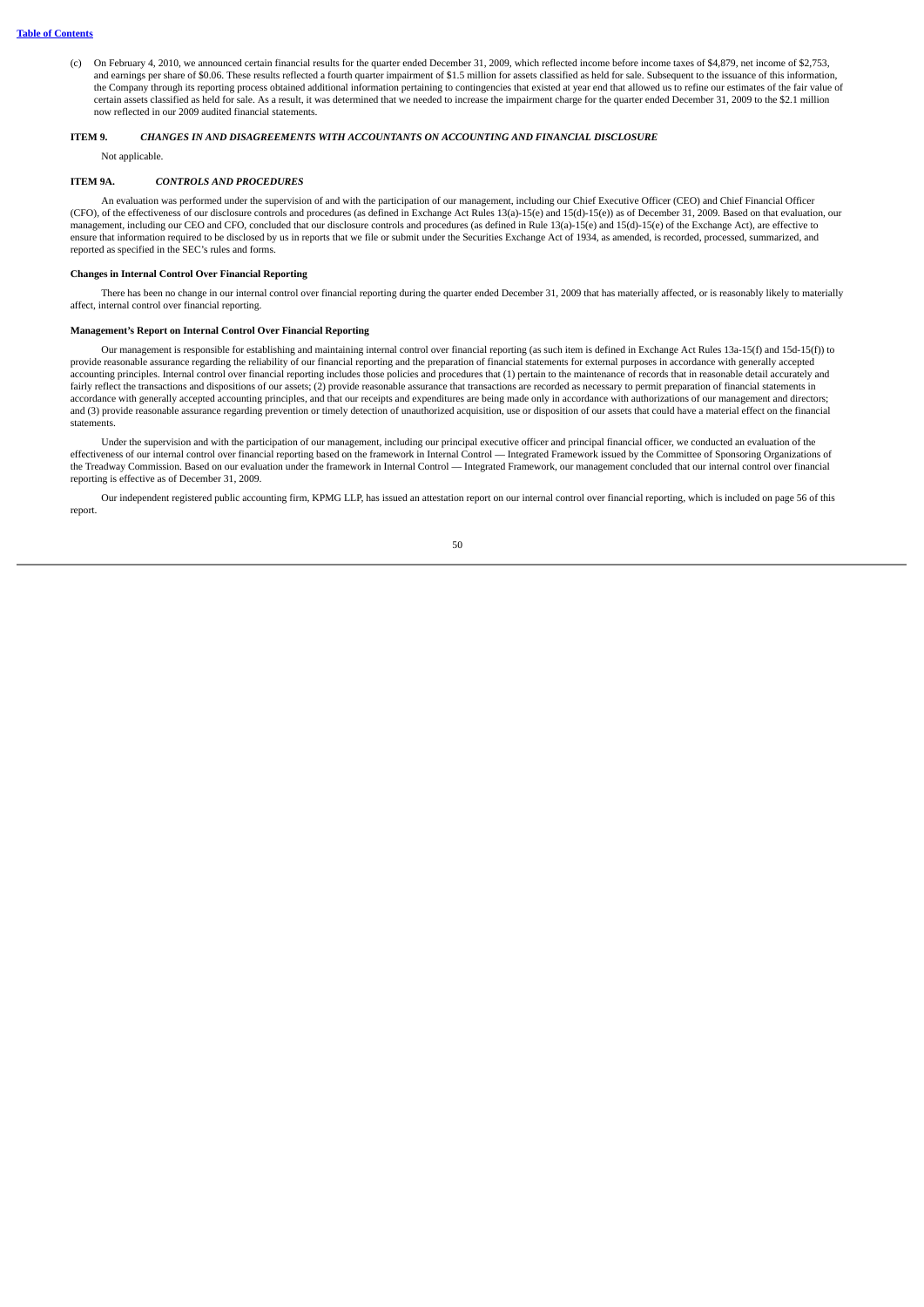### **Inherent Limitations on Effectiveness of Controls**

Our management, including our principal executive officer and principal financial officer, does not expect that our disclosure controls or our internal control over financial reporting will prevent or detect all errors and all fraud. A control system, no matter how well designed and operated, can provide only reasonable, not absolute, assurance that the control system's objectives will be met. The design of a control system must reflect the fact that there are resource constraints, and the benefits of controls must be considered relative to their costs. Further, because of the inherent limitations in all control systems, no evaluation of controls can provide absolute assurance that misstatements due to error or fraud will not occur or that all control issues and instances of fraud, if any, within the company have been detected. These inherent limitations include the realities that judgments in decision-making can be faulty and that breakdowns can occur because of simple error or mistake. Controls also can be circumvented by the individual acts of some persons, by collusion of two or more people, or by management override of the controls. The design of any system of controls is based in part on certain assumptions about the likelihood of future events, and there can be no assurance that any design will<br>succeed in achieving its stat become inadequate because of changes in conditions or deterioration in the degree of compliance with policies or procedures.

### **ITEM 9B.** *OTHER INFORMATION*

**Not Applicable**

### **PART III**

# **ITEM 10.** *DIRECTORS AND EXECUTIVE OFFICERS OF THE REGISTRANT*

The information required by this Item relating to our directors is incorporated herein by reference to the definitive Proxy Statement to be filed pursuant to Regulation 14A of the Exchange Act for our 2010 Annual Meeting of Stockholders. The information required by this Item relating to our executive officers is included in Item 1, "Business — Management" of this report.

# **ITEM 11.** *EXECUTIVE COMPENSATION*

The information required by this Item is incorporated herein by reference to the definitive Proxy Statement to be filed pursuant to Regulation 14A of the Exchange Act for our 2010 Annual Meeting of Stockholders.

# **ITEM 12.** *SECURITY OWNERSHIP OF CERTAIN BENEFICIAL OWNERS AND MANAGEMENT AND RELATED STOCKHOLDER MATTERS*

The information required by this Item is incorporated herein by reference to the definitive Proxy Statement to be filed pursuant to Regulation 14A of the Exchange Act for our 2010 Annual Meeting of Stockholders.

### **ITEM 13.** *CERTAIN RELATIONSHIPS AND RELATED TRANSACTIONS*

The information required by this Item is incorporated herein by reference to the definitive Proxy Statement to be filed pursuant to Regulation 14A of the Exchange Act for our 2010 Annual Meeting of Stockholders.

# **ITEM 14.** *PRINCIPAL ACCOUNTING FEES AND SERVICES*

The information required by this Item is incorporated herein by reference to the definitive Proxy Statement to be filed pursuant to Regulation 14A of the Exchange Act for our 2010 Annual Meeting of Stockholders.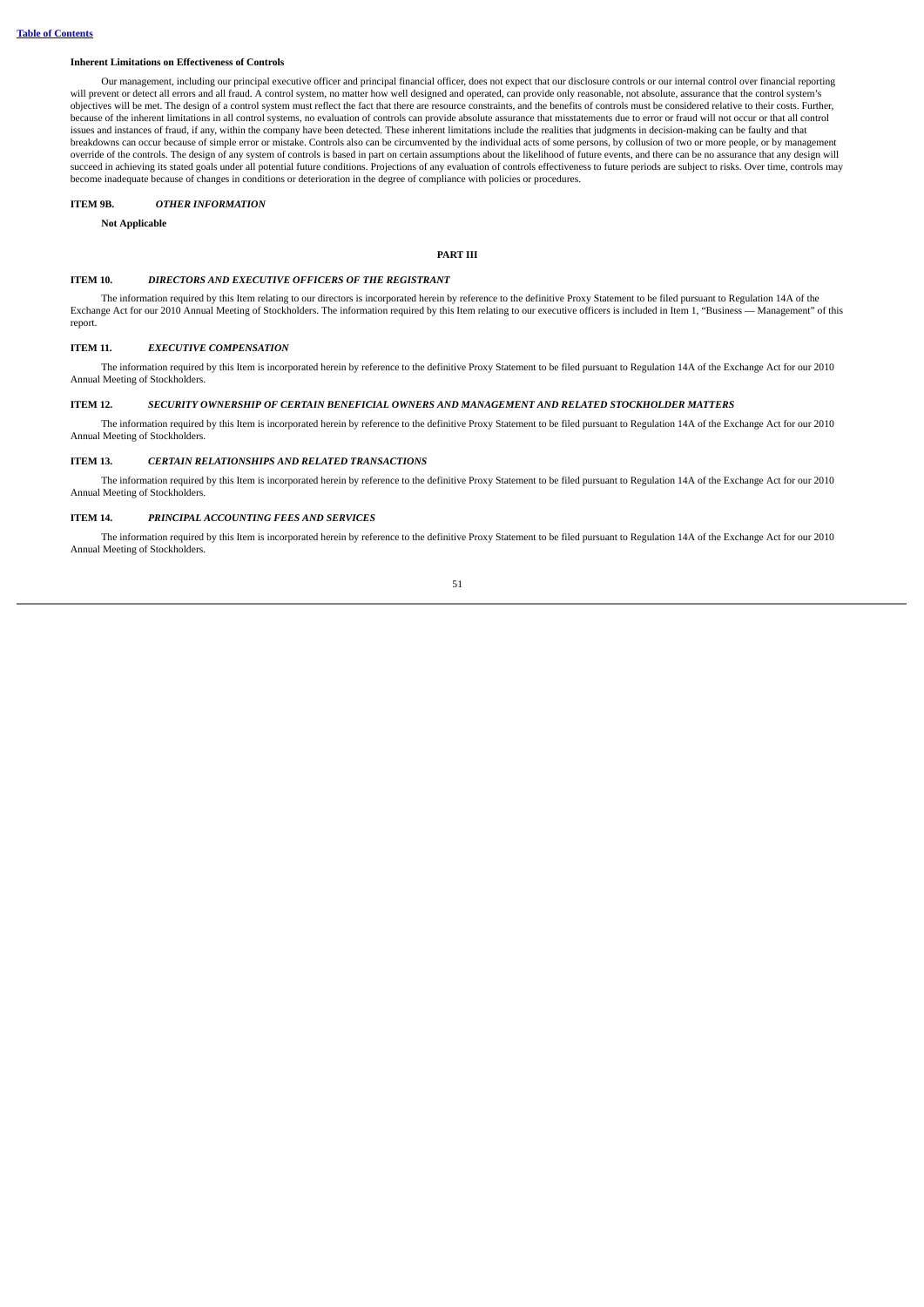### **PART IV**

### **ITEM 15.** *EXHIBITS AND FINANCIAL STATEMENT SCHEDULES*

(a) Financial Statements and Financial Statement Schedule

(1) Financial Statements are listed in the Index to Financial Statements on page 55 of this Report.

(2) Financial Statement Schedule:

Schedule II Valuation and Qualifying Accounts are set forth on page 92 of this Report.

Other schedules are omitted because they are not applicable, not required, or because required information is included in the consolidated financial statements or notes thereto. (3) Exhibits

*(b) Exhibits*

# **Exhibit**

#### **Number Exhibits**

- 1.1 Underwriting Agreement, dated May 8, 2008, among the Registrant, J.P. Morgan Securities Inc. and UBS Securities LLC.(1)
- 2.1 Form of Plan of Reorganization.(2)<br>2.2 Stock and Asset Purchase Agreeme
- 2.2 Stock and Asset Purchase Agreement by and among Tyco Printed Circuit Group LP, Tyco Electronics Corporation, Raychem International, Tyco Kappa Limited, Tyco Electronics Logistics AG, and TTM (Ozarks) Acquisition, Inc. dated as of August 2, 2006.(3)
- 3.1 Registrant's Certificate of Incorporation.(4)
- 3.2 Registrant's Second Amended and Restated Bylaws.(5)
- 4.1 Indenture, dated as of May 14, 2008, between the Registrant and American Stock Transfer and Trust Company.(1)
- 4.2 Supplemental Indenture, dated as of May 14, 2008, between the Registrant and American Stock Transfer and Trust Company.(1)
- 4.3 Form of Registrant's common stock certificate.(4)<br>4.4 Sell-Down Registration Rights Agreement, dated I
- 4.4 Sell-Down Registration Rights Agreement, dated December 23, 2009, by and among Meadville Holdings Limited, MTG Investment (BVI) Limited, and TTM Technologies, Inc.(10)
- 10.1 Call Option Transaction Confirmation, dated as of May 8, 2008, between TTM Technologies, Inc. and JPMorgan Chase Bank, National Association.(1)<br>10.2 Warrant Transaction Confirmation, dated as of May
- 
- 10.3 Call Option Transaction Confirmation, dated as of May 8, 2008, between TTM Technologies, Inc. and UBS AG.(1)<br>10.4 Warrant Transaction Confirmation, dated as of May 8, 2008, between TTM Technologies, Inc. and UBS AG.(1
- 10.4 Warrant Transaction Confirmation, dated as of May 8, 2008, between TTM Technologies, Inc. and UBS AG.(1) 10.5 Call Option Transaction Confirmation, dated as of May 16, 2008, between TTM Technologies, Inc. and JPMorgan Chase Bank, National Association.(2)
- 10.6 Warrant Transaction Confirmation, dated as of May 16, 2008, between TTM Technologies, Inc. and JPMorgan Chase Bank, National Association.(2)
- 
- 10.7 Call Option Transaction Confirmation, dated as of May 16, 2008, between TTM Technologies, Inc. and UBS AG.(2)<br>10.8 Warrant Transaction Confirmation, dated as of May 16, 2008, between TTM Technologi
- 10.9 Employment Agreement dated as of December 31, 2005 between the Registrant and Kenton K. Alder.(7)
- 10.10 Form of Executive Change in Control Severance Agreement and schedule of agreements entered into on December 1, 2005.(7)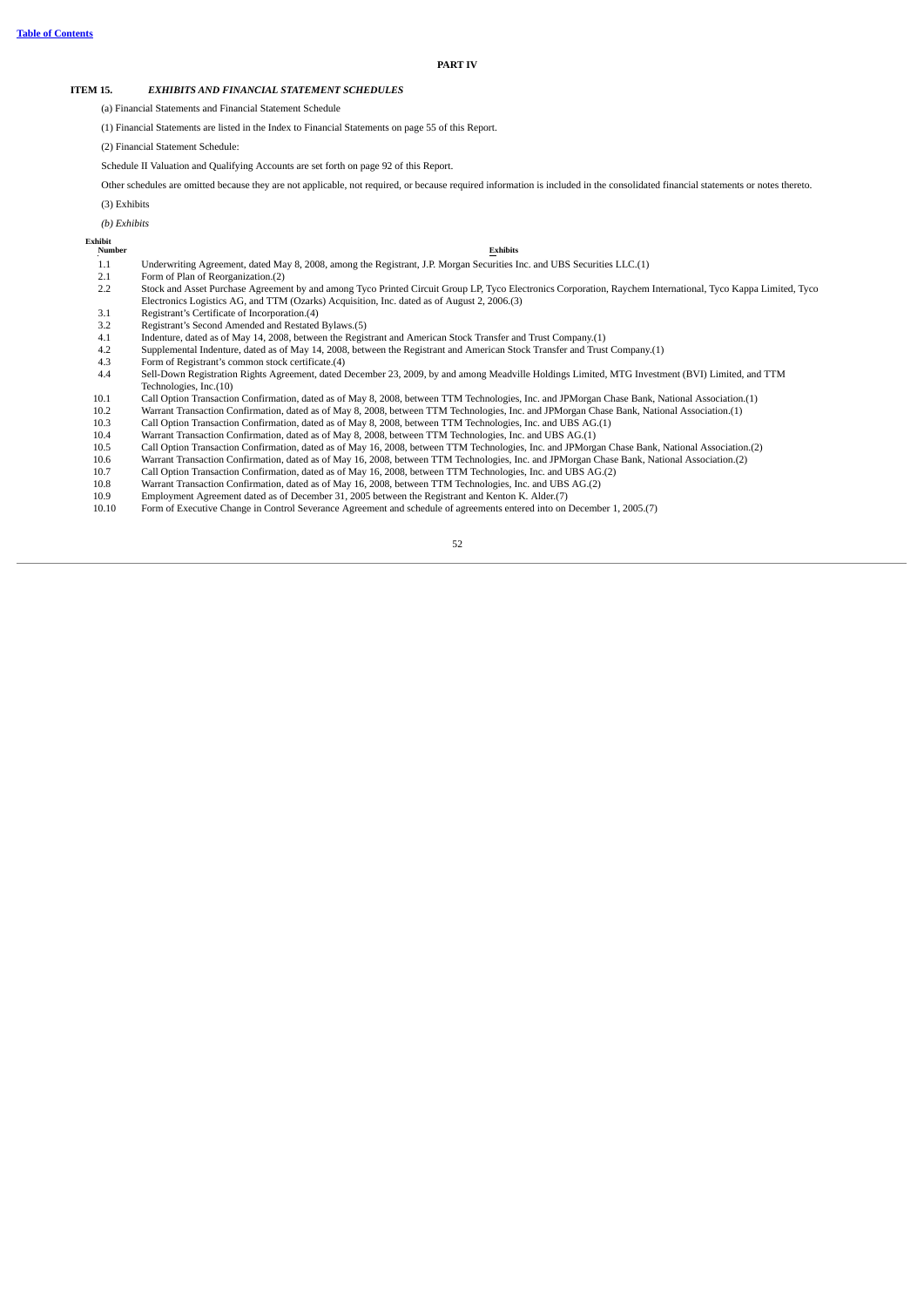**Exhibit**

### **Number Exhibits**

- 10.11 Employment Agreement dated as of October 28, 2006 between the Registrant and Douglas L. Soder.(8)
- 10.12 2006 Incentive Compensation Plan.(8)<br>10.13 Form of Stock Option Agreement.(8)
- 10.13 Form of Stock Option Agreement.(8)<br>10.14 Form of Restricted Stock Unit Award
- Form of Restricted Stock Unit Award Agreement.(8)
- 10.15 Form of Indemnification Agreement with directors.(2)<br>10.16 Stock Purchase Agreement, dated November 16, 2009.
- 10.16 Stock Purchase Agreement, dated November 16, 2009, by and among Meadville Holdings Limited, MTG Investment (BVI) Limited, TTM Technologies, Inc., TTM Technologies International, Inc., and TTM Hong Kong Limited.(9)
- 21.1 Subsidiaries of the Registrant. $(11)$ <br>23.1 Consent of KPMG LLP independent
- 23.1 Consent of KPMG LLP, independent registered public accounting firm.(12)<br>31.1 Certification of Chief Executive Officer pursuant to Rule 13a-14(a) and Rul
- 31.1 Certification of Chief Executive Officer pursuant to Rule 13a-14(a) and Rule 15d-14(a), promulgated under the Securities Exchange Act of 1934, as amended.(12)<br>31.2 Certification of Chief Financial Officer pursuant to
- 
- 32.1 Certification of Chief Executive Officer pursuant to 18 U.S.C. Section 1350, as adopted pursuant to Section 906 of the Sarbanes-Oxley Act of 2002.(12)<br>32.2 Certification of Chief Einancial Officer pursuant to 18 U.S. 32.2 Certification of Chief Financial Officer pursuant to 18 U.S.C. Section 1350, as adopted pursuant to Section 906 of the Sarbanes-Oxley Act of 2002.(12)
- 
- (1) Incorporated by reference to the Registrant's Form 8-K as filed with the Securities and Exchange Commission (the Commission) on May 14, 2008.
- (2) Incorporated by reference to the Registration Statement on Form S-1 (Registration No. 333-39906) declared effective September 20, 2000.
- (3) Incorporated by reference to the Registrant's Form 8-K as filed with the Commission on August 4, 2006.
- (4) Incorporated by reference to the Registrant's Form 8-K as filed with the Commission on August 30, 2005.
- (5) Incorporated by reference to the Registrant's Form 8-K as filed with the Commission on February 19, 2009.
- (6) Incorporated by reference to the Registrant's Form 8-K as filed with the Commission on May 22, 2008.
- (7) Incorporated by reference to the Registrant's Form 10-K as filed with the Commission on March 15, 2006.
- (8) Incorporated by reference to the Registrant's Form 10-K as filed with the Commission on March 16, 2007.
- (9) Incorporated by reference to the Registrant's Form 8-K as filed with the Commission on November 16, 2009.
- (10) Incorporated by reference to the Registrant's Form 8-K as filed with the Commission on December 23, 2009.
- (11) Incorporated by reference to the Registrant's Registration Statement on Form S-4 filed with the Commission on December 24, 2009.

(12) Filed herewith.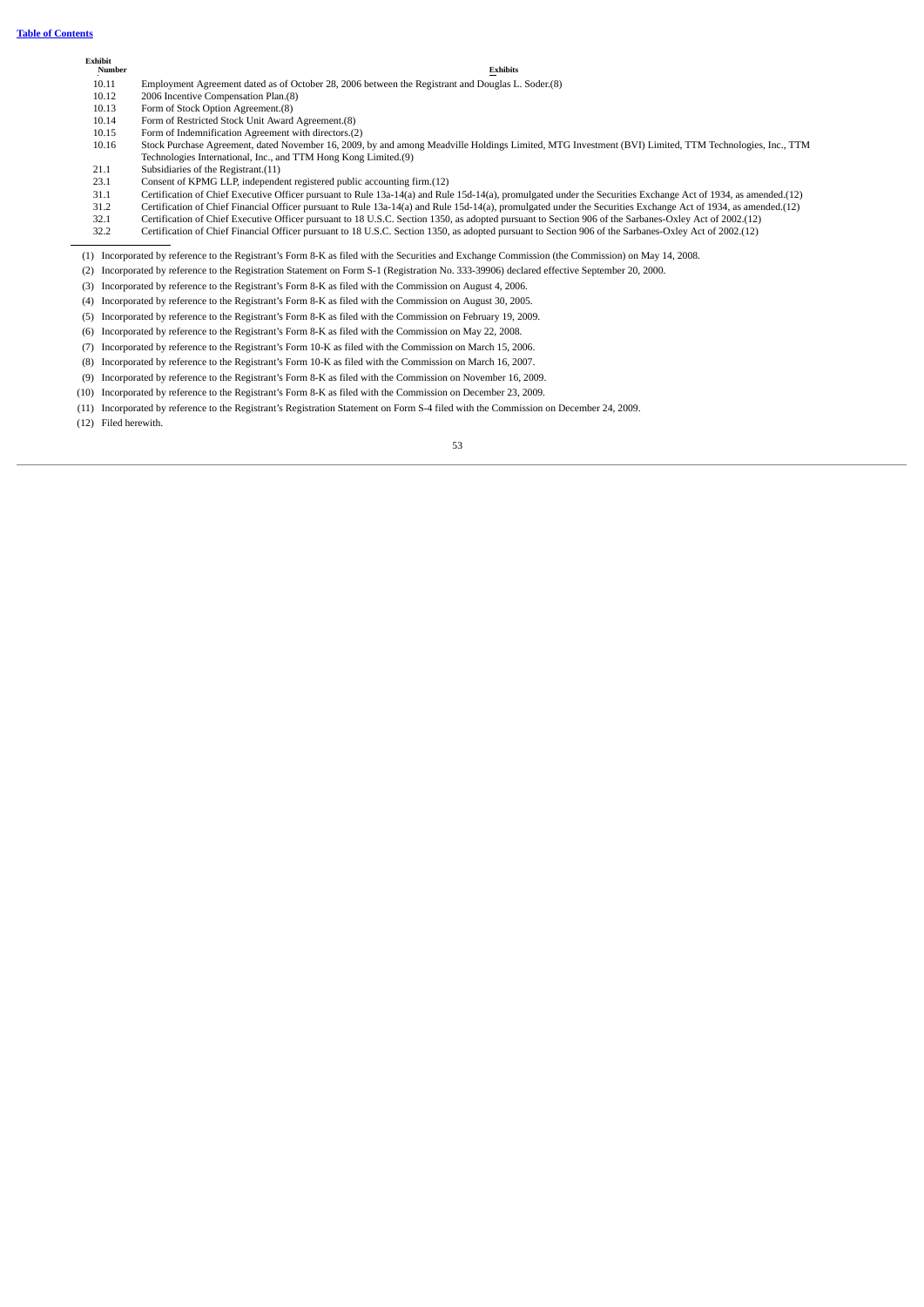# **SIGNATURES**

Pursuant to the requirements of Section 13 or 15(d) of the Securities Exchange Act of 1934, the Registrant has duly caused this report to be signed on its behalf by the undersigned, thereunto duly authorized.

TTM TECHNOLOGIES, INC.

By: <br> /s/ KENTON K. ALDER

Kenton K. Alder *President and Chief Executive Officer*

Date: March 15, 2010

Pursuant to the requirements of the Securities Exchange Act of 1934, this Report has been signed below by the following persons on behalf of the Registrant and in the capacities and on the dates indicated.

| Name                                         | Title                                                                                                                             | Date           |
|----------------------------------------------|-----------------------------------------------------------------------------------------------------------------------------------|----------------|
| /s/ KENTON K. ALDER<br>Kenton K. Alder       | President, Chief Executive Officer (Principal Executive Officer), and<br>Director                                                 | March 15, 2010 |
| /s/ STEVEN W. RICHARDS<br>Steven W. Richards | Executive Vice President, Chief Financial Officer and Secretary<br>(Principal Financial Officer and Principal Accounting Officer) | March 15, 2010 |
| /s/ ROBERT E. KLATELL<br>Robert E. Klatell   | Chairman of the Board                                                                                                             | March 15, 2010 |
| /s/ THOMAS T. EDMAN<br>Thomas T. Edman       | Director                                                                                                                          | March 15, 2010 |
| /s/ JAMES K. BASS<br>James K. Bass           | Director                                                                                                                          | March 15, 2010 |
| /s/ RICHARD P. BECK<br>Richard P. Beck       | Director                                                                                                                          | March 15, 2010 |
| /s/ JOHN G. MAYER<br>John G. Mayer           | Director                                                                                                                          | March 15, 2010 |
|                                              | 54                                                                                                                                |                |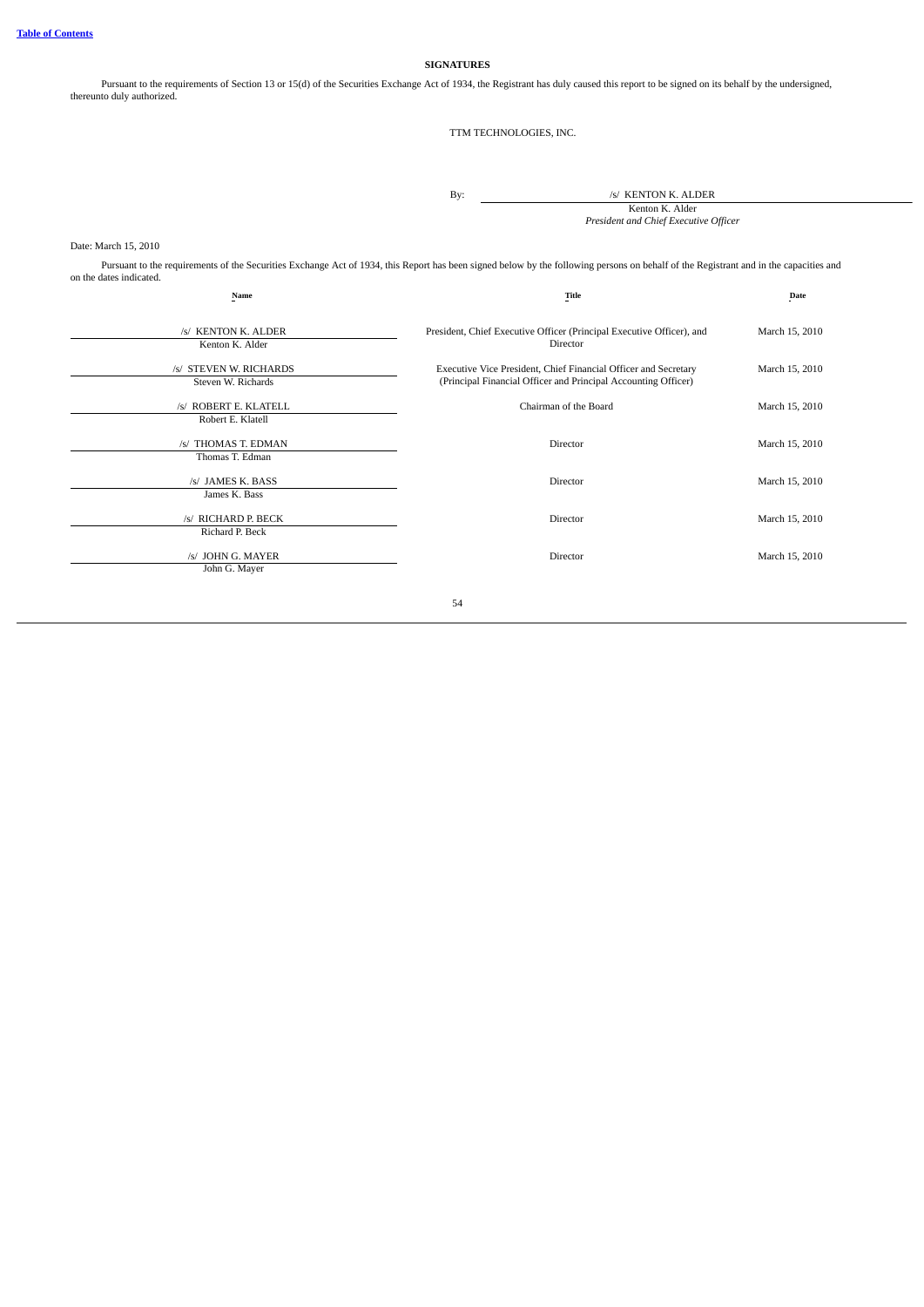# **Index to Consolidated Financial Statements and Schedule**

| <b>Reports of Independent Registered Public Accounting Firm</b>                                                                       |    |
|---------------------------------------------------------------------------------------------------------------------------------------|----|
| Consolidated Balance Sheets as of December 31, 2009 and 2008                                                                          | 58 |
| Consolidated Statements of Operations for each of the Three Years Ended December 31, 2009                                             | 59 |
| Consolidated Statements of Stockholders' Equity and Comprehensive Income (Loss) for the Years Ended December 31, 2009, 2008, and 2007 | 60 |
| Consolidated Statements of Cash Flows for each of the Three Years Ended December 31, 2009                                             |    |
| <b>Notes to Consolidated Financial Statements</b>                                                                                     | 62 |
| Report of Independent Registered Public Accounting Firm on Consolidated Financial Statement Schedule                                  | Q1 |
| Schedule II — Valuation and Qualifying Accounts                                                                                       | 92 |
|                                                                                                                                       |    |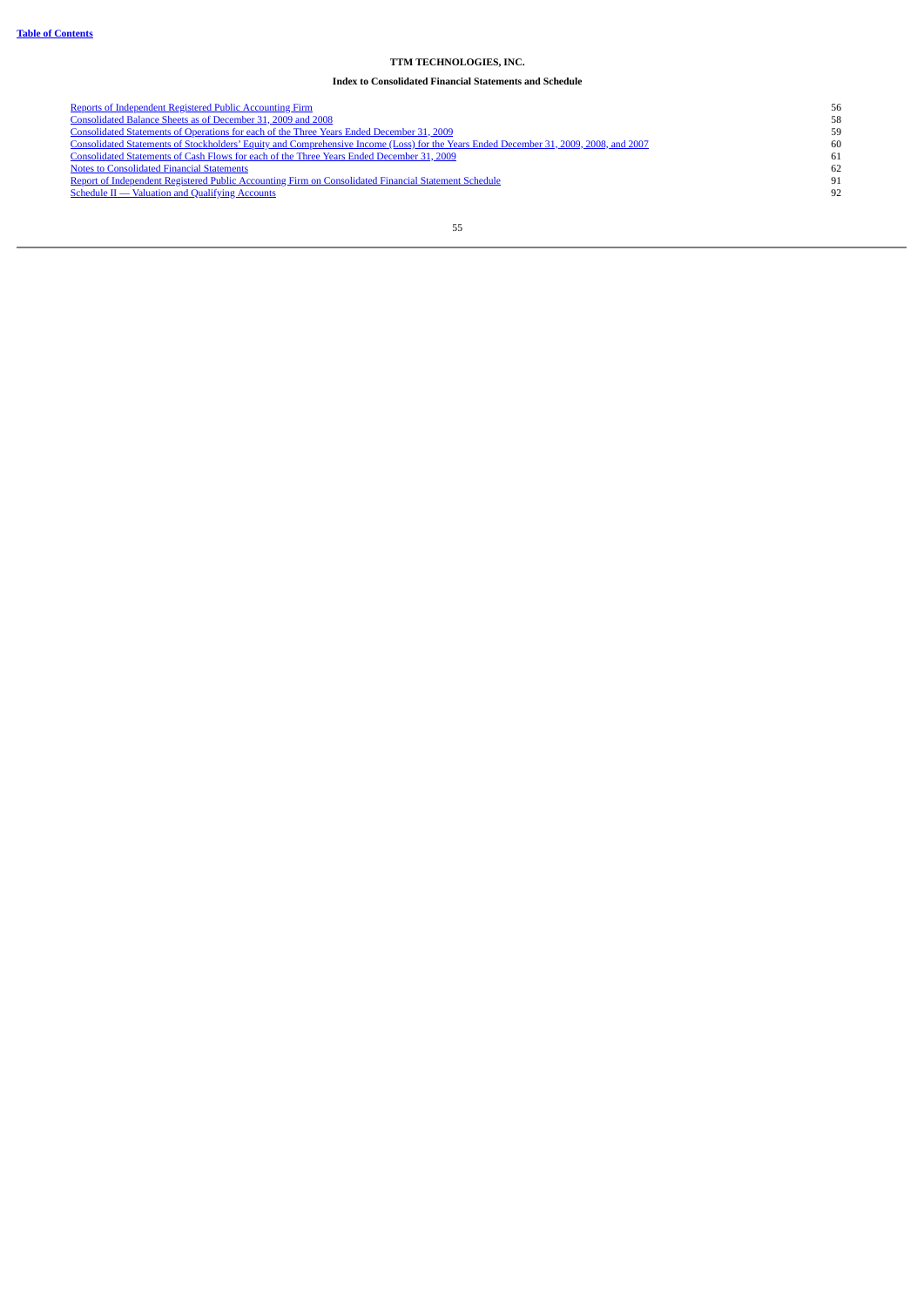### **Report of Independent Registered Public Accounting Firm**

<span id="page-58-0"></span>The Board of Directors and Stockholders TTM Technologies, Inc.:

We have audited TTM Technologies, Inc.'s (the Company) internal control over financial reporting as of December 31, 2009, based on criteria established in *Internal Control — Integrated Framework* issued by the Committee of Sponsoring Organizations of the Treadway Commission (COSO). The Company's management is responsible for maintaining effective internal control over financial reporting and for its assessment of the effectiveness of internal control over financial reporting, included in the accompanying Management's Report on Internal Control Over Financial Reporting (Item 9A). Our responsibility is to express an opinion on the Company's internal control over financial reporting based on our audit.

We conducted our audit in accordance with the standards of the Public Company Accounting Oversight Board (United States). Those standards require that we plan and perform the audit to obtain reasonable assurance about whether effective internal control over financial reporting was maintained in all material respects. Our audit included obtaining an understanding of internal control over financial reporting, assessing the risk that a material weakness exists, and testing and evaluating the design and operating effectiveness of internal control based on the assessed risk. Our audit also included performing such other procedures as we considered necessary in the circumstances. We believe that our audit provides a reasonable basis for our opinion.

A company's internal control over financial reporting is a process designed to provide reasonable assurance regarding the reliability of financial reporting and the preparation of financial statements for external purposes in accordance with generally accepted accounting principles. A company's internal control over financial reporting includes those policies and procedures that (1) pertain to the maintenance of records that, in reasonable detail, accurately and fairly reflect the transactions and dispositions of the assets of the company; (2) provide reasonable assurance that transactions are recorded as necessary to permit preparation of financial statements in accordance with generally accepted accounting principles, and that receipts and expenditures of the company are being made only in accordance with authorizations of management and directors of the company; and (3) provide reasonable assurance regarding prevention or timely detection of unauthorized acquisition, use, or disposition of the company's assets that could have a material effect on the financial statements.

Because of its inherent limitations, internal control over financial reporting may not prevent or detect misstatements. Also, projections of any evaluation of effectiveness to future periods are subject to the risk that controls may become inadequate because of changes in conditions, or that the degree of compliance with the policies or procedures may deteriorate.

In our opinion, the Company maintained, in all material respects, effective internal control over financial reporting as of December 31, 2009, based on criteria established in *Internal Control — Integrated Framework* issued by the Committee of Sponsoring Organizations of the Treadway Commission.

We also have audited, in accordance with the standards of the Public Company Accounting Oversight Board (United States), the consolidated balance sheets of the Company as of December 31, 2009 and 2008, and the related consolidated statements of operations, stockholders' equity and comprehensive income (loss), and cash flows for each of the years in the threeyear period ended December 31, 2009, and our report dated March 15, 2010 expressed an unqualified opinion on those consolidated financial statements.

/s/ KPMG LLP

Salt Lake City, Utah March 15, 2010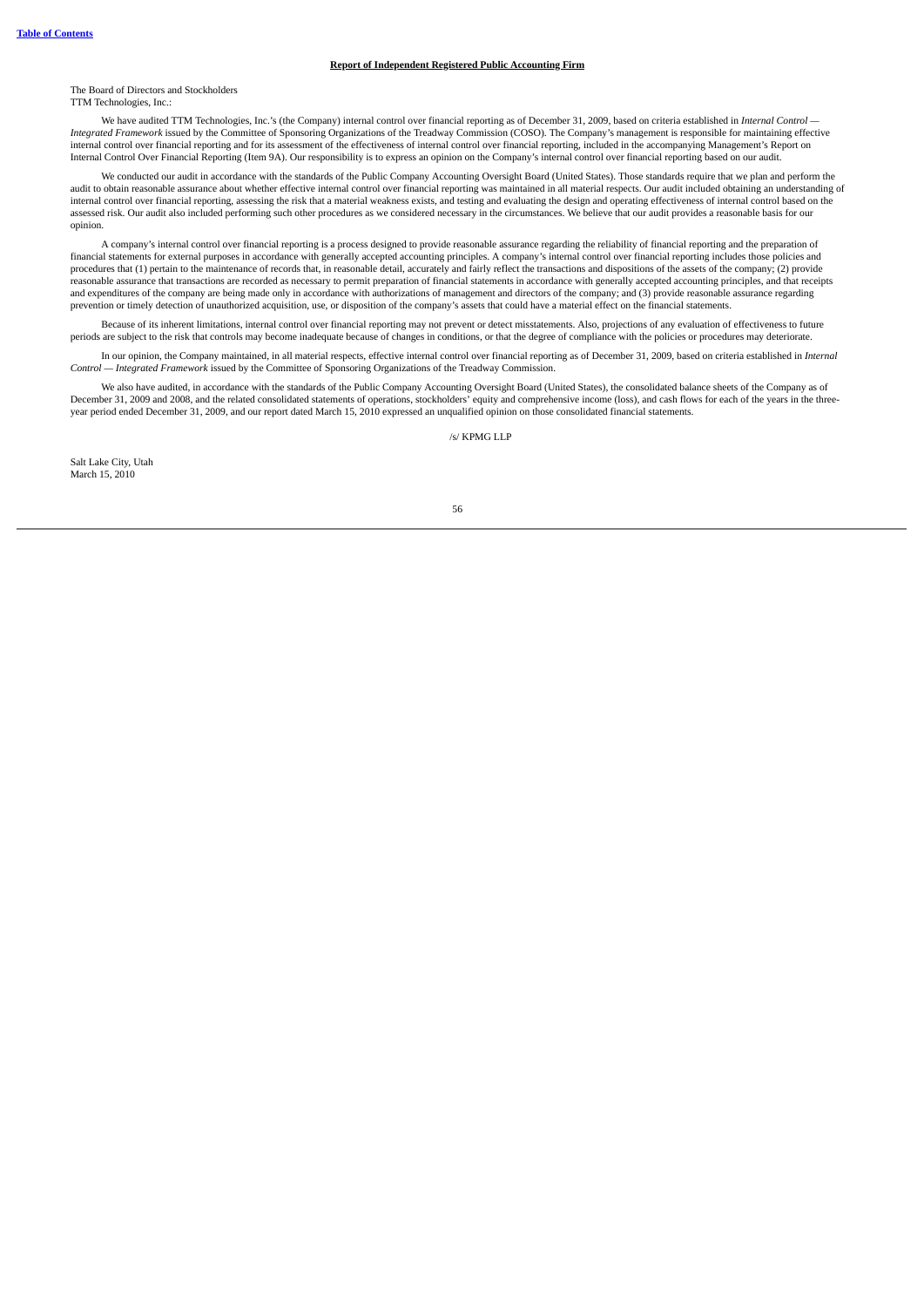### **Report of Independent Registered Public Accounting Firm**

The Board of Directors and Stockholders TTM Technologies, Inc.:

We have audited the accompanying consolidated balance sheets of TTM Technologies, Inc. and subsidiaries (the Company) as of December 31, 2009 and 2008, and the related consolidated statements of operations, stockholders' equity and comprehensive income (loss), and cash flows for each of the years in the three-year period ended December 31, 2009. These consolidated financial statements are the responsibility of the Company's management. Our responsibility is to express an opinion on these consolidated financial statements based on our audits.

We conducted our audits in accordance with the standards of the Public Company Accounting Oversight Board (United States). Those standards require that we plan and perform the audit to obtain reasonable assurance about whether the financial statements are free of material misstatement. An audit includes examining, on a test basis, evidence supporting the amounts and disclosures in the financial statements. An audit also includes assessing the accounting principles used and significant estimates made by management, as well as evaluating the overall financial statement presentation. We believe that our audits provide a reasonable basis for our opinion.

In our opinion, the consolidated financial statements referred to above present fairly, in all material respects, the financial position of the Company as of December 31, 2009 and 2008, and the results of their operations and their cash flows for each of the years in the three-year period ended December 31, 2009, in conformity with U.S. generally accepted accounting principles.

As discussed in Note 2 to the consolidated financial statements, the Company has changed its method of accounting for uncertainties in income taxes effective January 1, 2007, due to the adoption of Financial Accounting Standards Board (FASB) Interpretation 48, "Accounting for Uncertainty in Income Taxes", included in ASC Subtopic 740-10, "Income Taxes Overall". Also discussed in Note 2 to the consolidated financial statements, the Company has changed its method of accounting for convertible debt instruments effective January 1, 2009, due to the adoption of FASB Staff Position APB 14-1, "Accounting for Convertible Debt Instruments That May Be Settled in Cash upon Conversion (Including Partial Cash Settlement)", included in ASC Subtopic 470-20, "Debt with Conversion and Other Options", and the consolidated financial statements have been adjusted for the retrospective application of this standard.

We also have audited, in accordance with the standards of the Public Company Accounting Oversight Board (United States), the Company's internal control over financial reporting as of December 31, 2009, based on criteria established in *Internal Control — Integrated Framework* issued by the Committee of Sponsoring Organizations of the Treadway Commission (COSO), and our report dated March 15, 2010 expressed an unqualified opinion on the effectiveness of the Company's internal control over financial reporting.

/s/ KPMG LLP

Salt Lake City, Utah March 15, 2010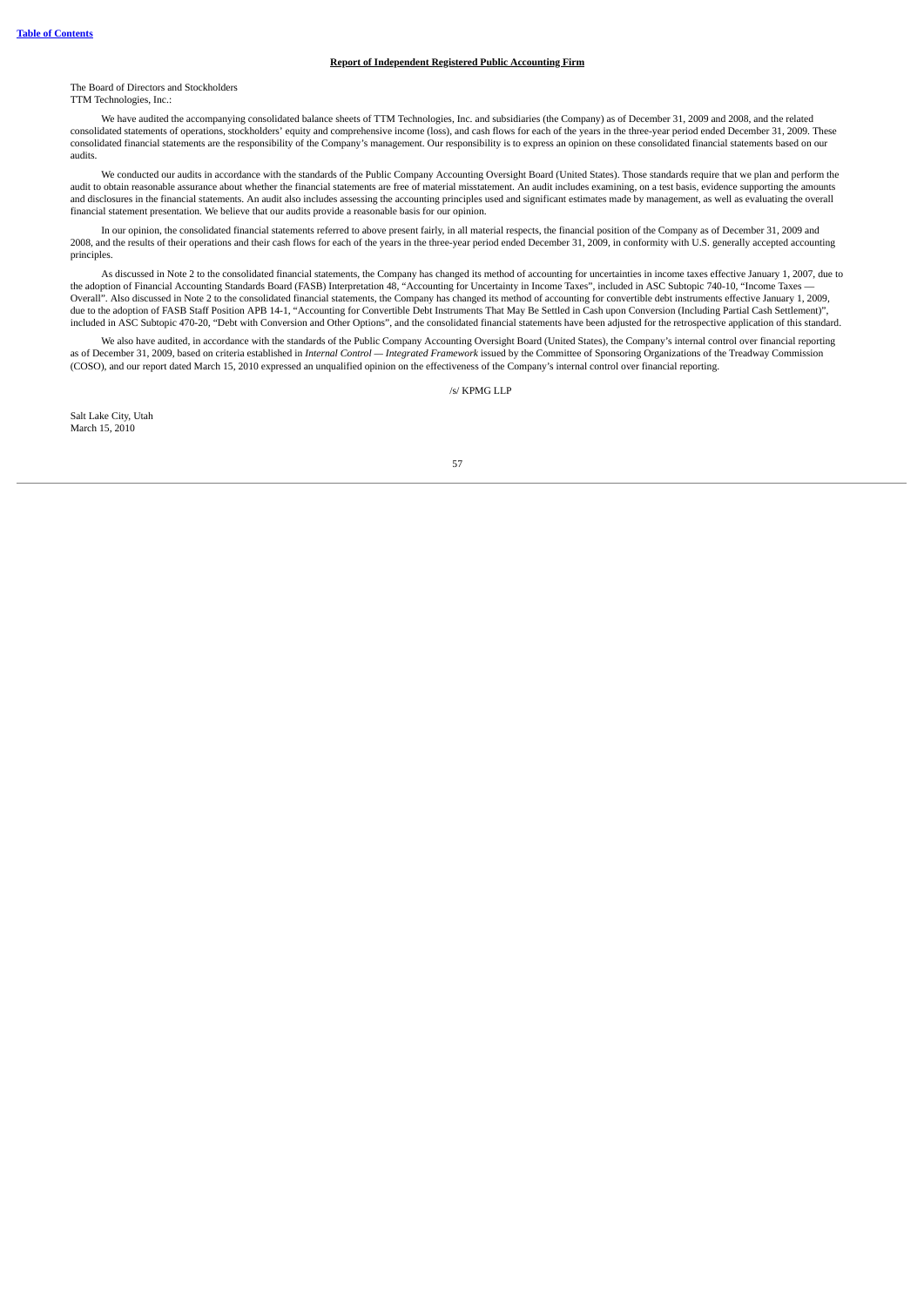# <span id="page-60-0"></span>**Consolidated Balance Sheets**

| $($ In thousands $)$<br><b>ASSETS</b><br>Current assets:<br>Cash and cash equivalents<br>94,347<br>\$148,465<br>\$<br>1,351<br>3,657<br>Short-term investments<br>120,000<br>Restricted cash<br>$\overline{\phantom{0}}$<br>Accounts receivable, net of allowances of \$3,651 in 2009 and \$4,911 in 2008<br>89.519<br>115.232<br>Inventories<br>60,153<br>71,011<br>Prepaid expenses and other current assets<br>2,669<br>2,581<br>Income taxes receivable<br>3,432<br>$\overline{\phantom{0}}$<br>Assets held for sale<br>7.875<br>3,250<br>Current deferred income taxes<br>6,645<br>5,502<br>382,559<br>353,130<br>Total current assets<br>88,577<br>Property, plant and equipment, net<br>114,931<br>3,542<br>Debt issuance costs, net<br>4,044<br>37,430<br>Noncurrent deferred income taxes<br>34,329<br>Goodwill<br>14.130<br>14.149<br>Definite-lived intangibles, net<br>18,330<br>15,111<br>Deposits and other non-current assets<br>1,709<br>1,327<br>543,058<br>540,240<br>\$<br>\$<br><b>LIABILITIES AND STOCKHOLDERS' EQUITY</b><br>37,867<br>Accounts payable<br>\$<br>\$<br>48,750<br>Accrued salaries, wages and benefits<br>19,253<br>21,596<br>Other accrued expenses<br>2,327<br>2,422<br><b>Total current liabilities</b><br>59,447<br>72,768<br>Convertible senior notes<br>139,882<br>134,914<br>Other long-term liabilities<br>2,522<br>2,812<br>Total long-term liabilities<br>137,436<br>142,694<br>Commitments and contingencies (Note 12)<br>Common stock, \$0.001 par value; 100,000 shares authorized, 43,181 and 42,811 shares issued and outstanding in 2009 and 2008, respectively<br>43<br>43<br>Additional paid-in capital<br>215,461<br>209,401<br>Retained earnings<br>122,283<br>117,426<br>Accumulated other comprehensive income<br>3,166<br>3,130 |                             | As of December 31, |  |         |
|---------------------------------------------------------------------------------------------------------------------------------------------------------------------------------------------------------------------------------------------------------------------------------------------------------------------------------------------------------------------------------------------------------------------------------------------------------------------------------------------------------------------------------------------------------------------------------------------------------------------------------------------------------------------------------------------------------------------------------------------------------------------------------------------------------------------------------------------------------------------------------------------------------------------------------------------------------------------------------------------------------------------------------------------------------------------------------------------------------------------------------------------------------------------------------------------------------------------------------------------------------------------------------------------------------------------------------------------------------------------------------------------------------------------------------------------------------------------------------------------------------------------------------------------------------------------------------------------------------------------------------------------------------------------------------------------------------------------------------------------------------------------------------------------|-----------------------------|--------------------|--|---------|
|                                                                                                                                                                                                                                                                                                                                                                                                                                                                                                                                                                                                                                                                                                                                                                                                                                                                                                                                                                                                                                                                                                                                                                                                                                                                                                                                                                                                                                                                                                                                                                                                                                                                                                                                                                                             |                             | 2009               |  | 2008    |
|                                                                                                                                                                                                                                                                                                                                                                                                                                                                                                                                                                                                                                                                                                                                                                                                                                                                                                                                                                                                                                                                                                                                                                                                                                                                                                                                                                                                                                                                                                                                                                                                                                                                                                                                                                                             |                             |                    |  |         |
|                                                                                                                                                                                                                                                                                                                                                                                                                                                                                                                                                                                                                                                                                                                                                                                                                                                                                                                                                                                                                                                                                                                                                                                                                                                                                                                                                                                                                                                                                                                                                                                                                                                                                                                                                                                             |                             |                    |  |         |
|                                                                                                                                                                                                                                                                                                                                                                                                                                                                                                                                                                                                                                                                                                                                                                                                                                                                                                                                                                                                                                                                                                                                                                                                                                                                                                                                                                                                                                                                                                                                                                                                                                                                                                                                                                                             |                             |                    |  |         |
|                                                                                                                                                                                                                                                                                                                                                                                                                                                                                                                                                                                                                                                                                                                                                                                                                                                                                                                                                                                                                                                                                                                                                                                                                                                                                                                                                                                                                                                                                                                                                                                                                                                                                                                                                                                             |                             |                    |  |         |
|                                                                                                                                                                                                                                                                                                                                                                                                                                                                                                                                                                                                                                                                                                                                                                                                                                                                                                                                                                                                                                                                                                                                                                                                                                                                                                                                                                                                                                                                                                                                                                                                                                                                                                                                                                                             |                             |                    |  |         |
|                                                                                                                                                                                                                                                                                                                                                                                                                                                                                                                                                                                                                                                                                                                                                                                                                                                                                                                                                                                                                                                                                                                                                                                                                                                                                                                                                                                                                                                                                                                                                                                                                                                                                                                                                                                             |                             |                    |  |         |
|                                                                                                                                                                                                                                                                                                                                                                                                                                                                                                                                                                                                                                                                                                                                                                                                                                                                                                                                                                                                                                                                                                                                                                                                                                                                                                                                                                                                                                                                                                                                                                                                                                                                                                                                                                                             |                             |                    |  |         |
|                                                                                                                                                                                                                                                                                                                                                                                                                                                                                                                                                                                                                                                                                                                                                                                                                                                                                                                                                                                                                                                                                                                                                                                                                                                                                                                                                                                                                                                                                                                                                                                                                                                                                                                                                                                             |                             |                    |  |         |
|                                                                                                                                                                                                                                                                                                                                                                                                                                                                                                                                                                                                                                                                                                                                                                                                                                                                                                                                                                                                                                                                                                                                                                                                                                                                                                                                                                                                                                                                                                                                                                                                                                                                                                                                                                                             |                             |                    |  |         |
|                                                                                                                                                                                                                                                                                                                                                                                                                                                                                                                                                                                                                                                                                                                                                                                                                                                                                                                                                                                                                                                                                                                                                                                                                                                                                                                                                                                                                                                                                                                                                                                                                                                                                                                                                                                             |                             |                    |  |         |
|                                                                                                                                                                                                                                                                                                                                                                                                                                                                                                                                                                                                                                                                                                                                                                                                                                                                                                                                                                                                                                                                                                                                                                                                                                                                                                                                                                                                                                                                                                                                                                                                                                                                                                                                                                                             |                             |                    |  |         |
|                                                                                                                                                                                                                                                                                                                                                                                                                                                                                                                                                                                                                                                                                                                                                                                                                                                                                                                                                                                                                                                                                                                                                                                                                                                                                                                                                                                                                                                                                                                                                                                                                                                                                                                                                                                             |                             |                    |  |         |
|                                                                                                                                                                                                                                                                                                                                                                                                                                                                                                                                                                                                                                                                                                                                                                                                                                                                                                                                                                                                                                                                                                                                                                                                                                                                                                                                                                                                                                                                                                                                                                                                                                                                                                                                                                                             |                             |                    |  |         |
|                                                                                                                                                                                                                                                                                                                                                                                                                                                                                                                                                                                                                                                                                                                                                                                                                                                                                                                                                                                                                                                                                                                                                                                                                                                                                                                                                                                                                                                                                                                                                                                                                                                                                                                                                                                             |                             |                    |  |         |
|                                                                                                                                                                                                                                                                                                                                                                                                                                                                                                                                                                                                                                                                                                                                                                                                                                                                                                                                                                                                                                                                                                                                                                                                                                                                                                                                                                                                                                                                                                                                                                                                                                                                                                                                                                                             |                             |                    |  |         |
|                                                                                                                                                                                                                                                                                                                                                                                                                                                                                                                                                                                                                                                                                                                                                                                                                                                                                                                                                                                                                                                                                                                                                                                                                                                                                                                                                                                                                                                                                                                                                                                                                                                                                                                                                                                             |                             |                    |  |         |
|                                                                                                                                                                                                                                                                                                                                                                                                                                                                                                                                                                                                                                                                                                                                                                                                                                                                                                                                                                                                                                                                                                                                                                                                                                                                                                                                                                                                                                                                                                                                                                                                                                                                                                                                                                                             |                             |                    |  |         |
|                                                                                                                                                                                                                                                                                                                                                                                                                                                                                                                                                                                                                                                                                                                                                                                                                                                                                                                                                                                                                                                                                                                                                                                                                                                                                                                                                                                                                                                                                                                                                                                                                                                                                                                                                                                             |                             |                    |  |         |
|                                                                                                                                                                                                                                                                                                                                                                                                                                                                                                                                                                                                                                                                                                                                                                                                                                                                                                                                                                                                                                                                                                                                                                                                                                                                                                                                                                                                                                                                                                                                                                                                                                                                                                                                                                                             |                             |                    |  |         |
|                                                                                                                                                                                                                                                                                                                                                                                                                                                                                                                                                                                                                                                                                                                                                                                                                                                                                                                                                                                                                                                                                                                                                                                                                                                                                                                                                                                                                                                                                                                                                                                                                                                                                                                                                                                             |                             |                    |  |         |
|                                                                                                                                                                                                                                                                                                                                                                                                                                                                                                                                                                                                                                                                                                                                                                                                                                                                                                                                                                                                                                                                                                                                                                                                                                                                                                                                                                                                                                                                                                                                                                                                                                                                                                                                                                                             |                             |                    |  |         |
|                                                                                                                                                                                                                                                                                                                                                                                                                                                                                                                                                                                                                                                                                                                                                                                                                                                                                                                                                                                                                                                                                                                                                                                                                                                                                                                                                                                                                                                                                                                                                                                                                                                                                                                                                                                             | <b>Current liabilities:</b> |                    |  |         |
|                                                                                                                                                                                                                                                                                                                                                                                                                                                                                                                                                                                                                                                                                                                                                                                                                                                                                                                                                                                                                                                                                                                                                                                                                                                                                                                                                                                                                                                                                                                                                                                                                                                                                                                                                                                             |                             |                    |  |         |
|                                                                                                                                                                                                                                                                                                                                                                                                                                                                                                                                                                                                                                                                                                                                                                                                                                                                                                                                                                                                                                                                                                                                                                                                                                                                                                                                                                                                                                                                                                                                                                                                                                                                                                                                                                                             |                             |                    |  |         |
|                                                                                                                                                                                                                                                                                                                                                                                                                                                                                                                                                                                                                                                                                                                                                                                                                                                                                                                                                                                                                                                                                                                                                                                                                                                                                                                                                                                                                                                                                                                                                                                                                                                                                                                                                                                             |                             |                    |  |         |
|                                                                                                                                                                                                                                                                                                                                                                                                                                                                                                                                                                                                                                                                                                                                                                                                                                                                                                                                                                                                                                                                                                                                                                                                                                                                                                                                                                                                                                                                                                                                                                                                                                                                                                                                                                                             |                             |                    |  |         |
|                                                                                                                                                                                                                                                                                                                                                                                                                                                                                                                                                                                                                                                                                                                                                                                                                                                                                                                                                                                                                                                                                                                                                                                                                                                                                                                                                                                                                                                                                                                                                                                                                                                                                                                                                                                             |                             |                    |  |         |
|                                                                                                                                                                                                                                                                                                                                                                                                                                                                                                                                                                                                                                                                                                                                                                                                                                                                                                                                                                                                                                                                                                                                                                                                                                                                                                                                                                                                                                                                                                                                                                                                                                                                                                                                                                                             |                             |                    |  |         |
|                                                                                                                                                                                                                                                                                                                                                                                                                                                                                                                                                                                                                                                                                                                                                                                                                                                                                                                                                                                                                                                                                                                                                                                                                                                                                                                                                                                                                                                                                                                                                                                                                                                                                                                                                                                             |                             |                    |  |         |
|                                                                                                                                                                                                                                                                                                                                                                                                                                                                                                                                                                                                                                                                                                                                                                                                                                                                                                                                                                                                                                                                                                                                                                                                                                                                                                                                                                                                                                                                                                                                                                                                                                                                                                                                                                                             |                             |                    |  |         |
|                                                                                                                                                                                                                                                                                                                                                                                                                                                                                                                                                                                                                                                                                                                                                                                                                                                                                                                                                                                                                                                                                                                                                                                                                                                                                                                                                                                                                                                                                                                                                                                                                                                                                                                                                                                             |                             |                    |  |         |
|                                                                                                                                                                                                                                                                                                                                                                                                                                                                                                                                                                                                                                                                                                                                                                                                                                                                                                                                                                                                                                                                                                                                                                                                                                                                                                                                                                                                                                                                                                                                                                                                                                                                                                                                                                                             | Stockholders' equity:       |                    |  |         |
|                                                                                                                                                                                                                                                                                                                                                                                                                                                                                                                                                                                                                                                                                                                                                                                                                                                                                                                                                                                                                                                                                                                                                                                                                                                                                                                                                                                                                                                                                                                                                                                                                                                                                                                                                                                             |                             |                    |  |         |
|                                                                                                                                                                                                                                                                                                                                                                                                                                                                                                                                                                                                                                                                                                                                                                                                                                                                                                                                                                                                                                                                                                                                                                                                                                                                                                                                                                                                                                                                                                                                                                                                                                                                                                                                                                                             |                             |                    |  |         |
|                                                                                                                                                                                                                                                                                                                                                                                                                                                                                                                                                                                                                                                                                                                                                                                                                                                                                                                                                                                                                                                                                                                                                                                                                                                                                                                                                                                                                                                                                                                                                                                                                                                                                                                                                                                             |                             |                    |  |         |
|                                                                                                                                                                                                                                                                                                                                                                                                                                                                                                                                                                                                                                                                                                                                                                                                                                                                                                                                                                                                                                                                                                                                                                                                                                                                                                                                                                                                                                                                                                                                                                                                                                                                                                                                                                                             |                             |                    |  |         |
|                                                                                                                                                                                                                                                                                                                                                                                                                                                                                                                                                                                                                                                                                                                                                                                                                                                                                                                                                                                                                                                                                                                                                                                                                                                                                                                                                                                                                                                                                                                                                                                                                                                                                                                                                                                             | Total stockholders' equity  | 340.917            |  | 330,036 |
| 543,058<br>540,240<br>\$<br>\$                                                                                                                                                                                                                                                                                                                                                                                                                                                                                                                                                                                                                                                                                                                                                                                                                                                                                                                                                                                                                                                                                                                                                                                                                                                                                                                                                                                                                                                                                                                                                                                                                                                                                                                                                              |                             |                    |  |         |

See accompanying notes to consolidated financial statements.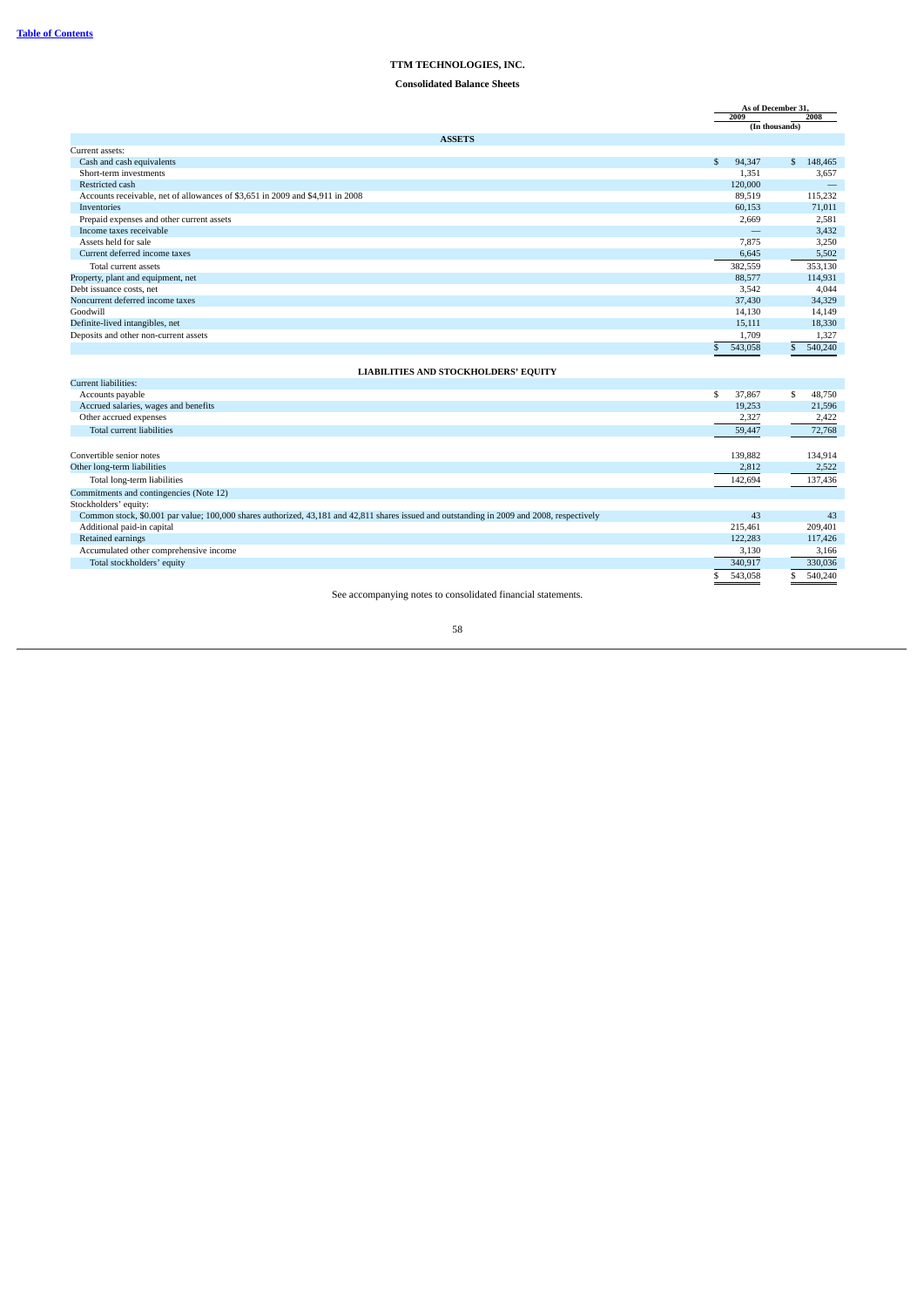# <span id="page-61-0"></span>**Consolidated Statements of Operations**

|                                              | Year Ended December 31,               |           |    |           |     |           |
|----------------------------------------------|---------------------------------------|-----------|----|-----------|-----|-----------|
|                                              |                                       | 2009      |    | 2008      |     | 2007      |
|                                              | (In thousands, except per share data) |           |    |           |     |           |
| Net sales                                    | \$                                    | 582,476   | \$ | 680,981   | \$. | 669,458   |
| Cost of goods sold                           |                                       | 479,267   |    | 543,741   |     | 539,205   |
| Gross profit                                 |                                       | 103,209   |    | 137,240   |     | 130,253   |
| Operating expenses:                          |                                       |           |    |           |     |           |
| Selling and marketing                        |                                       | 26,517    |    | 30,436    |     | 29,835    |
| General and administrative                   |                                       | 36,548    |    | 33,255    |     | 32,712    |
| Amortization of definite-lived intangibles   |                                       | 3,440     |    | 3,799     |     | 4,126     |
| Restructuring charges                        |                                       | 5,490     |    |           |     |           |
| Impairment of goodwill and long-lived assets |                                       | 12,761    |    | 123,322   |     |           |
| Metal reclamation                            |                                       |           |    | (3,700)   |     |           |
| Total operating expenses                     |                                       | 84,756    |    | 187,112   |     | 66,673    |
| Operating income (loss)                      |                                       | 18,453    |    | (49, 872) |     | 63,580    |
| Other income (expense):                      |                                       |           |    |           |     |           |
| Interest expense                             |                                       | (11, 198) |    | (11,065)  |     | (13, 828) |
| Interest income                              |                                       | 467       |    | 1,370     |     | 1,379     |
| Other, net                                   |                                       | 401       |    | (1,804)   |     | 137       |
| Total other (expense) income, net            |                                       | (10, 330) |    | (11, 499) |     | (12, 312) |
| Income (loss) before income taxes            |                                       | 8,123     |    | (61, 371) |     | 51,268    |
| Income tax (provision) benefit               |                                       | (3,266)   |    | 24,460    |     | (16, 585) |
| Net income (loss)                            |                                       | 4,857     | S  | (36, 911) |     | 34,683    |
| Basic earnings (loss) per share              |                                       | 0.11      |    | (0.86)    |     | 0.82      |
| Diluted earnings (loss) per share            |                                       | 0.11      |    | (0.86)    |     | 0.81      |

See accompanying notes to consolidated financial statements.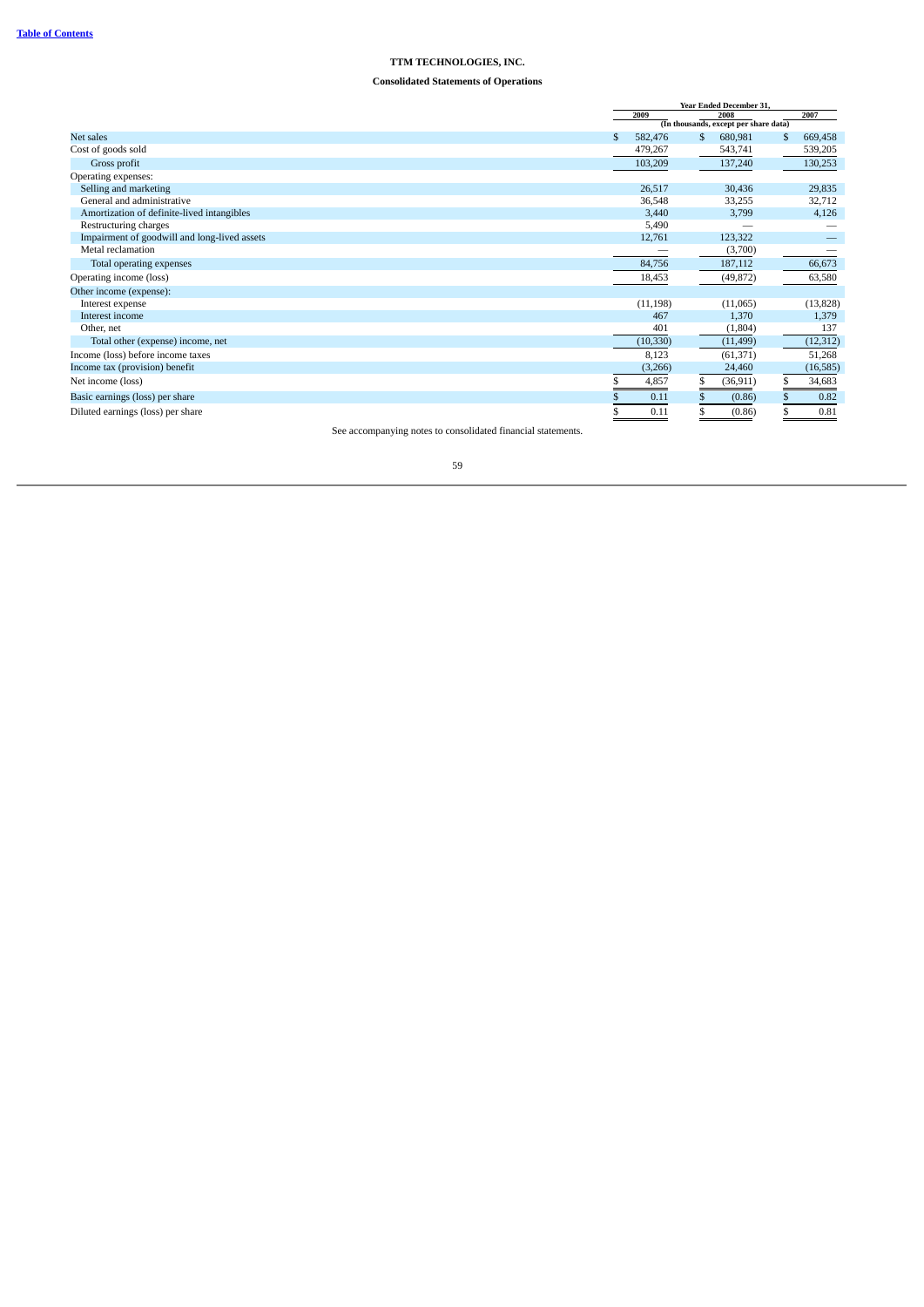# <span id="page-62-0"></span>Consolidated Statements of Stockholders' Equity and Comprehensive Income (Loss)<br>For the Years Ended December 31, 2009, 2008 and 2007

|                                                                                         | <b>Common Stock</b>      |                          | <b>Additional</b><br>Paid-In | <b>Retained</b>          | <b>Accumulated</b><br>Other<br>Comprehensive |                          | Comprehensive |           |
|-----------------------------------------------------------------------------------------|--------------------------|--------------------------|------------------------------|--------------------------|----------------------------------------------|--------------------------|---------------|-----------|
|                                                                                         | <b>Shares</b>            | <b>Amount</b>            | Capital                      | <b>Earnings</b>          | Income<br>(In thousands)                     | <b>Total</b>             | Income (Loss) |           |
| Balance, December 31, 2006                                                              | 42.093                   | \$<br>42                 | \$167,850                    | \$119,316                | 107<br>$\mathcal{S}$                         | \$ 287,315               |               |           |
| Comprehensive income                                                                    |                          |                          |                              |                          |                                              |                          |               |           |
| Net income                                                                              |                          |                          |                              | 34,683                   |                                              | 34,683                   | $\mathcal{S}$ | 34,683    |
| Other comprehensive income (loss), net of tax:                                          |                          |                          |                              |                          |                                              |                          |               |           |
| Foreign currency translation adjustment, net of tax of \$838                            |                          |                          |                              |                          |                                              |                          |               | 1.378     |
| Unrealized loss on effective cash flow hedges, net of tax benefit of \$386              |                          |                          |                              |                          |                                              |                          |               | (635)     |
| Other comprehensive income                                                              |                          |                          |                              |                          | 743                                          | 743                      |               | 743       |
| Comprehensive income                                                                    |                          |                          |                              |                          |                                              |                          |               | 35.426    |
| Cumulative effect of change in accounting principle related to income tax uncertainties | -                        |                          | $\qquad \qquad -$            | 338                      | $\overline{\phantom{a}}$                     | 338                      |               |           |
| Exercise of stock options                                                               | 287                      | $\qquad \qquad$          | 1,712                        | $\overline{\phantom{m}}$ | $\overline{\phantom{a}}$                     | 1.712                    |               |           |
| Excess tax benefits from stock awards exercised or released                             |                          |                          | 442                          |                          |                                              | 442                      |               |           |
| Stock-based compensation                                                                |                          | $\overline{\phantom{0}}$ | 3,361                        |                          | $\overline{\phantom{0}}$                     | 3,361                    |               |           |
| Balance, December 31, 2007                                                              | 42,380                   | $\overline{42}$          | 173,365                      | 154,337                  | 850                                          | 328,594                  |               |           |
| Comprehensive income (loss)                                                             |                          |                          |                              |                          |                                              |                          |               |           |
| Net loss                                                                                |                          |                          |                              | (36, 911)                | $\qquad \qquad -$                            | (36, 911)                | $^{\circ}$    | (36, 911) |
| Other comprehensive income (loss), net of tax:                                          |                          |                          |                              |                          |                                              |                          |               |           |
| Foreign currency translation adjustment, net of tax of \$982                            |                          |                          |                              |                          |                                              |                          |               | 1.672     |
| Unrealized loss on effective cash flow hedges, net of tax benefit of \$64               |                          |                          |                              |                          |                                              |                          |               | (108)     |
| Reclassification for realized losses on cash flow hedges net of tax of \$442            |                          |                          |                              |                          |                                              |                          |               | 752       |
| Other comprehensive income                                                              |                          |                          |                              |                          | 2,316                                        | 2,316                    |               | 2,316     |
| Comprehensive loss                                                                      |                          |                          |                              |                          |                                              |                          |               | (34, 595) |
| Convertible senior note embedded conversion option, net of tax of \$15,907              |                          | -                        | 25,680                       |                          |                                              | 25,680                   |               |           |
| Purchase of convertible note hedge, net of tax benefits of \$14,633                     |                          |                          | (23, 624)                    |                          |                                              | (23.624)                 |               |           |
| <b>Issuance of warrants</b>                                                             | $\overline{\phantom{a}}$ | $\overline{\phantom{0}}$ | 26,197                       | $\overline{\phantom{0}}$ | $\overline{\phantom{0}}$                     | 26,197                   |               |           |
| <b>Exercise of stock options</b>                                                        | 277                      | $\mathbf{1}$             | 2.394                        |                          |                                              | 2.395                    |               |           |
| Excess tax benefits from stock awards exercised or released                             | -                        | $\overline{\phantom{m}}$ | 313                          | $\overline{\phantom{0}}$ | $\overline{\phantom{a}}$                     | 313                      |               |           |
| Issuance of common stock for restricted stock units                                     | 154                      | $\qquad \qquad -$        | $\equiv$                     |                          |                                              |                          |               |           |
| Stock-based compensation                                                                |                          | $\qquad \qquad$          | 5,076                        | -                        | $\overline{\phantom{0}}$                     | 5.076                    |               |           |
| Balance, December 31, 2008                                                              | 42,811                   | 43                       | 209,401                      | 117,426                  | 3.166                                        | 330,036                  |               |           |
| Comprehensive income                                                                    |                          |                          |                              |                          |                                              |                          |               |           |
| Net income                                                                              |                          |                          |                              | 4.857                    |                                              | 4.857                    | $\mathcal{S}$ | 4.857     |
| Other comprehensive loss, net of tax:                                                   |                          |                          |                              |                          |                                              |                          |               |           |
| Foreign currency translation adjustment, net of tax benefit of \$22                     |                          |                          |                              |                          |                                              |                          |               | (36)      |
| Other comprehensive loss                                                                |                          |                          |                              |                          | (36)                                         | (36)                     |               | (36)      |
| Comprehensive income                                                                    |                          |                          |                              |                          |                                              |                          |               | 4,821     |
| Exercise of stock options                                                               | 59                       |                          | 416                          | $\overline{\phantom{0}}$ | $\overline{\phantom{a}}$                     | 416                      |               |           |
| Tax shortfall from stock awards exercised or released                                   | ÷                        |                          | (621)                        |                          |                                              | (621)                    |               |           |
| Issuance of common stock for restricted stock units                                     | 311                      | $\overline{\phantom{m}}$ | $\overline{\phantom{a}}$     | $\overline{\phantom{0}}$ | $\overline{\phantom{a}}$                     | $\overline{\phantom{a}}$ |               |           |
| Stock-based compensation                                                                |                          |                          | 6,265                        |                          |                                              | 6.265                    |               |           |
| Balance, December 31, 2009                                                              | 43,181                   | 43                       | 215,461                      | \$122,283                | 3,130                                        | 340,917                  |               |           |

See accompanying notes to consolidated financial statements.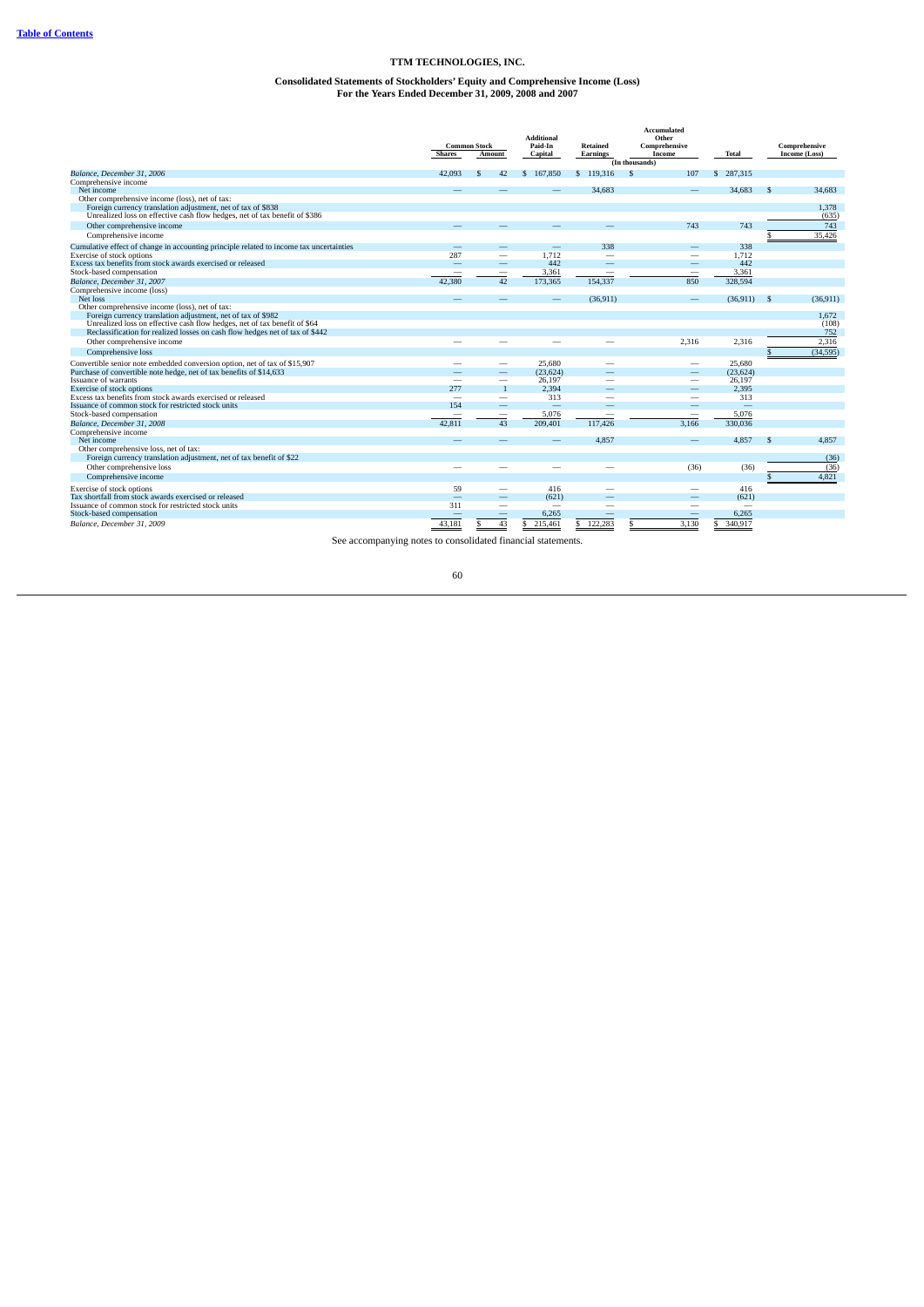# <span id="page-63-0"></span>**Consolidated Statements of Cash Flows**

|                                                                                          |              | For the Year Ended December 31, |                 |                         |                          |
|------------------------------------------------------------------------------------------|--------------|---------------------------------|-----------------|-------------------------|--------------------------|
|                                                                                          |              | 2009                            | 2008            |                         | 2007                     |
|                                                                                          |              |                                 | (In thousands)  |                         |                          |
| Cash flows from operating activities:                                                    |              |                                 |                 |                         |                          |
| Net income (loss)                                                                        | $\mathbf{s}$ | 4.857                           | \$ (36,911)     | $\overline{\mathbf{s}}$ | 34.683                   |
| Adjustments to reconcile net income (loss) to net cash provided by operating activities: |              |                                 |                 |                         |                          |
| Depreciation of property, plant and equipment                                            |              | 19.140                          | 21.324          |                         | 22,804                   |
| Amortization of definite-lived intangible assets                                         |              | 3.567                           | 3,917           |                         | 4,242                    |
| Amortization of debt discount and debt issuance costs                                    |              | 5,470                           | 5,403           |                         | 3,692                    |
| Non-cash interest imputed on other long-term liabilities                                 |              | 137                             | 131             |                         | 122                      |
| Excess tax benefit from stock awards exercised or released                               |              | (24)                            | (210)           |                         | (341)                    |
| Deferred income taxes                                                                    |              | (4, 841)                        | (38,056)        |                         | 1,831                    |
| Stock-based compensation                                                                 |              | 6,265                           | 5,076           |                         | 3,361                    |
| Impairment of goodwill and long-lived assets                                             |              | 12,761                          | 123,322         |                         | $\qquad \qquad -$        |
| Unrealized (gain) loss on short-term investments                                         |              | (325)                           |                 |                         |                          |
| Net (gain) loss on sale of property, plant and equipment and other                       |              | (61)                            | 252             |                         | 84                       |
| Amortization of premiums and discounts on short-term investments, net                    |              |                                 | -               |                         | (4)                      |
| Changes in operating assets and liabilities:                                             |              |                                 |                 |                         |                          |
| Accounts receivable, net                                                                 |              | 25.686                          | 4.547           |                         | 7,129                    |
| Inventories                                                                              |              | 10.850                          | (4, 854)        |                         | 1.628                    |
| Prepaid expenses and other current assets                                                |              | (101)                           | 1,104           |                         | 184                      |
| Income taxes receivable                                                                  |              | 3,616                           | (1, 195)        |                         | (1,520)                  |
| Accounts payable                                                                         |              | (9,996)                         | (5,695)         |                         | 2.308                    |
| Accrued salaries, wages and benefits and other accrued expenses                          |              | (3,024)                         | (2,523)         |                         | (6, 219)                 |
| Net cash provided by operating activities                                                |              | 73,977                          | 75,632          |                         | 73,984                   |
| Cash flows from investing activities:                                                    |              |                                 |                 |                         |                          |
| Purchase of property, plant and equipment and equipment deposits                         |              | (11, 507)                       | (17,789)        |                         | (14,040)                 |
| Proceeds from sale of property, plant and equipment                                      |              | 729                             | 165             |                         | 1,335                    |
| Restricted cash for future acquisition                                                   |              | (120,000)                       |                 |                         | $\overline{\phantom{a}}$ |
| Redesignation of cash and cash equivalents to short-term investments                     |              |                                 | (19, 522)       |                         |                          |
| Proceeds from the redemption of short-term investments                                   |              | 2,631                           | 15,865          |                         | $\sim$                   |
| Proceeds from redemptions of held-to-maturity short-term investments                     |              |                                 | -               |                         | 11,000                   |
| Purchase of licensing agreement                                                          |              | (350)                           | $\qquad \qquad$ |                         | $\sim$                   |
| Net cash used in investing activities                                                    |              | (128.497)                       | (21, 281)       |                         | (1,705)                  |
| Cash flows from financing activities:                                                    |              |                                 |                 |                         |                          |
| Proceeds from exercise of stock options                                                  |              | 416                             | 2.394           |                         | 1.712                    |
| Excess tax benefits from stock awards exercised or released                              |              | 24                              | 210             |                         | 341                      |
| Proceeds from issuance of convertible senior notes                                       |              | $\overline{\phantom{0}}$        | 175,000         |                         |                          |
| Principal payments on long-term debt                                                     |              | $\overline{\phantom{m}}$        | (85,000)        |                         | (115, 705)               |
| Proceeds from warrants                                                                   |              | $\equiv$                        | 26,197          |                         |                          |
| Payment of convertible note hedge                                                        |              |                                 | (38, 257)       |                         |                          |
| Payment of debt issuance costs                                                           |              |                                 | (5,751)         |                         | (176)                    |
| Net cash provided by (used in) financing activities                                      |              | 440                             | 74,793          |                         | (113, 828)               |
|                                                                                          |              | (38)                            |                 |                         | 570                      |
| Effect of foreign currency exchange rates on cash and cash equivalents                   |              |                                 | 640             |                         |                          |
| Net (decrease) increase in cash and cash equivalents                                     |              | (54, 118)                       | 129,784         |                         | (40, 979)                |
| Cash and cash equivalents at beginning of year                                           |              | 148,465                         | 18,681          |                         | 59,660                   |
| Cash and cash equivalents at end of year                                                 |              | 94,347                          | 148,465         |                         | 18,681                   |
| Supplemental cash flow information:                                                      |              |                                 |                 |                         |                          |
| Cash paid for interest                                                                   | \$.          | 5.699                           | 6.031<br>\$     | \$.                     | 9.346                    |
| Cash paid, net for income taxes                                                          |              | 3.855                           | 15.001          |                         | 15,543                   |

 ${\sf Supplemental}$  disclosures of noncash investing and financing activities:

At December 31, 2009, 2008 and 2007 accrued purchases of equipment totaled \$586, \$1,470 and \$1,557, respectively.

During 2009, the Company commenced the process of selling the buildings at its Redmond, Washington production facility and as a result classified such assets to assets held for sale. See Note 4.

During 2008 and 2007, the Company recognized unrealized losses on a derivative instrument of \$108 and \$635, net of tax, respectively.

See accompanying notes to consolidated financial statements.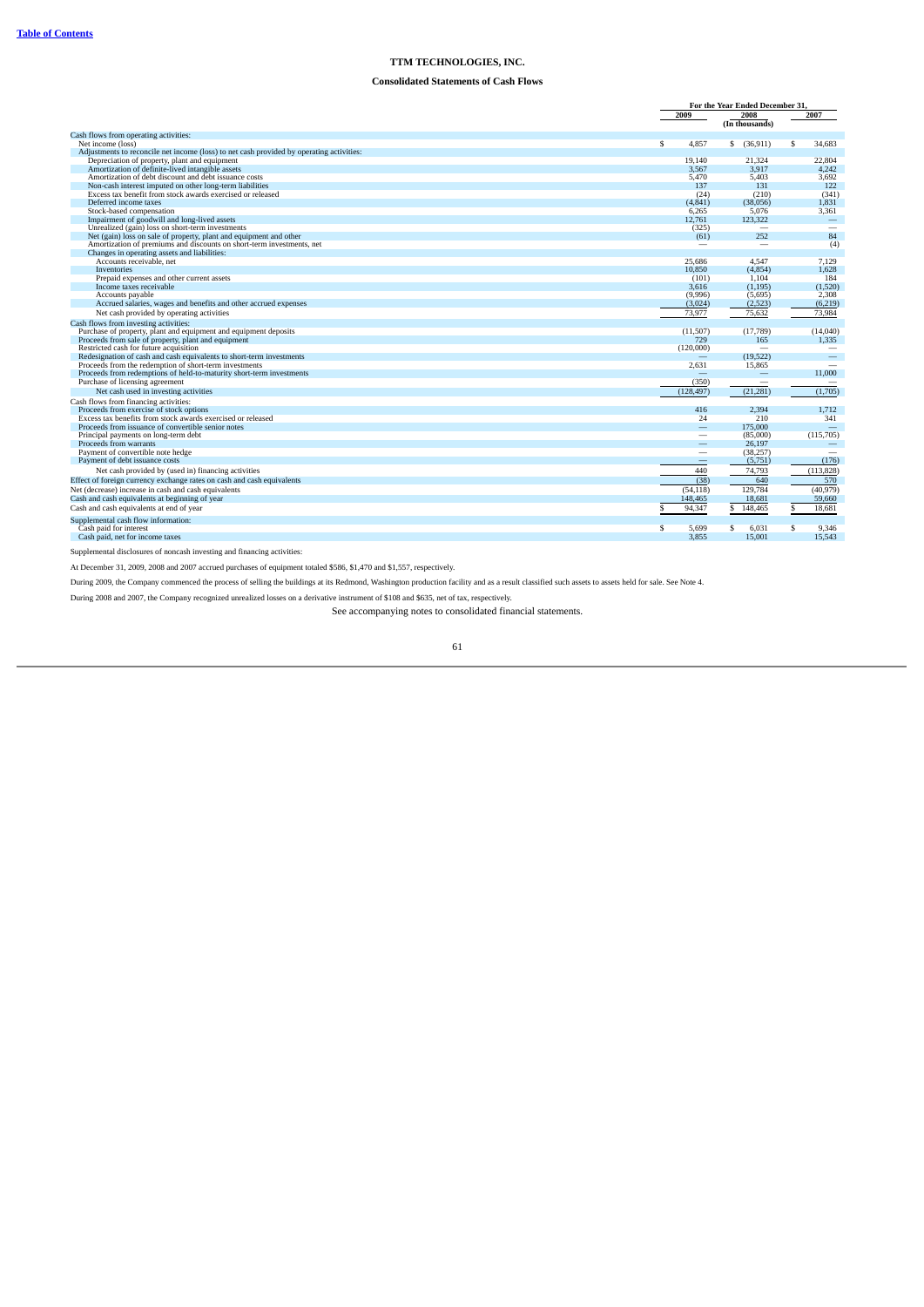### <span id="page-64-0"></span>**Notes to Consolidated Financial Statements (Dollars and shares in thousands, except per share data)**

### **(1) Nature of Operations and Basis of Presentation**

TTM Technologies, Inc. (the Company or TTM) is a manufacturer of complex printed circuit boards (PCBs) used in sophisticated electronic equipment and provides backplane and sub-system assembly services for both standard and specialty products in defense and commercial operations. The Company sells to a variety of customers located both within and outside of the United States of America. The Company's customers include both original equipment manufacturers (OEMs) and electronic manufacturing services (EMS) companies. The Company's OEM customers often direct a significant portion of their purchases through EMS companies.

On November 16, 2009, the Company and certain of its subsidiaries entered into a stock purchase agreement (the Purchase Agreement) with Meadville Holdings Limited (Meadville), an exempted company incorporated under the laws of the Cayman Islands, and MTG Investment (BVI) Limited (MTG), a company incorporated under the laws of the British Virgin Islands and a wholly owned subsidiary of Meadville, pursuant to which the Company agreed to acquire all of the issued and outstanding capital stock of four wholly owned subsidiaries of MTG (the PCB Subsidiaries). The PCB Subsidiaries, through their respective subsidiaries, engage in the business of manufacturing and distributing printed circuit boards, including circuit design, quick-turn-around services, and drilling and routing services. Following the closing of the proposed acquisition of the PCB Subsidiaries (the PCB Combination), the PCB Subsidiaries will become wholly owned subsidiaries of the Company.

Under the terms of the Purchase Agreement, the Company will purchase all of the outstanding capital stock of the PCB Subsidiaries in exchange for \$114,034 in cash and 36,334 shares of TTM common stock, plus the Company's assumption of the outstanding debt of the PCB Subsidiaries of approximately \$450,000. The Purchase Agreement does not provide for an adjustment in the number of shares of TTM common stock to be issued to Meadville in the acquisition in the event of a fluctuation in the market value of TTM's common stock or Meadville's shares up through the closing date.

The Purchase Agreement contains customary representations, warranties, covenants, and agreements of the parties thereto. Completion of the proposed acquisition is subject to numerous conditions. Following the closing of the PCB Combination, and subject to the fulfillment of certain conditions, Meadville intends to authorize and make a special dividend of the cash proceeds and TTM shares received in the PCB Combination to its shareholders or, to the extent a Meadville shareholder so elects, such TTM shares that such electing Meadville shareholder would otherwise have been entitled to receive will be sold by Meadville and the net cash proceeds from the sale thereof shall be remitted to the electing Meadville shareholder. After taking into account the 36,334 shares of TTM common stock to be issued in the acquisition and based on the number of shares outstanding on November 16, 2009, the date the Company executed the Purchase Agreement, approximately 46% of TTM common stock outstanding after completion of the PCB Combination will be held by Meadville, its shareholders, or their transferees.

As part of the consideration for the purchase of all of the outstanding capital stock of the PCB Subsidiaries as described above, the Company is required to maintain approximately \$120,000 in various accounts which are restricted in nature and has been recorded as restricted cash in the consolidated balance sheet as of December 31, 2009. Legal and accounting costs of \$5,383 associated with the PCB Combination have been expensed and recorded as general and administrative expense in the consolidated statement of operations for the year ended December 31, 2009 due to the adoption of Financial Accounting Standards Board Statement No. 141 (revised 2007), *Business Combinations,* included in ASC Topic 805, *Business Combinations.*

Additional information relating to the PCB Combination, including certain risks relating to the transaction and conditions to the closing of the transaction, are included in our prospectus/proxy statement dated February 10, 2010.

On March 12, 2010, the Company held a special meeting of stockholders to consider and vote upon a proposal to approve the issuance of 36,334 shares of the Company's common stock in connection with the PBC Combination pursuant to the Purchase Agreement. Only the stockholders of record at the close of business on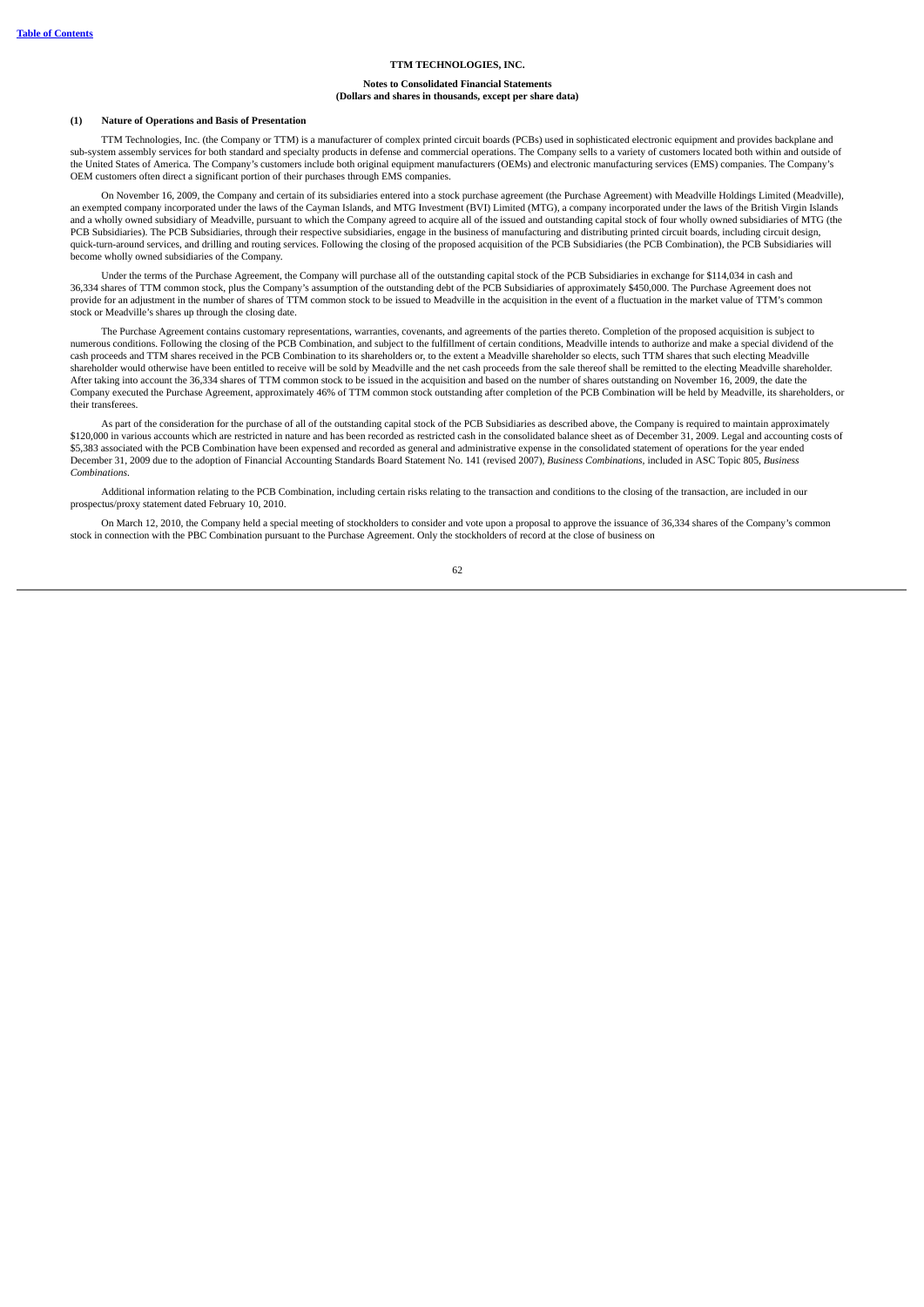### **Notes to Consolidated Financial Statements — (Continued)**

February 1, 2010, the record date, were entitled to vote. The Company received the necessary votes in favor to approve the issuance of shares of the Company's common stock in connection with the PCB Combination.

Certain reclassifications of prior year amounts have been made to conform to the current year presentation. Beginning in 2009, the Company reports gains and losses from the sale or disposal of property, plant and equipment as a component of general and administrative expenses in the consolidated statements of operations. Prior to 2009, the gains and losses from the sale or disposal of property, plant and equipment were included as a component of cost of goods sold.

### **(2) Summary of Significant Accounting Policies**

### *Use of Estimates*

The preparation of financial statements in conformity with accounting principles generally accepted in the United States of America requires management to make estimates and assumptions that affect the reported amounts of assets and liabilities and disclosure of contingent assets and liabilities at the date of the financial statements and the reported amount of revenues and expenses during the reporting period. Such estimates include the sales return reserve, short-term investments, accounts receivable, inventories, goodwill, intangible assets and other long-lived assets, self insurance reserves, asset retirement obligations, environmental liabilities, legal contingencies, assumptions used in the calculation of stock-based compensation and income taxes, among others. These estimates and assumptions are based on management's best estimates and judgment. Management evaluates its estimates and assumptions on an ongoing basis using historical experience and other factors, including the economic environment, which management believes to be reasonable under the circumstances. Management adjusts such estimates and assumptions when facts and circumstances dictate. Unpredictable spending by OEM and EMS companies has also increased the uncertainty inherent in such estimates and<br>assumptions. As future events and their

### *Principles of Consolidation*

The consolidated financial statements include the accounts of TTM Technologies, Inc. and its wholly-owned subsidiaries: Power Circuits, Inc., TTM Advanced Circuits, Inc., TTM Technologies International, Inc., TTM Printed Circuit Group, Inc., TTM Technologies (Shanghai) Co. Ltd., TTM Iota, Ltd., TTM Technologies (Ireland) Ltd., TTM Technologies (Ireland)<br>EU Ltd., TTM Technologies (Switzerland) G

### *Foreign Currency Translation and Transactions*

The functional currency of the Company's TTM Technologies (Shanghai) Co. Ltd. subsidiary is the local currency, the Chinese RMB. Accordingly, assets and liabilities are translated into U.S. dollars using period-end exchange rates. Sales and expenses are translated at the average exchange rates in effect during the period. The resulting translation gains or losses are recorded as a component of accumulated other comprehensive income in the consolidated statement of stockholders' equity and comprehensive income (loss). Gains and losses resulting from foreign currency transactions are included in income as a component of other, net in the consolidated statements of operations and totaled \$26 gain, \$69 loss and \$100 gain for the years ended December 31, 2009, 2008 and 2007, respectively.

# *Cash Equivalents and Short-Term Investments*

The Company considers highly liquid investments with insignificant interest rate risk and original maturities to the Company of three months or less to be cash equivalents. Cash equivalents consist primarily of interest-bearing bank accounts, money market funds and short-term debt securities.

The Company considers highly liquid investments with an effective maturity to the Company of more than three months and less than one year to be short-term investments.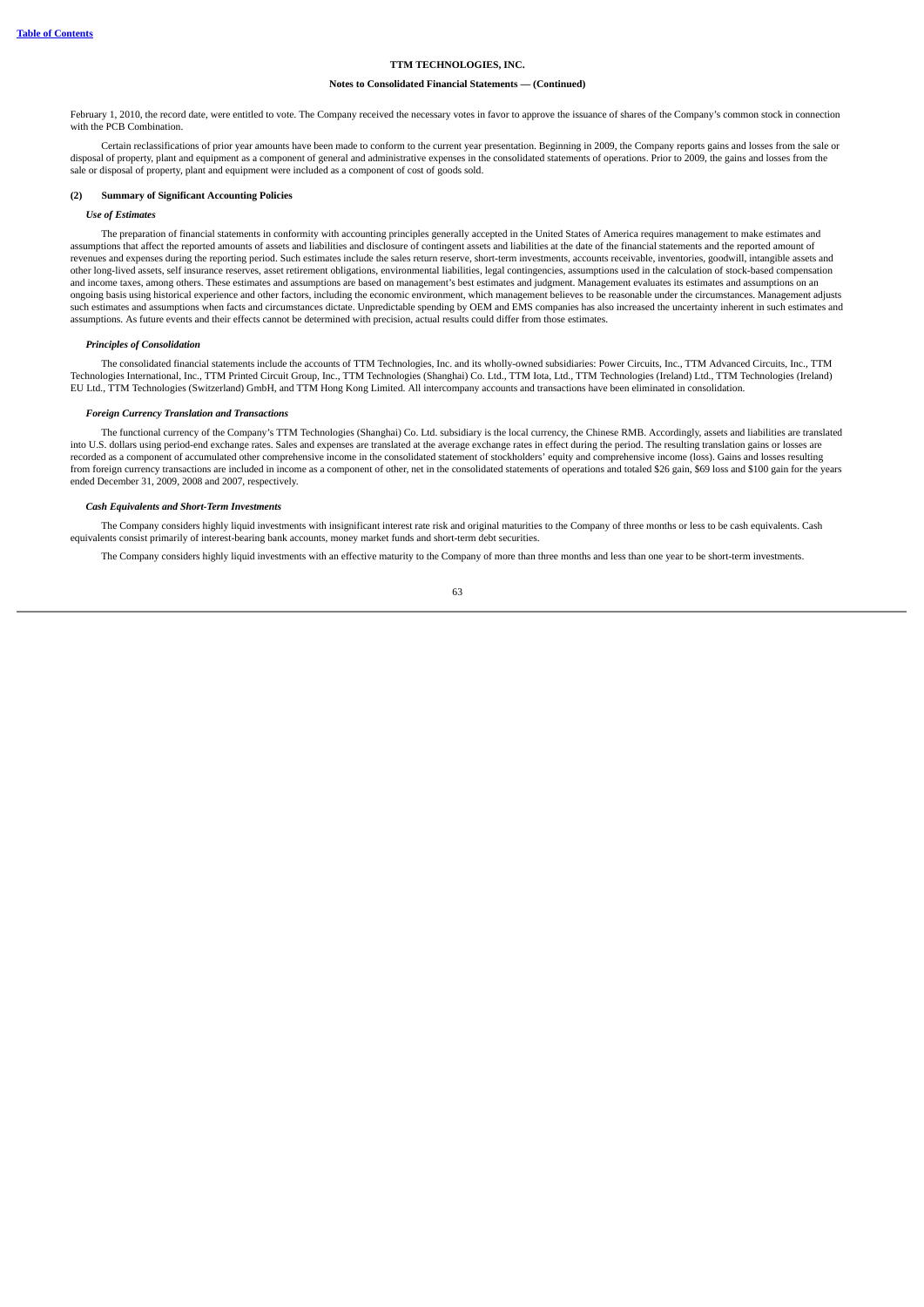# **Notes to Consolidated Financial Statements — (Continued)**

Short-term investments are comprised of an investment in The Reserve Primary Fund (Primary Fund), a money market fund that has suspended redemptions and is being liquidated.<br>The Company has recorded these investments as tr consolidated statements of operations.

### *Accounts Receivable and Allowance for Doubtful Accounts*

Accounts receivable are reflected at estimated net realizable value, do not bear interest nor do they generally require collateral. The Company performs credit evaluations of its customers and adjusts credit limits based upon payment history and the customer's current creditworthiness. The Company maintains an allowance for doubtful accounts based upon a variety of factors. The Company reviews all open accounts and provides specific reserves for customer collection issues when it believes the loss is probable, considering such factors as the length of time receivables are past due, the financial condition of the customer, and historical experience. The Company also records a reserve for all customers, excluding those that have been specifically reserved for, based upon evaluation of historical losses, which exceeded the specific reserves the Company had established.

#### *Inventories*

Inventories are stated at the lower of cost (determined on a first-in, first-out basis) or market. Provisions to value the inventory at the lower of the actual cost to purchase and / or manufacture the inventory, or the current estimated market value of the inventory, are based upon assumptions about future demand and market conditions. The Company also performs evaluations of inventory and records a provision for estimated excess and obsolete items based upon forecasted demand, and any other known factors at the time.

### *Property, Plant and Equipment, Net*

Property, plant and equipment are recorded at cost. Depreciation expense is computed using the straight-line method over the estimated useful lives of the assets. Assets recorded under leasehold improvements are amortized using the straight-line method over the lesser of their useful lives or the related lease term. The Company uses the following estimated useful lives:

| Buildings and improvements | 7-40 years |
|----------------------------|------------|
| Machinery and equipment    | 3-12 years |
| Furniture and fixtures     | 3-7 years  |
| Automobiles                | 5 years    |

Upon retirement or other disposition of property, plant and equipment, the cost and related accumulated depreciation are removed from the accounts. The resulting gain or loss is included in the determination of income from operations in the period incurred. Depreciation and amortization expense on property, plant and equipment was \$19,140, \$21,324, and \$22,772 for the years ended December 31, 2009, 2008 and 2007, respectively.

The Company capitalizes interest on borrowings during the active construction period of major capital projects. Capitalized interest is amortized over the average useful lives of such assets, which primarily consist of machinery and equipment. The Company capitalized interest costs of \$287, \$275 and \$286 during the years ended December 31, 2009, 2008 and 2007, respectively, in connection with various capital projects.

Major renewals and betterments are capitalized and depreciated over their estimated useful lives while minor expenditures for maintenance and repairs are charged to expense as incurred.

#### *Debt Issuance Costs*

Debt issuance costs are amortized to expense over the period of the underlying convertible senior notes or credit facility using the effective interest rate method, adjusted to give effect to any early repayments.

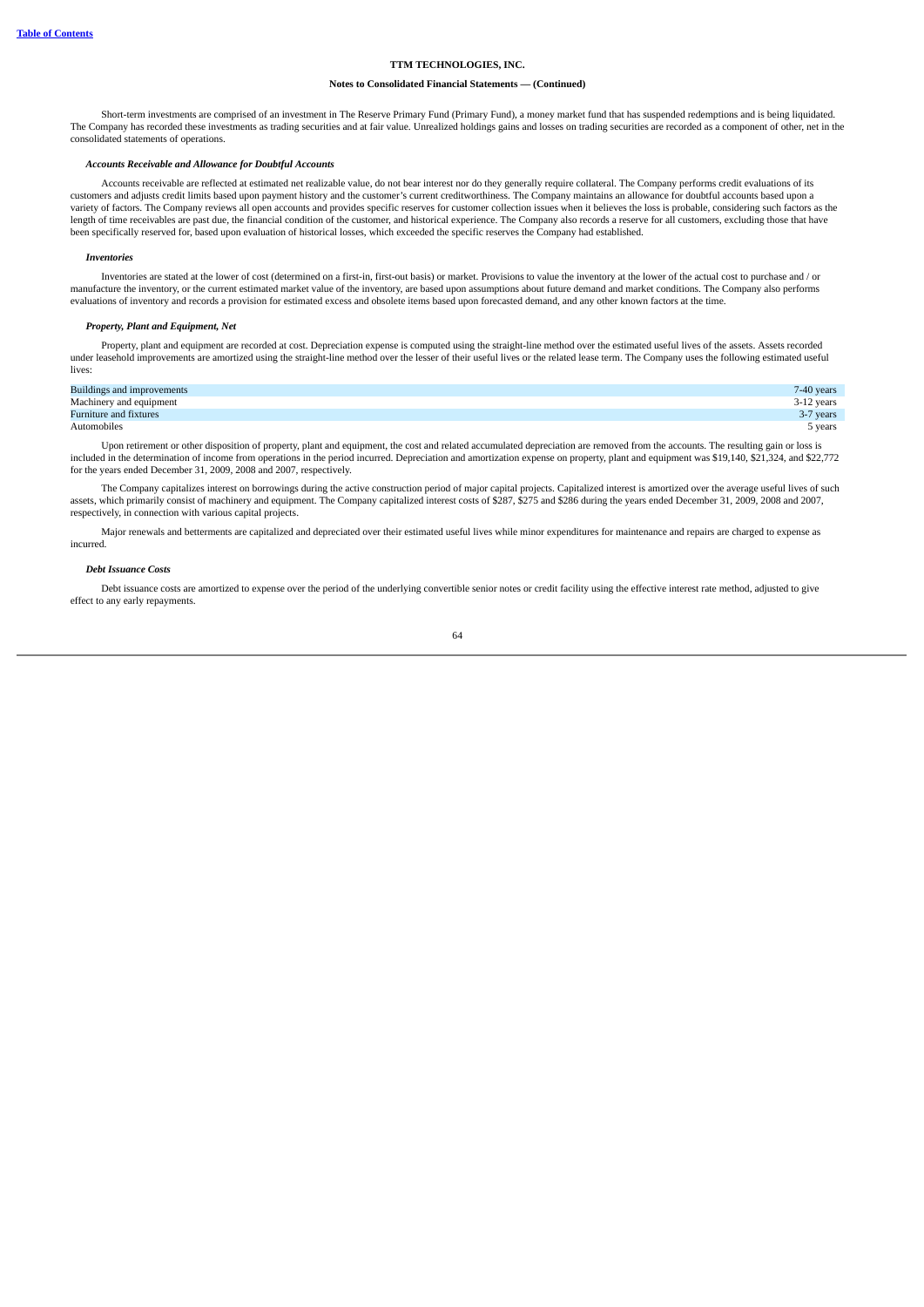### **Notes to Consolidated Financial Statements — (Continued)**

#### *Goodwill*

Goodwill represents the excess of purchase price of an acquisition over the fair value of net assets acquired. Goodwill is not amortized but instead should be tested for impairment, at a reporting unit level, annually and when events and circumstances warrant an evaluation. Goodwill is tested for impairment using a two-step process. The first step of the goodwill impairment test, used to identify potential impairment, compares the estimated fair value of the reporting unit containing goodwill with the related carrying amount (including goodwill). If the estimated fair value of the reporting unit exceeds its carrying amount, the reporting unit's goodwill is not considered to be impaired, and the second step of the impairment test is unnecessary. If the reporting unit's carrying amount exceeds its estimated fair value, the second step must be performed to measure the amount of the goodwill impairment loss, if any. The second step of the goodwill impairment test compares the implied fair value of the reporting unit's goodwill, determined in the same manner as the amount of goodwill recognized in a business combination, with the carrying amount of such goodwill. If the carrying amount of the reporting unit's goodwill exceeds the implied fair value of that goodwill, an impairment loss is recognized in an amount equal to that excess.

In performing the impairment test, the fair value of the Company's reporting units is determined using a combination of the income approach and the market approach as considered necessary. Under the income approach, the fair value of each reporting unit is calculated based on the present value of estimated future net cash flows. Under the market approach, fair value is estimated based on market multiples of earnings or similar measures for comparable companies and market transactions, when available.

The Company evaluates goodwill on an annual basis, as of the end of the fourth quarter, and whenever events and changes in circumstances indicate that there may be a potential impairment. In making this assessment, management relies on a number of factors including operating results, business plans, economic projections, anticipated future cash flows, business trends and market conditions.

The Company has two reporting units, which are also operating segments. In the fourth quarter of 2009, the Company performed its annual impairment test of goodwill and<br>Concluded that goodwill was not impaired. See Notes 4

### *Intangible Assets*

Intangible assets include customer relationships and licensing agreements, which are being amortized over their estimated useful lives using straight-line and accelerated methods. The estimated useful lives of such intangibles range from three years to 15 years. Amortization expense related to acquired licensing agreements is classified as cost of goods sold.

#### *Impairment of Long-lived Assets*

Long-lived tangible assets, including property, plant and equipment, assets held for sale, and definite-lived intangible assets are reviewed for impairment whenever events or changes in circumstances indicate that the carrying value of the asset or asset groups may not be recoverable. The Company evaluates, regularly, whether events and circumstances have occurred that indicate possible impairment and relies on a number of factors, including operating results, business plans, economic projections, and anticipated future cash flows. The Company uses an estimate of the future undiscounted net cash flows of the related asset or asset group over the remaining life in measuring whether the assets are recoverable. Measurement of the amount of impairment, if any, is based upon the difference between the asset's carrying value and estimated fair value. Fair value is determined through various valuations techniques, including market and income approaches as considered necessary. See Note 4 for information regarding the asset impairment recorded for the years ended December 31, 2009 and 2008 as a result of specific events and changes in circumstances.

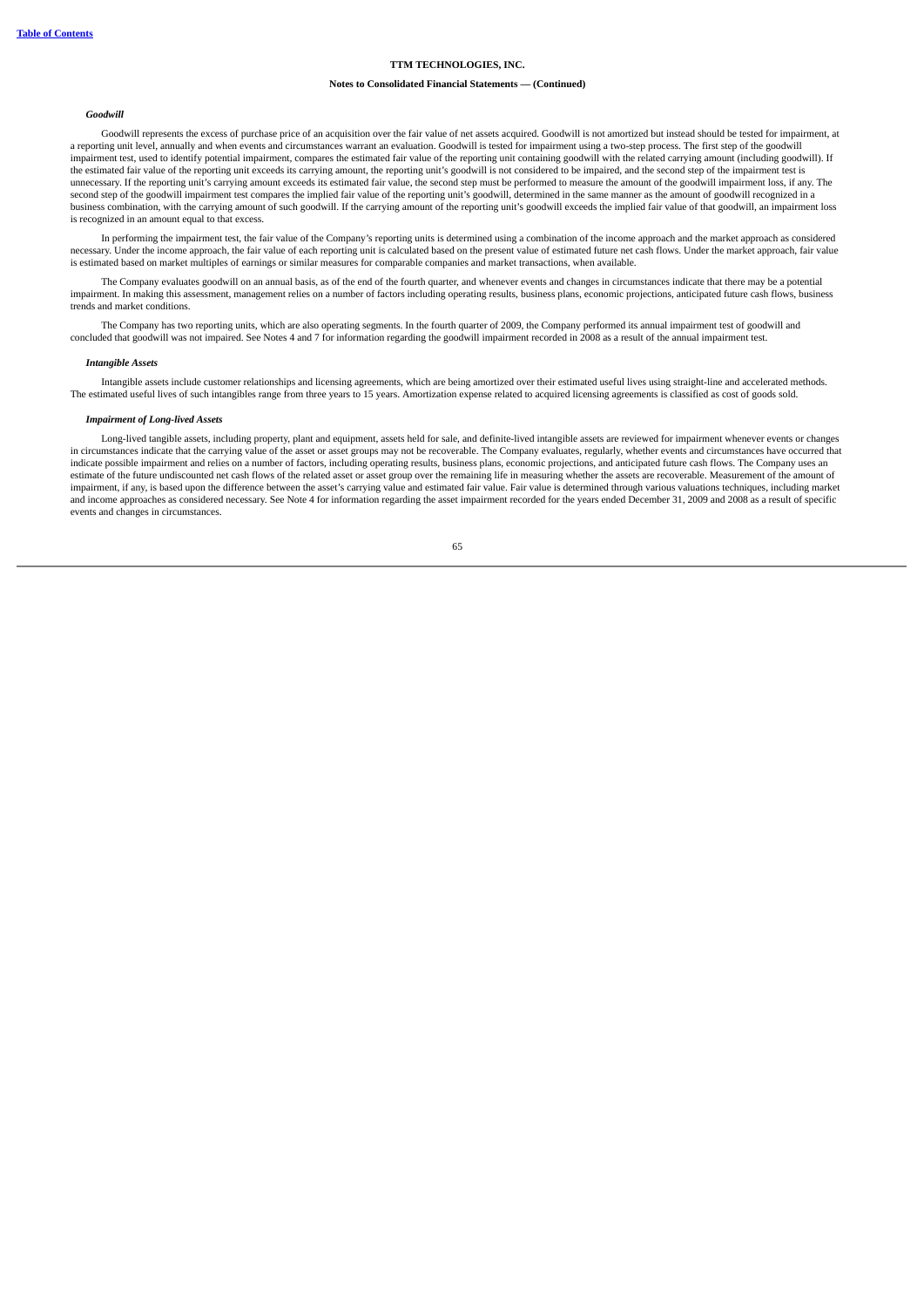# **Notes to Consolidated Financial Statements — (Continued)**

The Company classifies assets to be sold as assets held for sale when (i) Company management has approved and commits to a plan to sell the asset, (ii) the asset is available for immediate sale in its present condition and is ready for sale, (iii) an active program to locate a buyer and other actions required to sell the asset have been initiated, (iv) the sale of the asset is probable, (v) the asset is being actively marketed for sale at a price that is reasonable in relation to its current fair value, and (vi) it is unlikely that significant changes to the plan will be made or that the plan will be withdrawn. Assets classified as held for sale are recorded at the lower of the carrying amount or fair value less the cost to sell.

### *Revenue Recognition*

The Company derives its revenue primarily from the sale of PCBs using customer supplied engineering and design plans and recognizes revenues when: (i) persuasive evidence of a sales arrangement exists, (ii) the sales terms are fixed and determinable, (iii) title and risk of loss have transferred, and (iv) collectibility is reasonably assured — generally when products are shipped to the customer, except in situations in which title passes upon receipt of the products by the customer. In this case, revenues are recognized upon notification that customer receipt has occurred. The Company does not have customer acceptance provisions, but it does provide its customers a limited right of return for defective PCBs. The Company accrues an estimated amount for sales returns and allowances related to defective PCBs at the time of sale based on its ability to estimate sales returns and allowances using historical information. As of December 31, 2009 and 2008, the reserve for sales returns and allowances was \$2,636 and \$3,291, respectively, which is included as a reduction to accounts receivable, net. Shipping and handling fees are included as part of net sales. The related freight costs and supplies associated with shipping products to customers are included as a component of cost of goods sold.

### *Stock-Based Compensation*

The Company recognizes stock-based compensation expense in the consolidated financial statements for its equity-classified employee stock-based compensation awards based on the grant date fair value of the awards, net of estimated forfeitures. The compensation expense is recognized on a straight line basis over the vesting period of the awards. The fair value of restricted stock units is measured on the grant date based on the quoted closing market price of the Company's common stock and the fair value of stock options is estimated on the grant date using the Black-Scholes option pricing model based on the underlying common stock closing price as of the date of grant, the expected term, stock price volatility, and risk-free interest rates.

#### *Convertible Senior Notes*

On January 1, 2009, the Company adopted Financial Accounting Standards Board (FASB) Staff Position APB 14-1, Accounting for Convertible Debt Instruments That May Be<br>Settled in Cash Upon Conversion (Including Partial Cash S as a result the Company accounts for its convertible debt instruments by separately accounting for the liability and equity components in a manner that reflects the entity's nonconvertible debt borrowing rate when interest cost is recognized in subsequent periods. The Company has retrospectively applied this method of accounting back to the issuance date of convertible debt, which for the Company was May 2008.

### *Income Taxes*

Income taxes are accounted for under the asset and liability method. Deferred income tax assets or liabilities are recognized for the future tax consequences attributable to differences between the financial statement carrying amounts of existing assets and liabilities and their respective tax bases and operating loss and tax credit carryforwards. Deferred income tax assets and liabilities are measured using enacted tax rates expected to apply to taxable income in the years in which those temporary differences are expected to be settled or realized. The effect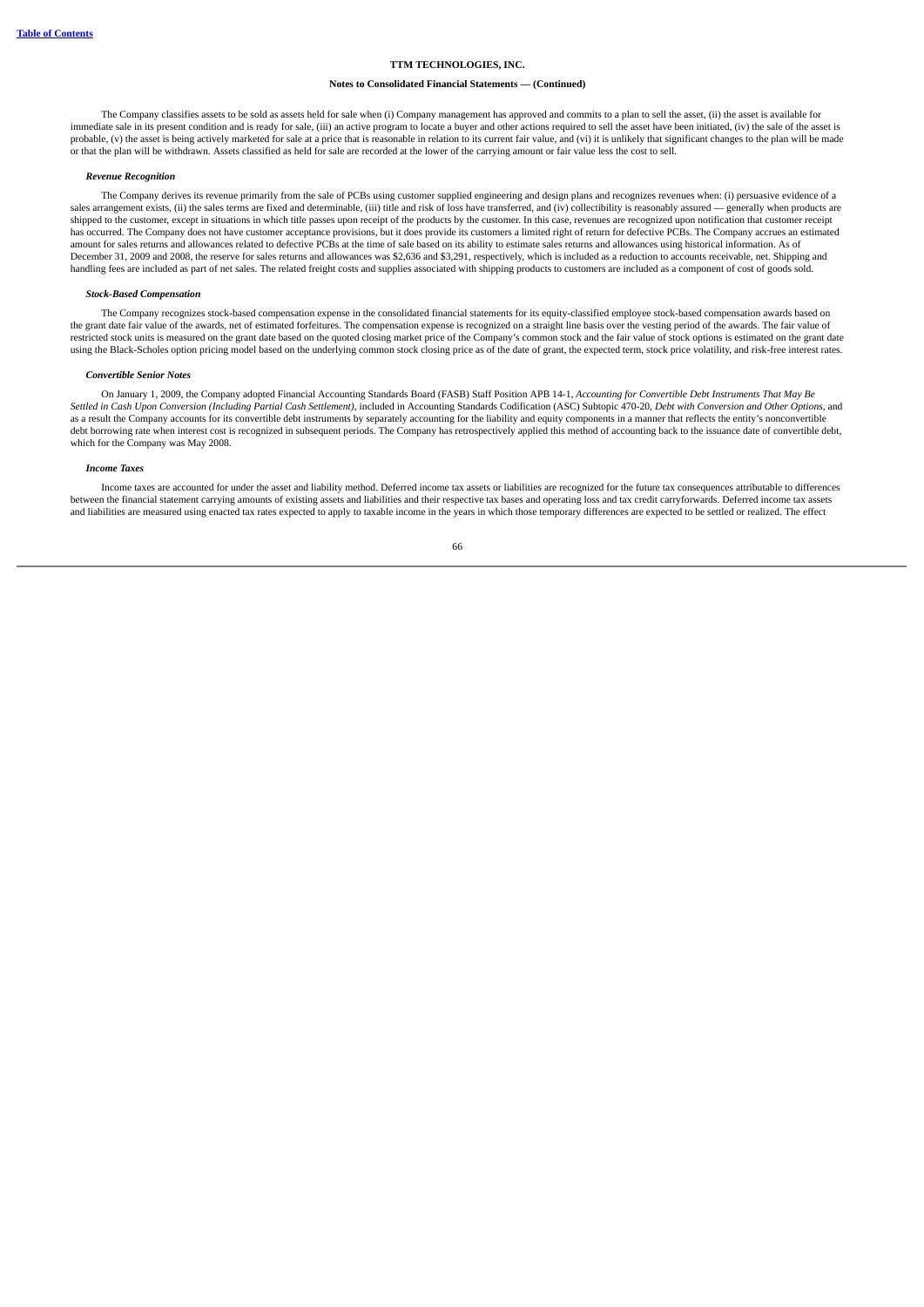### **Notes to Consolidated Financial Statements — (Continued)**

on deferred income tax assets and liabilities of a change in tax rates is recognized in income in the period that includes the enactment date. Deferred income tax assets are reviewed for<br>recoverability and the Company reco assets will not be realized.

The Company has various foreign subsidiaries formed or acquired to conduct or support its business outside the United States. The Company provides for income taxes, net of applicable foreign tax credits, on temporary differences in its investment in foreign subsidiaries which are not considered to be permanently invested outside of the United States.

On January 1, 2007, the Company adopted FASB Interpretations 48, Accounting for Uncertainty in Income Taxes, included in ASC Subtopic 740-10, Income Taxes - Overall, and as a result the Company recognizes the effect of income tax positions only if those positions are more likely than not of being sustained. Recognized income tax positions are measured at the largest amount that is greater than 50% likely of being realized. Changes in recognition or measurement are reflected in the period in which the change in judgment occurs. Estimated interest and penalties related to underpayment of income taxes are recorded as a component of income tax provision in the consolidated statement of operations.

#### *Self Insurance*

The Company is primarily self insured for group health insurance and workers compensation benefits provided to employees. The Company also purchases stop loss insurance to protect against annual claims per individual and at an aggregate level. The individual insured stop losses on the Company's self insurance range from \$175 to \$250 per individual. Self insurance liabilities are estimated for claims incurred but not paid based on judgment, using our historical claim data and information and analysis provided by actuarial and claim advisors, our insurance carrier and other professionals. The Company accrued \$5,212 and \$4,814 for self insurance liabilities at December 31, 2009 and 2008, respectively, and these amounts are reflected within accrued salaries, wages and benefits in the consolidated balance sheets.

# *Derivatives and Hedging Transactions*

Derivative financial instruments are recognized as either assets or liabilities in the consolidated balance sheets at their respective fair values. The Company does not use derivative financial instruments for trading or speculative purposes and recent derivative financial instruments have been limited to interest rate swap agreements. When an interest rate swap derivative contract is executed, the Company will designate the derivative instrument as a hedge of the variability of cash flows to be paid (cash flow hedge). For its hedging relationship, the Company will formally document the hedging relationship and its risk management objective and strategy for undertaking the hedge, the hedging instrument, the hedged item, the nature of the risk being hedged, how the hedging instrument's effectiveness in offsetting the hedged risk will be assessed, and a description of the method of measuring ineffectiveness. The Company will also formally assess, both at the hedge's inception and on an ongoing basis, whether the derivative that is used in hedging transactions is highly effective in offsetting changes in cash flows of hedged items. To the extent the interest rate swap provides an effective hedge, the differences between the fair value and the book value of the interest rate swap are recognized in accumulated other comprehensive income, net of tax, as a component of stockholders' equity. To the extent there is any hedge ineffectiveness, changes in fair value relating to the ineffective portion are immediately recognized in earnings as interest expense. The Company also evaluates whether the risk of default by the counterparty to the interest rate swap contract has changed.

As of December 31, 2009 and 2008 the Company did not have any derivative financial instruments outstanding.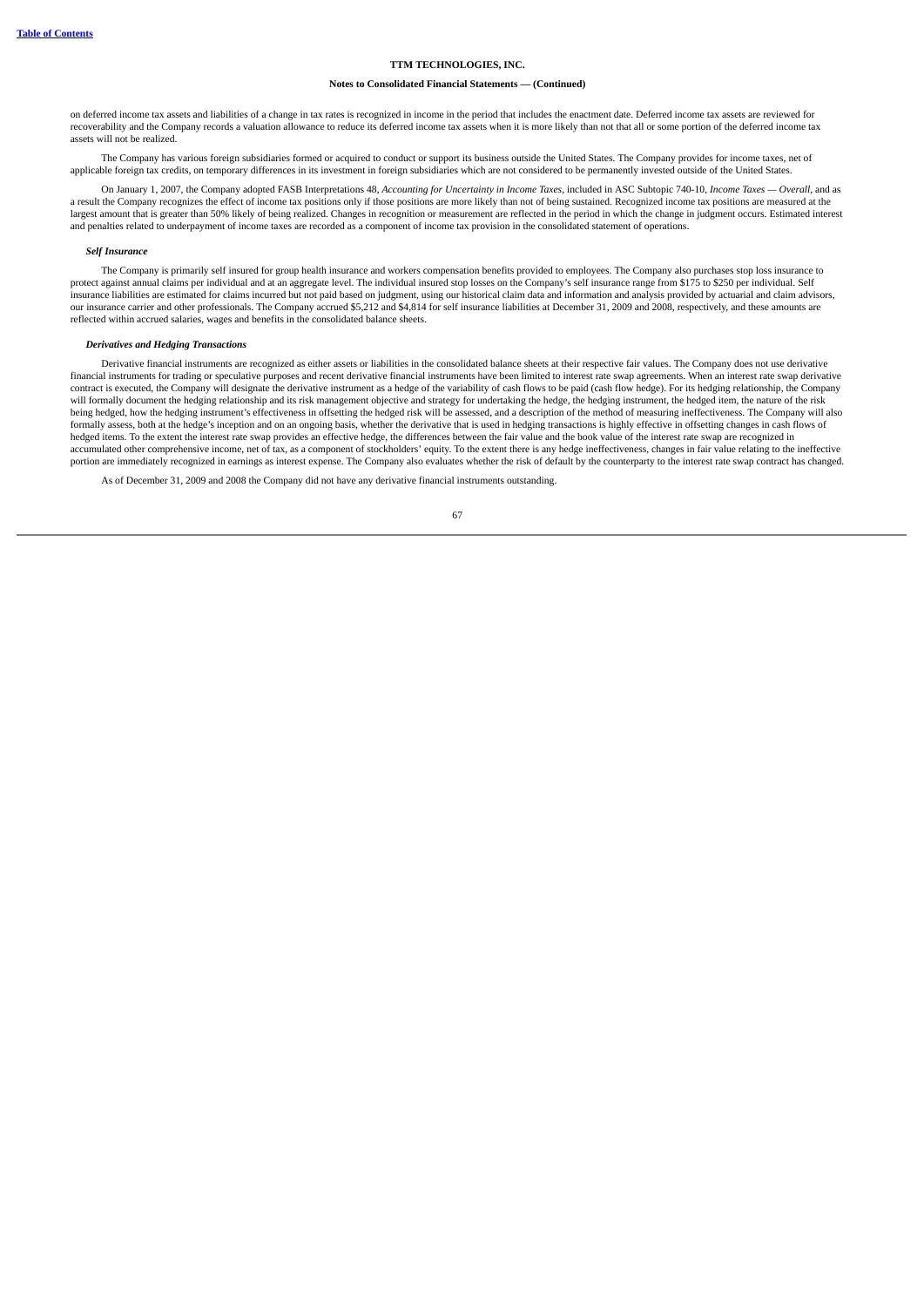### **Notes to Consolidated Financial Statements — (Continued)**

### *Sales Tax Collected from Customers*

As a part of the Company's normal course of business, sales taxes are collected from customers. Sales taxes collected are remitted, in a timely manner, to the appropriate governmental tax authority on behalf of the customer. The Company's policy is to present revenue and costs, net of sales taxes.

#### *Fair Value Measures*

On January 1, 2008, the Company adopted the provisions of ASC Topic 820, *Fair Value Measurements and Disclosures*, for fair value measurements of financial assets and financial liabilities and for fair value measurements of non-financial items that are recognized or disclosed at fair value in the financial statements on a recurring basis. On January 1, 2009, the Company adopted the provisions of ASC Topic 820 for fair value measurements of non-financial assets and non-financial liabilities that are recognized or disclosed at fair value in the financial statements on a nonrecurring basis. Fair value is the price that would be received to sell an asset or paid to transfer a liability in an orderly transaction between market participants at the measurement date, essentially an exit price, based on the highest and best use of the asset or liability. The Company discloses fair value measures by using a fair value hierarchy that prioritizes the inputs to valuation techniques used to measure fair value. The levels of the fair value hierarchy are:

- Quoted market prices in active markets for identical assets or liabilities:

Level 2 — Significant other observable inputs (e.g., quoted prices for similar items in active markets, quoted prices for identical or similar items in markets that are not active, inputs other than quoted prices that are

Level 3 — Unobservable inputs in which there is little or no market data, which require the reporting unit to develop its own assumptions.

### *Asset Retirement Obligations*

The Company accounts for asset retirement obligations by recognizing a liability for the fair value of legally required asset retirement obligations associated with long-lived assets in the period in which the retirement obligations are incurred and the liability can be reasonably estimated. The Company capitalizes the associated asset retirement costs as part of the carrying amount of the long-lived asset. The liability is initially measured at fair value and subsequently is adjusted for accretion expense and changes in the amount or timing of the estimated cash flows.

### *Environmental Accrual*

Accruals for estimated costs for environmental obligations generally are recognized no later than the date when the Company identifies what cleanup measures, if any, are likely to be required to address the environmental conditions. Included in such obligations are the estimated direct costs to investigate and address the conditions, and the associated engineering, legal and consulting costs. In making these estimates, the Company considers information that is currently available, existing technology, enacted laws and regulations, and its estimates of the timing of the required remedial actions. Such accruals are initially measured on a discounted basis and are adjusted as further information becomes available, or circumstances change and are accreted up over time.

### *Earnings Per Share*

Basic earnings per common share excludes dilution and is computed by dividing net income by the weighted average number of common shares outstanding during the period. Diluted earnings per common share reflect the potential dilution that could occur if stock options or other common stock equivalents were exercised or converted into common stock. The dilutive effect of stock options or other common stock equivalents is calculated using the treasury stock method.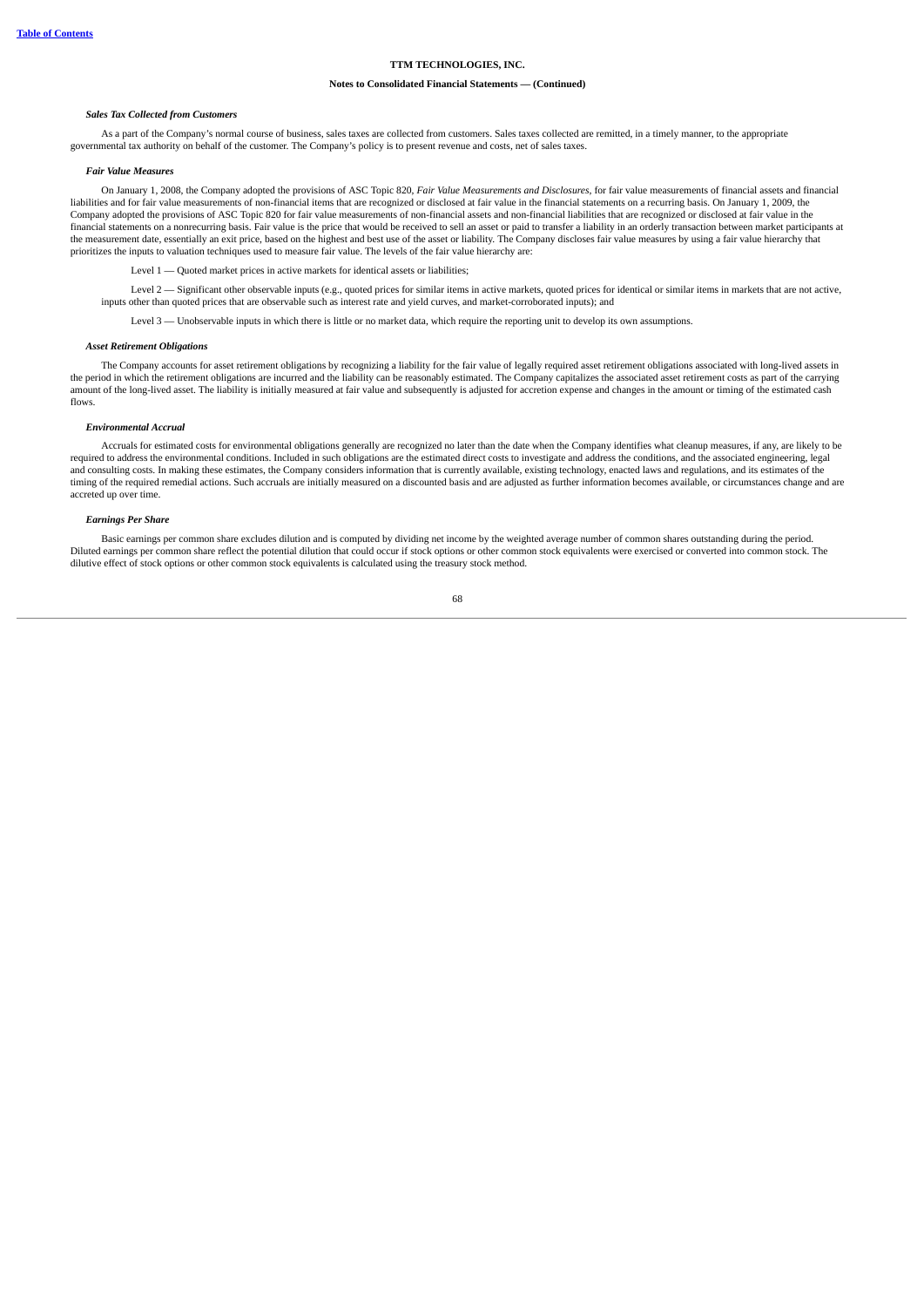### **Notes to Consolidated Financial Statements — (Continued)**

#### *Comprehensive Income (Loss)*

Comprehensive income (loss) includes changes to equity accounts that were not the result of transactions with stockholders. Comprehensive income (loss) is comprised of net income (loss), changes in the cumulative foreign currency translation adjustments and realized and unrealized gains or losses on derivative instruments.

#### *Loss Contingencies*

The Company establishes an accrual for an estimated loss contingency when it is both probable that an asset has been impaired or that a liability has been incurred and the amount of the loss can be reasonably estimated. Any legal fees expected to be incurred in connection with a contingency are expensed as incurred.

#### *Recently Issued Accounting Standards*

In June 2009, the FASB issued the Accounting Standards Codification (ASC). The ASC became the single source of authoritative, nongovernmental generally accepted accounting principles (GAAP) in the United States, other than guidance issued by the SEC. The ASC is effective for interim and annual periods ending after September 15, 2009. The adoption of the ASC did not have a material impact on the Company's financial statements. However, reference to specific accounting standards have been changed to refer to the appropriate section of the ASC. Subsequent revisions to GAAP by the FASB will be incorporated into the ASC through issuance of Accounting Standards Updates (ASU).

In January 2010, the FASB issued ASU 2010-06, Fair Value Measurements and Disclosures (Topic 820): Improving Disclosures about Fair Value Measurements, which will require companies to make new disclosures about recurring or nonrecurring fair value measurements including significant transfers into and out of Level 1 and Level 2 fair value hierarchies and information on purchases, sales, issuance and settlements on a gross basis in the reconciliation of Level 3 fair value measurements. The ASU is effective prospectively for financial statements issued for fiscal years and interim periods beginning after December 15, 2009. The new disclosures about purchases, sales, issuance and settlements on a gross basis in the reconciliation of Level 3 fair value measurements is effective for interim and annual reporting periods beginning after December 15, 2010. The Company expects that the adoption of ASU 2010-06 will not have a material impact on its consolidated financial statements.

In June 2009, the FASB issued Statement of Financial Accounting Standards No. 166, Accounting for Transfers of Financial Assets an amendment of Statement of Financial Accounting Standards No. 140, included in ASC Subtopic 860-50, Servicing Assets and Liabilities. This guidance is intended to improve the relevance, representational faithfulness, and comparability of the information that a reporting entity provides in its financial statements about a transfer of financial assets; the effects of a transfer on its financial position, financial performance, and cash flows; and a transferor's continuing involvement, if any, in transferred financial assets. This guidance is effective for interim and annual reporting periods beginning after November 15, 2009. The Company continues to evaluate the potential impact of adopting this new guidance on its consolidated financial statements.

In June 2009, the FASB issued Statement of Financial Accounting Standards No. 167, Amendments to Financial Accounting Standards Board Interpretation No. 46(R), included in ASC Subtopic 810-10, *Consolidations — Overall.* This guidance is intended to improve financial reporting by enterprises involved with variable interest entities by requiring ongoing reassessments of whether an enterprise is the primary beneficiary of a variable interest entity and addresses concerns regarding the timely and usefulness of information about an enterprise's involvement in a variable interest entity. This guidance is effective for interim and annual reporting periods beginning after November 15, 2009, with early application prohibited. The Company continues to evaluate the potential impact of adopting this new guidance on its consolidated financial statements.

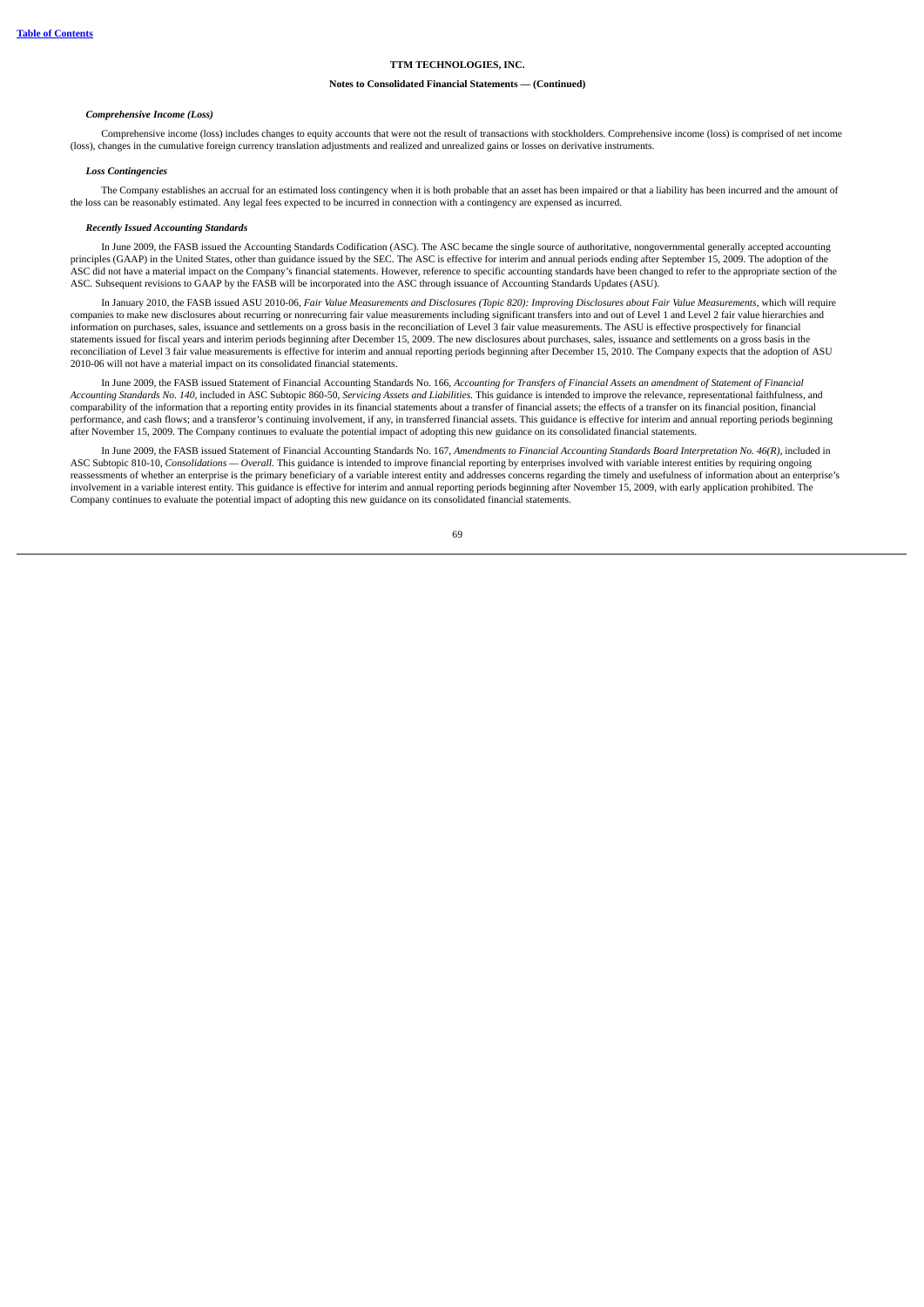#### **Notes to Consolidated Financial Statements — (Continued)**

#### **(3) Restructuring Charges**

The Company has recorded total restructuring costs of \$5,490, consisting of employee separation and contract termination costs for the year ended December 31, 2009, which have been classified as restructuring charges in the consolidated statement of operations. The Company also recorded other exit costs of \$3,350 related to inventory write-downs for the year ended December 31, 2009, which has been recorded as a component of cost of goods sold in the consolidated statement of operations.

On January 15, 2009, the Company announced its plan to close its Redmond, Washington facility and lay off approximately 370 employees at this site. In addition, the Company laid off about 140 employees at various other U.S. facilities on January 15, 2009. The Company has recorded \$2,677 in separation costs and \$713 in inventory write-off costs related to this restructuring for the year ended December 31, 2009. Total separation costs of \$2,460 were recorded at the time of the announcement in the first quarter of 2009. The Redmond, Washington facility is part of the Company's PCB Manufacturing segment. Long-lived asset impairments of \$737 were also recognized as a result of the Redmond, Washington restructuring plan (see Note 4).

As of December 31, 2009, all employees related to the January 15, 2009 restructuring had been separated and all accrued separation costs had been paid. The below table shows the utilization of the accrued restructuring costs during the year ended December 31, 2009:

|                              | (In thousands) |
|------------------------------|----------------|
| Accrued at December 31, 2008 |                |
| Estimated severance charges  | 2.677          |
| Amount paid                  | (2,677)        |
| Accrued at December 31, 2009 |                |

On September 1, 2009 the Company announced its plan to close its Hayward and Los Angeles, California facilities and lay off approximately 340 employees at these sites. The Company has recorded \$2,284 for the year ended December 31, 2009, consisting of \$1,453 for the PCB Manufacturing segment and \$831 for the Backplane Assembly segment, in separation costs related to this September 1, 2009 restructuring, of which \$2,332 was recorded at the time of the announcement in the third quarter of 2009. The Company also recorded \$2,637 in inventory write-off costs for the year ended December 31, 2009 related to this restructuring. As of December 31, 2009, \$702 of accrued separation costs remains for approximately 67 employees yet to be separated. The Company expects the remaining employees to be separated and a significant amount of the remaining accrued restructuring costs to be paid during the first quarter of 2010. Accrued restructuring costs are included as a component of accrued salaries, wages and benefits in the consolidated balance sheet. Long-lived asset impairments of \$7,649 were also recognized as a result of the Hayward and Los Angeles, California restructuring plan (see Note 4).

Additionally for the year ended December 31, 2009, the Company incurred \$529 in contract termination costs related to building operating leases associated with the closure of its Los Angeles, California manufacturing facility. These estimated contract termination costs are included as a component of other accrued expenses in the consolidated balance sheet.

The Company also expects to incur additional contract termination costs ranging from \$400 to \$700 related to the building operating lease associated with the closure of its Hayward, California manufacturing facility in the first quarter of 2010.

The Los Angeles, California facility is part of the Company's PCB Manufacturing segment, while the Hayward, California facility is part of the Backplane Assembly segment.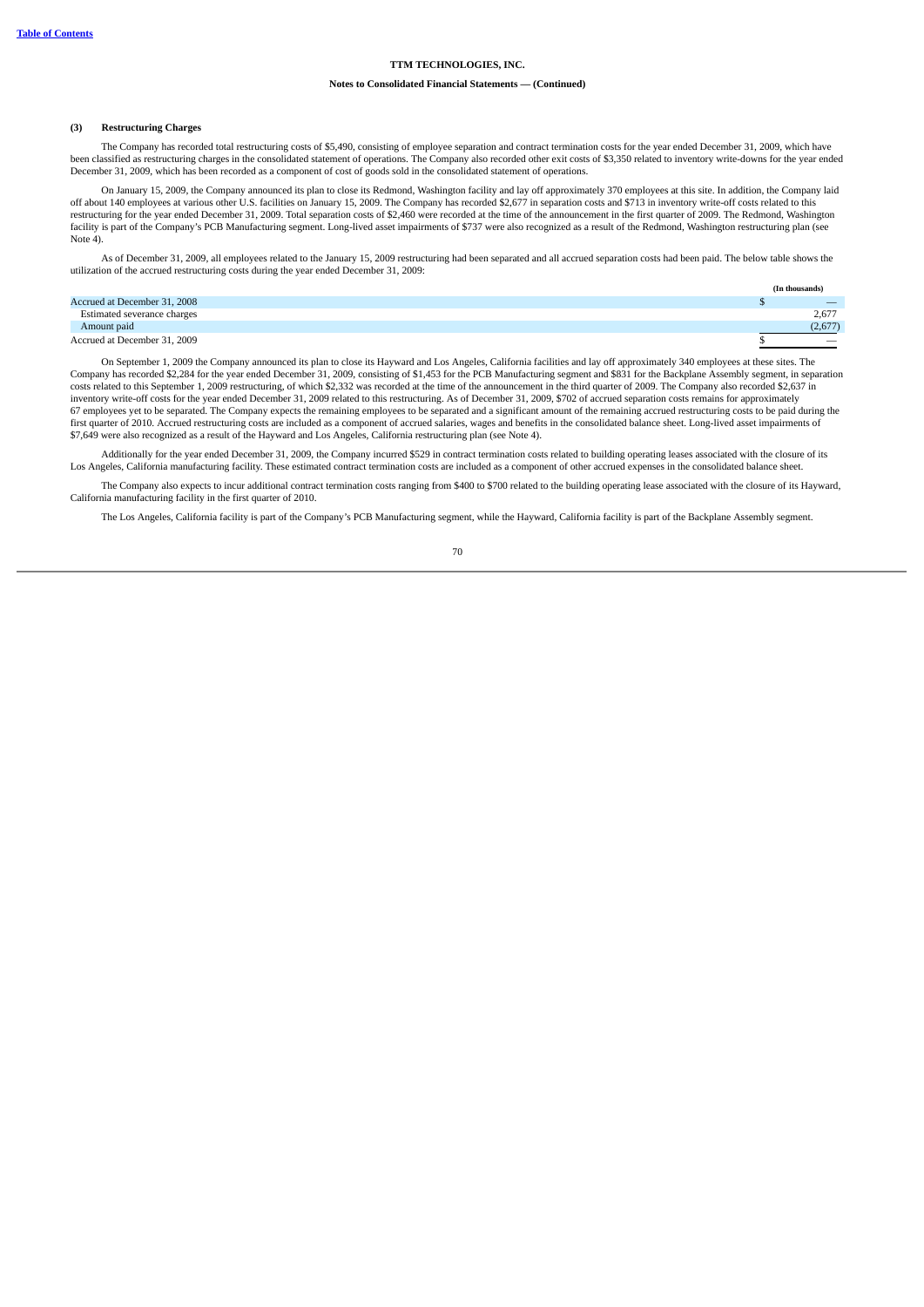## **Notes to Consolidated Financial Statements — (Continued)**

The below table shows the utilization of the accrued restructuring costs during the year ended December 31, 2009:

|                              |  | Severance | (In thousands) | Contract<br>Termination | Total    |
|------------------------------|--|-----------|----------------|-------------------------|----------|
| Accrued at December 31, 2008 |  |           |                |                         |          |
| Estimated liabilities        |  | 2,332     |                | 529                     | 2,861    |
| Adjustment                   |  | (48)      |                |                         | (48)     |
| Amount paid                  |  | (1, 582)  |                |                         | (1, 582) |
| Accrued at December 31, 2009 |  | 702       |                | 529                     | 1,231    |

## **(4) Impairment of Goodwill and Long-lived Assets**

# *Impairment of Goodwill*

For the year ended December 31, 2008, the Company recorded an impairment of goodwill in the amount of \$117, 018 for its PCB Manufacturing operating segment when its carrying value exceeded its fair value, which resulted fr

If forecasts and assumptions used to support the realizability of goodwill and other long-lived assets change in the future, significant impairment charges could result that would adversely affect the Company's results of operations and financial condition.

There were no goodwill impairment charges for the years ended December 31, 2009 and 2007.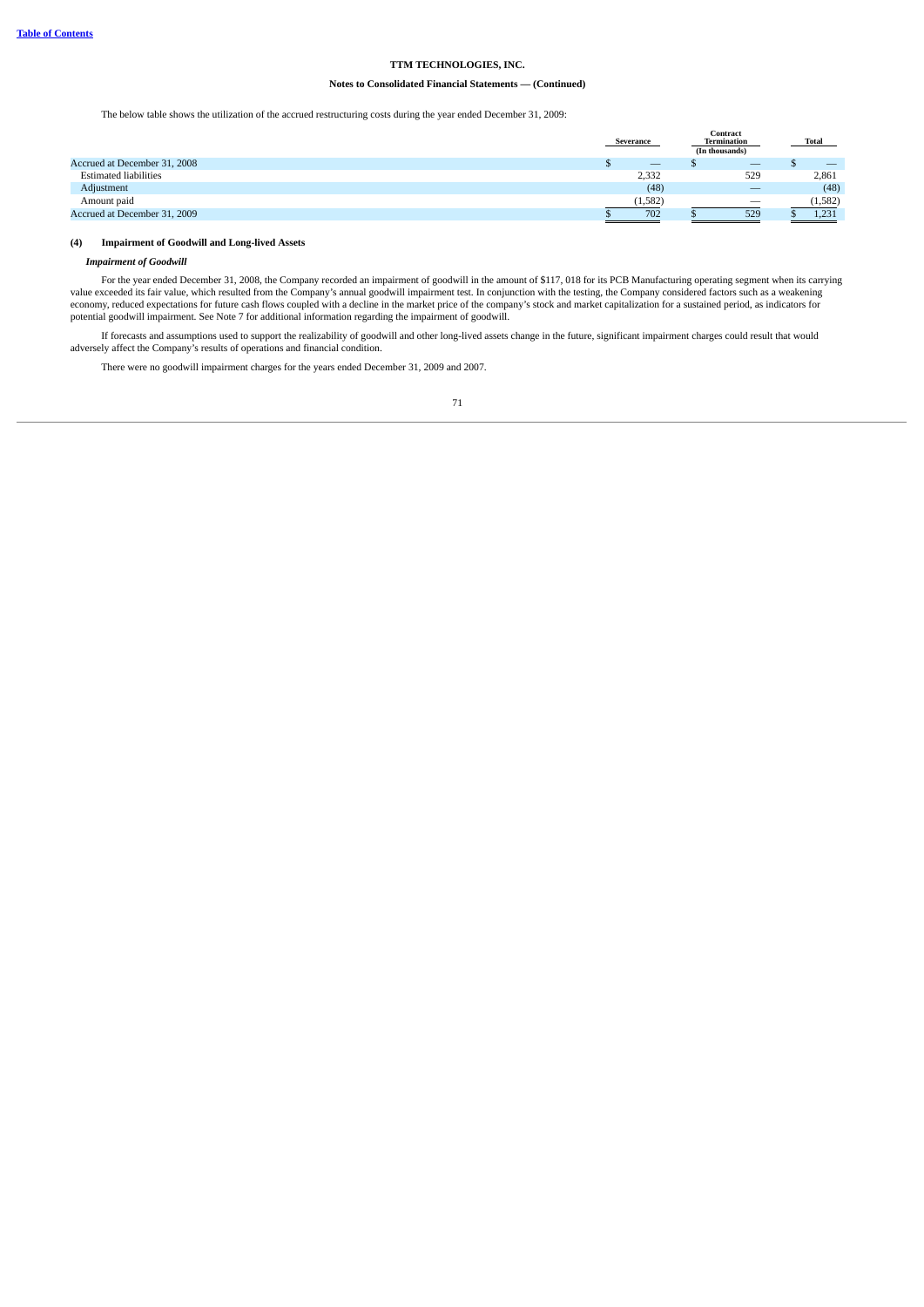## **Notes to Consolidated Financial Statements — (Continued)**

#### *Impairment of Long-lived Assets*

|                           |              | For the Year Ended<br>December 31, |                |       |  |
|---------------------------|--------------|------------------------------------|----------------|-------|--|
|                           |              | 2009                               | (In thousands) | 2008  |  |
| <b>PCB Manufacturing</b>  |              |                                    |                |       |  |
| <b>Plant Closures:</b>    |              |                                    |                |       |  |
| Los Angeles, California   | $\mathbb{S}$ | 7,457                              | $\mathbb{S}$   | —     |  |
| Redmond, Washington       |              | 737                                |                | 1,808 |  |
| Assets held for sale:     |              |                                    |                |       |  |
| Redmond, Washington       |              | 2,125                              |                |       |  |
| Dallas, Oregon            |              | 2,250                              |                | 1,750 |  |
|                           |              | 12,569                             |                | 3,558 |  |
| <b>Backplane Assembly</b> |              |                                    |                |       |  |
| Plant Closure:            |              |                                    |                |       |  |
| Hayward, California       |              | 192                                |                | 2,746 |  |
|                           |              | 192                                |                | 2,746 |  |
|                           |              | 12,761                             |                | 6,304 |  |

In 2008, the Company determined that certain long-lived assets, consisting of machinery and equipment for the Hayward, California and Redmond, Washington production facilities, were impaired due to slower growth and lower future production expectations for Hayward, California and the January 15, 2009 announcement of the Company's plans to close the Redmond, Washington production facility. On September 1, 2009, the Company also announced the closure of the Los Angeles and Hayward, California production facilities, which resulted in the additional impairment of machinery and equipment.

During the second quarter of 2009, the Company commenced the process of selling the buildings at the Redmond, Washington facility and classified the buildings as assets held for sale and recognized at the lesser of carrying value or fair value less costs to sell (Note 11).

During the years ended December 31, 2009 and 2008, the Company reduced the carrying value of the Dallas, Oregon and Redmond, Washington facilities, which were classified as assets held for sale in a prior period, to record the estimated fair value less costs to sell resulting in an impairment of \$4,375 for the year ended December 31, 2009. The Company continues<br>to actively market these facili

There was no impairment of long-lived assets for the year ended December 31, 2007.

## **(5) Short-Term Investments**

Short-term investments are comprised of an investment in the Primary Fund, a money market fund that has suspended redemptions and is being liquidated. The Company classifies these investments as trading securities and are recognized at fair value.

The original cost of this investment was \$20,101 and was originally classified as cash and cash equivalents on the Company's consolidated balance sheet. However, in 2008 the net asset value of the Primary Fund decreased below \$1 per share as a result of the Primary Fund's valuing at zero its holding of debt securities issued by Lehman Brothers Holdings, Inc., which filed bankruptcy on September 15, 2008. As a result, the Company recorded a \$579 unrealized loss, included in other, net in the Company's consolidated statement of operations, to recognize its pro rata share of the estimated loss in this investment for the year ended December 31, 2008.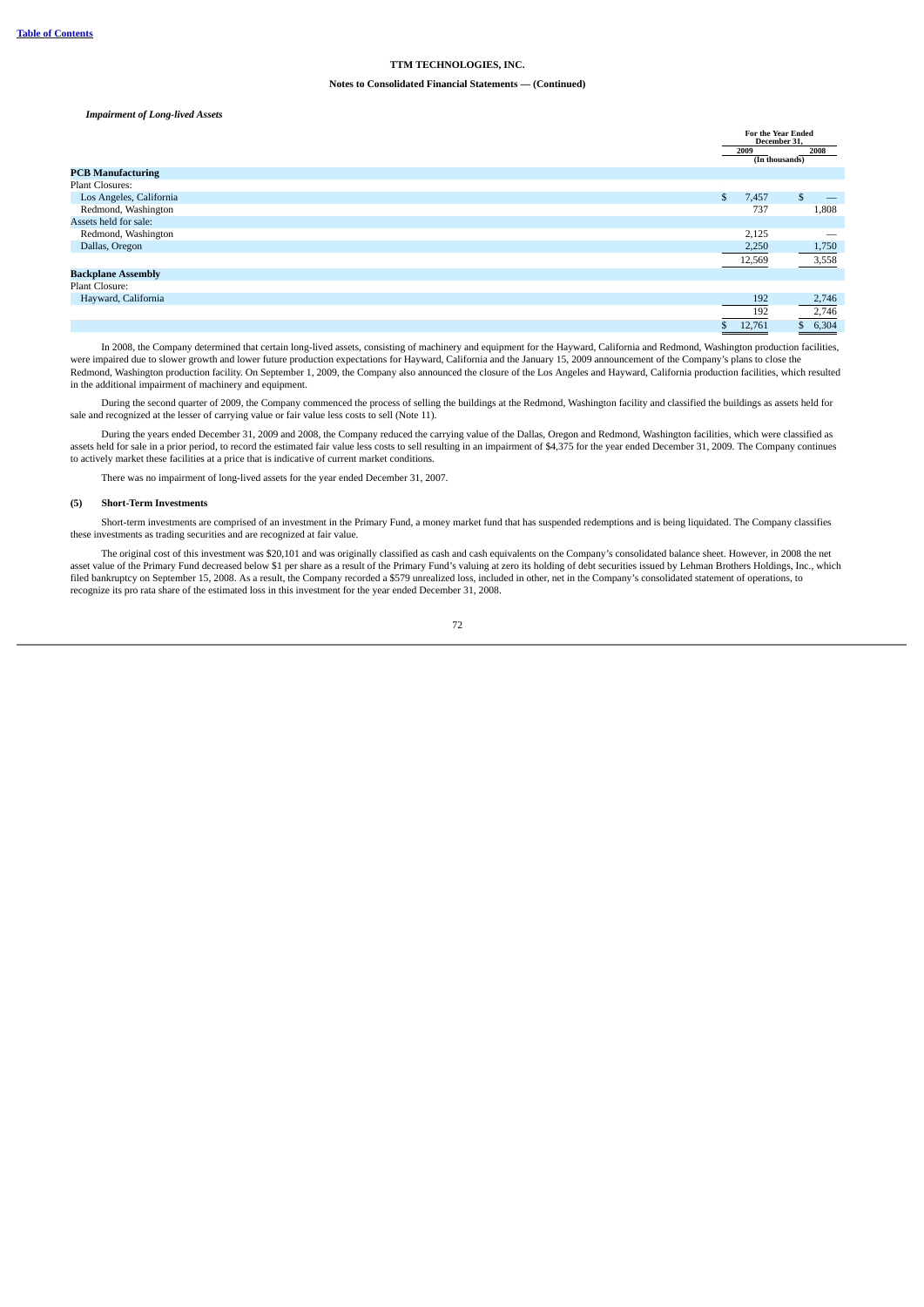## **Notes to Consolidated Financial Statements — (Continued)**

The Company has requested redemption of its investment in the Primary Fund and received partial distribution of funds in the amount of \$2,631 and \$15,865 during 2009 and 2008,<br>respectively. During the year ended December 3 U.S. District Court for the Southern District of New York prescribing amounts to be distributed which resulted in sufficient information available to determine the current investment fair value, and as a result the Company recorded a \$325 unrealized gain, included in other, net in the Company's consolidated statement of operations. At December 31, 2009 and 2008, the fair value of the Company's remaining investment in the Primary Fund was \$1,351 and \$3,657, respectively (Note 11).

Subsequent to December 31, 2009, the Company received a distribution of funds in the amount of \$1,351 representing the redemption of substantially all of the outstanding Primary Fund investment.

#### **(6) Composition of Certain Consolidated Financial Statement Captions**

|                                     |     | December 31,           |    |            |  |
|-------------------------------------|-----|------------------------|----|------------|--|
|                                     |     | 2009<br>(In thousands) |    | 2008       |  |
|                                     |     |                        |    |            |  |
| Inventories:                        |     |                        |    |            |  |
| Raw materials                       | \$  | 25,562                 | \$ | 29,915     |  |
| Work-in-process                     |     | 27,501                 |    | 36,444     |  |
| Finished goods                      |     | 11,982                 |    | 8,798      |  |
|                                     |     | 65,045                 |    | 75,157     |  |
| Less: Reserve for obsolescence      |     | (4,892)                |    | (4, 146)   |  |
|                                     | S.  | 60,153                 | \$ | 71,011     |  |
| Property, plant and equipment, net: |     |                        |    |            |  |
| Land                                | \$  | 9,156                  | \$ | 10,650     |  |
| Buildings and improvements          |     | 45,688                 |    | 53,423     |  |
| Machinery and equipment             |     | 137,058                |    | 147,857    |  |
| Construction-in-progress            |     | 3,965                  |    | 2,887      |  |
| Furniture and fixtures              |     | 498                    |    | 658        |  |
| Automobiles                         |     | 330                    |    | 367        |  |
|                                     |     | 196,695                |    | 215,842    |  |
| Less: Accumulated depreciation      |     | (108, 118)             |    | (100, 911) |  |
|                                     | \$  | 88,577                 | \$ | 114,931    |  |
|                                     |     |                        |    |            |  |
| Debt issuance costs                 | \$  | 4,338                  | \$ | 4,338      |  |
| Less: Accumulated amortization      |     | (796)                  |    | (294)      |  |
|                                     | \$. | 3,542                  | \$ | 4,044      |  |
| Other accrued expenses:             |     |                        |    |            |  |
| Interest                            | \$  | 711                    | \$ | 711        |  |
| Restructuring charges               |     | 529                    |    | —          |  |
| Income taxes payable                |     | 180                    |    |            |  |
| Professional fees                   |     | 163                    |    | 193        |  |
| Other                               |     | 744                    |    | 1,518      |  |
|                                     | \$  | 2,327                  | \$ |            |  |
|                                     |     |                        |    | 2,422      |  |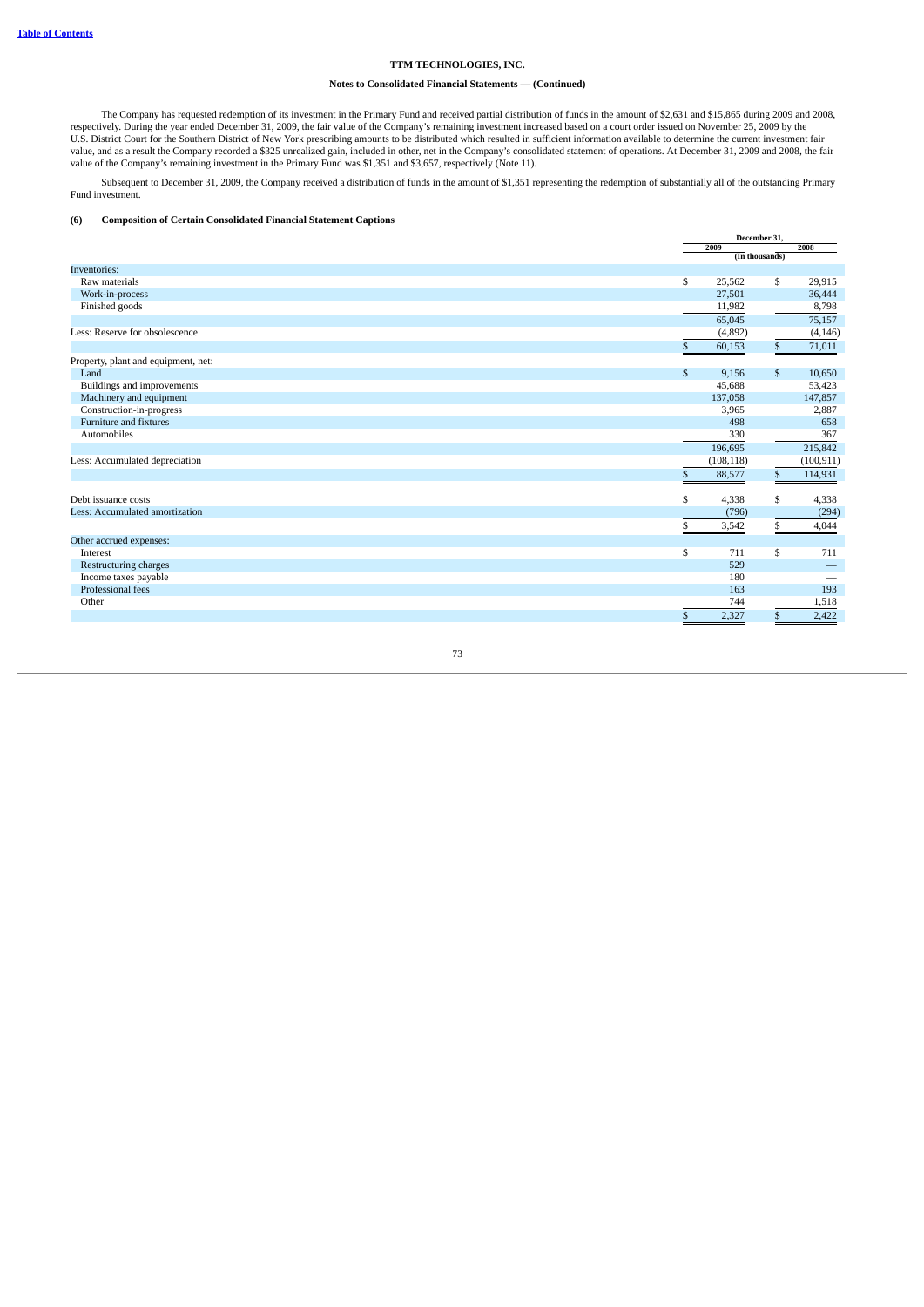## **Notes to Consolidated Financial Statements — (Continued)**

## **(7) Goodwill and Definite-lived Intangibles**

As of December 31, 2009 and 2008, goodwill by operating segment and the components of definite-lived intangibles were as follows:

| Goodwill |
|----------|
|          |

|                                                         | <b>Backplane</b><br><b>Assembly</b> |      | <b>PCB</b><br>Manufacturing<br>(In thousands) |    | <b>Total</b> |
|---------------------------------------------------------|-------------------------------------|------|-----------------------------------------------|----|--------------|
| Balance as of January 1, 2009                           |                                     |      |                                               |    |              |
| Goodwill                                                | \$<br>14,149                        | \$   | 117,018                                       | \$ | 131,167      |
| Accumulated impairment losses                           |                                     |      | (117,018)                                     |    | (117, 018)   |
|                                                         | 14,149                              |      |                                               |    | 14,149       |
| Foreign currency translation adjustment during the year |                                     | (19) |                                               |    | (19)         |
| Balance as of December 31, 2009                         |                                     |      |                                               |    |              |
| Goodwill                                                | 14,130                              |      | 117,018                                       |    | 131,148      |
| Accumulated impairment losses                           |                                     |      | (117,018)                                     |    | (117, 018)   |
| Balance as of December 31, 2009                         | 14,130                              |      |                                               | S  | 14,130       |
|                                                         |                                     |      |                                               |    |              |
|                                                         | <b>Backplane</b><br><b>Assembly</b> |      | PCB<br>Manufacturing<br>(In thousands)        |    | <b>Total</b> |
| Balance as of January 1, 2008                           |                                     |      |                                               |    |              |
| Goodwill                                                | 13,108<br>\$                        | \$   | 117,018                                       | \$ | 130,126      |
| Accumulated impairment losses                           |                                     |      |                                               |    |              |
|                                                         | 13,108                              |      | 117,018                                       |    | 130,126      |
| Impairment losses during the year                       |                                     |      | 117,018                                       |    | 117,018      |
| Foreign currency translation adjustment during the year | 1,041                               |      |                                               |    | 1,041        |
| Balance as of December 31, 2008                         |                                     |      |                                               |    |              |
| Goodwill                                                | 14,149                              |      | 117,018                                       |    | 131,167      |
| Accumulated impairment losses                           |                                     |      | (117,018)                                     |    | (117, 018)   |

During the fourth quarter of each year, the Company performs its annual goodwill impairment test. For the years ended December 31, 2009 and 2007, the Company performed its<br>annual impairment test of goodwill and concluded t value.

In performing step one of the annual impairment test for the year ended December 31, 2008, the Company determined the fair value of its operating segments based on a combination of discounted cash flow analysis and market approach and incorporated factors such as a weakening economy, reduced expectations for future cash flows coupled with a decline in the market<br>price of the Company's stock and ma triggered a step two impairment test for the PCB Manufacturing operating segment only. As a result of step two of the impairment test, the Company determined the implied fair value of<br>PCB Manufacturing operating segment's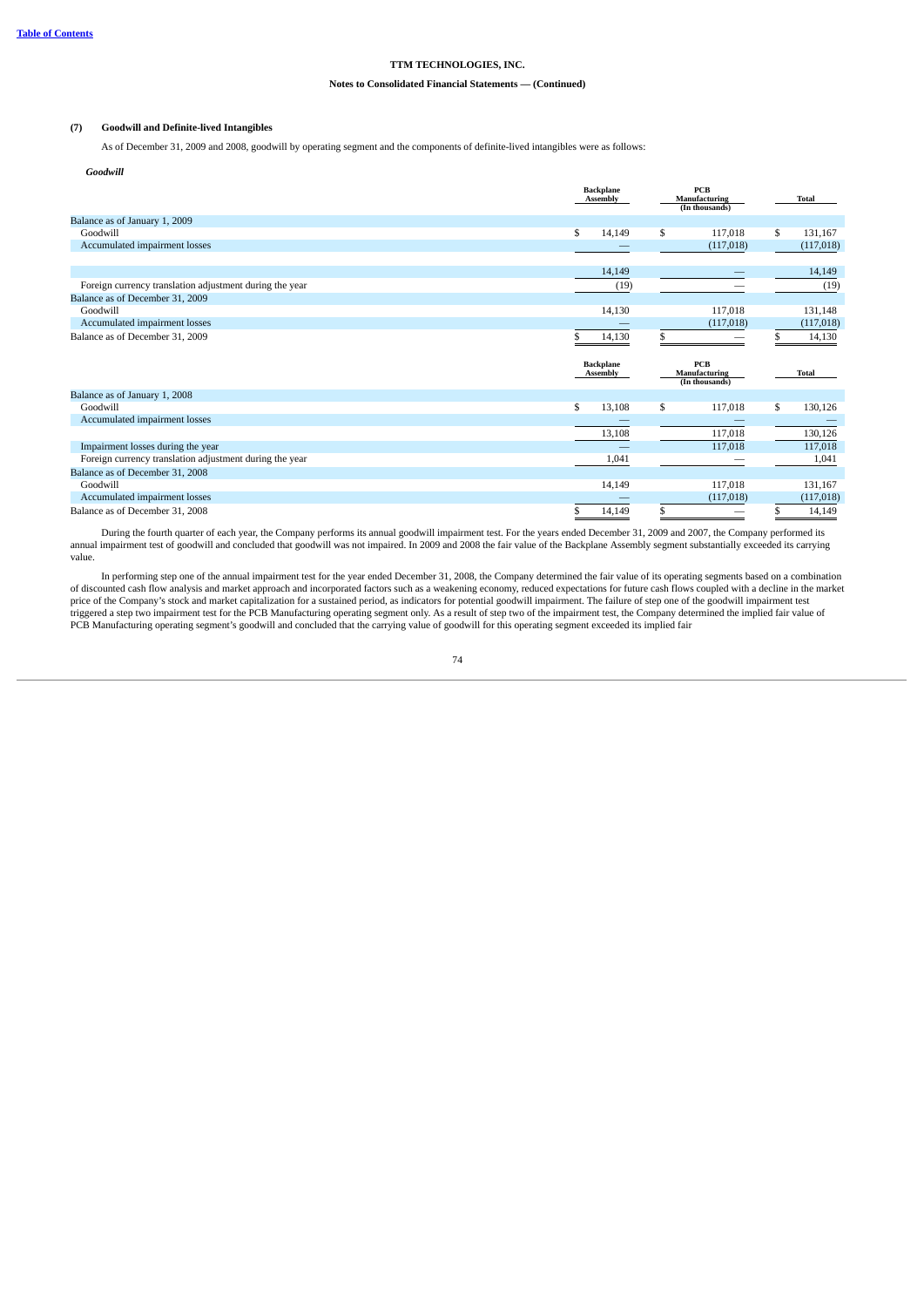## **Notes to Consolidated Financial Statements — (Continued)**

value as of December 31, 2008. Accordingly, an impairment charge of \$117,018 was recognized in the fourth quarter of 2008. A tax benefit has been recognized on a portion of this goodwill<br>impairment. See Note 10 for further

Goodwill in the Backplane Assembly operating segment includes the activity related to a foreign subsidiary which operates in a currency other than the U.S. dollar and therefore reflects a foreign currency rate change.

#### *Definite-lived Intangibles*

|                                  | <b>Gross</b><br>Amount | Accumulated<br><b>Amortization</b> | Foreign<br>Currency<br><b>Rate Change</b><br>(In thousands) | <b>Net</b><br>Carrying<br>Amount | Weighted<br>Average<br><b>Amortization</b><br>Period<br>(years) |
|----------------------------------|------------------------|------------------------------------|-------------------------------------------------------------|----------------------------------|-----------------------------------------------------------------|
| <b>December 31, 2009:</b>        |                        |                                    |                                                             |                                  |                                                                 |
| Strategic customer relationships | \$<br>35,429           | S<br>(20, 849)                     | 251<br>\$                                                   | 14,831<br>\$                     | 12.0                                                            |
| <b>Licensing agreement</b>       | 350                    | (70)                               |                                                             | 280                              | 3.0                                                             |
|                                  | 35,779                 | (20, 919)                          | 251                                                         | 15,111                           |                                                                 |
| <b>December 31, 2008:</b>        |                        |                                    |                                                             |                                  |                                                                 |
| Strategic customer relationships | 35,429<br>\$           | (17, 410)                          | 253<br>\$                                                   | \$<br>18.272                     | 12.0                                                            |
| Licensing agreement              | 350                    | (292)                              |                                                             | 58                               | 3.0                                                             |
|                                  | 35,779                 | (17, 702)                          | 253                                                         | 18,330                           |                                                                 |

The definite-lived intangibles related to strategic customer relationships include the activity related to a foreign subsidiary which operates in a currency other than the U.S. dollar and therefore reflects a foreign currency rate change.

Amortization expense was \$3,567, \$3,917 and \$4,242 in 2009, 2008 and 2007, respectively. Amortization expense related to acquired licensing agreements is classified as cost of<br>goods sold. Estimated aggregate amortization f

|              | 'In thousands) |
|--------------|----------------|
| 2010         | 3,282          |
| 2011<br>2012 | 3,135          |
|              | 2,801          |
| 2013         | 2,688          |
| 2014         | 1,933          |
|              | 13,839         |

#### **(8) Convertible Senior Notes**

In May 2008, the Company issued 3.25% Convertible Senior Notes (Convertible Notes) due May 15, 2015, in a public offering for an aggregate principal amount of \$175,000. The Convertible Notes bear interest at a rate of 3.25% per annum. Interest is payable semiannually in arrears on May 15 and November 15 of each year, beginning November 15, 2008. The<br>Convertible Notes are senior unsecured obli subordinated indebtedness. The liability and equity components of the Convertible Notes are separately accounted for in a manner that reflects the Company's non-convertible debt borrowing rate when interest costs are recognized.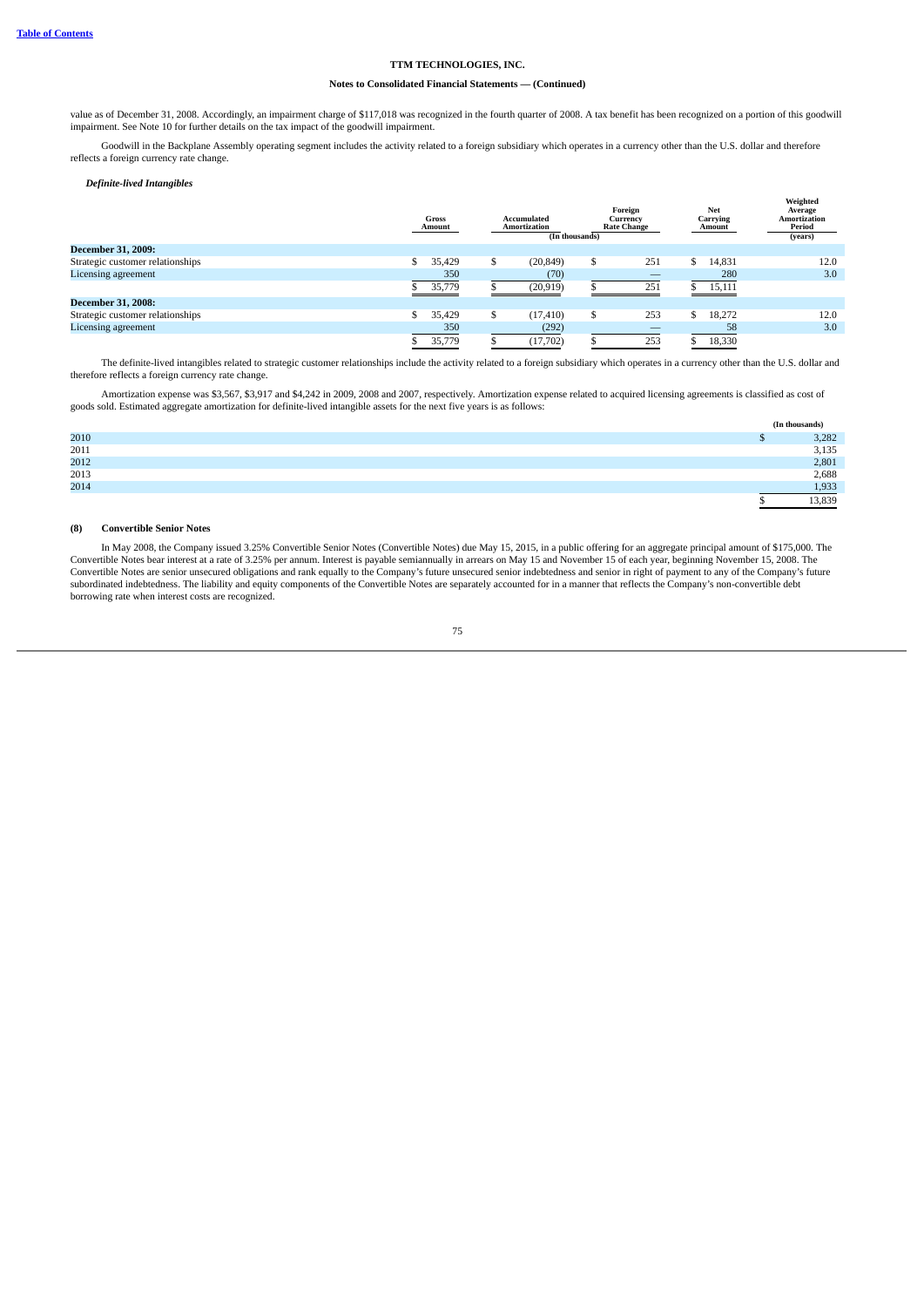## **Notes to Consolidated Financial Statements — (Continued)**

The Company received proceeds of \$169,249 after the deduction of offering expenses of \$5,751 upon issuance of the Convertible Notes. The Company has allocated the Convertible<br>Notes offering costs to the liability and equit At December 31, 2009 and 2008 the following summarizes the liability and equity components of the Convertible Notes:

|                                                               |                | December 31.<br>2009 |    | December 31,<br>2008 |
|---------------------------------------------------------------|----------------|----------------------|----|----------------------|
|                                                               | (In thousands) |                      |    |                      |
| <b>Liability components:</b>                                  |                |                      |    |                      |
| Convertible Notes                                             | ۰Π.            | 175,000              | S  | 175,000              |
| Less: Convertible Notes unamortized discount                  |                | (35, 118)            |    | (40,086)             |
| Convertible Notes, net of discount                            |                | 139,882              |    | 134,914              |
| <b>Equity components:</b>                                     |                |                      |    |                      |
| Additional paid-in capital:                                   |                |                      |    |                      |
| Embedded conversion option — Convertible Notes                | n B            | 43,000               | S. | 43,000               |
| Embedded conversion option — Convertible Notes issuance costs |                | (1, 413)             |    | (1, 413)             |
|                                                               |                | 41,587               |    | 41,587               |

At December 31, 2009 and 2008, remaining unamortized debt issuance costs included in other non-current assets were \$3,542 and \$4,044, respectively, and are being amortized to interest expense over the term of the Convertible Notes. Amortization expense for the years ended December 31, 2009, 2008 and 2007 was \$502, \$2,489 and \$3,692, respectively. At December 31, 2009 the remaining amortization period for the unamortized Convertible Note discount and debt issuance costs was 5.38 years.

The components of interest expense resulting from the Convertible Notes for the years ended December 31, 2009 and 2008 are as follows:

|                                                 | <b>Year Ended December 31.</b> |        |                |         |
|-------------------------------------------------|--------------------------------|--------|----------------|---------|
|                                                 | 2009                           |        |                | 2008    |
|                                                 |                                |        | (In thousands) |         |
| Contractual coupon interest                     |                                | 5,688  |                | \$3,560 |
| Amortization of Convertible Notes debt discount |                                | 4.968  |                | 2,914   |
| Amortization of debt issuance costs             |                                | 502    |                | 294     |
|                                                 |                                | 11.158 |                | \$6,768 |

For the years ended December 31, 2009 and 2008, the amortization of the Convertible Notes debt discount and debt issuance costs are based on an effective interest rate of 8.37%.

#### *Conversion*

At any time prior to November 15, 2014, holders may convert their Convertible Notes into cash and, if applicable, into shares of the Company's common stock based on a conversion<br>rate of 62.6449 shares of the Company's comm quarter beginning after June 30, 2008 (and only during such calendar quarter), if the last reported sale price of our common stock for at least 20 trading days during the 30 consecutive trading days ending on the last trading day of the immediately preceding calendar quarter is greater than or equal to 130% of the applicable conversion price on each applicable trading day of such preceding calendar quarter; (2) during the five business day period after any 10 consecutive trading day period in which the trading price per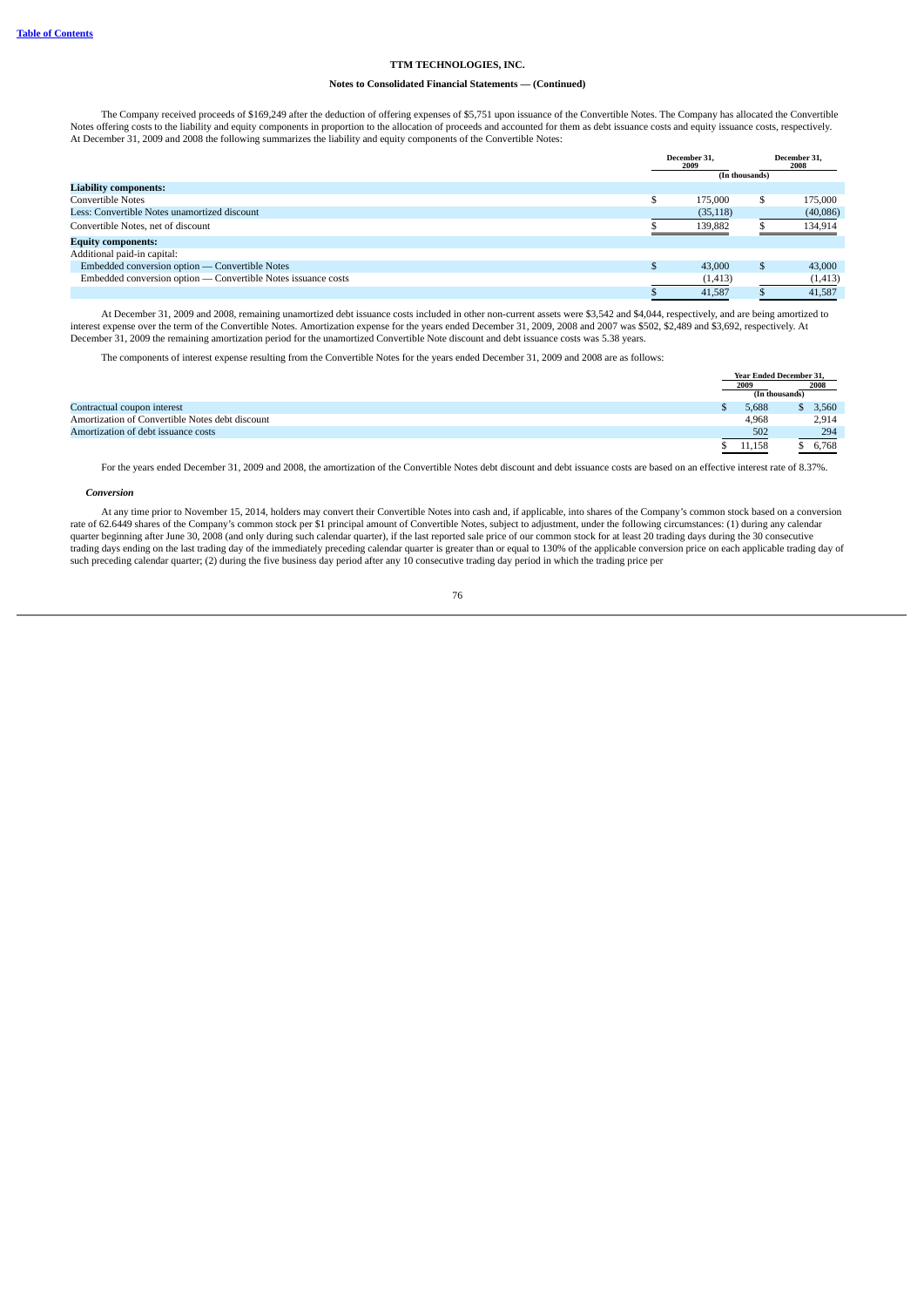#### **Notes to Consolidated Financial Statements — (Continued)**

note for each day of that 10 consecutive trading day period was less than 98% of the product of the last reported sale price of our common stock and the conversion rate on such day; or<br>(3) upon the occurrence of specified

On or after November 15, 2014 until the close of business on the third scheduled trading day preceding the maturity date, holders may convert their notes at any time, regardless of the foregoing circumstances. Upon conversion, for each \$1 principal amount of notes, the Company will pay cash for the lesser of the conversion value or \$1 and shares of our common stock, if any, based on a daily conversion value calculated on a proportionate basis for each day of the 60 trading day observation period. Additionally, in the event of a fundamental change as defined in the prospectus supplement, or other conversion rate adjustments such as share splits or combinations, other distributions of shares, cash or other assets to stockholders, including self-tender transactions (Other Conversion Rate Adjustments), the conversion rate may be modified to adjust the number of shares per \$1 principal amount of the notes.

The maximum number of shares issuable upon conversion, including the effect of a fundamental change and subject to Other Conversion Rate Adjustments, would be 13,978.

#### *Note Repurchase*

The Company is not permitted to redeem the Convertible Notes at any time prior to maturity. In the event of a fundamental change or certain default events, as defined in the prospectus supplement, holders may require the Company to repurchase for cash all or a portion of their Convertible Notes at a price equal to 100% of the principal amount, plus any accrued and unpaid interest.

#### *Convertible Note Hedge and Warrant Transaction*

In connection with the issuance of the Convertible Notes, the Company entered into a convertible note hedge and warrant transaction (Call Spread Transaction), with respect to the Company's common stock. The convertible note hedge, which cost an aggregate \$38,257 and was recorded, net of tax, as a reduction of additional paid-in capital, consists of the Company's option to purchase up to 10,963 common stock shares at a price of \$15.96 per share. This option expires on May 15, 2015 and can only be executed upon the conversion of the above mentioned Convertible Notes. Additionally, the Company sold warrants to purchase 10,963 shares of the Company's common stock at a price of \$18.15. This warrant transaction expires on August 17, 2015. The proceeds from the sale of warrants of \$26,197 was recorded as an addition to additional paid-in capital. The Call Spread Transaction has no effect on the terms of the Convertible Notes and reduces potential dilution by effectively increasing the conversion price of the Convertible Notes to \$18.15 per share of the Company's common stock.

#### **(9) Long-term Debt and Credit Agreement**

In May 2008, the Company paid in full all outstanding balances, terminated all letter of credit arrangements and the related interest rate swap associated with the Credit Agreement. The Company has no further obligation or commitment related to this Credit Agreement. Upon termination of the interest rate swap, the Company realized a loss on settlement of \$1,194 for the year ended December 31, 2008. The loss was recorded as a component of other, net in the consolidated statements of operations. Additionally, the impact of the interest rate swap to interest expense during the year ended December 31, 2008 and 2007 was a charge of \$331 and a benefit of \$59, respectively.

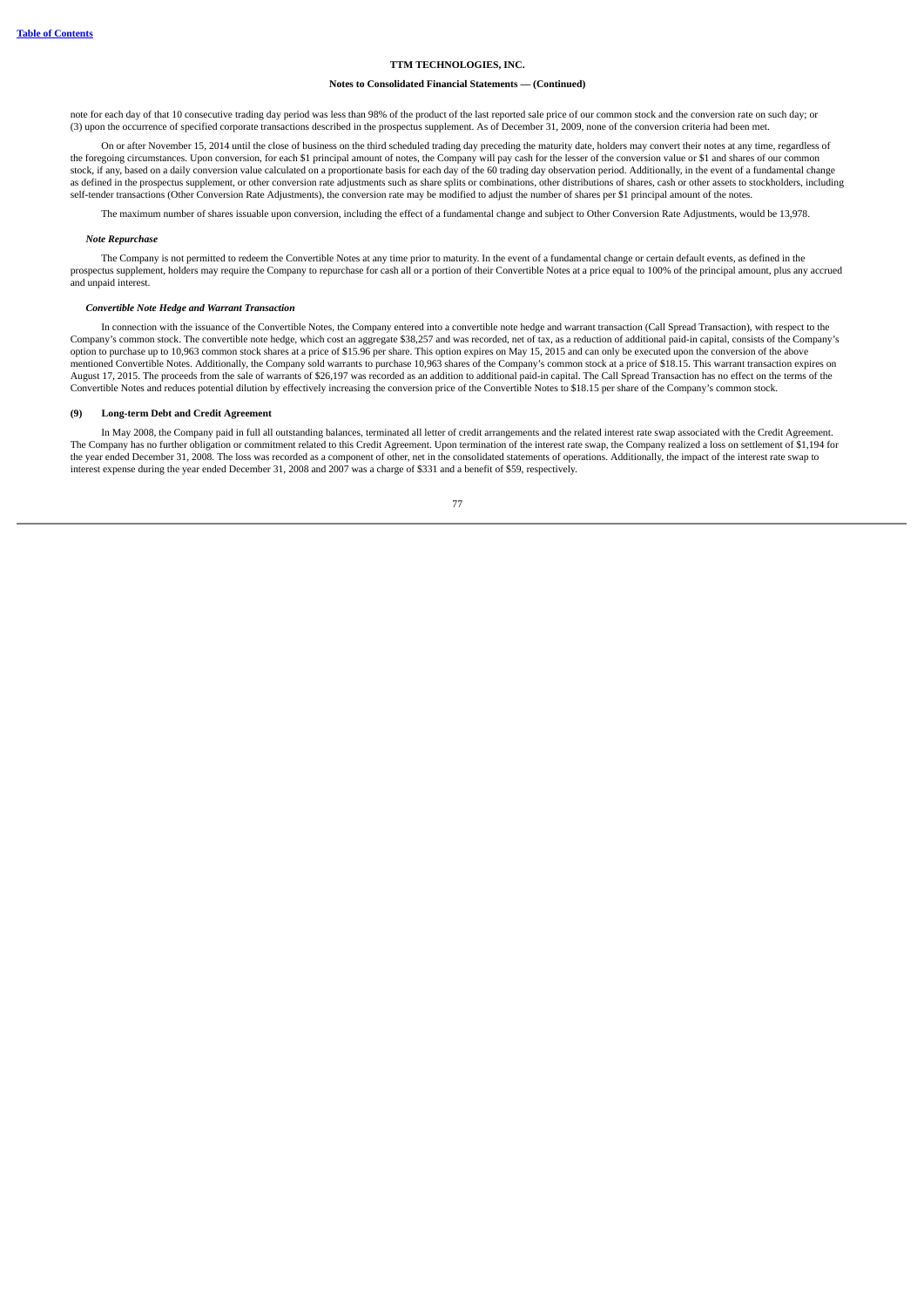# **Notes to Consolidated Financial Statements — (Continued)**

**(10) Income Taxes**

The components of income (loss) before income taxes for the years ended December 31, 2009, 2008 and 2007 are:

|                                   | 2009    | 2008<br>(In thousands) | 2007      |  |        |
|-----------------------------------|---------|------------------------|-----------|--|--------|
| <b>United States</b>              | (1.040) |                        | (69, 987) |  | 44.415 |
| Foreign                           | 9,163   |                        | 8.616     |  | 6,853  |
| Income (loss) before income taxes | 8.123   |                        | (61, 371) |  | 51.268 |
|                                   |         |                        |           |  |        |

The Company has provided income taxes for its foreign earnings as such earnings are not permanently reinvested outside of the United States.

The components of income tax (provision) benefit for the years ended December 31, 2009, 2008 and 2007 are:

|                               | 2009 |         | 2008<br>(In thousands) |          |   | 2007      |
|-------------------------------|------|---------|------------------------|----------|---|-----------|
| Current (provision) benefit:  |      |         |                        |          |   |           |
| Federal                       | S    | (3,536) | \$                     | (9,755)  | S | (12,009)  |
| State                         |      | (1,721) |                        | (2,203)  |   | (1,861)   |
| Foreign                       |      | (2,839) |                        | (1,625)  |   | (884)     |
| Total current                 |      | (8,096) |                        | (13,583) |   | (14, 754) |
| Deferred (provision) benefit: |      |         |                        |          |   |           |
| Federal                       |      | 3,419   |                        | 32,335   |   | (5,021)   |
| State                         |      | 1,313   |                        | 5,634    |   | 3,220     |
| Foreign                       |      | 98      |                        | 74       |   | (30)      |
| Total deferred                |      | 4,830   |                        | 38,043   |   | (1, 831)  |
| Total (provision) benefit     |      | (3,266) |                        | 24,460   |   | (16, 585) |

The following is a reconciliation between the statutory federal income tax rates and the Company's effective income tax rates for the years ended December 31, 2009, 2008 and 2007, which are derived by dividing the income t

|                                                                  | 2009       | 2008  | 2007       |
|------------------------------------------------------------------|------------|-------|------------|
| Statutory federal income tax rate                                | $(34.0)\%$ | 35.0% | $(35.0)\%$ |
| State income taxes, net of federal benefit and state tax credits | (3.3)      | 3.6   | (3.0)      |
| Domestic production activities deduction                         | 1.5        | 1.1   | 1.4        |
| Decrease in valuation allowance                                  |            |       | 4.7        |
| Other                                                            | (4.4)      | 0.2   | (0.4)      |
| Total (provision) benefit for income taxes                       | $(40.2)\%$ | 39.9% | $(32.3)\%$ |
|                                                                  |            |       |            |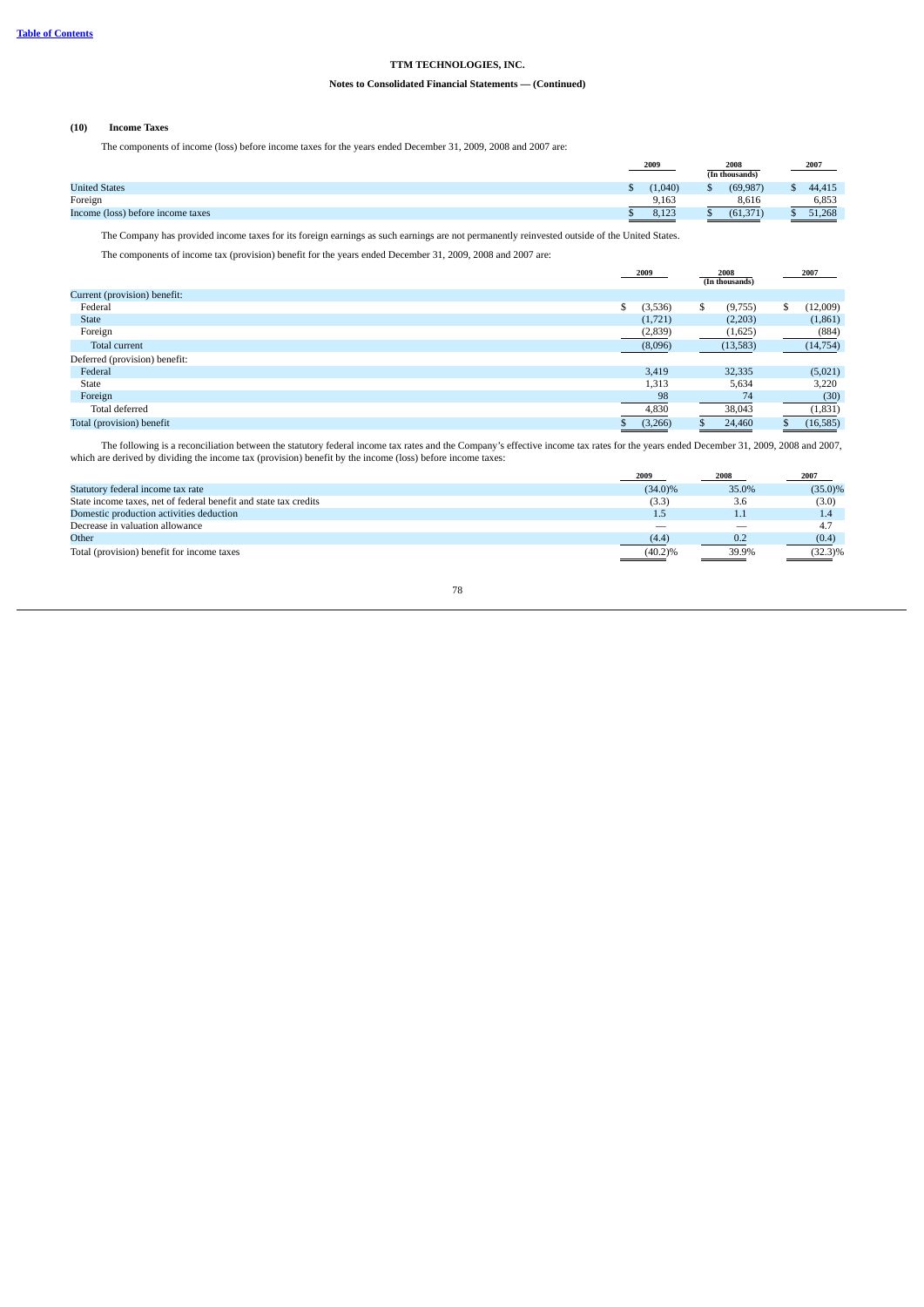# **Notes to Consolidated Financial Statements — (Continued)**

Deferred income taxes reflect the net tax effects of temporary differences between the carrying amounts of assets and liabilities for financial reporting purposes and the amounts used<br>for income tax purposes. The significa

|                                                        | 2009<br>(In thousands) |           |    | 2008      |
|--------------------------------------------------------|------------------------|-----------|----|-----------|
|                                                        |                        |           |    |           |
| Deferred income tax assets:                            |                        |           |    |           |
| Goodwill and intangible amortization                   | \$                     | 32,568    | .S | 37,331    |
| Reserves and accruals                                  |                        | 5,794     |    | 5,759     |
| Net operating loss carryforwards                       |                        | 4         |    |           |
| State tax credit carryforwards, net of federal benefit |                        | 3,017     |    | 2,856     |
| Stock-based compensation                               |                        | 2,728     |    | 1,962     |
| Original issue discount on Convertible Notes           |                        | 11,852    |    | 13,597    |
| Property, plant and equipment basis differences        |                        | 3,712     |    |           |
| Other deferred income tax assets                       |                        | 2,627     |    | 479       |
|                                                        |                        | 62,302    |    | 61,991    |
| Deferred income tax liabilities:                       |                        |           |    |           |
| Discount on senior convertible notes                   |                        | (13, 432) |    | (15, 333) |
| Property, plant and equipment basis differences        |                        |           |    | (2, 491)  |
| Unrealized gain on currency translation                |                        | (1,853)   |    | (1,875)   |
| Repatriation of foreign earnings                       |                        | (2,942)   |    | (2,461)   |
| Net deferred income tax assets                         |                        | 44,075    |    | 39,831    |
| Deferred income tax assets, net:                       |                        |           |    |           |
| Current deferred income taxes                          | \$                     | 6,645     |    | 5,502     |
| Noncurrent deferred income taxes                       |                        | 37,430    |    | 34,329    |

At December 31, 2009 the Company's multiple state net operating loss carryforwards for income tax purposes were approximately \$68. If not utilized, the state net operating loss carryforwards will begin to expire in 2018. At December 31, 2009, the Company's state tax credit carryforwards were approximately \$4,642 and have no expiration date.

A valuation allowance is provided when it is more likely than not that all or some portion of the deferred income tax assets will not be realized. The Company believes that it is more likely than not that the results of future operations will generate sufficient taxable income to realize the deferred income tax assets. As a result, the Company has determined that a valuation allowance is not necessary.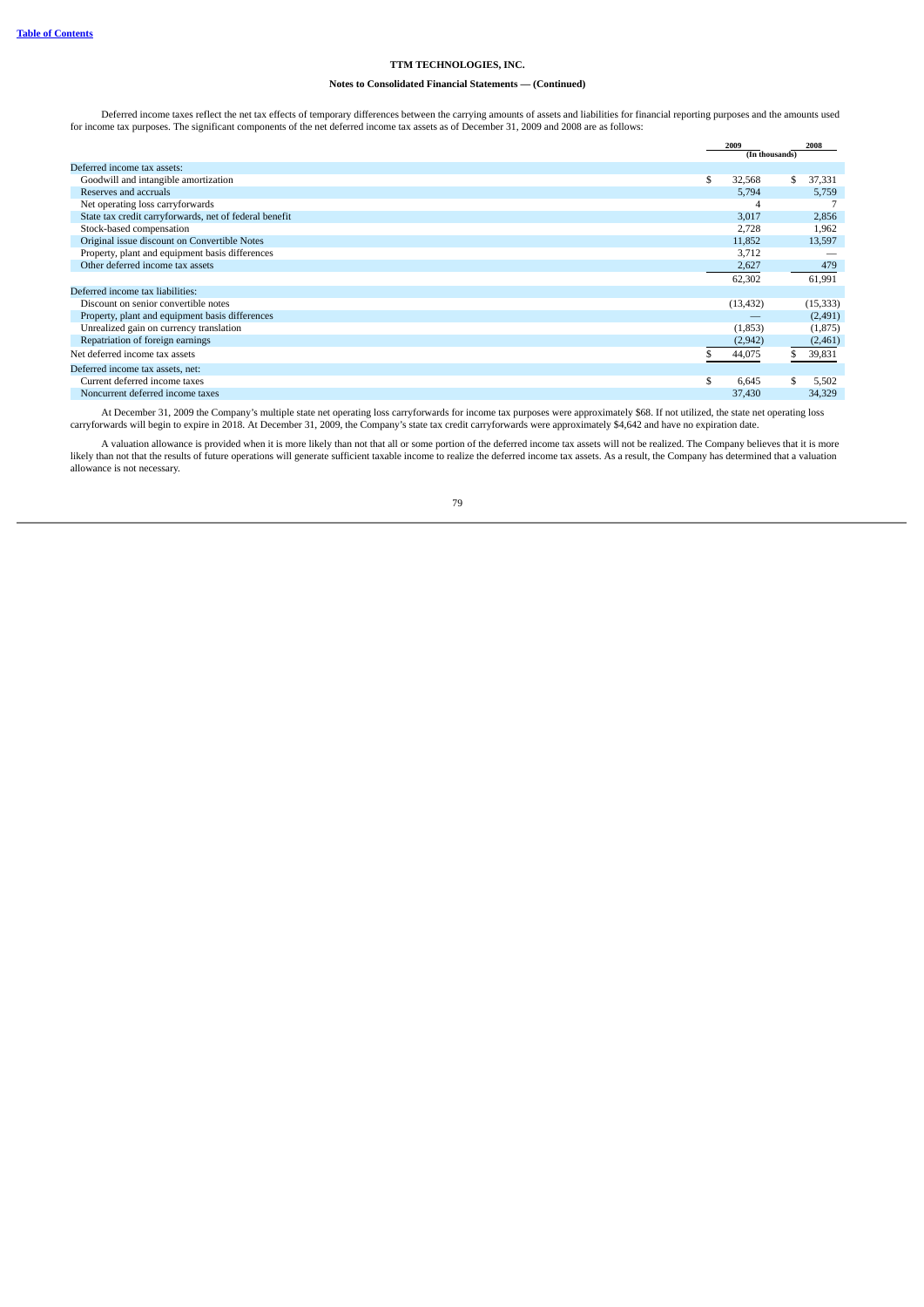## **Notes to Consolidated Financial Statements — (Continued)**

A reconciliation of the beginning and ending amount of unrecognized tax benefits, exclusive of accrued interest and penalties, is as follows:

|                                                              | 2009  | 2008<br>(In thousands) | 2007  |
|--------------------------------------------------------------|-------|------------------------|-------|
| Balance at January 1                                         | \$95  | \$346                  | \$346 |
| Additions based on tax positions related to the current year |       |                        |       |
| Additions for tax positions of prior years                   | 17    |                        |       |
| Reductions for tax positions of prior years                  |       |                        |       |
| Lapse of statute                                             |       | (251)                  |       |
| Settlements                                                  |       |                        |       |
| <b>Balance at December 31</b>                                | \$112 | 95                     | \$346 |

At December 31, 2009 and 2008, the Company classified \$138 and \$116, respectively, of total unrecognized tax benefits, which include accrued interest and penalties of \$26 and \$21, net of tax benefits for 2009 and 2008, respectively, as a component of other long-term liabilities. The amount of unrecognized tax benefits that would, if recognized, reduce the Company's effective income tax rate in any future periods is \$73. The Company does not expect its unrecognized tax benefits to change significantly over the next 12 months.

The Company and its subsidiaries are subject to U.S. federal, state, local, and/or foreign income tax, and in the normal course of business its income tax returns are subject to examination by the relevant taxing authorities. As of December 31, 2009, the 2002 — 2008 tax years remain subject to examination in the U.S. federal tax, various state tax and foreign jurisdictions.

## **(11) Financial Instruments**

#### *Fair Value of Financial Instruments*

At December 31, 2009 and 2008, the Company's financial instruments included cash and cash equivalents, short-term investments, restricted cash, accounts receivable, accounts payable and convertible senior notes. The carrying amount of cash and cash equivalents, restricted cash, accounts receivable and accounts payable approximate fair value due to the shortterm maturities of these instruments.

The carrying amount and estimated fair value of the Company's financial instruments at December 31, 2009 and 2008 were as follows:

|                                                    | 2009               |                  |  |                                 |  | 2008               |  |                      |  |
|----------------------------------------------------|--------------------|------------------|--|---------------------------------|--|--------------------|--|----------------------|--|
|                                                    | Carrying<br>Amount |                  |  | Fair<br>Value<br>(In thousands) |  | Carrying<br>Amount |  | Fair<br><b>Value</b> |  |
| Short-term investments<br>Convertible senior notes |                    | 1.351<br>139.882 |  | 1.351<br>174.340                |  | 3.657<br>134.914   |  | 3,657<br>87,553      |  |

The fair value of short-term investments was estimated based on a court order issued by the U.S. District Courts prescribing amounts to be distributed which resulted in sufficient information available to determine the current investment fair value. The fair value of the convertible senior notes was estimated based on quoted market prices at year end.

#### *Fair Value Measures*

The Company measures at fair value its financial and non-financial assets by using a fair value hierarchy that prioritizes the inputs to valuation techniques used to measure fair value. Fair value is the price that would be

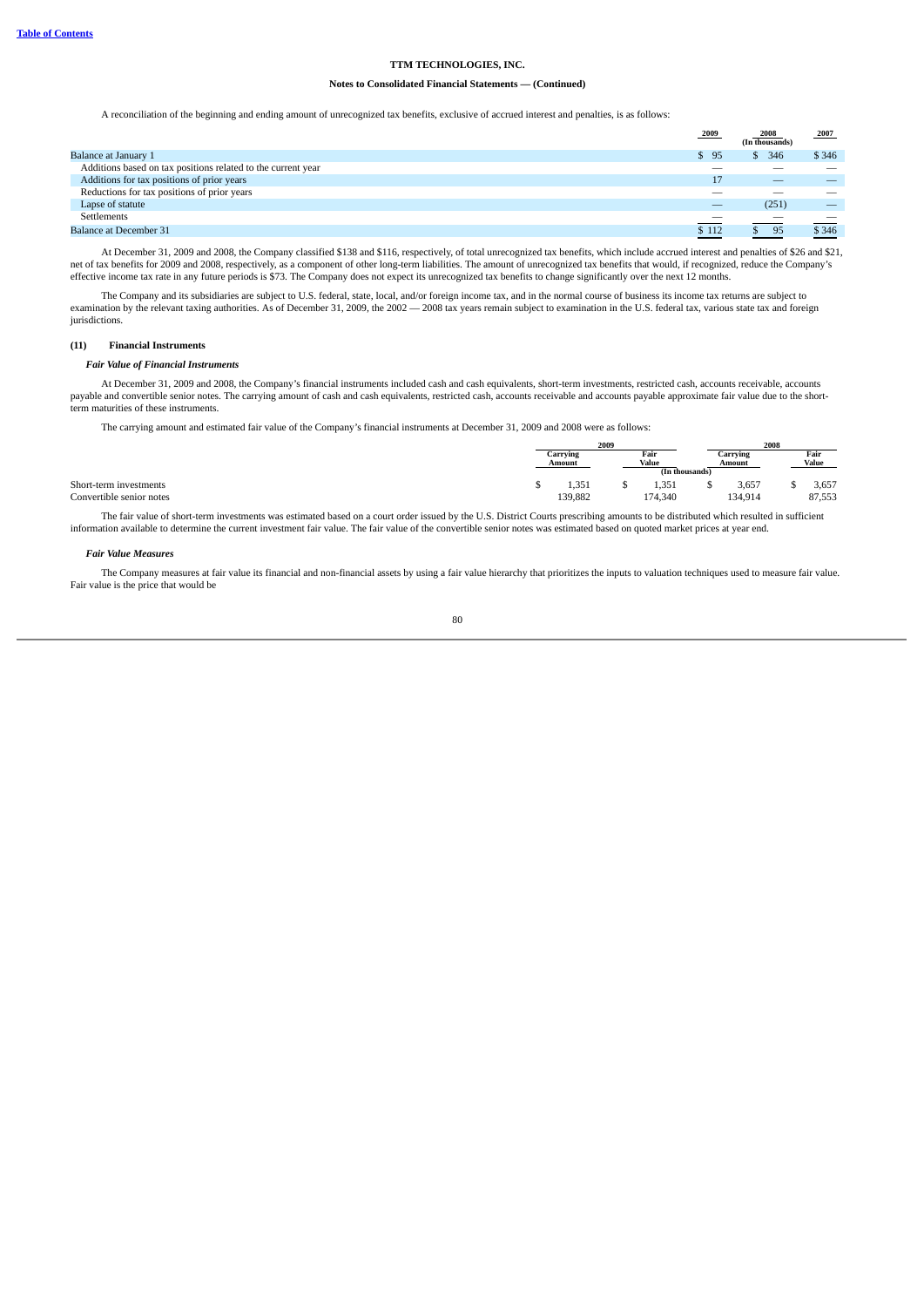## **Notes to Consolidated Financial Statements — (Continued)**

received to sell an asset or paid to transfer a liability in an orderly transaction between market participants at the measurement date, essentially an exit price, based on the highest and best use of the asset or liability.

At December 31, 2009 and 2008, the following financial assets were measured at fair value on a recurring basis using the type of inputs shown:

|                                                                                                                                        |              | <b>Fair Value Measurements Using:</b> |                                                  |   |                          |
|----------------------------------------------------------------------------------------------------------------------------------------|--------------|---------------------------------------|--------------------------------------------------|---|--------------------------|
|                                                                                                                                        | December 31, | Level 1                               | Level 2                                          |   | Level 3                  |
|                                                                                                                                        | 2009         | <b>Inputs</b>                         | <b>Inputs</b>                                    |   | <b>Inputs</b>            |
|                                                                                                                                        |              | (In thousands)                        |                                                  |   |                          |
| Cash equivalents                                                                                                                       | \$70,794     | \$70,794                              |                                                  |   |                          |
| Short-term investments                                                                                                                 | 1,351        |                                       |                                                  |   | 1,351                    |
| <b>Restricted cash</b>                                                                                                                 | 120,000      | 120,000                               |                                                  |   | $\overline{\phantom{a}}$ |
|                                                                                                                                        |              |                                       |                                                  |   |                          |
|                                                                                                                                        | December 31, | Level 1                               | <b>Fair Value Measurements Using:</b><br>Level 2 |   | Level 3                  |
|                                                                                                                                        | 2008         | <b>Inputs</b>                         | Inputs                                           |   | <b>Inputs</b>            |
|                                                                                                                                        |              | (In thousands)                        |                                                  |   |                          |
| Cash equivalents                                                                                                                       | \$133,797    | \$133,797                             |                                                  |   |                          |
| Short-term investments                                                                                                                 | 3,657        |                                       |                                                  |   | 3,657                    |
|                                                                                                                                        |              |                                       | December 31,                                     |   |                          |
| Fair Value Measurement using Observable Inputs (Level 3)                                                                               |              |                                       | 2009                                             |   | 2008                     |
|                                                                                                                                        |              |                                       | (In thousands)                                   |   |                          |
| Beginning balance at January 1                                                                                                         |              | \$                                    | 3,657                                            | S |                          |
| Transfers to level 3                                                                                                                   |              |                                       |                                                  |   | 20,101                   |
| Changes in fair value included in earnings                                                                                             |              |                                       | 325                                              |   | (579)                    |
| Settlement                                                                                                                             |              |                                       | (2,631)                                          |   | (15, 865)                |
| Ending Balance at December 31,                                                                                                         |              |                                       | 1,351                                            |   | 3,657                    |
| Gains (losses) included in earnings for year ended attributable to a change in unrealized gains (losses) relating to assets still held |              |                                       | 325                                              |   | (579)                    |

The majority of the Company's non-financial instruments, which include goodwill, intangible assets, inventories, and property, plant and equipment, are not required to be carried at fair value on a recurring basis. However, if certain triggering events occur (or tested at least annually for goodwill) such that a non-financial instrument is required to be evaluated for impairment, based upon a comparison of the non-financial instruments fair value to its carrying value and the carrying value exceeds the fair value, an impairment is recorded to reduce the carrying value to the fair value.

At December 31, 2009 the following non-financial instruments were measured at fair value on a nonrecurring basis using the type of inputs shown:

|                                |                      |                          | <b>Fair Value Measurements Using:</b>      |                                 |                 |  |
|--------------------------------|----------------------|--------------------------|--------------------------------------------|---------------------------------|-----------------|--|
|                                | December 31.<br>2009 | Level 1<br><b>Inputs</b> | <b>Level 2</b><br>Inputs<br>(In thousands) | Level 3<br><b>Inputs</b>        | Total<br>losses |  |
| Long-lived asset held and used | 1,516                | —                        | \$1.516                                    | $\overline{\phantom{m}}$        | 8,386           |  |
| Assets held for sale           | 7,875                | $\overline{\phantom{m}}$ | 7,875                                      | $\hspace{0.1mm}-\hspace{0.1mm}$ | 4,375           |  |
| Asset retirement obligation    | 691                  |                          |                                            | \$691                           |                 |  |
|                                |                      |                          |                                            |                                 | \$12.761        |  |

During 2009, the Company reviewed for impairment the carrying value of the Redmond, Washington, Hayward and Los Angeles, California production facilities' assets, consisting of<br>buildings and equipment, and leasehold improv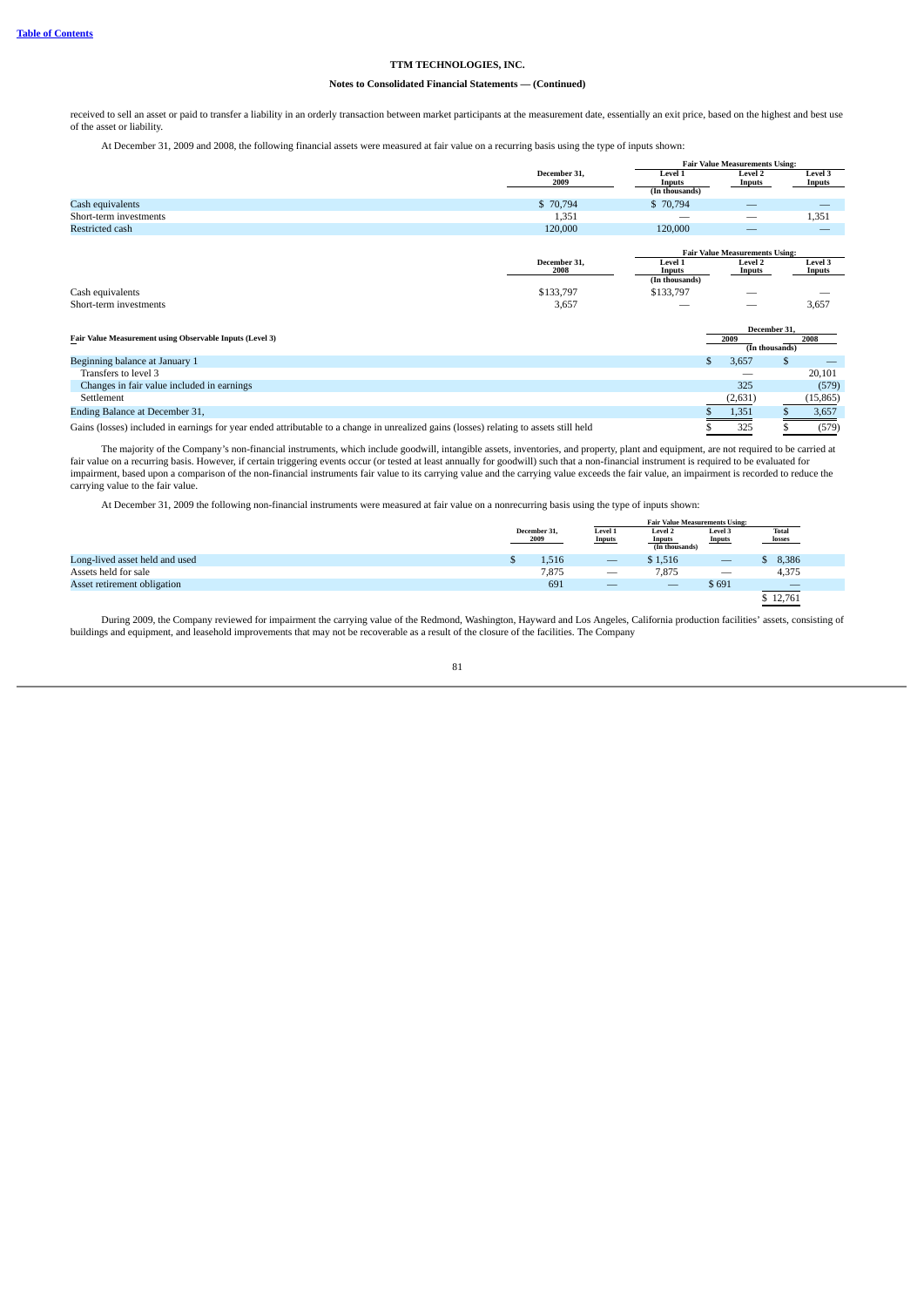#### **Notes to Consolidated Financial Statements — (Continued)**

evaluates regularly whether events and circumstances have occurred that indicate possible impairment and relies on a number of factors, including operating results, business plans, economic projections, and anticipated future cash flows. During the year ended 2009, the Redmond, Washington, and two California facilities' long-lived assets with a carrying value of \$9,902 were written down to their fair value of \$1,516, resulting in an impairment charge of \$8,386 which was included in earnings for the year ended December 31, 2009. Because the primary determination of fair value was management's review of current auction rates of similar assets used in the PCB industry, the resulting fair value is considered a Level 2 input.

Additionally, the Company also reviewed for impairment assets held for sale consisting of buildings at the Company's Dallas, Oregon and Redmond, Washington facilities, which are carried at the lesser of carrying value or fair value less costs to sell. During 2009 the Dallas, Oregon and Redmond, Washington facilities with a carrying value amount of \$3,250 and \$9,000, respectively, were written-down to their fair value of \$1,000 and \$6,875, respectively, resulting in an impairment charge of \$2,250 and \$2,125, respectively, which was included in earnings for the year ended December 31, 2009. Fair value is remeasured on a periodic basis and is primarily determined using appraisals and comparable prices of similar assets, which are considered to be Level 2 inputs.

The Company estimates liabilities for the costs of asset retirement obligations when a legal or contractual obligation exists to dispose of or restore an asset upon its retirement and the timing and cost of such work can be reasonably estimated. The Company capitalizes the associated asset retirement costs as part of the carrying amount of the long-lived asset. The initial liability and subsequent adjustments due to changes in the amount or timing of the estimated cash flows are measured at fair value based on the present value of estimated cash flows using the Company's credit-adjusted, risk-free interest rate. During 2009, an adjustment was recorded to the estimated asset retirement obligation and related assets for the Hayward and Los Angeles, California manufacturing facilities to restore the Company's leased manufacturing facilities to shell condition due to changes in the expected timing and amount of cash flows. Because the primary determination of fair value was based on management's assumptions and estimates of costs to dispose of or restore an asset, the resulting fair value is considered a Level 3 input.

#### *Concentration of Credit Risk*

In the normal course of business, the Company extends credit to its customers, which are concentrated in the computer and electronics instrumentation and aerospace/defense industries, and some of which are located outside the United States. The Company performs ongoing credit evaluations of customers and generally does not require collateral. The Company also considers the credit risk profile of the customer from which the receivable is due in further evaluating collection risk.

As of December 31, 2009 and 2008, the 10 largest customers in the aggregate accounted for 57% and 58%, respectively, of total accounts receivable. If one or more of the Company's significant customers were to become insolvent or were otherwise unable to pay for the manufacturing services provided, it would have a material adverse effect on the Company's financial condition and results of operations.

A portion of the Company's cash and net assets are held in currencies other than the U.S. dollar. As of December 31, 2009, the Company had approximately \$7,142 of net assets denominated in Chinese RMB.

#### **(12) Commitments and Contingencies**

## *Operating Leases*

The Company leases some of its manufacturing and assembly plants, a sales office and equipment under noncancellable operating leases that expire at various dates through 2020. Certain real property leases contain renewal provisions at the Company's option. Most of the leases require the Company to pay for certain other costs such as property taxes and maintenance. Certain leases also contain rent escalation clauses (step rents) that require additional rental amounts in the later years of the term. Rent expense for leases with step rents is recognized on a straight-line basis over the minimum lease term.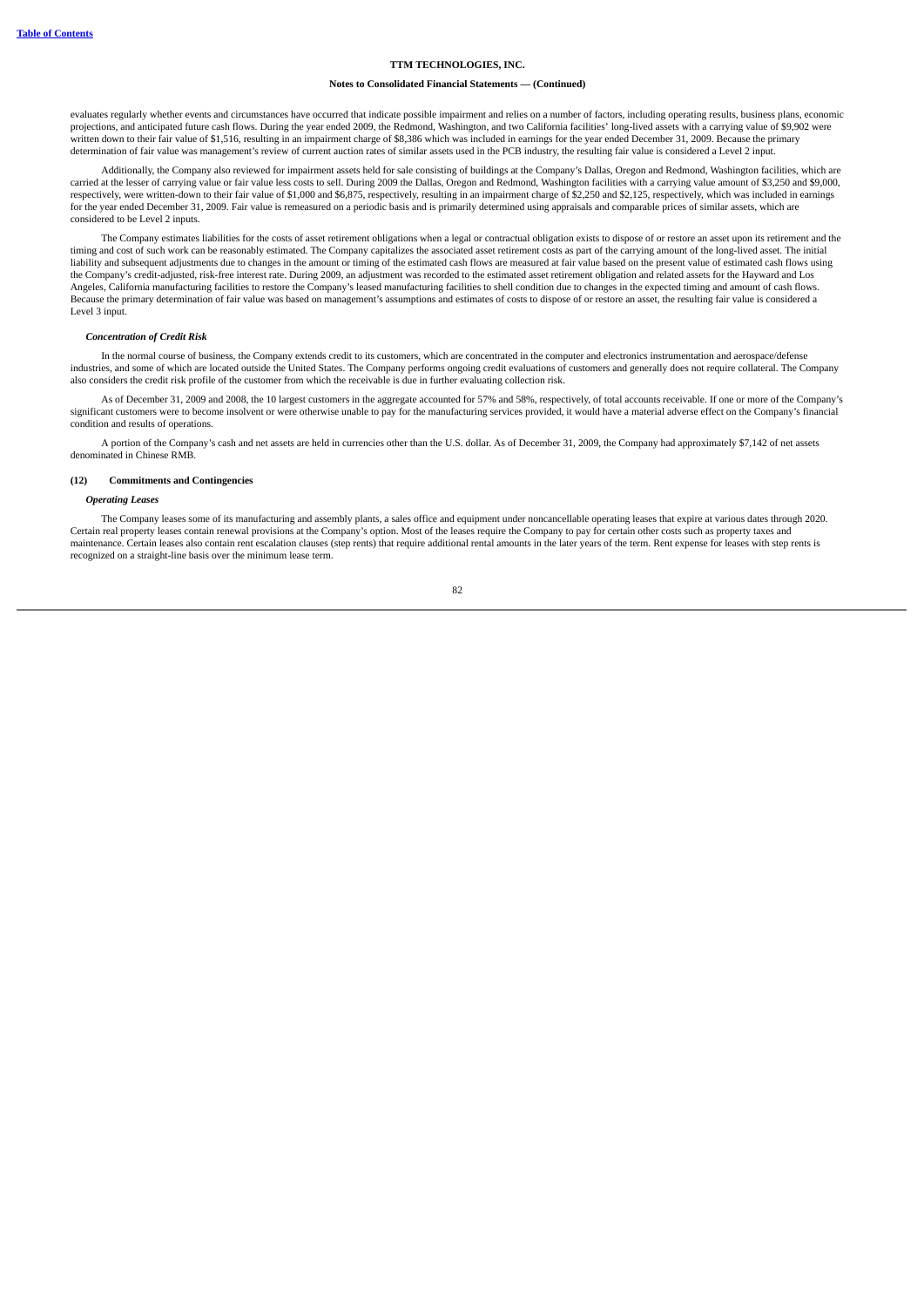## **Notes to Consolidated Financial Statements — (Continued)**

The following is a schedule of future minimum lease payments as of December 31, 2009:

|                              | <b>Operating Leases</b><br>(In thousands) |
|------------------------------|-------------------------------------------|
| 2010                         | 2,493                                     |
| 2011                         | 1,319                                     |
| 2012                         | 560                                       |
| 2013                         | 229                                       |
| 2014                         | 206                                       |
| Thereafter                   | 1,116                                     |
| Total minimum lease payments | 5.923                                     |

Total rent expense for the years ended December 31, 2009, 2008 and 2007 was approximately \$4,503, \$4,598 and \$4,108, respectively.

## *Legal Matters*

Prior to the Company's acquisition of Tyco Printed Circuit Group LP (PCG) in October 2006, PCG made legal commitments to the U.S. Environmental Protection Agency (U.S. EPA) and the State of Connecticut regarding settlement of enforcement actions against the PCG operations in Connecticut. On August 17, 2004, PCG was sentenced for Clean Water Act violations and was ordered to pay a \$6,000 fine and an additional \$3,700 to fund environmental projects designed to improve the environment for Connecticut residents. In September 2004, PCG agreed to a stipulated judgment with the Connecticut Attorney General's office and the Connecticut Department of Environmental Protection (Connecticut DEP) under which PCG paid a \$2,000 civil penalty and agreed to implement capital improvements of \$2,400 to reduce the volume of rinse water discharged from its manufacturing facilities in Connecticut. The obligations to the U.S. EPA were completed as of July 1, 2009. The Connecticut DEP obligation involves the installation of rinse water recycling systems at the Stafford, Connecticut facilities. As of December 31, 2009, one recycling system was completed and placed into operation, and approximately \$618 remains to be expended in the form of capital improvements to meet the second rinse water recycling system requirement. The Company has assumed these legal commitments as part of its purchase of PCG. Failure to meet the remaining commitment could result in further costly enforcement actions.

The Company is subject to various other legal matters, which it considers normal for its business activities. While the Company currently believes that the amount of any ultimate potential loss for known matters would not be material to the Company's financial condition, the outcome of these actions is inherently difficult to predict. In the event of an adverse outcome, the ultimate potential loss could have a material adverse effect on the Company's financial condition or results of operations in a particular period. The Company has accrued amounts for its loss contingencies which are probable and estimable at December 31, 2009 and 2008.

#### *Environmental Matters*

The process to manufacture PCBs requires adherence to city, county, state and federal environmental regulations regarding the storage, use, handling and disposal of chemicals, solid<br>wastes and other hazardous materials as Company has in the past received certain notices of violations and has been required to engage in certain minor corrective activities. There can be no assurance that violations will not occur in the future.

The Company is involved in various stages of investigation and cleanup related to environmental remediation at various production sites. The Company currently estimates that it will incur total remediation costs of \$798 over the next 12 to 84 months related to three Connecticut production sites and one Washington production site.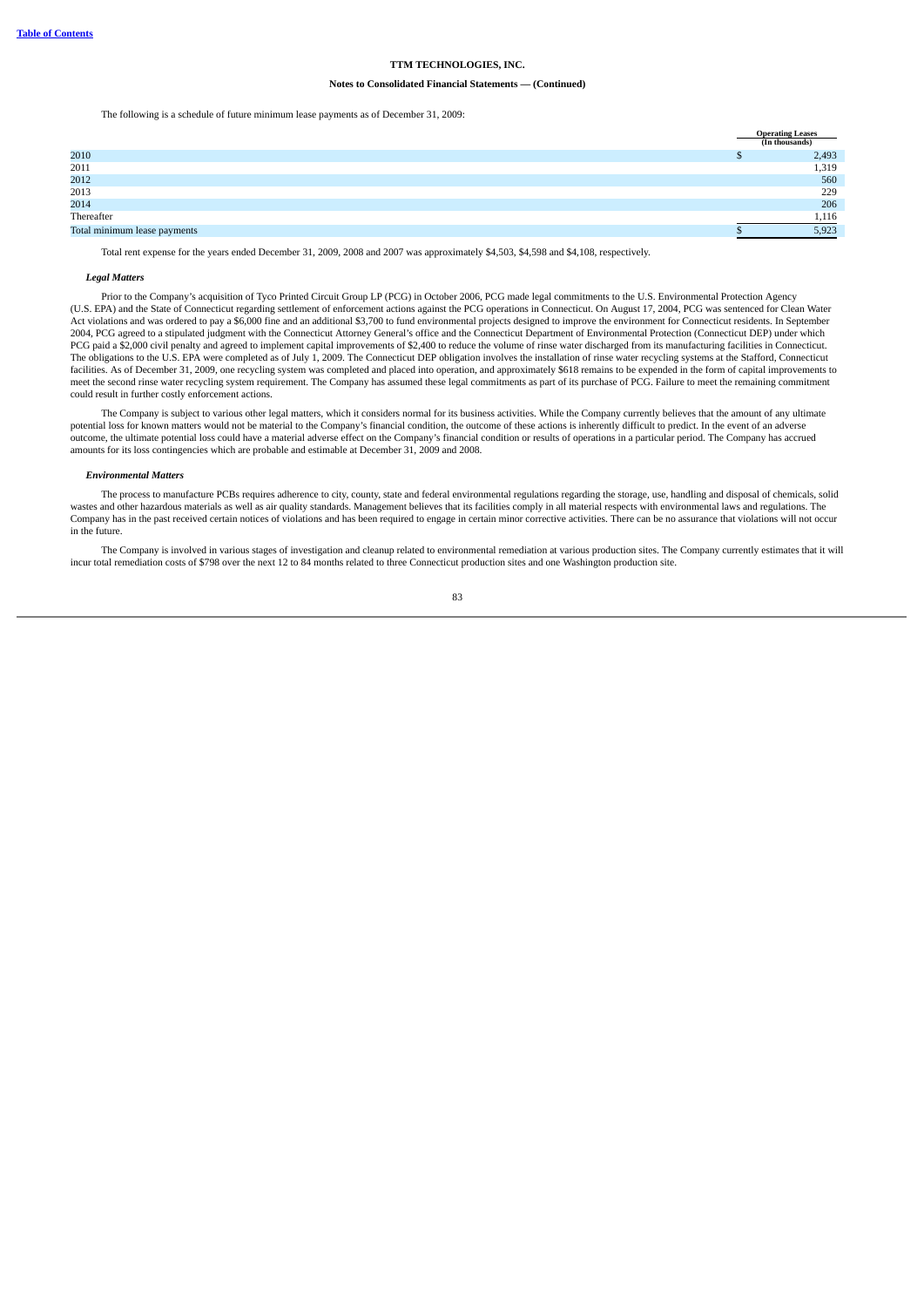#### **Notes to Consolidated Financial Statements — (Continued)**

For the Connecticut production sites, the Company is in various stages of investigation and cleanup related to environmental remediation matters for two of the sites and has investigated a third site. The ultimate cost of site cleanup is difficult to predict given the uncertainties regarding the extent of the required cleanup, the interpretation of applicable laws and regulations, and alternative cleanup methods. The third Connecticut site was investigated under Connecticut's Land Transfer Act. The Company concluded that it was probable that it would incur remedial costs for these sites of approximately \$720 and \$908 as of December 31, 2009 and 2008, respectively, the liability for which is included in other long-term liabilities. This accrual was discounted at 8% per annum to determine the Company's best estimate of the liability, which the Company estimated as ranging from \$839 to \$1,274 on an undiscounted basis.

For the Washington production site, the Company discovered copper contamination in the soil and groundwater that exceeded state and city standards. The Company engaged a consultant to investigate the underlying soil and groundwater and determined that such contamination was limited. The contaminated soil was removed and groundwater treatment installed as of December 31, 2009. The Company is taking voluntary cleanup actions to remediate both the soil and groundwater that include two quarterly groundwater samplings post-remediation. The Company has a remaining accrual of \$78 for such remediation costs as of December 31, 2009.

The liabilities recorded do not take into account any claims for recoveries from insurance or third parties and none are anticipated. These costs are mostly comprised of estimated consulting costs to evaluate potential remediation requirements, completion of the remediation, and monitoring of results achieved. As of December 31, 2009, the Company anticipates paying these costs ratably over the next 12 to 84 months, which timeframes vary by site. Subject to the imprecision in estimating future environmental remediation costs, the Company does not expect the outcome of the environmental remediation matters, either individually or in the aggregate, to have a material adverse effect on its financial position, results of operations, or cash flows.

#### *Standby Letters of Credit*

The Company maintains two letters of credit: a \$1,000 standby letter of credit expiring February 28, 2011 related to the lease of one of its production facilities and a \$1,494 standby letter of credit expiring December 31, 2010 associated with its insured workers compensation program.

#### **(13) Stock-Based Compensation Plans**

In 2006, the Company adopted the 2006 Incentive Compensation Plan (the Plan) which allows for the issuance of 6,873 shares through its expiration date of June 22, 2016.

The Plan provides for the grant of incentive stock options and nonqualified stock options to our key employees, non-employee directors and consultants. Other types of awards such as restricted stock units (RSUs) and stock appreciation rights are also permitted. The exercise price for options and awards is determined by the compensation committee of the Board of the Board of Directors and, for options intended to qualify as incentive stock options, may not be less than the fair market value as determined by the closing stock price at the date of the grant. Each option and award shall vest and expire as determined by the compensation committee, options and RSUs generally vest over three years for employees and one year for non-employee directors and do not have voting rights. Options expire no later than ten years from the grant date. All grants provide for accelerated vesting if there is a change in control, as defined in the Plan. Upon the exercise of outstanding stock options or vesting of RSUs, the Company's practice is to issue new registered shares that are reserved for issuance under the Plan.

As of December 31, 2009, 2,134 options and 1,169 RSUs were outstanding under the Plan, which included 44 vested but not yet released RSUs associated with non-employee directors. The RSUs awarded to the non-employee directors vest over one year and release of the underlying shares of common stock is deferred until one year after retirement from the board of directors.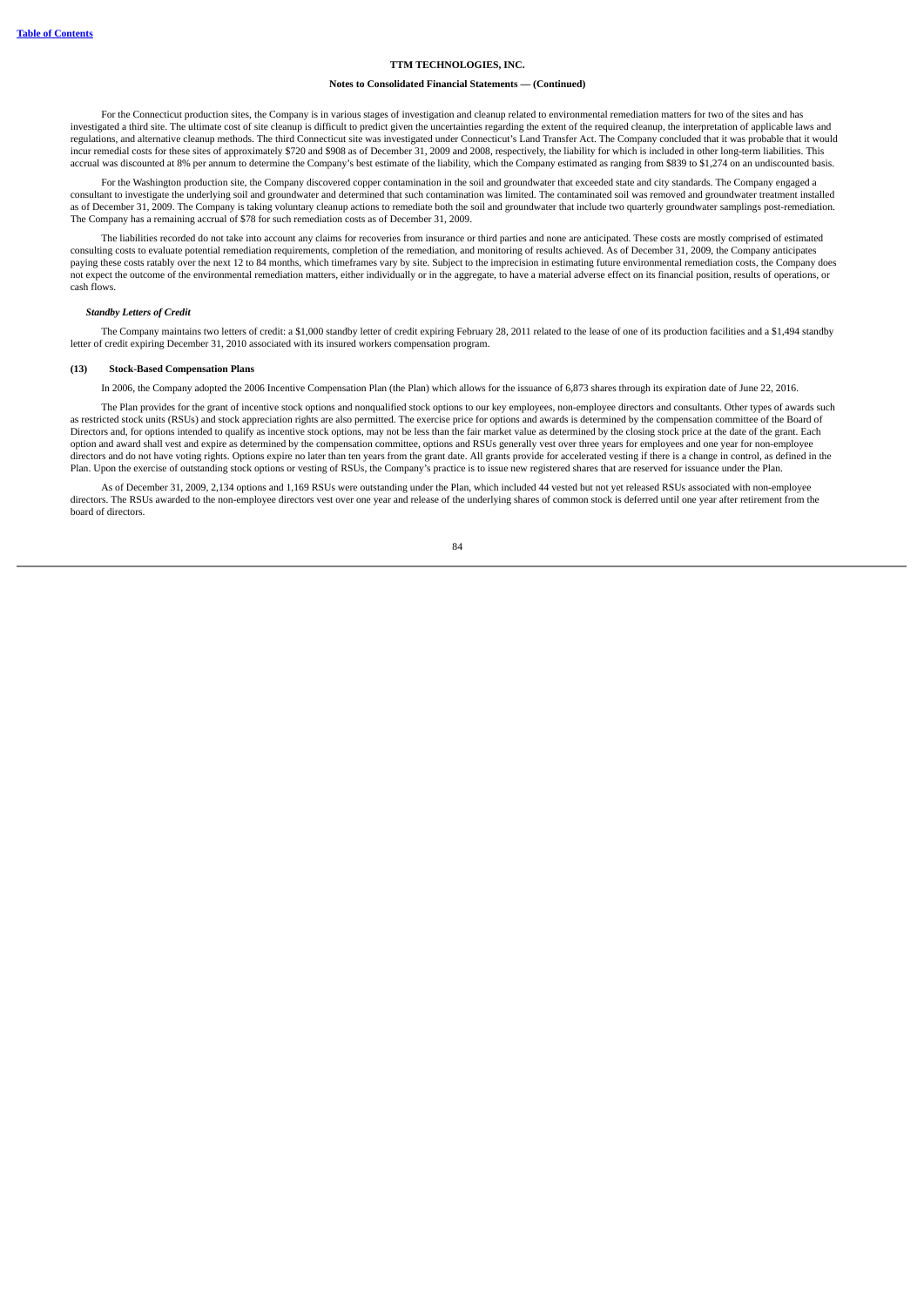## **Notes to Consolidated Financial Statements — (Continued)**

Stock option awards granted were estimated to have a weighted average fair value per share of \$4.95 and \$6.81 for the years ended December 31, 2009 and 2008, respectively. No<br>stock options were granted by the Company in 20 of grant. For the years ended December 31, 2009 and 2008 the following assumptions were used in determining the fair value:

|                            | 2009    | 2008              |
|----------------------------|---------|-------------------|
| Risk-free interest rate    | 2.4%    | 2.9%              |
| Dividend yield             | $-^{0}$ | $\Omega$<br>$-\%$ |
| <b>Expected volatility</b> | 60%     | 69%               |
| Expected term in months    | 66      | 66                |

The Company determines the expected term of its stock option awards by periodic review of its historical stock option exercise experience. This calculation excludes pre-vesting forfeitures and uses assumed future exercise patterns to account for option holders' expected exercise and post-vesting termination behavior for outstanding stock options over their remaining contractual terms. Expected volatility is calculated by weighting the Company's historical stock price to calculate expected volatility over the expected term of each grant. The risk-free interest rate for the expected term of each option granted is based on the U.S. Treasury yield curve in effect at the time of grant with a period that approximates the expected term of the option.

Option activity under the Plan for the year ended December 31, 2009, was as follows:

|                                                  | <b>Options</b><br>(In thousands) |   | Weighted-<br>Average<br><b>Exercise Price</b> | Weighted-<br>Average<br>Remaining<br>Contractual<br>Term<br>(In years) | Aggregate<br>Intrinsic<br>Value<br>(In thousands) |
|--------------------------------------------------|----------------------------------|---|-----------------------------------------------|------------------------------------------------------------------------|---------------------------------------------------|
| Outstanding at December 31, 2008                 | 2,110                            | S | 12.35                                         | 5.6                                                                    |                                                   |
| Granted                                          | 110                              |   | 8.99                                          |                                                                        |                                                   |
| Exercised                                        | (59)                             |   | 7.06                                          |                                                                        |                                                   |
| Forfeited/expired                                | (27)                             |   | 12.29                                         |                                                                        |                                                   |
| Outstanding at December 31, 2009                 | 2,134                            |   | 12.32                                         | 4.9                                                                    | 2,041                                             |
| Vested and expected to vest at December 31, 2009 | 2,095                            |   | 12.35                                         | 4.8                                                                    | 1,992                                             |
| Exercisable at December 31, 2009                 | 1,788                            |   | 12.51                                         | 4.3                                                                    | 1,693                                             |

The aggregate intrinsic values in the table above represent the total pretax intrinsic value (the difference between Company's closing stock price on the last trading day of 2009 and<br>the exercise price, multiplied by the n 2009. This amount changes based on the fair market value of the Company's stock. The total intrinsic value of options exercised for the years ended December 31, 2009, 2008 and 2007 was \$210, \$1,433 and \$1,756, respectively. The total fair value of the options vested for the years ended December 31, 2009, 2008 and 2007, was \$1,891, \$1,836 and \$2,061, respectively. As of December 31, 2009, \$1,197 of total unrecognized compensation cost related to stock options is expected to be recognized over a weighted-average period of 0.7 years.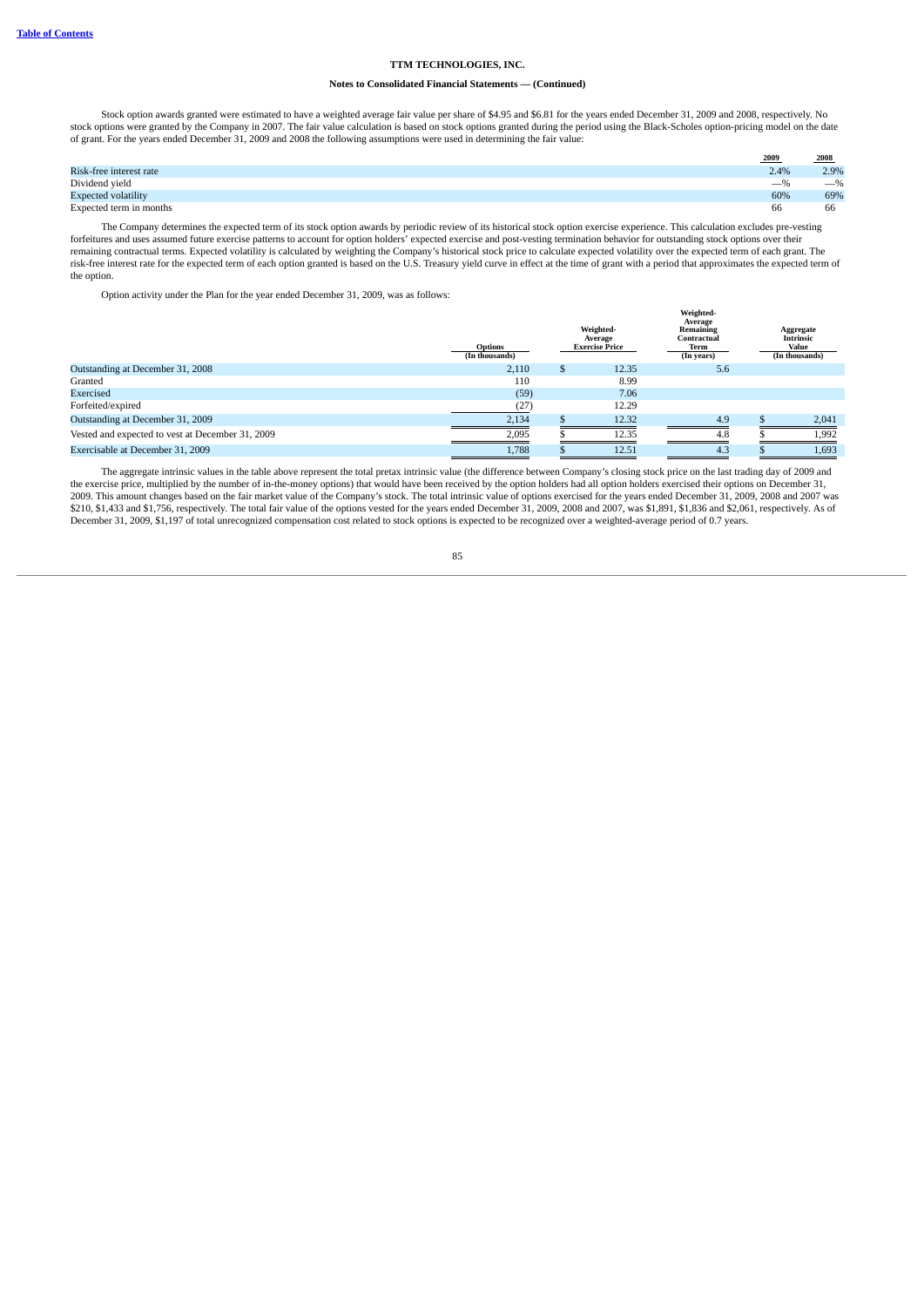## **Notes to Consolidated Financial Statements — (Continued)**

A summary of options outstanding and options exercisable as of December 31, 2009, is as follows:

|                                    |                                                | <b>Options Outstanding</b>                                      |   |                                              |                                         |  | <b>Options Exercisable</b>                   |
|------------------------------------|------------------------------------------------|-----------------------------------------------------------------|---|----------------------------------------------|-----------------------------------------|--|----------------------------------------------|
| <b>Range of Exercise</b><br>Prices | <b>Number</b><br>Outstanding<br>(In thousands) | Weighted<br>Average<br>Remaining<br>Contractual Life<br>(Years) |   | Weighted<br>Average<br><b>Exercise Price</b> | Number<br>Exercisable<br>(In thousands) |  | Weighted<br>Average<br><b>Exercise Price</b> |
| \$2.76-\$4.99                      | 68                                             | 3.1                                                             | D | 3.26                                         | 68                                      |  | 3.26                                         |
| \$5.00-\$9.99                      | 333                                            | 5.8                                                             |   | 7.85                                         | 278                                     |  | 8.06                                         |
| \$10.00-\$14.99                    | 1,280                                          | 5.4                                                             |   | 12.55                                        | 1,032                                   |  | 12.84                                        |
| \$15.00 and over                   | 453                                            | 2.9                                                             |   | 16.31                                        | 410                                     |  | 16.26                                        |
|                                    | 2,134                                          | 4.9                                                             |   | 12.32                                        | 1,788                                   |  | 12.51                                        |

RSU activity for the year ended December 31, 2009, was as follows:

|                                                  | <b>Shares</b><br>(In thousands) | Weighted<br>Average<br><b>Grant-Date</b><br>Fair Value |
|--------------------------------------------------|---------------------------------|--------------------------------------------------------|
| Non-vested RSUs outstanding at December 31, 2008 | 795                             | 11.13                                                  |
| Granted                                          | 684                             | 4.54                                                   |
| Vested                                           | (332)                           | 11.17                                                  |
| Forfeited                                        | (22)                            | 9.23                                                   |
| Non-vested RSUs outstanding at December 31, 2009 | 1,125                           | 7.16                                                   |
| Vested and expected to vest at December 31, 2009 | 1,132                           | 7.44                                                   |

The fair value of the Company's RSUs is determined based upon the closing common stock price on the grant date. The total fair value of RSUs vested for the years ended December 31, 2009 and 2008 was \$1,971 and \$1,969, resp

For the years ended December 31, 2009, 2008 and 2007 the amounts recognized in the consolidated financial statements with respect to the stock-based compensation plan are as follows:

|                                                           | <b>Years Ended December 31.</b> |  |         |  |         |  |
|-----------------------------------------------------------|---------------------------------|--|---------|--|---------|--|
|                                                           | 2009<br>2008<br>(In thousands)  |  |         |  | 2007    |  |
| Cost of goods sold                                        | 1,675                           |  | 1,342   |  | 950     |  |
| Selling and marketing                                     | 547                             |  | 405     |  | 175     |  |
| General and administrative                                | 4,043                           |  | 3,329   |  | 2,236   |  |
| Stock-based compensation expense recognized               | 6.265                           |  | 5,076   |  | 3,361   |  |
| Income tax benefit recognized                             | (2, 128)                        |  | (1,713) |  | (1,015) |  |
| Total stock-based compensation expense after income taxes | 4,137                           |  | 3,363   |  | 2,346   |  |

The Company may become entitled to a deduction in its tax returns upon the future exercise of incentive stock options under certain circumstances; however, the value of this<br>deduction will be recorded as an increase to add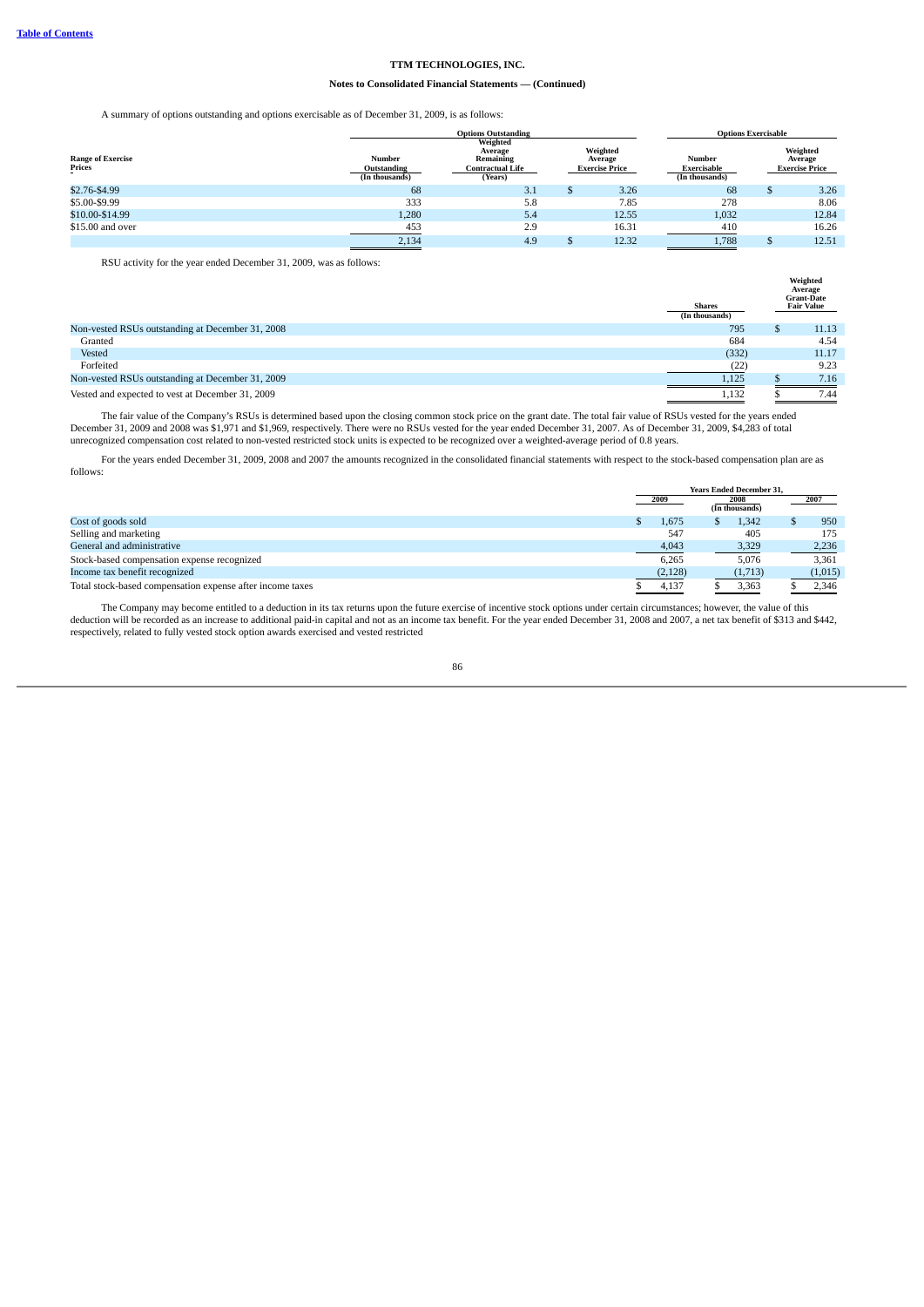## **Notes to Consolidated Financial Statements — (Continued)**

stock units was recorded as an increase to additional paid-in capital. There was no such tax benefit for the year ended December 31, 2009, but rather a net tax shortfall of \$621 related to fully<br>vested stock option awards

#### **(14) Employee Benefit Plan**

The Company has a 401(k) savings plan (the Savings Plan) in which all eligible full-time employees could participate and contribute a percentage of compensation subject to the maximum allowed by the Internal Revenue Service. The Savings Plan provides for a matching contribution of employee contributions up to 5%; 100% up to the first 3% and 50% of the following 2% of employee contributions. The Company recorded contributions under the Savings Plan of \$3,174, \$4,265 and \$3,687 during the years ended December 31, 2009, 2008 and 2007, respectively.

## **(15) Asset Retirement Obligations**

The Company has recorded estimated asset retirement obligations related to the restoration of its leased manufacturing facilities to shell condition upon termination of the leases in place at those facilities and for removal of asbestos at its owned Stafford, Connecticut and Santa Clara, California manufacturing plants. During 2009, an adjustment of \$691 was recorded to the estimated asset retirement obligations and related assets for the Hayward and Los Angeles, California manufacturing facilities to restore the Company's leased manufacturing facilities to shell condition, due to changes in the expected timing and amount of cash flows. The change in estimate was recorded as an addition to the corresponding asset, which was subsequently determined to be impaired (Note 4). During 2009, asset retirement obligations in the amount of \$242 were settled relating to the termination and full settlement of obligations for a Santa Clara, California production facility lease and the partial settlement of obligations related to our Hayward, California production facility lease.

Activity related to asset retirement obligations for the year ended December 31, 2009 and 2008, consists of the following and is included in other long-term liabilities:

|                                                   | (In thousands) |
|---------------------------------------------------|----------------|
| Asset retirement obligations at December 31, 2007 | 1,022          |
| Adjustment to estimate                            | 302            |
| <b>Accretion expense</b>                          | 60             |
| Asset retirement obligations at December 31, 2008 | 1.384          |
| Adjustment to estimate                            | 691            |
| Accretion expense                                 | 68             |
| Settlement of asset retirement obligations        | (242)          |
| Asset retirement obligations at December 31, 2009 | 1.901          |

#### **(16) Preferred Stock**

The board of directors has the authority, without action to stockholders, to designate and issue preferred stock in one or more series. The board of directors may also designate the rights, preferences and privileges of each series of preferred stock, any or all of which may be superior to the rights of the common stock. As of December 31, 2009, no shares of preferred stock are outstanding.

#### **(17) Segment Information**

The operating segments reported below are the Company's segments for which separate financial information is available and upon which operating results are evaluated by the chief operating decision maker on a timely basis to assess performance and to allocate resources. The Company has two reportable segments: PCB Manufacturing

| I | I |
|---|---|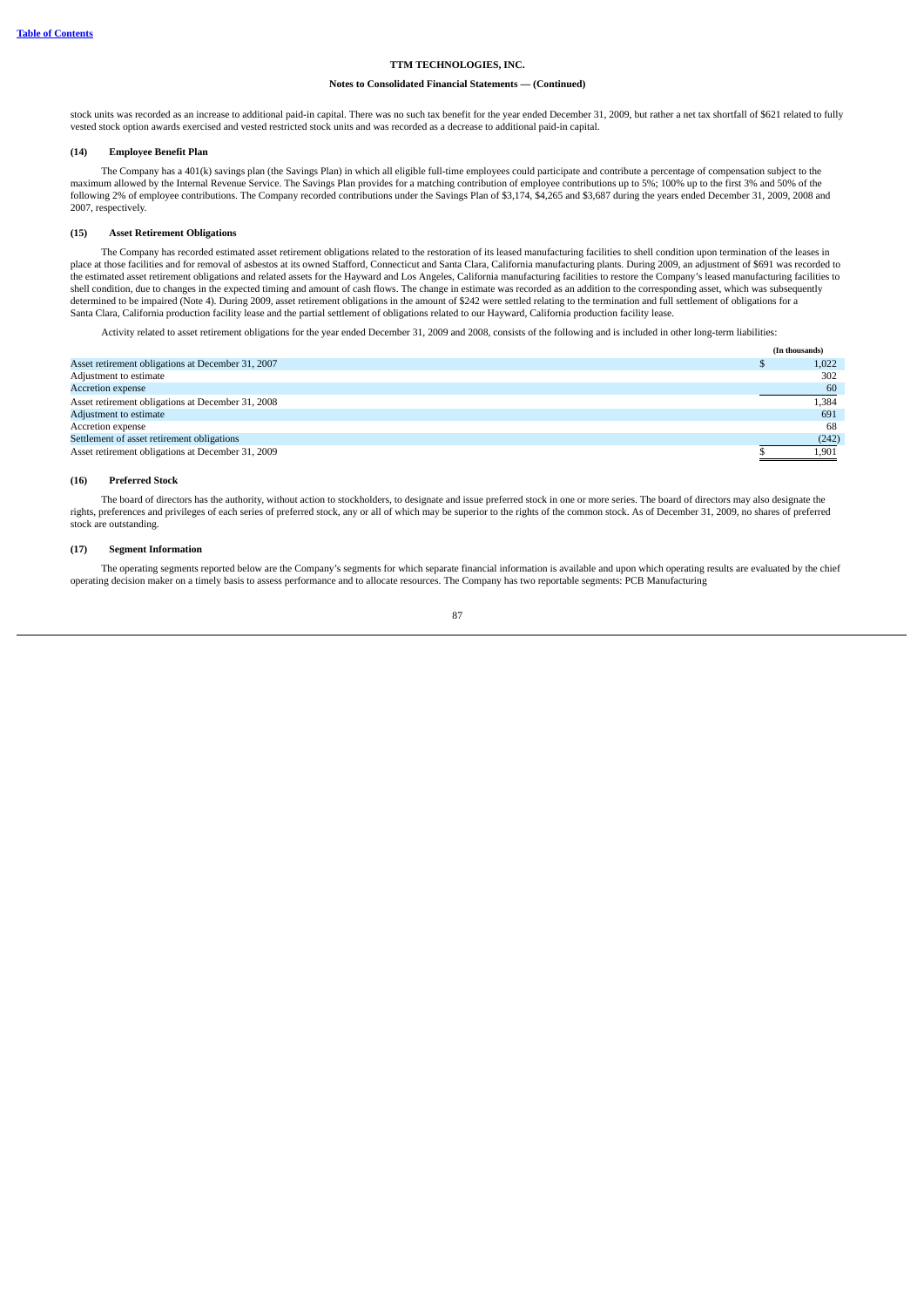## **Notes to Consolidated Financial Statements — (Continued)**

and Backplane Assembly. These reportable segments are each managed separately as they distribute and manufacture distinct products with different production processes. PCB<br>Manufacturing fabricates PCBs, and Backplane Assem

The Company evaluates segment performance based on operating segment income, which is operating income before amortization of intangibles. Interest expense and interest income are not presented by segment since they are no managed centrally.

|                                            |               |    | Year Ended December 31, |    |           |
|--------------------------------------------|---------------|----|-------------------------|----|-----------|
|                                            | 2009          |    | 2008<br>(In thousands)  |    | 2007      |
| <b>Net Sales:</b>                          |               |    |                         |    |           |
| <b>PCB Manufacturing</b>                   | \$<br>506,272 | \$ | 590,515                 | \$ | 578,840   |
| <b>Backplane Assembly</b>                  | 107,307       |    | 124,048                 |    | 124,337   |
| <b>Total sales</b>                         | 613,579       |    | 714,563                 |    | 703,177   |
| Inter-company sales                        | (31, 103)     |    | (33, 582)               |    | (33,719)  |
| Total net sales                            | 582,476       | \$ | 680,981                 | S  | 669,458   |
| <b>Operating Segment Income (Loss):</b>    |               |    |                         |    |           |
| <b>PCB Manufacturing</b>                   | \$<br>18,337  | \$ | (52,740)                | S  | 59,340    |
| <b>Backplane Assembly</b>                  | 3,556         |    | 6,667                   |    | 8,366     |
| Total operating segment income (loss)      | 21,893        |    | (46,073)                |    | 67,706    |
| Amortization of definite-lived intangibles | (3, 440)      |    | (3,799)                 |    | (4, 126)  |
| Total operating income (loss)              | 18,453        |    | (49, 872)               |    | 63,580    |
| Total other (expense) income               | (10, 330)     |    | (11, 499)               |    | (12, 312) |
| Income (loss) before income taxes          | 8,123         | S  | (61, 371)               |    | 51,268    |
| <b>Depreciation Expense:</b>               |               |    |                         |    |           |
| <b>PCB Manufacturing</b>                   | \$<br>18,303  | \$ | 19,469                  | S  | 22,089    |
| <b>Backplane Assembly</b>                  | 837           |    | 1,855                   |    | 683       |
| Total depreciation expense                 | 19,140        |    | 21,324                  |    | 22,772    |
| <b>Capital Expenditures:</b>               |               |    |                         |    |           |
| <b>PCB Manufacturing</b>                   | \$<br>10,241  | \$ | 17,435                  | \$ | 15,250    |
| <b>Backplane Assembly</b>                  | 382           |    | 456                     |    | 347       |
| Total capital expenditures                 | 10,623        |    | 17,891                  |    | 15,597    |

The Company recorded a charge for impairment of long-lived assets, including assets held for sale, of \$12,569 and \$3,558 for the year ended December 31, 2009 and 2008, respectively, for its PCB Manufacturing operating segment and \$192 and \$2,746 for the year ended December 31, 2009 and 2008, respectively, for its Backplane Assembly operating segment (Note 4).

Additionally, the Company recorded a goodwill impairment charge of \$117,018 related to its PCB Manufacturing operating segment in 2008 (Note 4).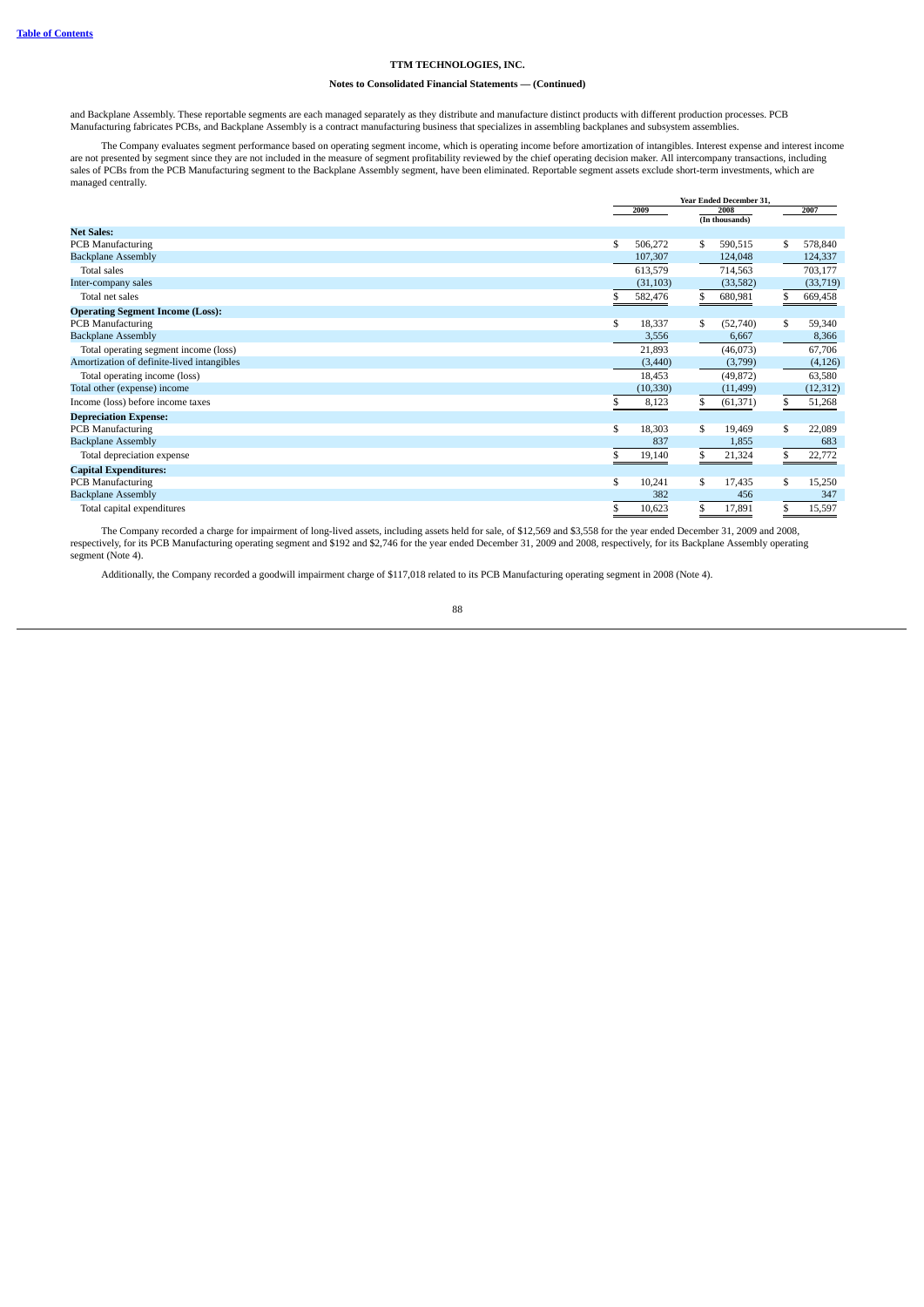## **Notes to Consolidated Financial Statements — (Continued)**

|                              | As of December 31. |  |                        |  |         |
|------------------------------|--------------------|--|------------------------|--|---------|
|                              | 2009               |  | 2008<br>(In thousands) |  | 2007    |
| <b>Segment Assets:</b>       |                    |  |                        |  |         |
| <b>PCB Manufacturing</b>     | 483,056            |  | 468,539                |  | 429,945 |
| <b>Backplane Assembly</b>    | 58,651             |  | 68,044                 |  | 68,853  |
| Unallocated corporate assets | 1,351              |  | 3,657                  |  |         |
| <b>Total assets</b>          | 543,058            |  | 540,240                |  | 498,798 |

The Company markets and sells its products in approximately 40 countries. Other than in the United States and China, the Company does not conduct business in any country in which its net sales in that country exceed 10% of net sales. Net sales and long-lived assets are as follows:

|                      |                  | 2009 |                             |                  | 2008           |                             |                  | 2007 |                                    |
|----------------------|------------------|------|-----------------------------|------------------|----------------|-----------------------------|------------------|------|------------------------------------|
|                      | <b>Net Sales</b> |      | <b>Long-Lived</b><br>Assets | <b>Net Sales</b> | (In thousands) | <b>Long-Lived</b><br>Assets | <b>Net Sales</b> |      | <b>Long-Lived</b><br><b>Assets</b> |
| <b>United States</b> | 430,866          | S    | 101.202                     | 504,294          |                | 130,298                     | 501,468          |      | 259,622                            |
| China                | 91,395           |      | 16,616                      | 85,114           |                | 17,112                      | 57,774           |      | 16,269                             |
| Malaysia             | 30,780           |      |                             | 32,331           |                | _                           | 39,382           |      |                                    |
| Other                | 29,435           |      |                             | 59,242           |                |                             | 70,834           |      | 10                                 |
| <b>Total</b>         | 582,476          |      | 117,818                     | 680,981          |                | 147,410                     | 669,458          |      | 275,901                            |

For the years ended December 31, 2009 and 2007, there were no customers which accounted for 10%, or greater, of the Company's net sales. For the year ended December 31, 2008, one PCB Manufacturing segment customer, Flextronics, accounted for 12% of the Company's net sales.

Sales to our 10 largest customers were 52%, 50% and 44% of net sales for the years ended December 31, 2009, 2008 and 2007, respectively. The loss of one or more major customers or a decline in sales to the Company's major customers would have a material adverse effect on the Company's financial condition and results of operations.

## **(18) Earnings (Loss) Per Share**

The following is a reconciliation of the numerator and denominator used to calculate basic earnings (loss) per share and diluted earnings (loss) per share for the years ended December 31, 2009, 2008 and 2007:

|                                                       | 2009   | 2008                                     | 2007   |
|-------------------------------------------------------|--------|------------------------------------------|--------|
|                                                       |        | (In thousands, except per share amounts) |        |
| Net income (loss) income                              | 4,857  | \$ (36,911)                              | 34,683 |
| Weighted average shares outstanding                   | 43.080 | 42,681                                   | 42,242 |
| Dilutive effect of options and restricted stock units | 499    |                                          | 326    |
| Diluted shares                                        | 43,579 | 42.681                                   | 42,568 |
| Earnings (loss) per share:                            |        |                                          |        |
| <b>Basic</b>                                          | 0.11   | (0.86)                                   | 0.82   |
| <b>Dilutive</b>                                       | 0.11   | (0.86)                                   | 0.81   |
|                                                       |        |                                          |        |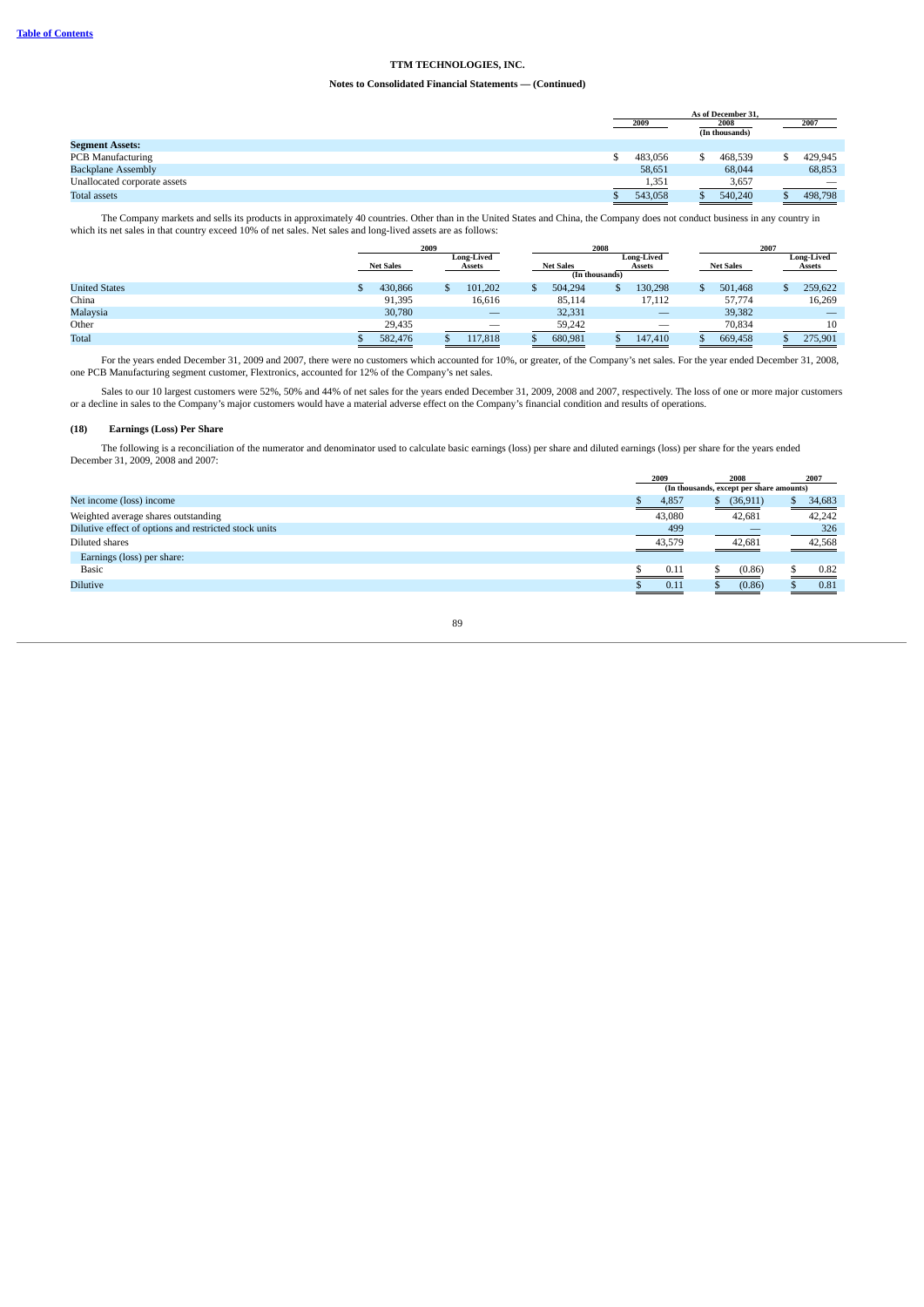#### **Notes to Consolidated Financial Statements — (Continued)**

For the years ended December 31, 2009 and 2007 stock options and restricted stock units to purchase 2,078 and 1,926 shares of common stock, respectively, were not considered in calculating diluted earnings per share because the options' exercise prices or the total expected proceeds under the treasury stock method for stock options or restricted stock units was greater than the average market price of common shares during the year and, therefore, the effect would be anti-dilutive. For the year ended December 31, 2008, potential shares of common stock, consisting of stock options to purchase approximately 2,110 shares of common stock at exercise prices ranging from \$2.76 to \$16.82 per share and 818 restricted stock units, were not included in the computation of diluted earnings per share because the Company incurred a net loss from operations and, as a result, the impact would be anti-dilutive.

Additionally, for the year ended December 31, 2009, the effect of 10,963 shares of common stock related to the Company's Convertible Notes, the effect of the convertible note hedge to purchase 10,963 shares of common stock and the warrants sold to purchase 10,963 shares of the Company's common stock were not included in the computation of dilutive earnings per share because the conversion price of the Convertible Notes and the strike price of the warrants to purchase the Company's common stock were greater than the average market price of common shares during the year, and therefore, the effect would be anti-dilutive.

## **(19) Metal Reclamation**

During 2008, the Company recognized \$3,700 of income related to a pricing reconciliation of metal reclamation activity attributable to a single vendor. As a result of the pricing reconciliation, the Company discovered that the vendor had inaccurately compensated the Company for gold reclamations over the last several years.

#### **(20) Subsequent Event**

During 2009, the Company implemented the new authoritative guidance regarding accounting for and disclosure of events that occur after the balance sheet date but before financial statements are issued or are available to be issued, included in ASC Topic 855, *Subsequent Events*. The authoritative guidance sets forth:

- **•** the period after the balance sheet date during which management of a reporting entity should evaluate events or transactions that may occur for potential recognition or disclosure in the financial statements;
- the circumstances under which an entity should recognize events or transactions occurring after the balance sheet date in its financial statements; and
- **•** the disclosures that an entity should make about events or transactions that occurred after the balance sheet date.

Subsequent to December 31, 2009, the Company sold a building in Redmand, Washington which was classified as an asset held for sale. The Company received approximately \$2.9 million in net proceeds equal to the recorded amount as of December 31, 2009.

There were no other material subsequent events which required examination or evaluation.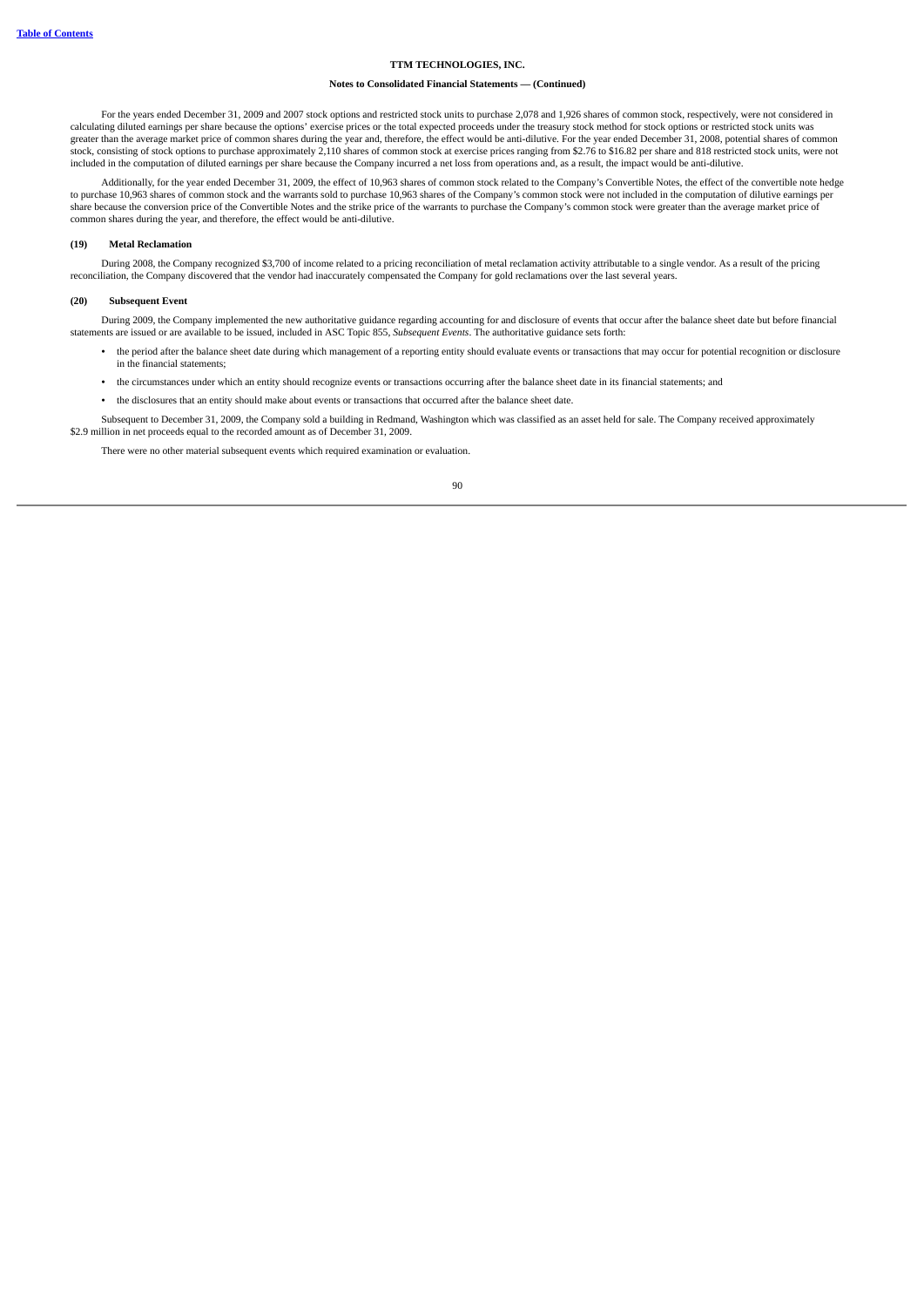## **Report of Independent Registered Public Accounting Firm**

The Board of Directors and Stockholders TTM Technologies, Inc.:

Under date of March 15, 2010, we reported on the consolidated balance sheets of TTM Technologies, Inc. and subsidiaries (the Company) as of December 31, 2009 and 2008, and the related consolidated statements of operations, stockholders' equity and comprehensive income (loss), and cash flows for each of the years in the three-year period ended December 31, 2009,<br>which are included in the Company' consolidated financial statement schedule in the 2009 Annual Report on Form 10-K. This consolidated financial statement schedule is the responsibility of the Company's management. Our responsibility is to express an opinion on this consolidated financial statement schedule based on our audits.

In our opinion, such consolidated financial statement schedule, when considered in relation to the basic consolidated financial statements taken as a whole, presents fairly, in all material respects, the information set forth therein.

/s/ KPMG LLP

Salt Lake City, Utah March 15, 2010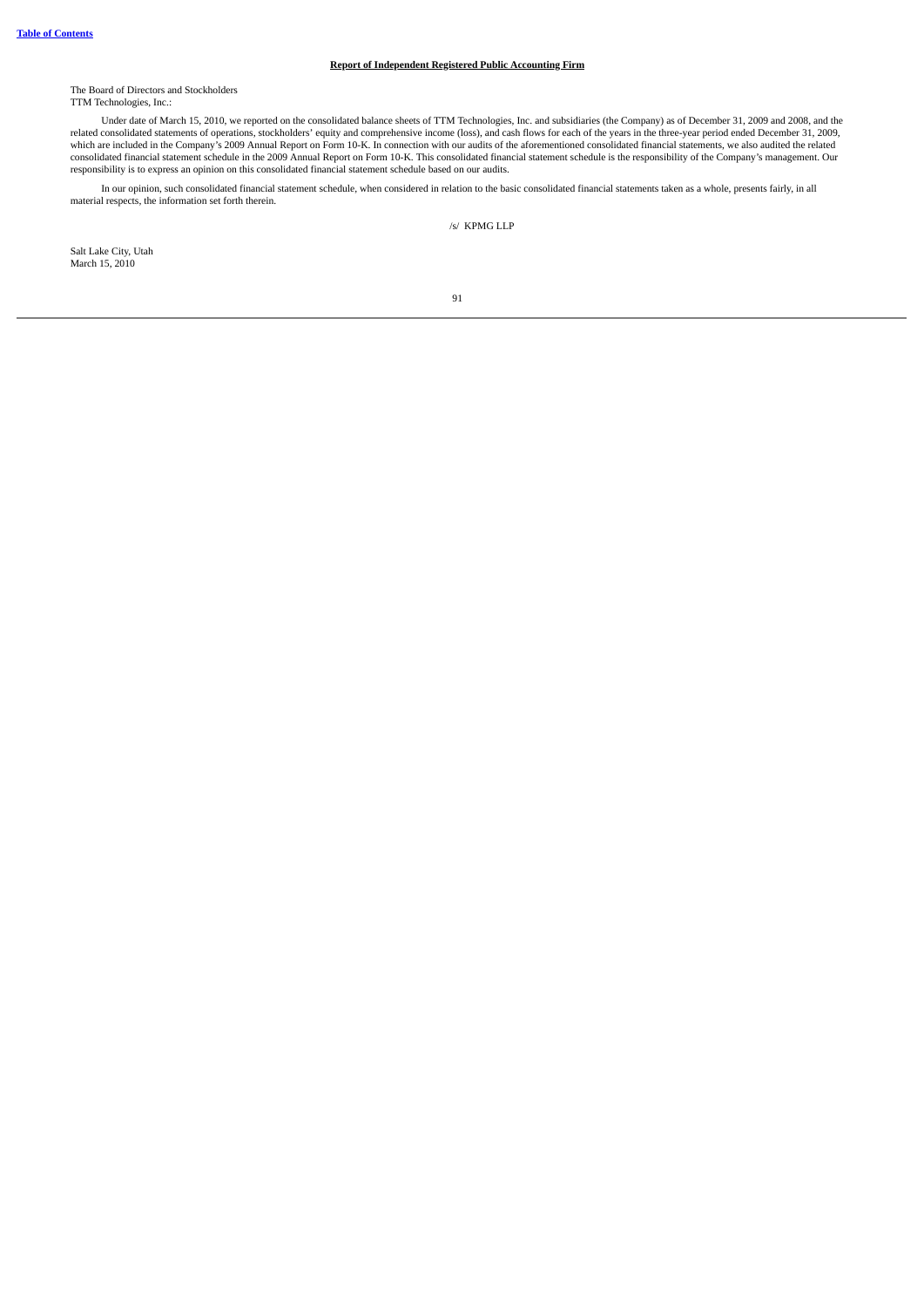# **SCHEDULE II — VALUATION AND QUALIFYING ACCOUNTS For the Years Ended December 31, 2009, 2008 and 2007**

| <b>Description</b>                            | <b>Balance</b> at<br><b>Beginning</b><br>of Year |    | <b>Adiustments for</b><br><b>Acquisition of</b><br>PCG | <b>Additions</b><br><b>Charged to</b><br><b>Costs and</b><br><b>Expenses</b> |     | <b>Deductions</b> |    | <b>Balance</b> at<br><b>End of Year</b> |
|-----------------------------------------------|--------------------------------------------------|----|--------------------------------------------------------|------------------------------------------------------------------------------|-----|-------------------|----|-----------------------------------------|
| Year ended December 31, 2009                  |                                                  |    |                                                        |                                                                              |     |                   |    |                                         |
| Allowance for doubtful accounts               | \$<br>1,620                                      | .D | –                                                      | \$<br>18                                                                     | £.  | (623)             | S  | 1,015                                   |
| Allowance for sales credits                   | 3,291                                            |    |                                                        | 3,933                                                                        |     | (4,588)           |    | 2,636                                   |
| Allowance for excess and obsolete inventories | 4,146                                            |    |                                                        | 4.974                                                                        |     | (4,228)           |    | 4,892                                   |
| Year ended December 31, 2008                  |                                                  |    |                                                        |                                                                              |     |                   |    |                                         |
| Allowance for doubtful accounts               | \$<br>2,023                                      | Эħ | –                                                      | \$<br>112                                                                    | \$. | (515)             | \$ | 1,620                                   |
| Allowance for sales credits                   | 3,681                                            |    | –                                                      | 4.488                                                                        |     | (4,878)           |    | 3,291                                   |
| Allowance for excess and obsolete inventories | 4,383                                            |    | $-$                                                    | 932                                                                          |     | (1, 169)          |    | 4,146                                   |
| Year ended December 31, 2007                  |                                                  |    |                                                        |                                                                              |     |                   |    |                                         |
| Allowance for doubtful accounts               | \$<br>2.758                                      | Эħ | 959                                                    | \$<br>151                                                                    | \$  | (1, 845)          | \$ | 2,023                                   |
| Allowance for sales credits                   | 4.443                                            |    | (86)                                                   | 8.110                                                                        |     | (8,786)           |    | 3,681                                   |
| Allowance for excess and obsolete inventories | 6,428                                            |    | –                                                      | 1,160                                                                        |     | (3,205)           |    | 4,383                                   |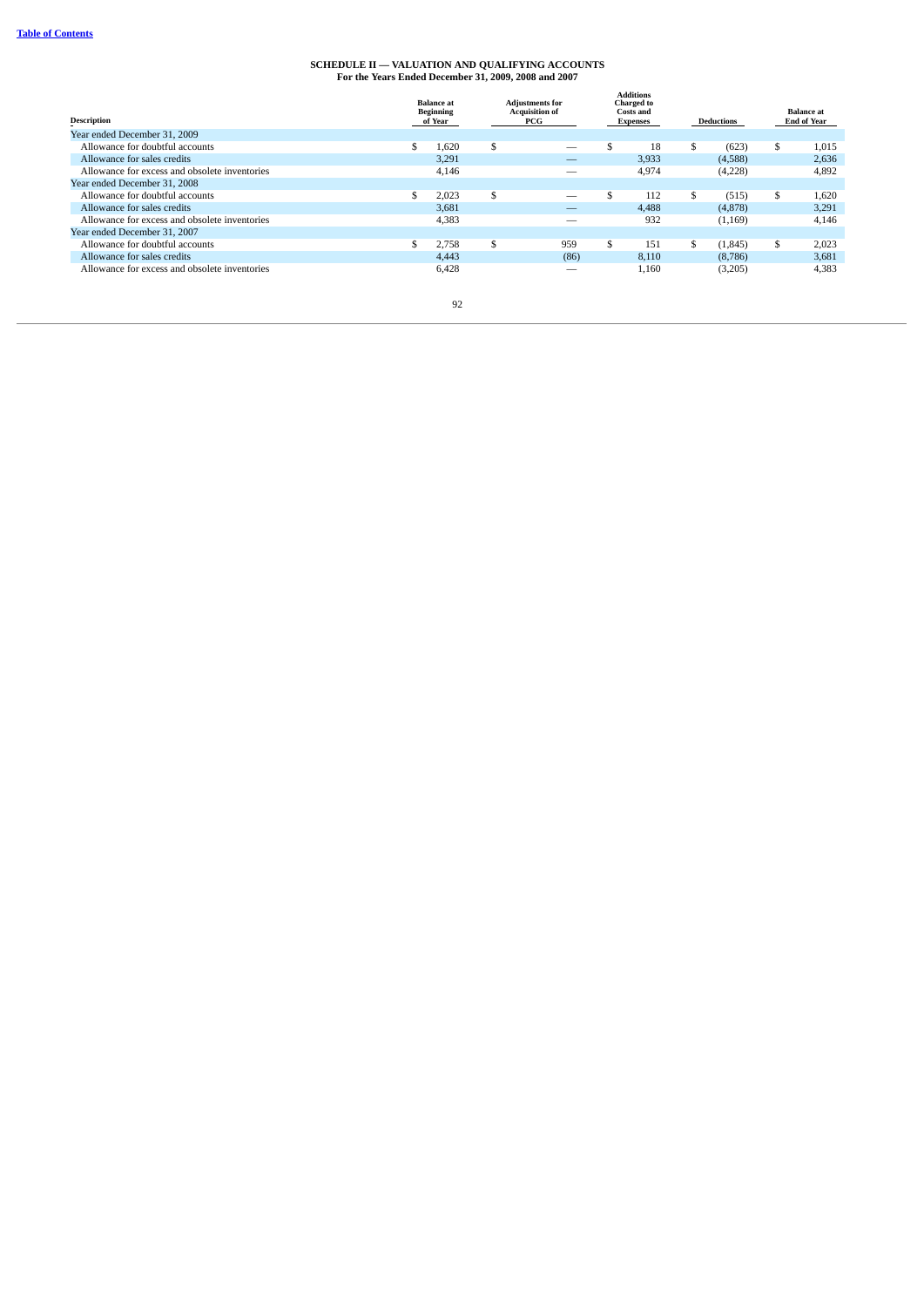#### **INDEX TO EXHIBITS**

| Exhibit |  |
|---------|--|
| Number  |  |

#### **Number Exhibits**

- 1.1 Underwriting Agreement, dated May 8, 2008, among the Registrant, J.P. Morgan Securities Inc. and UBS Securities LLC.(1)
- 
- 2.1 Form of Plan of Reorganization.(2)<br>2.2 Stock and Asset Purchase Agreeme 2.2 Stock and Asset Purchase Agreement by and among Tyco Printed Circuit Group LP, Tyco Electronics Corporation, Raychem International, Tyco Kappa Limited, Tyco Electronics Logistics AG, and TTM (Ozarks) Acquisition, Inc. dated as of August 2, 2006.(3)
- 3.1 Registrant's Certificate of Incorporation.(4)<br>3.2 Registrant's Second Amended and Restated
- 3.2 Registrant's Second Amended and Restated Bylaws.(5)
- 4.1 Indenture, dated as of May 14, 2008, between the Registrant and American Stock Transfer and Trust Company.(1)<br>4.2 Supplemental Indenture, dated as of May 14, 2008, between the Registrant and American Stock Transfer and
- 4.2 Supplemental Indenture, dated as of May 14, 2008, between the Registrant and American Stock Transfer and Trust Company.(1)
- 
- 4.3 Form of Registrant's common stock certificate.(4)<br>4.4 Sell-Down Registration Rights Agreement, dated I Sell-Down Registration Rights Agreement, dated December 23, 2009, by and among Meadville Holdings Limited, MTG Investment (BVI) Limited, and TTM Technologies, Inc.(10)
- 10.1 Call Option Transaction Confirmation, dated as of May 8, 2008, between TTM Technologies, Inc. and JPMorgan Chase Bank, National Association.(1)
- 10.2 Warrant Transaction Confirmation, dated as of May 8, 2008, between TTM Technologies, Inc. and JPMorgan Chase Bank, National Association.(1)<br>10.3 Call Option Transaction Confirmation, dated as of May 8, 2008, between T
- 10.3 Call Option Transaction Confirmation, dated as of May 8, 2008, between TTM Technologies, Inc. and UBS AG.(1)<br>10.4 Warrant Transaction Confirmation, dated as of May 8, 2008, between TTM Technologies, Inc. and UBS AG.(1
- 10.4 Warrant Transaction Confirmation, dated as of May 8, 2008, between TTM Technologies, Inc. and UBS AG.(1)<br>10.5 Call Ontion Transaction Confirmation dated as of May 16, 2008, between TTM Technologies, Inc. and IPMorga
- 10.5 Call Option Transaction Confirmation, dated as of May 16, 2008, between TTM Technologies, Inc. and JPMorgan Chase Bank, National Association.(2)<br>10.6 Warrant Transaction Confirmation, dated as of May 16, 2008, between
- 10.6 Warrant Transaction Confirmation, dated as of May 16, 2008, between TTM Technologies, Inc. and JPMorgan Chase Bank, National Association.(2)<br>10.7 Call Option Transaction Confirmation, dated as
- 
- 10.8 Warrant Transaction Confirmation, dated as of May 16, 2008, between TTM Technologies, Inc. and UBS AG.(2)<br>10.9 Employment Agreement dated as of December 31, 2005 between the Registrant and Kenton K. Alder.(7)
- 10.9 Employment Agreement dated as of December 31, 2005 between the Registrant and Kenton K. Alder.(7) Form of Executive Change in Control Severance Agreement and schedule of agreements entered into on December 1, 2005.(7)
- 10.11 Employment Agreement dated as of October 28, 2006 between the Registrant and Douglas L. Soder.(8)
- 
- 10.12 2006 Incentive Compensation Plan.(8)<br>10.13 Form of Stock Option Agreement.(8) 10.13 Form of Stock Option Agreement.(8)<br>10.14 Form of Restricted Stock Unit Award
- 10.14 Form of Restricted Stock Unit Award Agreement.(8)<br>10.15 Form of Indemnification Agreement with directors.
- Form of Indemnification Agreement with directors.(2)
- 10.16 Stock Purchase Agreement, dated November 16, 2009, by and among Meadville Holding Limited, MTG Investment (BVI) Limited, TTM Technologies, Inc., TTM Technologies International, Inc., and TTM Hong Kong Limited.(9)
- 21.1 Subsidiaries of the Registrant.(11)<br>23.1 Consent of KPMG LLP, independent
- 
- 23.1 Consent of KPMG LLP, independent registered public accounting firm.(12)<br>31.1 Certification of Chief Executive Officer pursuant to Rule 13a-14(a) and Rul 31.1 Certification of Chief Executive Officer pursuant to Rule 13a-14(a) and Rule 15d-14(a), promulgated under the Securities Exchange Act of 1934, as amended.(12)<br>31.2 Certification of Chief Financial Officer pursuant to
- 31.2 Certification of Chief Financial Officer pursuant to Rule 13a-14(a) and Rule 15d-14(a), promulgated under the Securities Exchange Act of 1934, as amended.(12)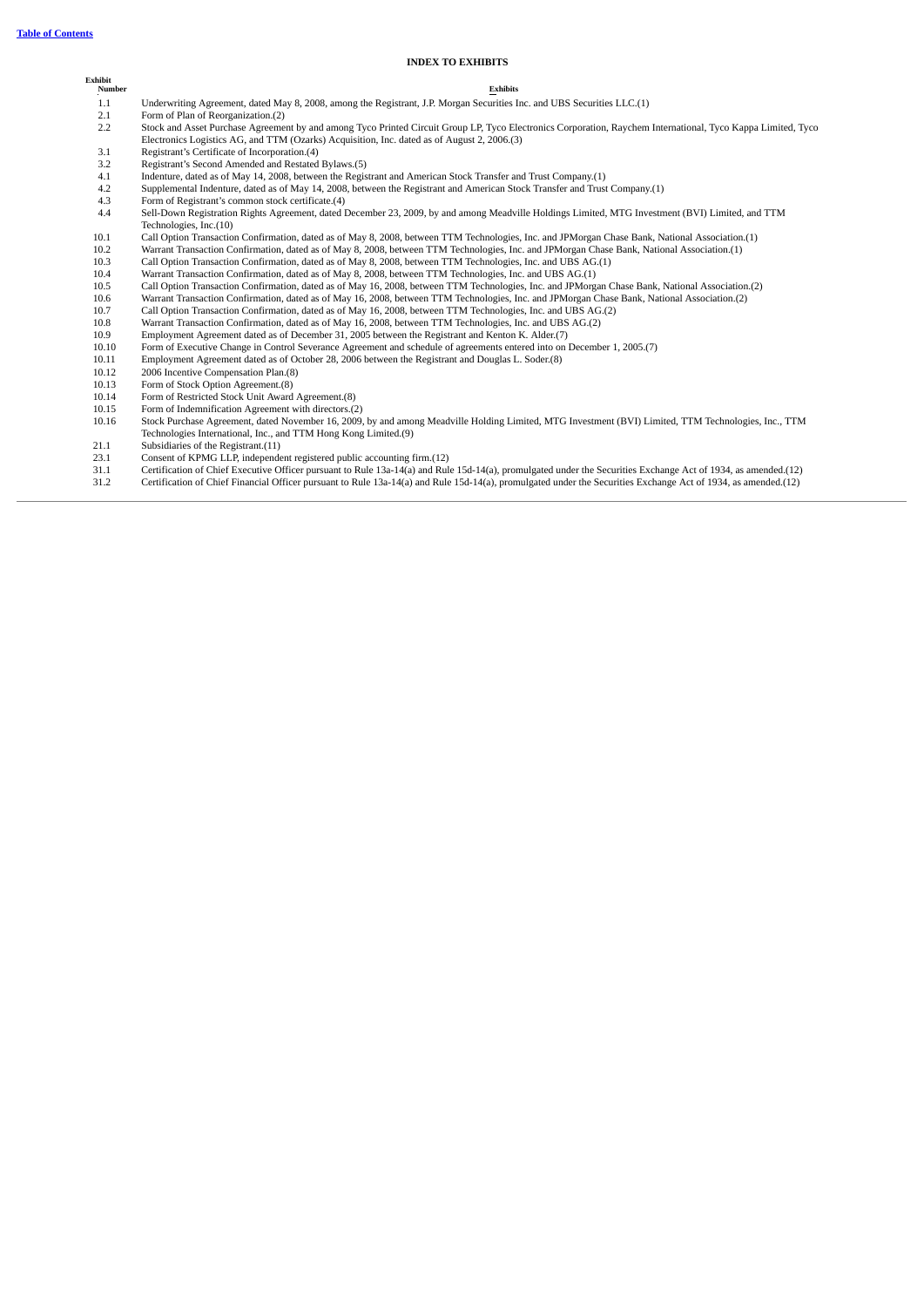**Table of [Contents](#page-2-0)**

| Exhibit |        |
|---------|--------|
|         | Number |

## **Number Exhibits**

32.1 Certification of Chief Executive Officer pursuant to 18 U.S.C. Section 1350, as adopted pursuant to Section 906 of the Sarbanes-Oxley Act of 2002.(12)<br>32.2 Certification of Chief Financial Officer pursuant to 18 U.S.C

(1) Incorporated by reference to the Registrant's Form 8-K as filed with the Securities and Exchange Commission (the Commission) on May 14, 2008.

(2) Incorporated by reference to the Registration Statement on Form S-1 (Registration No. 333-39906) declared effective September 20, 2000.

(3) Incorporated by reference to the Registrant's Form 8-K as filed with the Commission on August 4, 2006.

(4) Incorporated by reference to the Registrant's Form 8-K as filed with the Commission on August 30, 2005.

(5) Incorporated by reference to the Registrant's Form 8-K as filed with the Commission on February 19, 2009.

(6) Incorporated by reference to the Registrant's Form 8-K as filed with the Commission on May 22, 2008.

(7) Incorporated by reference to the Registrant's Form 10-K as filed with the Commission on March 15, 2006.

(8) Incorporated by reference to the Registrant's Form 10-K as filed with the Commission on March 16, 2007.

(9) Incorporated by reference to the Registrant's Form 8-K as filed with the Commission on November 16, 2009.

(10) Incorporated by reference to the Registrant's Form 8-K as filed with the Commission on December 23, 2009.

(11) Incorporated by reference to the Registrant's Registration Statement on Form S-4 as filed with the Commission on December 24, 2009.

(12) Filed herewith.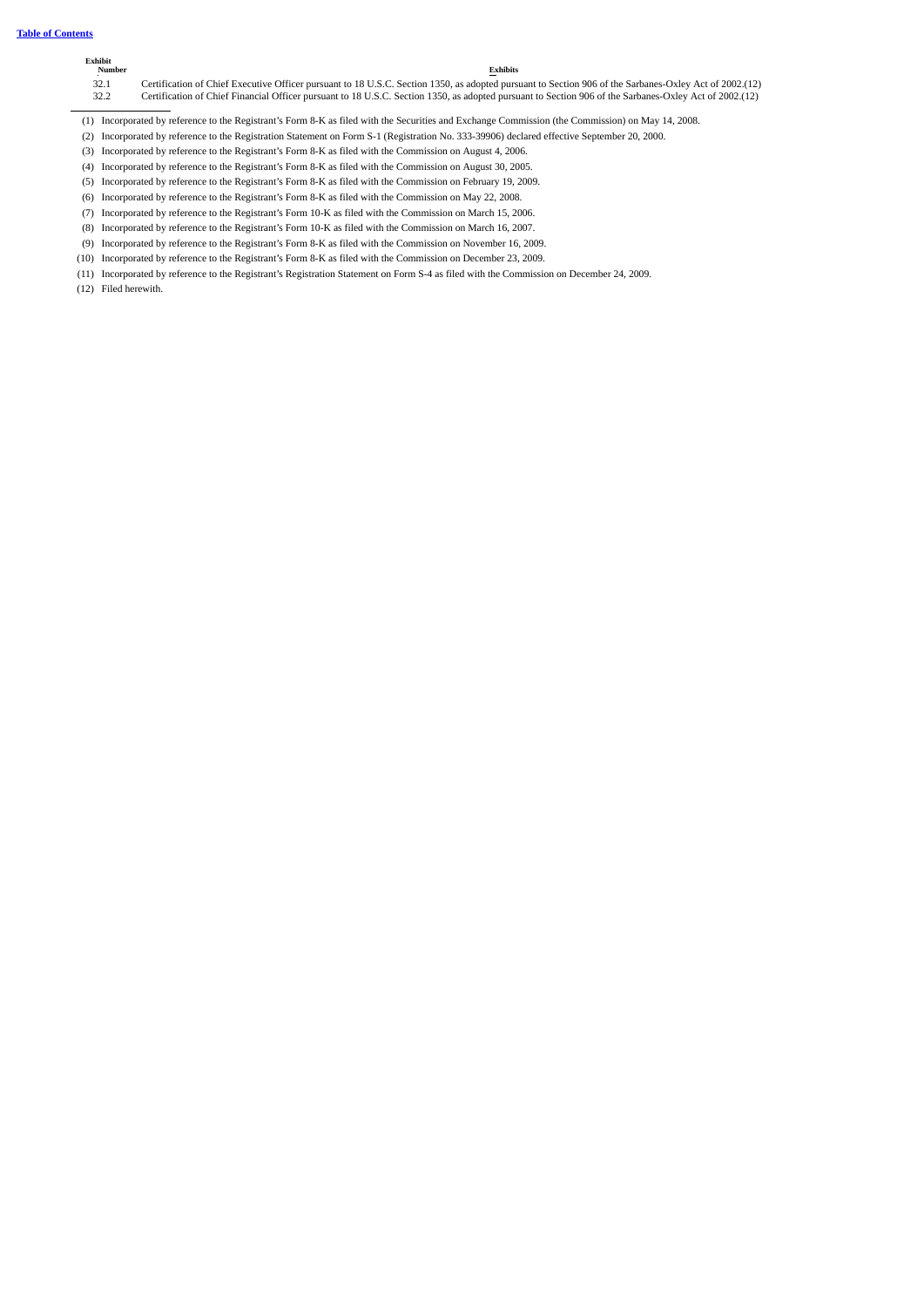# **Consent of Independent Registered Public Accounting Firm**

The Board of Directors TTM Technologies, Inc.:

We consent to the incorporation by reference in the registration statements (Registration Nos. 333-46454 and 333-138219) on Forms S-8 and (Registration No. 333-148687) on Form S-3 and (Registration No. 333-164012) on Form S-4 of TTM Technologies, Inc. of our reports dated March 15, 2010, with respect to the consolidated balance sheets of TTM Technologies, Inc. and subsidiaries as of December 31, 2009 and 2008, and the related consolidated statements of operations, stockholders' equity and comprehensive income (loss), and cash<br>flows for each of the years in the reporting as of December 31, 2009, which reports appear in the December 31, 2009 Annual Report on Form 10-K of TTM Technologies, Inc.

Our report on the consolidated financial statements of TTM Technologies, Inc. and subsidiaries refers to a change in method of accounting for uncertainties in income taxes effective January 1, 2007, due to the adoption of "Income Taxes — Overall", and a change in method of accounting for convertible debt instruments effective January 1, 2009, due to the adoption of FASB Staff Position APB 14-1, "Accounting for Convertible Debt Instruments That May Be Settled in Cash upon Conversion (Including Partial Cash Settlement)", included in ASC Subtopic 470-20, "Debt with Conversion and Other Options", and the consolidated financial statements have been adjusted for the retrospective application of this standard.

/s/ KPMG LLP

Salt Lake City, Utah March 15, 2010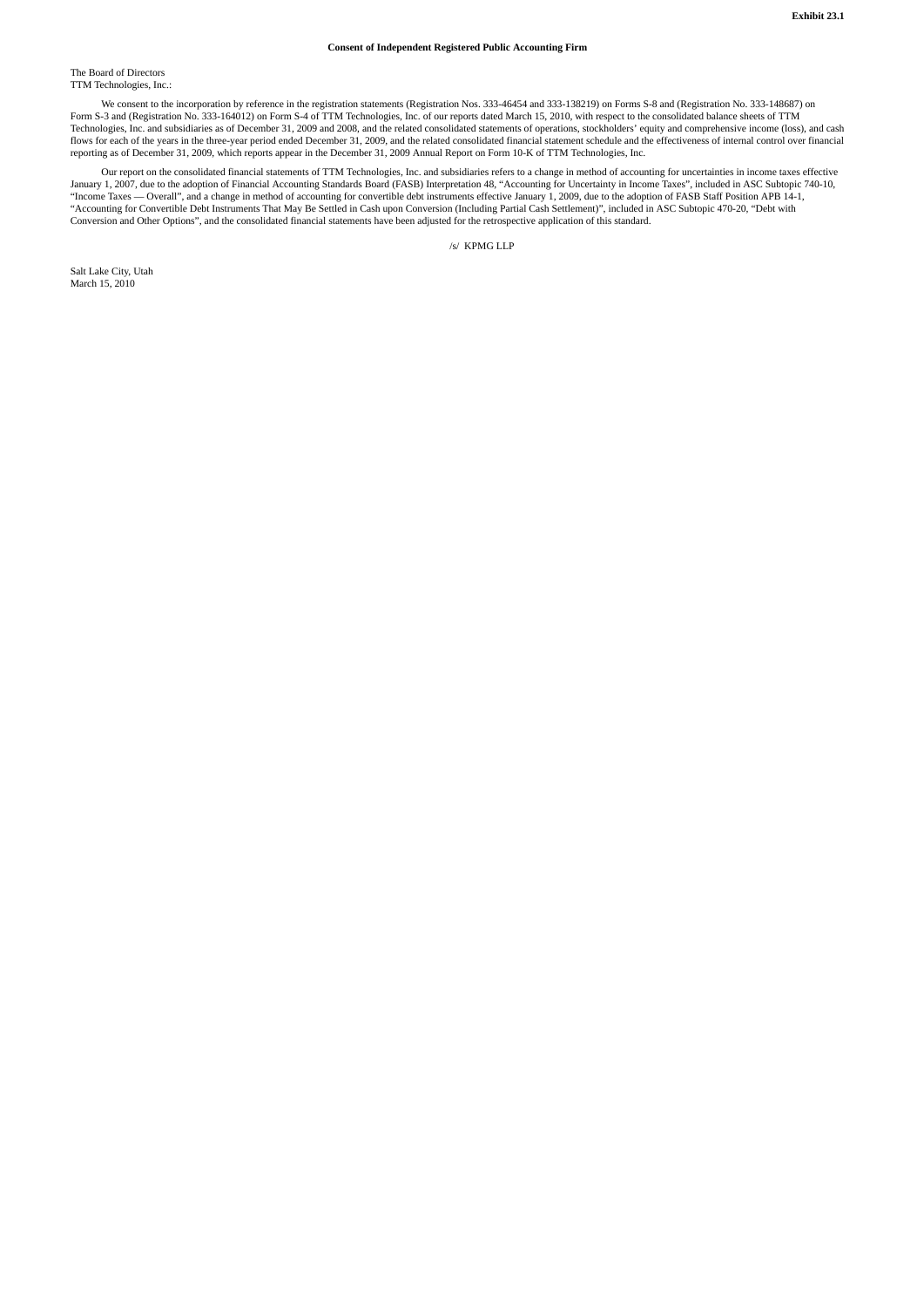#### **CERTIFICATION**

I, Kenton K. Alder, certify that:

1. I have reviewed this annual report on Form 10-K of TTM Technologies, Inc.;

2. Based on my knowledge, this report does not contain any untrue statement of a material fact or omit to state a material fact necessary to make the statements made, in light of the circumstances under which such statements were made, not misleading with respect to the period covered by this report;

3. Based on my knowledge, the financial statements, and other financial information included in this report, fairly present in all material respects the financial condition, results of operations and cash flows of the registrant as of, and for, the periods presented in this report;

4. The registrant's other certifying officer and I are responsible for establishing and maintaining disclosure controls and procedures (as defined in Exchange Act Rules 13a-15(e) and 15d-15(e)) and internal control over financial reporting (as defined in Exchange Act Rules 13a-15(f) and 15d-15(f)) for the registrant and have:

(a) Designed such disclosure controls and procedures, or caused such disclosure controls and procedures to be designed under our supervision, to ensure that material information relating to the registrant, including its consolidated subsidiaries, is made known to us by others within those entities, particularly during the period in which this report is being prepared;

(b) Designed such internal control over financial reporting, or caused such internal control over financial reporting to be designed under our supervision, to provide reasonable assurance regarding the reliability of financial reporting and the preparation of financial statements for external purposes in accordance with generally accepted accounting principles;

(c) Evaluated the effectiveness of the registrant's disclosure controls and procedures and presented in this report our conclusions about the effectiveness of the disclosure controls and procedures, as of the end of the period covered by this report based on such evaluation; and

(d) Disclosed in this report any change in the registrant's internal control over financial reporting that occurred during the registrant's most recent fiscal quarter that has materially affected, or is reasonably likely to materially affect the registrant's internal control over financial reporting; and

5. The registrant's other certifying officer and I have disclosed, based on our most recent evaluation of internal control over financial reporting, to the registrant's auditors and the audit committee of the registrant's board of directors (or persons performing the equivalent functions):

(a) All significant deficiencies and material weaknesses in the design or operation of internal control over financial reporting which are reasonably likely to adversely affect the registrant's ability to record, process, summarize and report financial information; and

(b) Any fraud, whether or not material, that involves management or other employees who have a significant role in the registrant's internal control over financial reporting.

/s/ KENTON K. ALDER

Kenton K. Alder *President and Chief Executive Officer (Principal Executive Officer)*

Date: March 15, 2010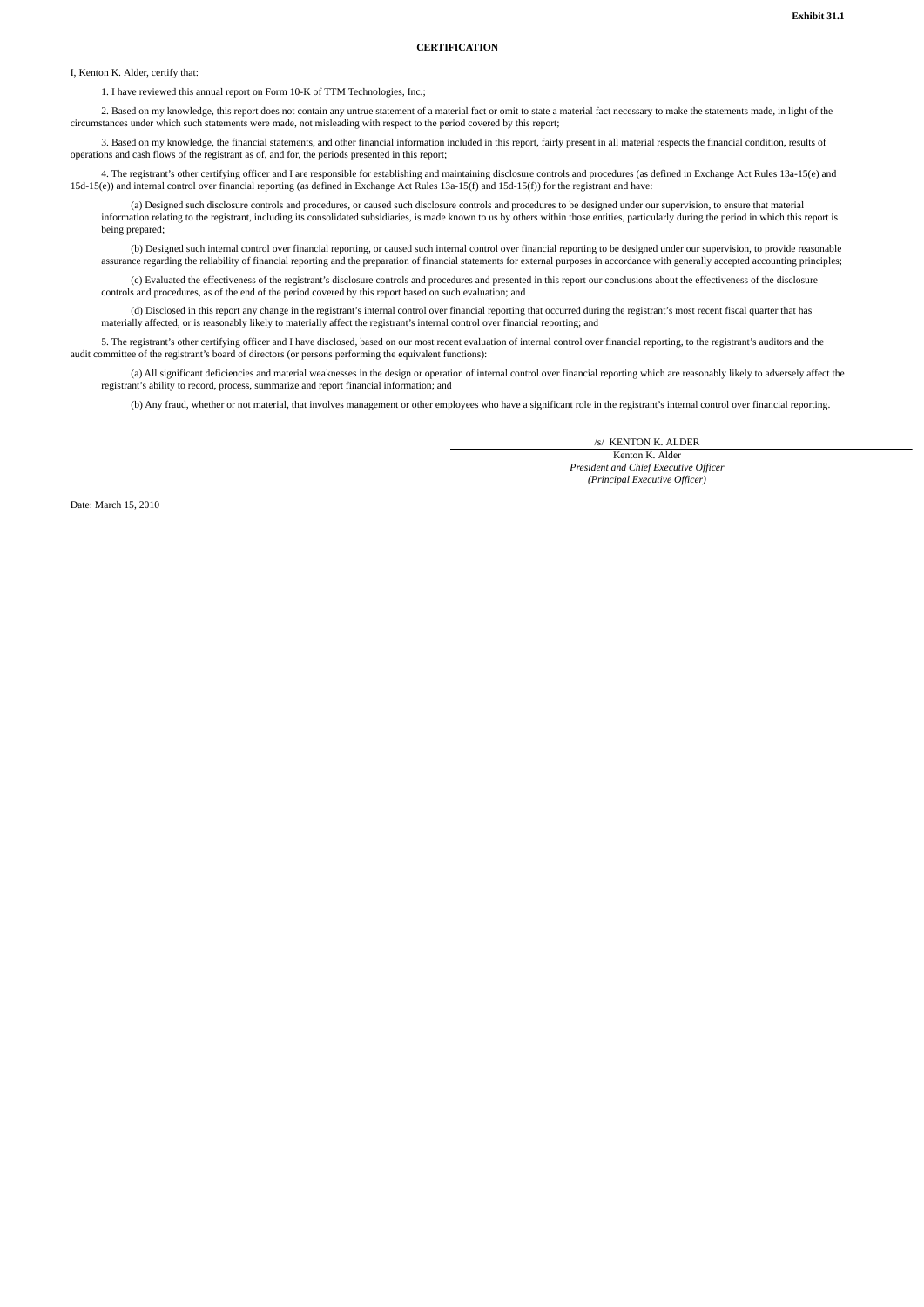#### **CERTIFICATION**

I, Steven W. Richards, certify that:

1. I have reviewed this annual report on Form 10-K of TTM Technologies, Inc.;

2. Based on my knowledge, this report does not contain any untrue statement of a material fact or omit to state a material fact necessary to make the statements made, in light of the circumstances under which such statements were made, not misleading with respect to the period covered by this report;

3. Based on my knowledge, the financial statements, and other financial information included in this report, fairly present in all material respects the financial condition, results of operations and cash flows of the registrant as of, and for, the periods presented in this report;

4. The registrant's other certifying officer and I are responsible for establishing and maintaining disclosure controls and procedures (as defined in Exchange Act Rules 13a-15(e) and 15d-15(e)) and internal control over financial reporting (as defined in Exchange Act Rules 13a-15(f) and 15d-15(f)) for the registrant and have:

(a) Designed such disclosure controls and procedures, or caused such disclosure controls and procedures to be designed under our supervision, to ensure that material information relating to the registrant, including its consolidated subsidiaries, is made known to us by others within those entities, particularly during the period in which this report is being prepared;

(b) Designed such internal control over financial reporting, or caused such internal control over financial reporting to be designed under our supervision, to provide reasonable assurance regarding the reliability of financial reporting and the preparation of financial statements for external purposes in accordance with generally accepted accounting principles;

(c) Evaluated the effectiveness of the registrant's disclosure controls and procedures and presented in this report our conclusions about the effectiveness of the disclosure controls and procedures, as of the end of the period covered by this report based on such evaluation; and

(d) Disclosed in this report any change in the registrant's internal control over financial reporting that occurred during the registrant's most recent fiscal quarter that has materially affected, or is reasonably likely to materially affect the registrant's internal control over financial reporting; and

5. The registrant's other certifying officer and I have disclosed, based on our most recent evaluation of internal control over financial reporting, to the registrant's auditors and the audit committee of the registrant's board of directors (or persons performing the equivalent functions):

(a) All significant deficiencies and material weaknesses in the design or operation of internal control over financial reporting which are reasonably likely to adversely affect the registrant's ability to record, process, summarize and report financial information; and

(b) Any fraud, whether or not material, that involves management or other employees who have a significant role in the registrant's internal control over financial reporting.

/s/ STEVEN W. RICHARDS Steven W. Richards *Chief Financial Officer & Secretary (Principal Financial Officer)*

Date: March 15, 2010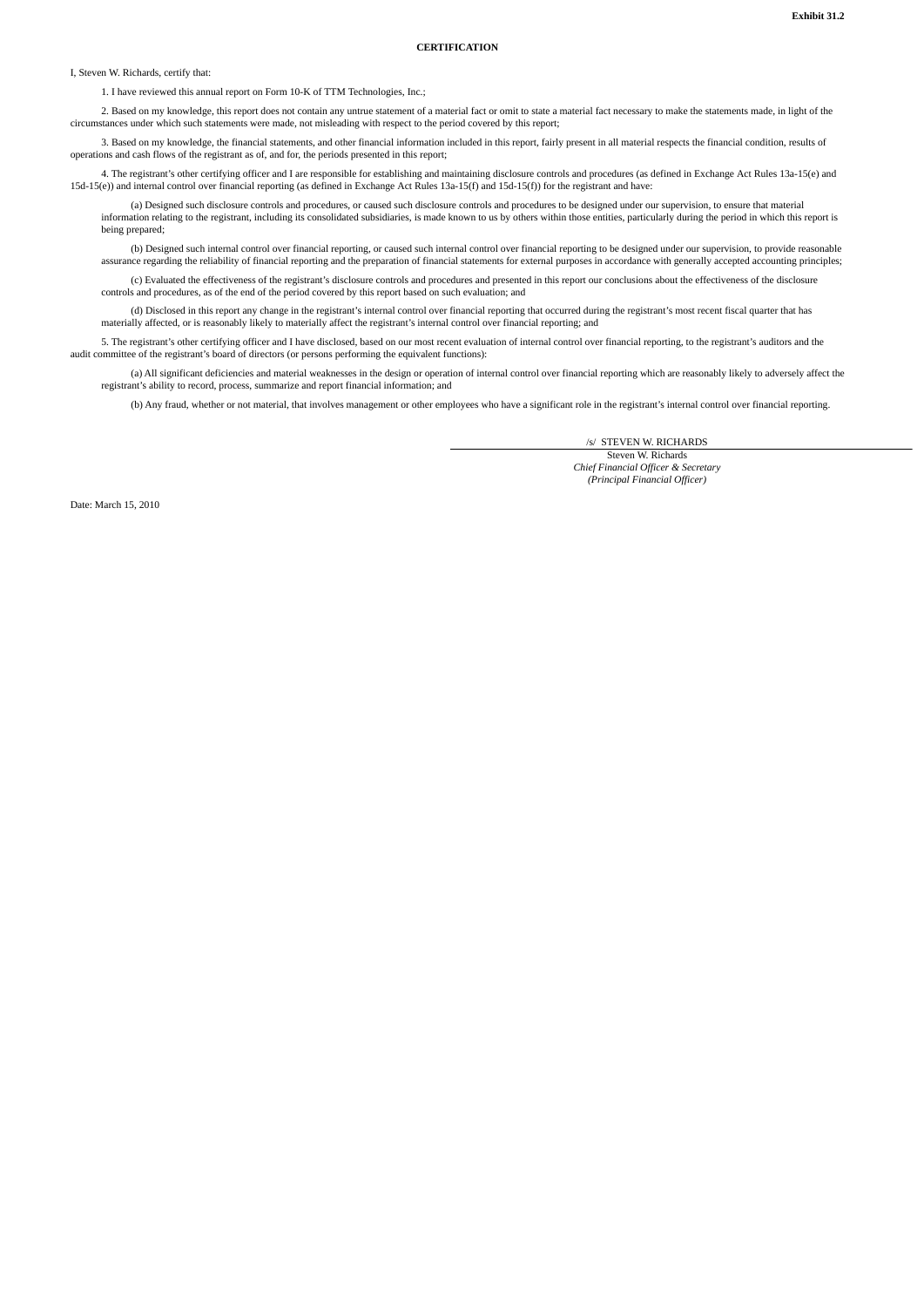# **CERTIFICATION PURSUANT TO 18 U.S.C. SECTION 1350, AS ADOPTED PURSUANT TO SECTION 906 OF THE SARBANES-OXLEY ACT OF 2002**

In connection with the Annual Report on Form 10-K of TTM Technologies, Inc. (the "Company") for the year ended December 31, 2009, as filed with the Securities and Exchange<br>Commission on the date hereof (the "Report"), I, K of the Sarbanes-Oxley Act of 2002, that:

(1) The Report fully complies with the requirements of Section 13(a) or 15(d) of the Securities Exchange Act of 1934 (15 U.S.C. 78m(a) or 78o(d)); and

(2) The information contained in the Report fairly presents, in all material respects, the financial condition and results of operations of the Company.

By: /s/ KENTON K. ALDER

Kenton K. Alder President and Chief Executive Officer

March 15, 2010

A signed original of this written Statement required by Section 906 has been provided to TTM Technologies, Inc. and will be retained by TTM Technologies, Inc. and furnished to the Securities and Exchange Commission or its staff upon request.